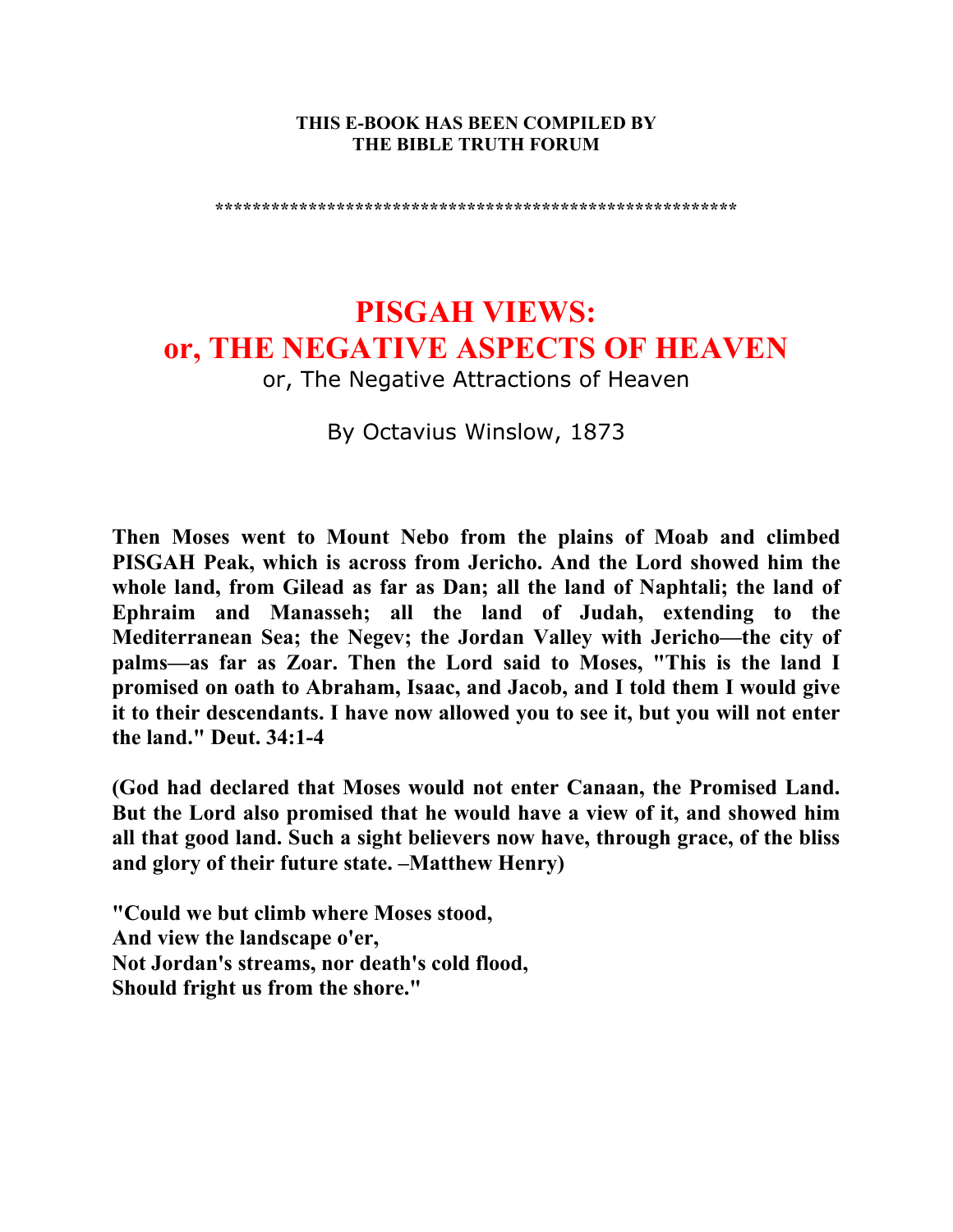### **PREFACE**

**The revealed descriptions of HEAVEN are, for the most part, of an obscure and 'negative' character. The negative style of delineation was probably adopted by the Holy Spirit as more fitted to convey to our minds intelligent and vivid ideas than those positive modes of existence of which the future blessedness of the saints really consists. Who can fail to recognize in this arrangement of the picture the hand of a Divine Artist? Throwing in the background of the canvas some of the darker shadows of the present life, the great and attractive objects of the future are thus made to stand out in more distinct form and in richer glow. By portraying to us what Heaven is NOT***,* **we form a more correct and bright conception of what Heaven really** *is.*

**By a similar stroke of artistic skill—reversing the picture of our Lord's life of humiliation—we get a more true and realizing idea of His great glory and happiness in Heaven. To be told that He no more sorrows, nor weeps—is no more reviled and persecuted—no more hungers and thirsts—suffers and dies no more—unfolds to us more impressively the great and inconceivable blessedness into which He has entered! What a contrast to the life of lowliness and poverty, scorn and neglect, grief and woe, suffering and death, to which He subjected Himself all for the great love He bore us on earth! What Divine glory now crowns His head! What perfect joy fills His soul! What pure worship robes Him with its incense! What sublime songs of adoration roll in circling waves around His throne!** 

**"'Tis past; the dark and dreary night! And, Lord, we hail You now Our Morning Star, without a cloud Of sadness on Your brow.** 

**"Your path on earth—the cross, the grave— Your sorrows now are o'er, And, oh, sweet thought! Your eye shall weep, Your heart shall break no more."** 

**The design of this little work is to serve a twofold, soul-animating, purpose as a STAFF***,* **aiding faith's ascent of the glorious height of Pisgah; and then, from its summit—as a TELESCOPE***,* **bringing nearer to its sanctifying and**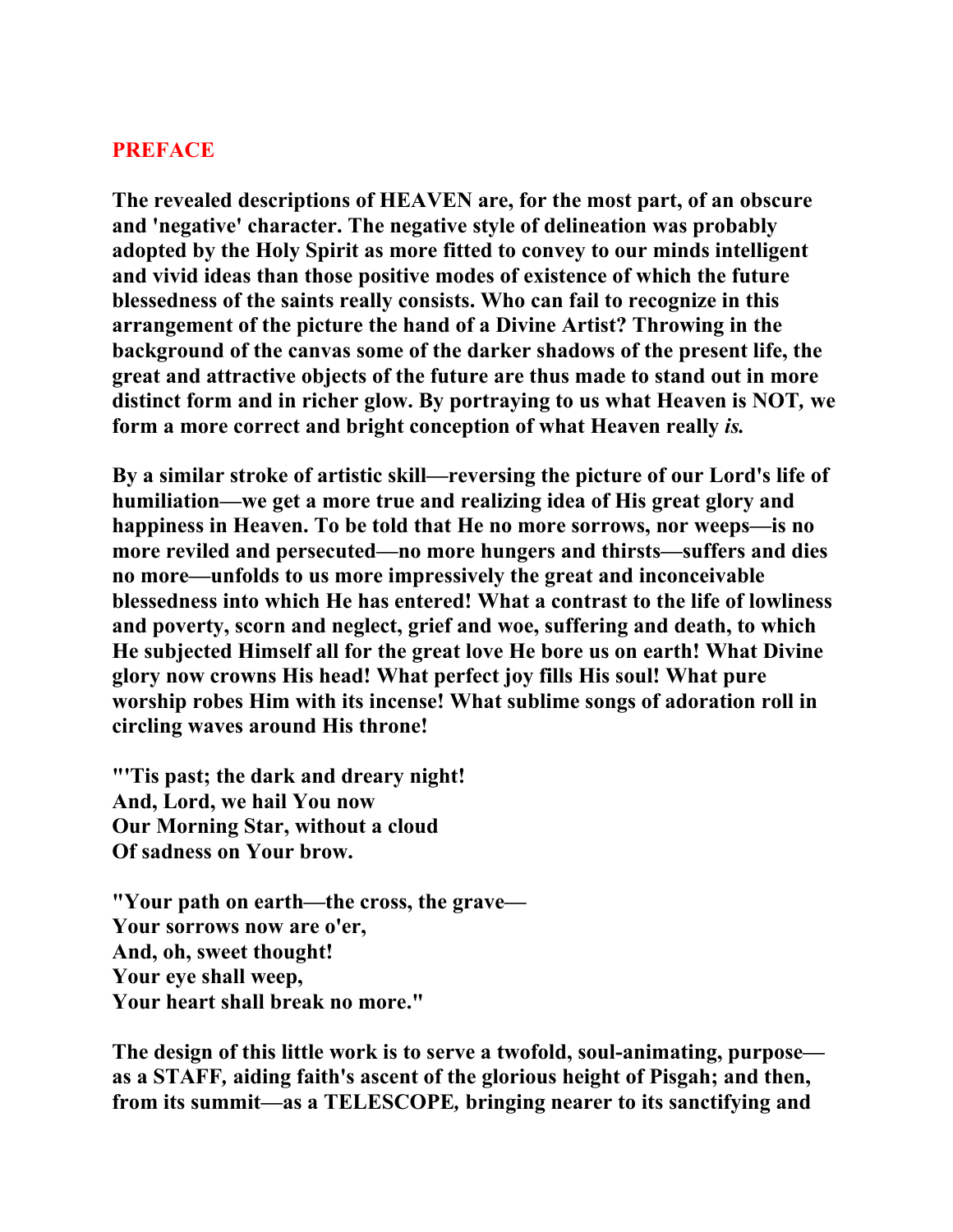**comforting view those sublime beauties and winning attractions of the "land which is very far off," and which, in our present imperfect state, are best understood and felt in their shadowy and negative forms. "Now we see through a glass darkly, but then face to face; now we know in part, then shall we know even as also we are known." Oh, sweet thought! soon we shall spring from the Pisgah of earth to the Mount Zion of Heaven, exchanging the dim glass of faith for the full, resplendent and eternal vision of its glory!—above, and eclipsing all—the beatific vision of "THE KING IN HIS BEAUTY."** 

**"Out of your last home dark and cold, You shall pass to a City whose streets are gold; From the silence that falls upon sin and pain To the deathless joys of the Angel's strain, Out of the shadow into the sun, The battle fought—the victory won!"** 

## **NO MORE CURSE**

**"And there shall be no more curse."—Rev. 20:3** 

**The last song of Moses, the servant of God, on earth, was one of blended judgment and mercy. That he was not permitted by God to bring the Church in the wilderness into the Promised Land, to whose border he had so skillfully and faithfully conducted it, was a signal mark of the Divine displeasure of the sin of not honoring God—and this constituted the song of JUDGMENT***.*  **Leaving the plains of Moab, God gently led His servant up the highest mountain, from whose summit He directed him to survey the land of Canaan—its fertile valleys, and watered plains, and vine-clad hills, and sungilded peaks, unveiling their richness, beauty, and grandeur to his eye—and this constituted the song of MERCY***.* **With this last look of earth—God thus confirming His servant's faith, and vindicating His own faithfulness—opened upon his astonished vision his first view of heaven! The distant and dim shadows of the earthly Canaan dissolved into the near and splendid realities of the Heavenly—the type lost in the antitype—when on Pisgah's height God 'kissed his soul away,' as a mother's caress fondly and softly lulls her infant to sleep.** 

**"Sweet was the journey to the skies The wondrous prophet tried;**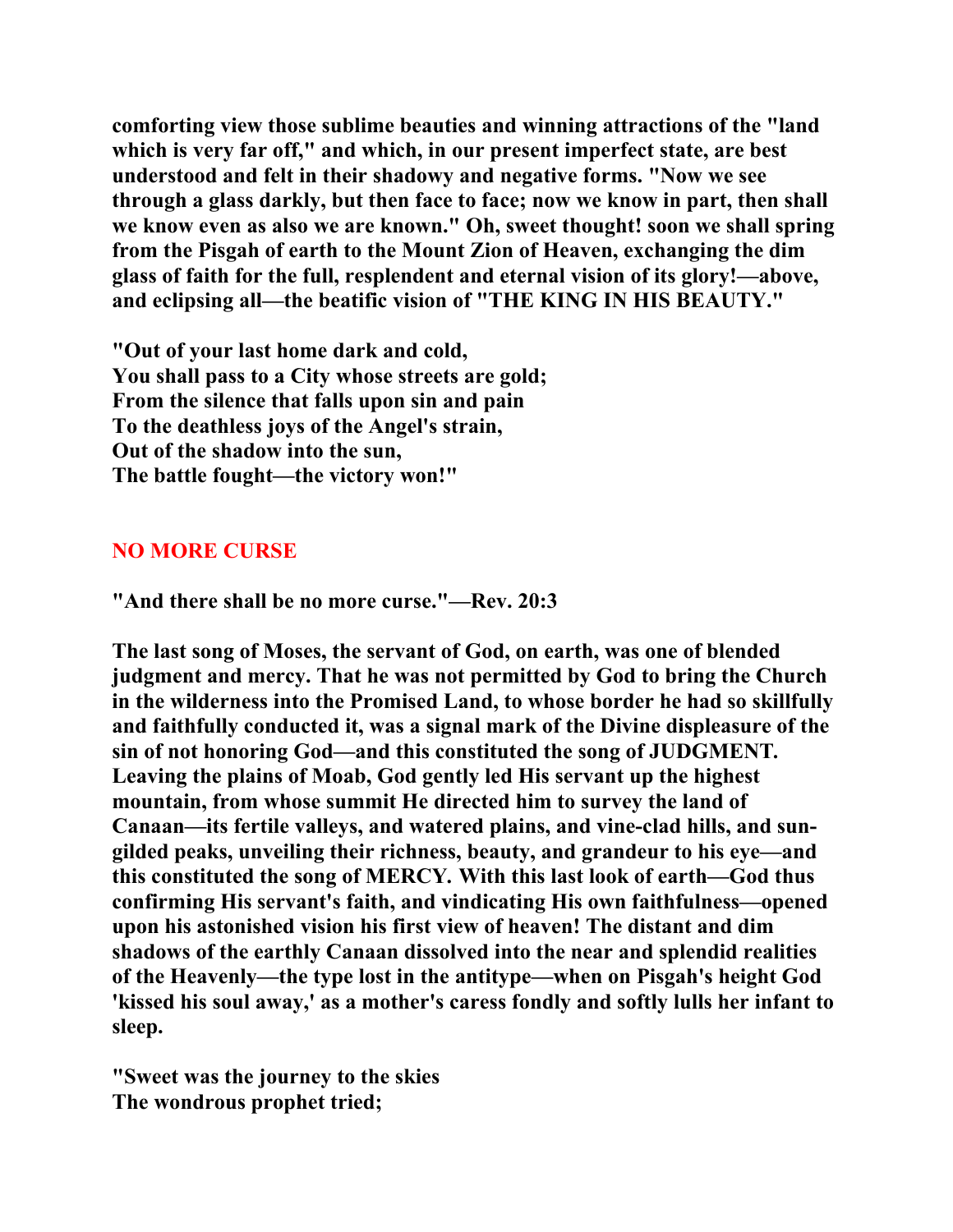**'Climb up the mount,' says God, 'and die'— The prophet climbed, and died.** 

**"Softly his fainting head he lay Upon his Savior's breast: The Savior kissed his soul away, And laid his flesh to rest."** 

**Earth has still its "Nebos" and the Church of God its "Pisgahs," sacred and sunlit heights, scaling which, in faith, the believing soul often sees** *"the King in His beauty, and the land which is very far off."* **The experience of the Church still is,** *"He makes my feet like hinds' feet, and sets me upon my high places."*  **Faith being a divine principle, its eye is spiritual and its sight far-reaching. The 'substance of things hoped for, and the evidence of things not seen,' it bounds beyond the narrow present, pierces the invisible future, and expatiating amid the wonders and wealth of the unseen world, returns, like the spies of Canaan, bearing the rich clusters it gathered from Heaven's vintage—the evidences and the pledges of the great and precious things God has laid up for those who love Him.** 

**While yet upon the threshold of our subject, it may be instructive to note** *the starting-point of faith* **in its Pisgah ascents. The base of Mount Pisgah lay low in the plains of Moab, and from that base Moses ascended to the summit. Divine grace, which is glory begun on earth, finds us in the low estate of nature,** *'dead in trespasses and sins'***—at enmity against God—living after the flesh—'without God, and without Christ, and without hope in this world.' It is very useful, beloved, to recall to memory the days of our unregeneracy, when Christ went after us, found and brought us home to Himself. The apostle never forgot that, before divine mercy and free grace called him, he was a**  *"blasphemer, and a persecutor, and injurious,"* **yes, that of sinners he was the 'chief.' Oh! how these retrospects confirm the electing love, and exalt the free and sovereign grace of God, in the conversion of the soul! How they lay in the dust all man's glory, rearing upon its ruins the** *"kingdom of God which is righteousness, and peace, and joy in the Holy Spirit."* 

**Now, it is from this low valley that we begin our heavenly ascent. None ever reach the summit of Pisgah who make not this their starting-point. What numbers set out upon a religious course without any real or thorough sight and conviction of their** *sinfulness!* **They make some eminence of their own uprearing the starting-point, rather than the valley of sin-acquaintance and**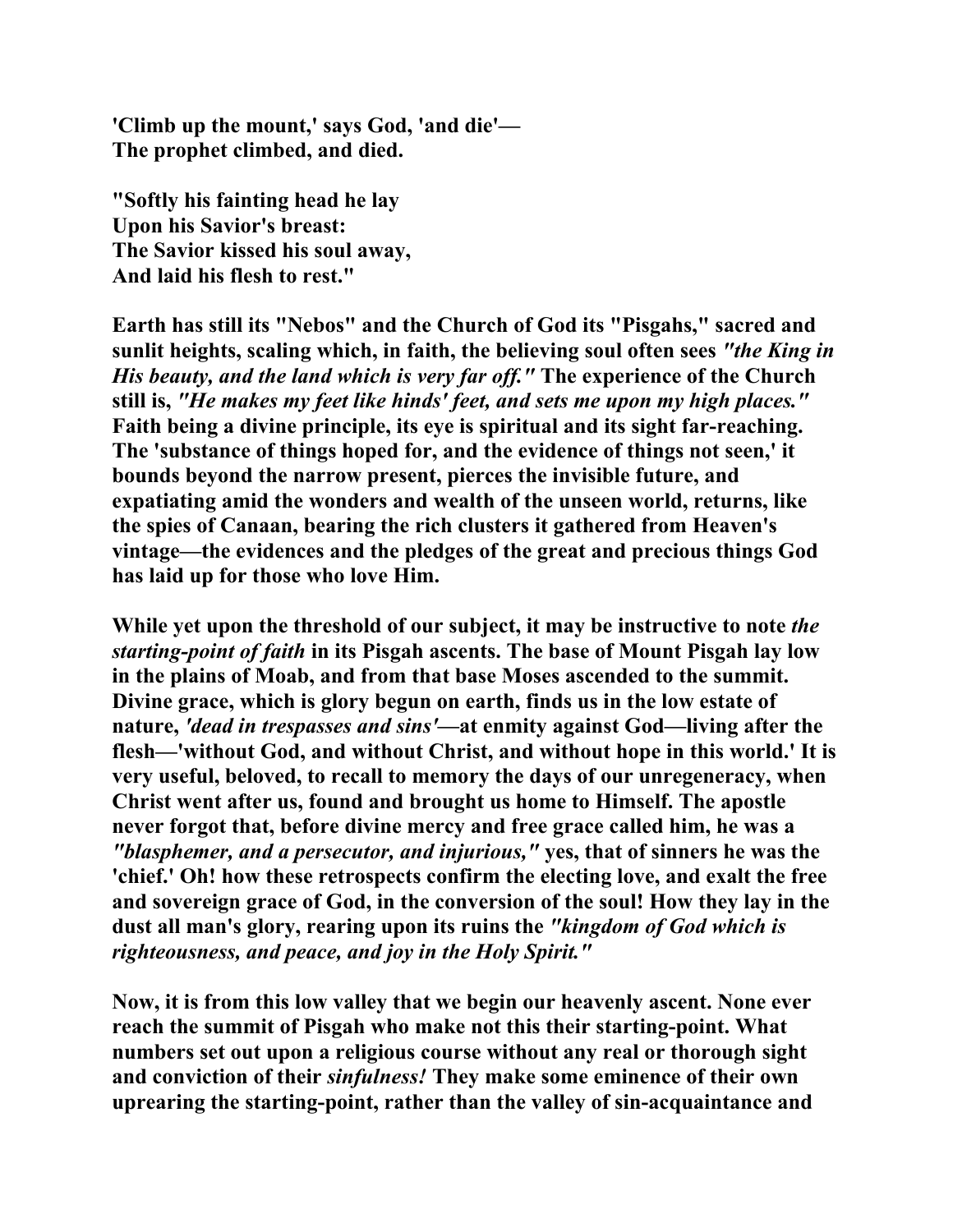**self-abasement. Reversing God's order, they work from the summit, to the base, rather than from the base to the summit of the mount—from the circumference to the center, rather than from the center to the circumference of the circle. But at the cross of Jesus, beneath whose shadow** *sin* **is seen, confessed, and renounced, the soul commences its spiritual life, its heavenly ascent. There** *glory* **begins in the smallest amount and in the lowliest form of**  *grace***. The seed may be insignificant, but the tree will be great; the bud unpromising, but the flower lovely; the pulse infantile, but the growth gigantic.** 

**The instant that the soul becomes a subject of grace, it becomes an heir of glory; and all its future course of sunshine and cloud, of tempest and calm, stable and chequered, is a gradual and certain progress towards the highest state of perfection in heaven. What the acorn is to the oak, and the child to the man, is** *present grace* **to** *future glory.* **In this present state, grace, though real and precious, must necessarily be limited and defective. Just as sweet spices, imported from southern climates, come to us not in their original purity and fragrance, so the graces of the Spirit, divine and heavenly though they are, are shorn of much of their beauty, and exhausted of much of their sweetness; but when we reach the land in which they grew, they will unfold a splendor, and breathe a fragrance, inspiring every soul with admiration and filling every mouth with praise.** 

**And should the chill, agonizing question cross your mind touching a departed one with whose spirit your heart traveled as it passed within the veil—"Is the soul happy?" recall to remembrance the** *least* **measure of divine grace, the smallest degree of precious faith, the faintest spark of divine love, the feeblest throb of spiritual life in that soul—I would even take the lowest evidence of grace—***love to the brethren***—and the question of its safety is settled. Thus we may be assured of the glorified state of our friends by their having but** *"tasted*  **that the Lord is gracious." Grace is glory militant; glory is grace triumphant; grace is glory begun; glory is grace perfected. Grace is the first degree of glory; glory is the highest degree of grace. Grace is glory in the bud; glory is grace in the full-blown flower.** *"The Lord God is a sun and shield—the Lord will give GRACE and GLORY."*

**The view of Canaan which God presented to His servant Moses was a** *negative*  **one. It was Canaan robed in twilight shadows, rather than bathed in meridian sunlight. It would appear to his believing eye more what it was** *not,* **than what it really** *was.* **Now, it is with the** *negative* **views of the true, the heavenly**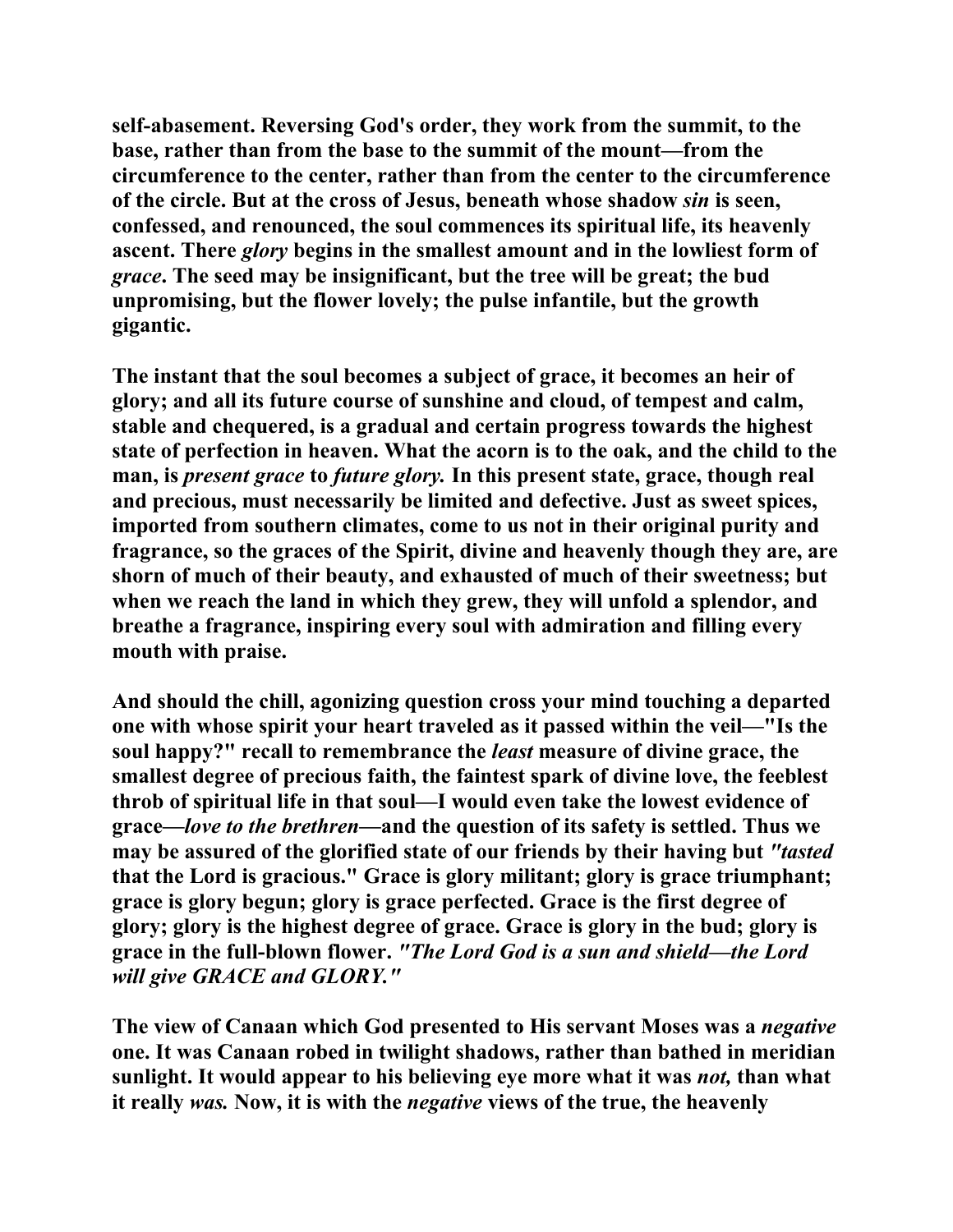**Canaan that these pages especially deal. And in thus studying it in its negative aspects, faith reverses her glass, and learning what heaven is** *not,* **obtains a more vivid revelation of what heaven** *is.*

**God, for the most part, adopts the** *negative* **mode in His dealings with His people, rather than the positive. We see but** *negative* **views of His own personal majesty and glory. Thus He dealt with Moses.** *"And the Lord said, It shall come to pass, while my glory passes by, that I will put you in a cleft of the rock, and I will cover you with my hand while I pass by. And I will take away mine hand, and you shall see any BACK PARTS; but my face shall not be seen."* **God has a method and an end in all His works in creation. It may be but a lowly violet protected from the sun's heat by the diamond dewdrop nevertheless there is a divine plan and purpose there. How much more conspicuous this principle in His kingdom of grace, in His dealings with the saints! He moves in the** *"thick darkness"* **but to appear all the more glorious as**  *"clothed with light."* **He speaks from the** *"secret place of thunder,"* **the** *"cloudy pillar,"* **the** *"whirlwind,"* **and the** *"storm,"* **that, when they are past, the sky may appear all the serener, and in its brighter mirror may reflect more clearly the precious truth that, all things were working together for our good.** 

**When the angel announced to the shepherds the best news earth ever heard,**  *"they were very afraid;"* **and yet how soon their trembling fears gave place to the most ecstatic joy! And has it not been often so with us? The cloud has looked dark, the thunder has pealed, the lightning has flashed, but presently the beauteous rainbow has appeared sparkling upon its bosom, and all is sweet peace! Thus we are taught that, so to speak, God's dealings, for the most part, come to us mysteriously—His glory in its** *"back parts"***—we see not face to face—and so we learn the lessons and revelations of His law as Hebrew students read their Bible backward, from the left to the right, traveling as from the end to the beginning. But oh! how blessed when, from some dark and crushing event of God's providence, we presently find ourselves reposing within the paternal arms of His love! In expatiating upon the NEGATIVE ATTRACTIONS OF HEAVEN, let us begin with the absence of the CURSE***—"And there shall be no more* **CURSE."** 

**A greater contrast can scarcely be found—a negative of heaven more expressive of its real and positive blessing. Sweep from the globe the mildew of this curse, hurl the evil spirit from humanity, and you have restored earth and man to their original beauty and stateliness. But our subject has a** *gospel* **and a** *spiritual* **teaching, and to this let us first direct our thoughts. In the present**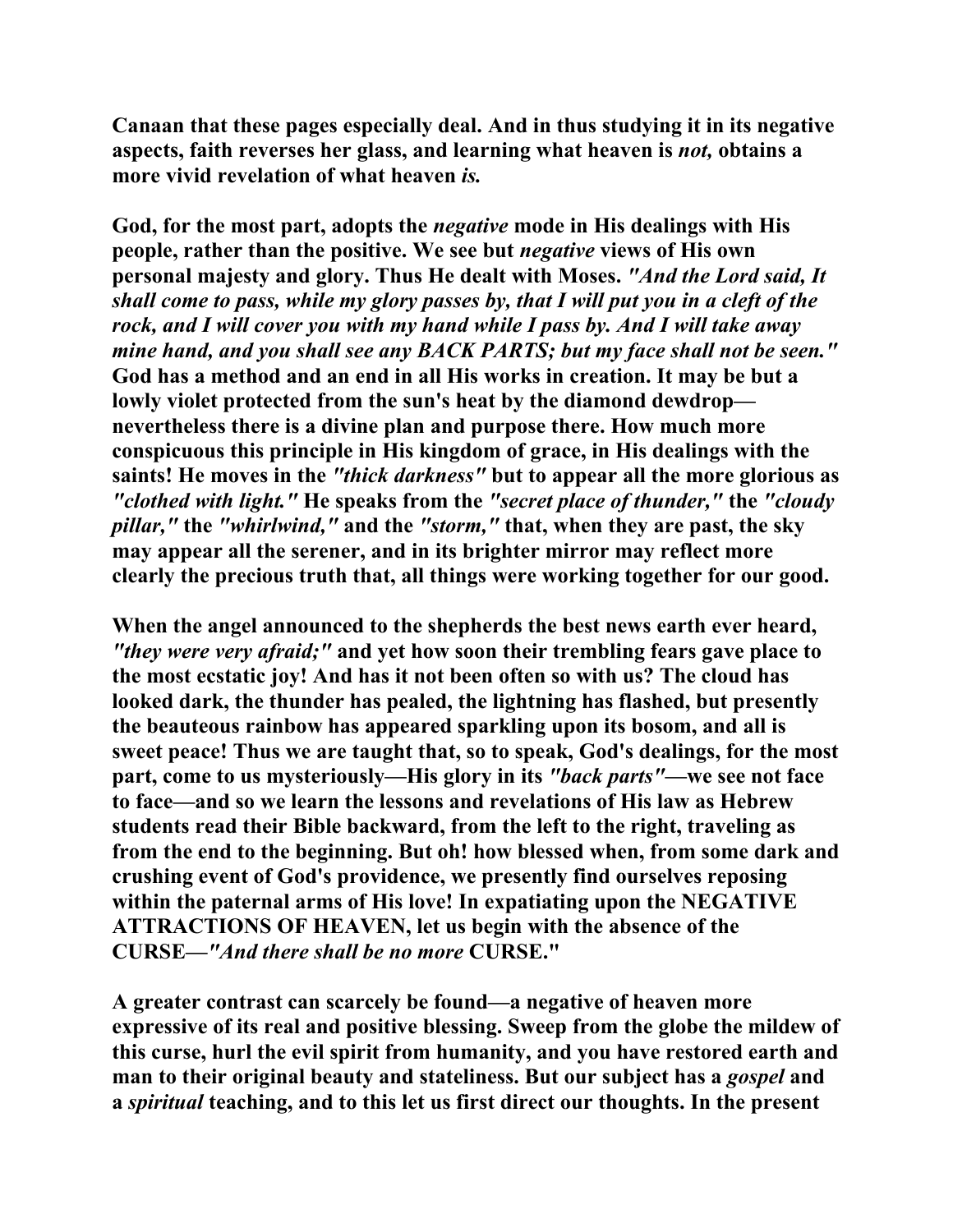**history and condition of God's saints, the original curse, as a penal and condemning law, is already and virtually repealed. There is an evangelical sense in which it may be said, "There is no more curse." This Christ has done. Thus we read—***"Christ has redeemed us from the CURSE of the law, being made A CURSE for us; for it is written, CURSED is every one that hangs on a tree."* **This great evangelical passage sets the entire question at rest concerning the** *present* **relation of the curse in the history of God's saints. As Deity alone could pronounce the curse, so Deity alone could cancel it. As God alone could enact the law, so He alone could repeal it. Christ has cancelled the law of the curse on behalf of His Church, and Christ is GOD.** 

**The gospel statement of this great and precious truth is simple and clear. The Son of God consented to be born of a woman, and thus to be made under the law as violated and broken by man. As such, He became answerable to the law, came under its precepts, assumed its curse, and endured its condemnation; and all this He did for the love He bore His Church. He honored every precept of the law, exhausted every atom of its curse, and endured to the utmost its condemnation, thus** *"magnifying the law, and making it honorable."* **And now, by this substitutionary offering,** *the curse is transferred from the Church to Christ, and righteousness is transferred from Christ to the Church***—an exchange of place involving an exchange of condition—and, as a blessed result, all who believe in Jesus are in this present life delivered from the curse and condemnation of the law.** *"There is therefore now NO CONDEMNATION to those who are in Christ Jesus."* 

**But Christ has not only repealed the curse as a condemnatory law, but He transforms even its** *effects* **into** *blessings.* **There are infirmity and toil, sorrow, suffering and death—all the fruit and effects of the curse—nevertheless, in the deepest sorrow, in the acutest suffering, in the most agonizing death of the saints of God, there is nothing of the bitterness and the sting and the condemnation of the curse; since Jesus, being made a curse for us, has by His marvelous grace transformed all these terrible effects of the curse into the costliest blessings.** *"Howbeit, our God turned the CURSE into a BLESSING."* 

**O beloved! accept the discipline of trial and suffering, however dark its shadow or bitter its cup, as among the all things of the covenant of grace on which there rests not an atom of the curse, in which there glows not one spark of hell, but in which are embosomed some of the costliest, holiest** *blessings* **of your life. Pause, and silently adore, and faithfully follow, that loving, gracious Savior who for us was cast out as an accursed thing, that we might dwell**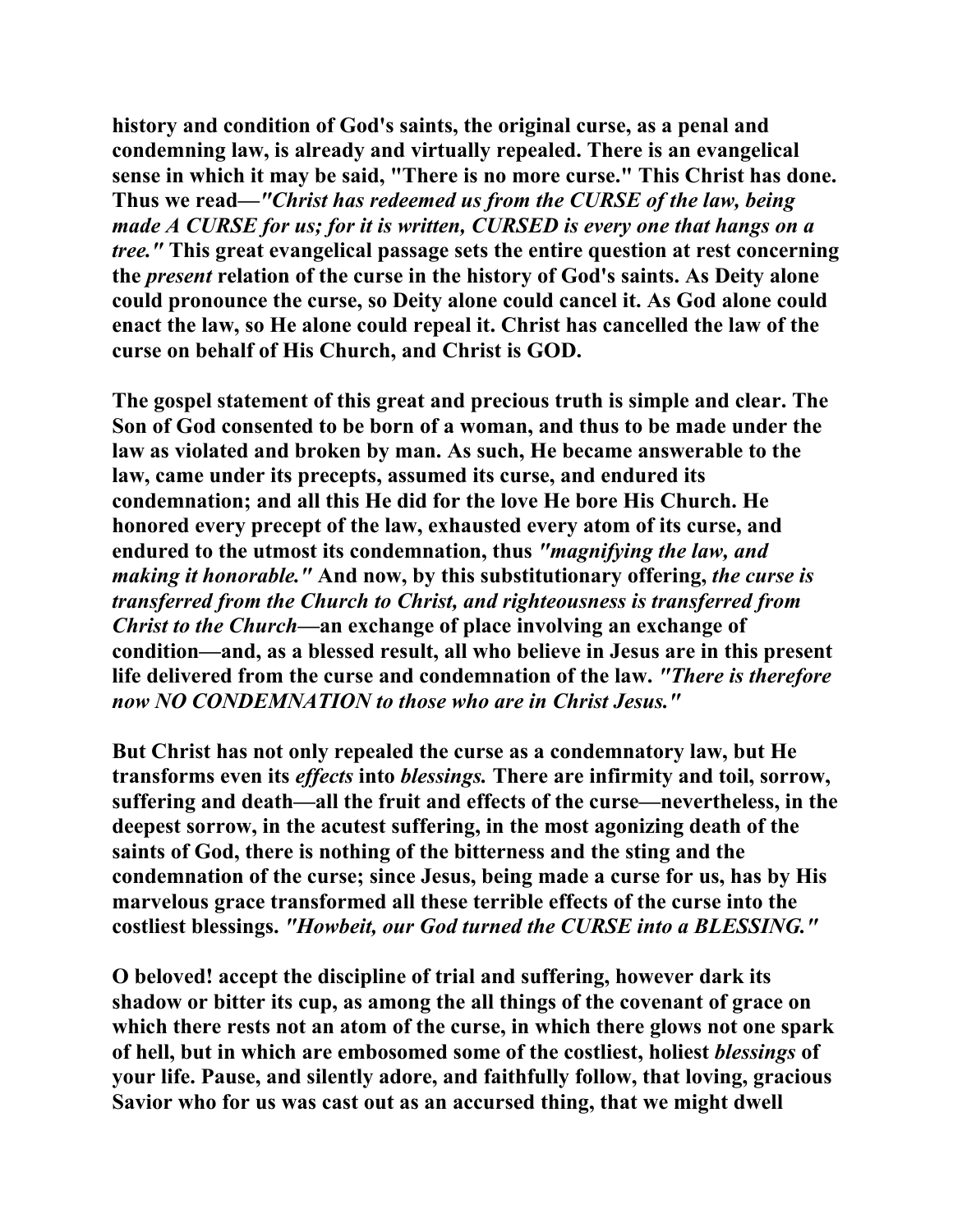**forever in that blessed world of which it is said—***"And there shall be no more CURSE." "Jesus also, that He might sanctify the people with His own blood, suffered outside the gate. Let us go forth therefore unto Him outside the camp, bearing His reproach."*

**Now of the New Jerusalem state of the Church—in the new heavens and the new earth–every element of the curse will be entirely absent. That the final and eternal abode of the risen and glorified saints will be** *material,* **and not**  *spiritual,* **a** *place,* **and not a** *condition* **merely, admits, I think, of not a doubt. The Apostle Peter writes—***"We, according to His promise, look for NEW HEAVENS and a NEW EARTH, wherein dwells righteousness."* **Such too was the glorious vision of the exiled Evangelist—***"And I saw a NEW HEAVEN and a NEW EARTH, for the first heaven and the first earth were passed away." "I go to prepare a PLACE for you,"* **said Jesus.** 

**Now it will be an essential and distinctive element of the abode of the saints that,** *there shall be no more CURSE.* **There shall be no more divine—no more human—no more ecclesiastical curse. What a glorious world will that be, where the landscape will not be blighted, nor the inhabitants crushed beneath the oppression of the curse! The earth will no more bring forth thorns and thistles—man will no more gain his sustenance by the sweat of his brow—no Shimei shall curse God's anointed ones—no Vatican fulminate its decrees against God's Word—and no Pope shall thunder his anathemas against Christ's Church.** *"There shall be no more CURSE,"***—man no more a curse to himself—no more a curse to others.** 

**Thus let us ascend by faith Pisgah's height, and behold the good land which is afar off, and delight ourselves in the prospect of this glorious negative. Survey that promised country which gently woos you to its holy, peaceful coasts, where the flowers ever bloom, and the fruit ever grows, and the spring ever abides, and the landscape ever smiles, and man is ever blest—where every vestige of the curse is annihilated, and all is divine, perfect, and immortal. The dividing stream of Jordan is but narrow, and it is quickly passed. A step—a tear—a sigh, and the spirit is on the other side, realizing, as there it only can, the depth of meaning and the unutterable preciousness of those wondrous words—"AND THERE SHALL BE NO MORE CURSE."** 

## **"YOUR BLESSING IS UPON YOUR PEOPLE."**

**"We dwell this side of Jordan stream,**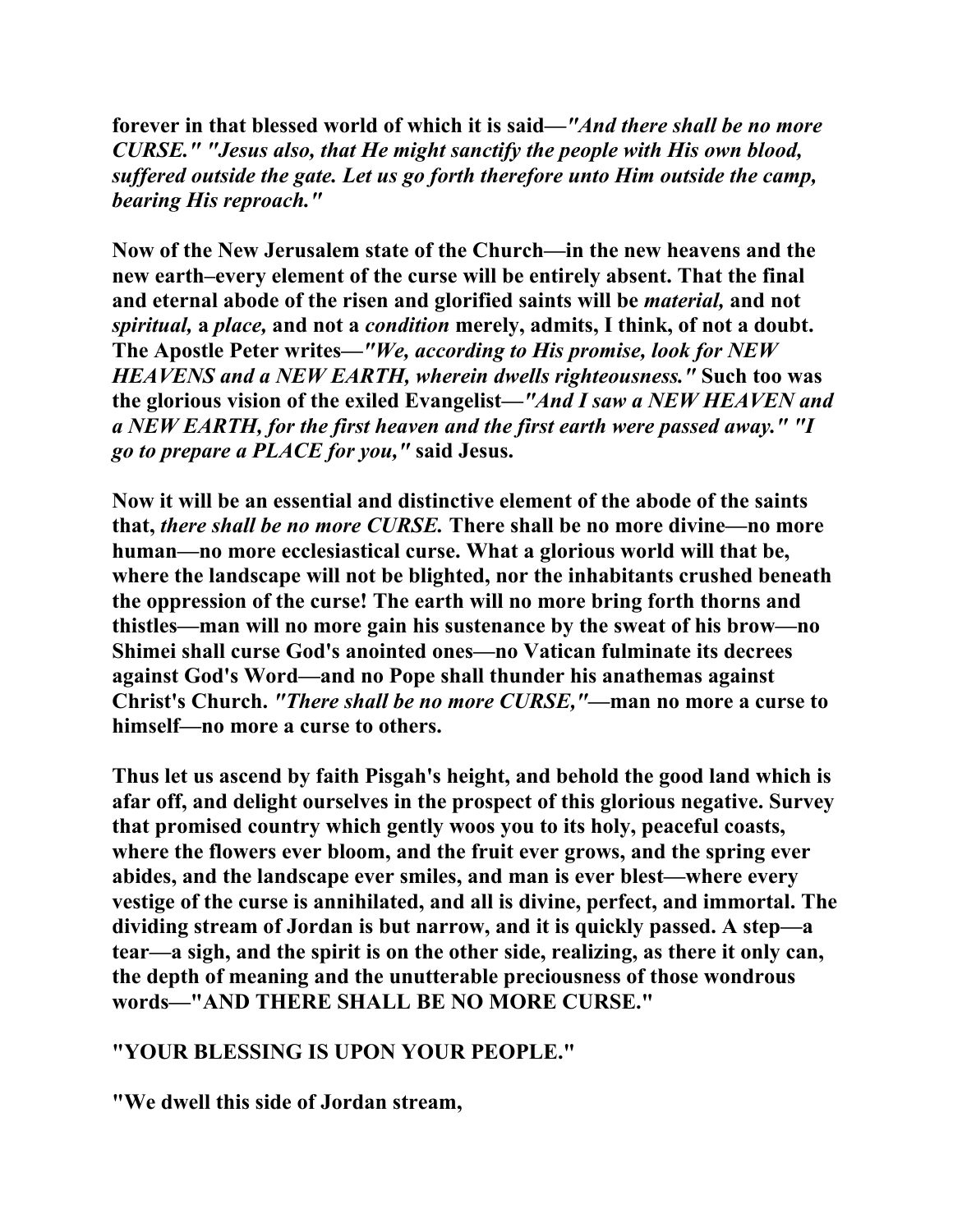**Yet often there comes a shining beam Across from yonder shore; While visions of a holy throng, And sound of harp and seraph song Seem gently wafted over.** 

**"The other side! ah, there's the place Where saints in joy past times retrace, And think of trials gone. The veil withdrawn—they clearly see That all on earth had need to be To bring them safely home.** 

**"The other side! NO CURSE is there So bright the robes those blest ones wear, Made white in Jesus' blood; No cry of grief, no voice of woe, To mar the peace their spirits know— Their constant peace with God.** 

**"The other side! its shore so bright Is radiant with the golden light Of Zion's city fair; And many dear ones gone before Already tread the happy shore— We seem to see them there.** 

**"The other side! oh, cheering sight— In cloudless, everlasting light, For me a loved One waits; O'er the stream He calls to me— 'Fear not, I your Guide to be, Up to the pearly gates.'** 

**"The other side! the other side! Who would not brave the swelling tide Of earthly toil and care, To wake one day, when life is past, Over the stream, at home at last, With all the BLEST ones there?"**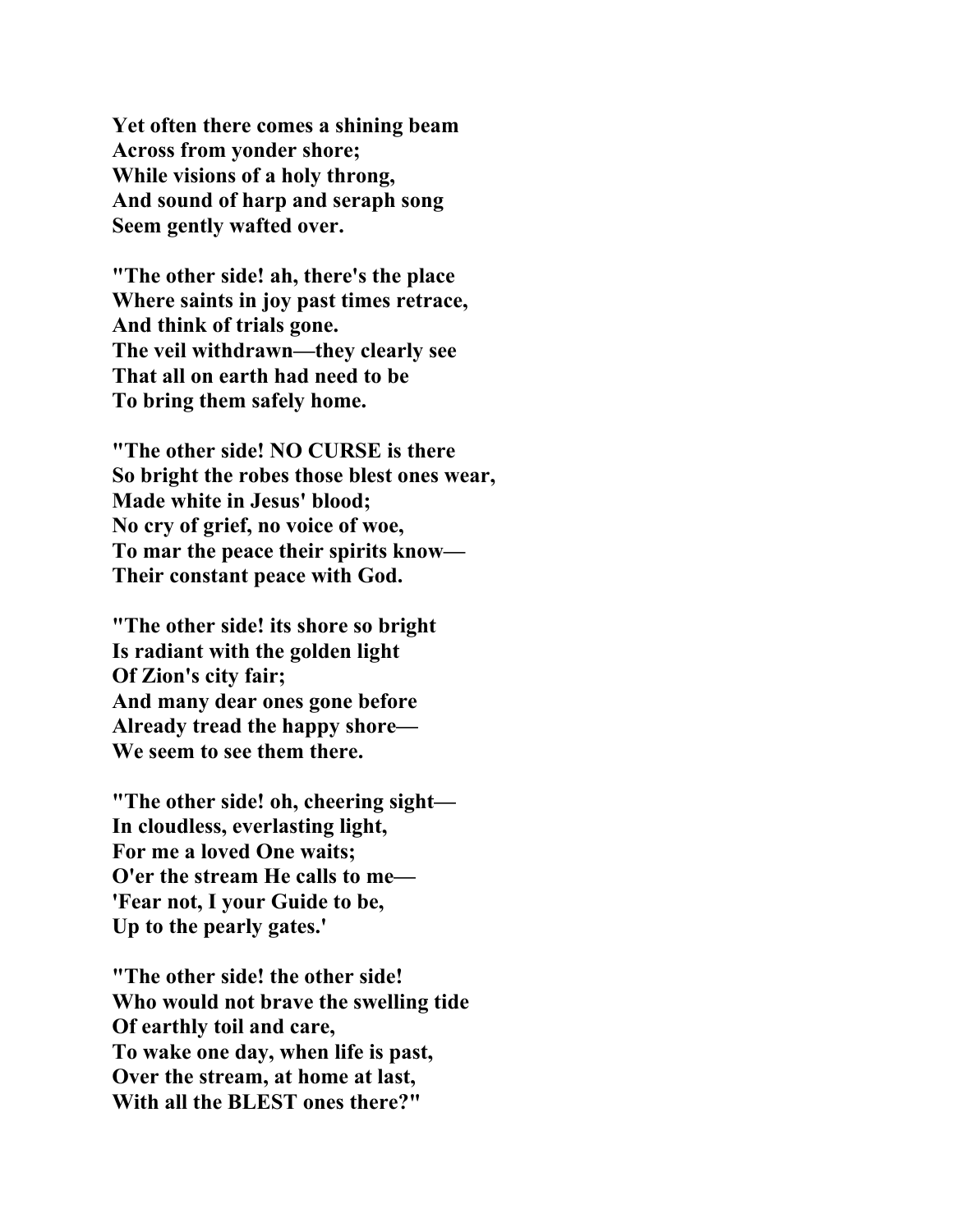#### **NO MORE NIGHT**

**"And there shall be no night there."—Rev. 20:3** 

**To an ardent and undevout astronomer the total absence of** *night* **would scarcely convey an intelligent and attractive idea of the blessedness and glory of heaven. Enthroned within his towering observatory, he watches with intense interest the gradual fading of the golden beams of day into the gray twilight of evening; and the deepening of evening's shadows into the darker drapery of night; then, with his glass sweeping the skies studded with myriad stars and planets, he revels amid the countless worlds of grandeur now bursting upon his gaze, and which** *night* **alone unveils. Remind him that there will be** *no night* **in heaven for his favorite study; but that, if his faith has caught a glimpse of** *"Jesus, the bright and Morning Star,"* **he will know more of astronomy in that wondrous transit than centuries of discovery on earth could have taught him. But, wedded to his science, and satisfied with studying merely the** *outside* **glories of heaven, in vain you seek to convince him that the absence of night will be the revelation of sublimities unimaginable, the presence of wonders inconceivable, the unveiling of glories indescribable, such as** *"eye has not seen nor ear heard, neither have entered into the heart of man."*  **But, interpreted in its spiritual and metaphorical sense, this remarkable negative of heaven suggests to the heir of glory some of his most entrancing and cherished anticipations. Let us first take the lowest.** 

**There will be NO LITERAL NIGHT. This at once reminds us of the entire absence in heaven of all the weariness and jadedness—bodily and mental inseparable from our present state. There is a limit to the exercise of our physical and intellectual powers, the laws of which will admit of no arbitrary infringement. If we urge the physical body beyond its proper bounds, paralysis of power follows; and perhaps the mental insanity of mind results. The government which regulates both cannot be outraged with impunity. Able writers on mental disease have clearly demonstrated that it is not so much the amount of brain-work which paralyzes power and shortens life, as the superadded element of** *anxiety.* **Were it possible for an individual whose brain is incessantly seething to throw off the noble yet undue anxiety for others—the result, often, of the lack of faith in God; or, the more selfish anxiety for his own literary fame—the effect too frequently of a morbid ambition, vanity, or envy—in all probability a premature corrosion of the brain would be averted,**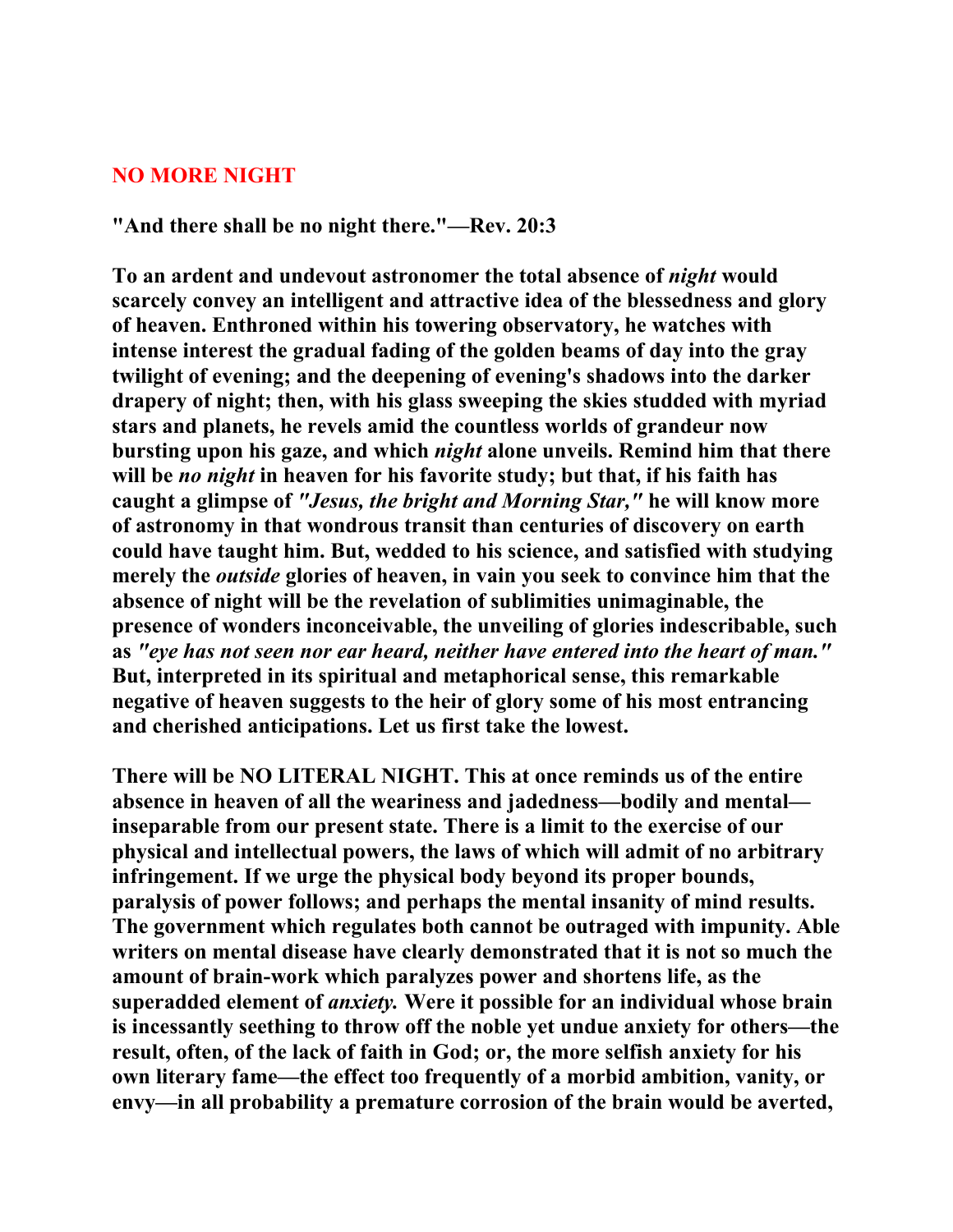**and usefulness and longevity greatly prolonged.** 

**But how wise and beneficent this arrangement of God—***the night season of SLEEP!* **How welcome and grateful to the exhausted student, the weary laborer, the suffering patient, is the advent of night, with its diadem of glory and enshrouding curtains, bringing with it the renewing power and soothing influence of** *sleep,* **restoring the balance of our over-wrought faculties, and raising us new creatures from our couch of repose! There is much in its philosophy and physiology, not to speak of its moral instruction, we have yet practically to learn concerning this sweet necessity of our nature,** *sleep* **ignorance or willful neglect of which has been productive of much evil which might otherwise have been avoided. It is an established physiological fact that the human brain expands in all cases to an astonishing degree during the period of wakefulness, especially in those individuals whose powers of thought are concentrated upon abstruse and profound subjects of study; and the fact is equally demonstrable that, when** *recuperation* **is not equal to** *expenditure,*  **imbecility, or insanity and self-destruction are often the certain and sad results. It follows that those who do most brain-work require a larger amount of** *recuperative* **power; or, in other words, the most** *sleep***—which has been well defined life's manna, dropping from heaven to create us anew day by day. Such is the wise and beneficent arrangement God has made for our present condition.** 

**But not bodily or mental alone are the blessings which the night season brings. It distills equally, yet more certain and refreshing, its spiritual dew. How appropriate is the night for holy thought and prayer!** *"I have remembered Your name, O Lord, in the night." "I remember You upon my bed, and meditate upon You in the night-watches."* **To some the night may be long and weary; but there are those who can testify that if there are tears, there are also songs in the night; if sleeplessness, there is also meditation; if there are nightwatchings, there are also night-thoughts. Pillow-prayers and pillow-praises are among the most fragrant incense and sweetest music that float from earth to heaven. And he who is a stranger to their exercise is ignorant of one of the richest modes of communion with God, and of communion with heaven, practical to man on earth.** 

**How appropriate, too, is the night season** *for death!* **All is now still. The world's busy hum has ceased—every object and every being is in repose—the laborer has retreated to his couch, and the bird to its nest—and silence, profound as the grave, reigns supreme. It is as though the pulse of universal**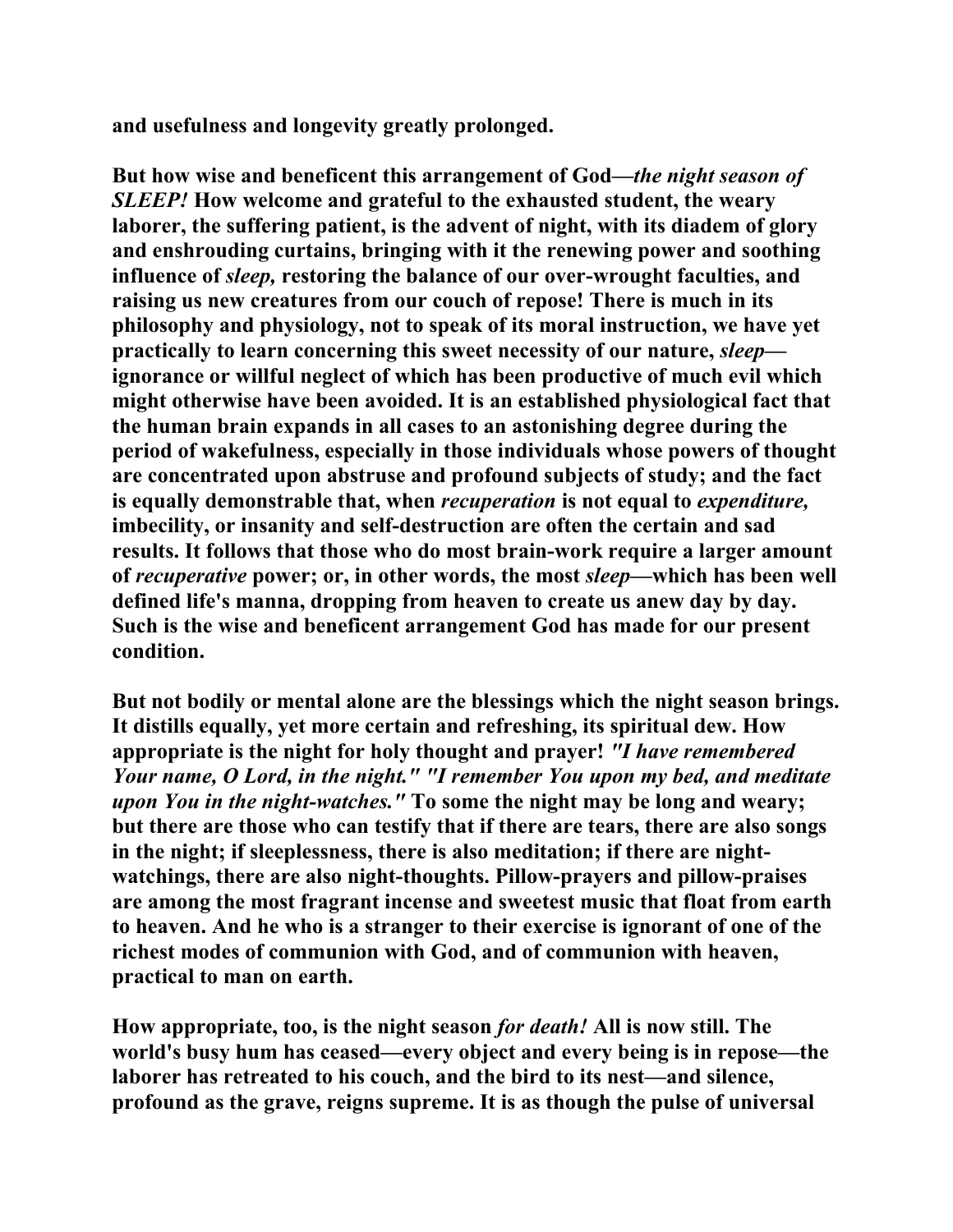**life stood still.** 

**"All things are hushed, as nature's self lay dead."** 

**And now is the time for the Christian** *to die!* **All is as tranquil in that deathchamber as death itself. The soft footfall—the bated breath—the subdued whisper—the rustling of the angels' wings waiting to escort the spirit home, are the only sounds that break the hush of that still, solemn hour. What an appropriate time for the believer's departure! It is the soul's holy pause, before earth is exchanged for heaven. It is time standing for a moment still the sun arrested in its course—waiting the solemn, the glorious advent of ETERNITY!** 

**"How sweet this very hour to die! To soar from earth, and find all fears Lost in your light—Eternity!"** 

**"Night is the time for** *rest:*  **How sweet, when labors close, To gather round an aching breast The curtain of repose, Stretch the tired limbs, and lay the head Upon our own delightful bed!** 

**"Night is the time for** *dreams,*  **The gay romance of life, When truth that is, and truth that seems, Blend in fantastic strife. Ah! visions less beguiling far Than waking dreams by daylight are!** 

**"Night is the time to** *weep;*  **To wet with unseen tears Those graves of memory where sleep The joys of other years; Hopes that were angels in their birth, But perished young, like things of earth!** 

**"Night is the time to** *watch* **On ocean's dark expanse,**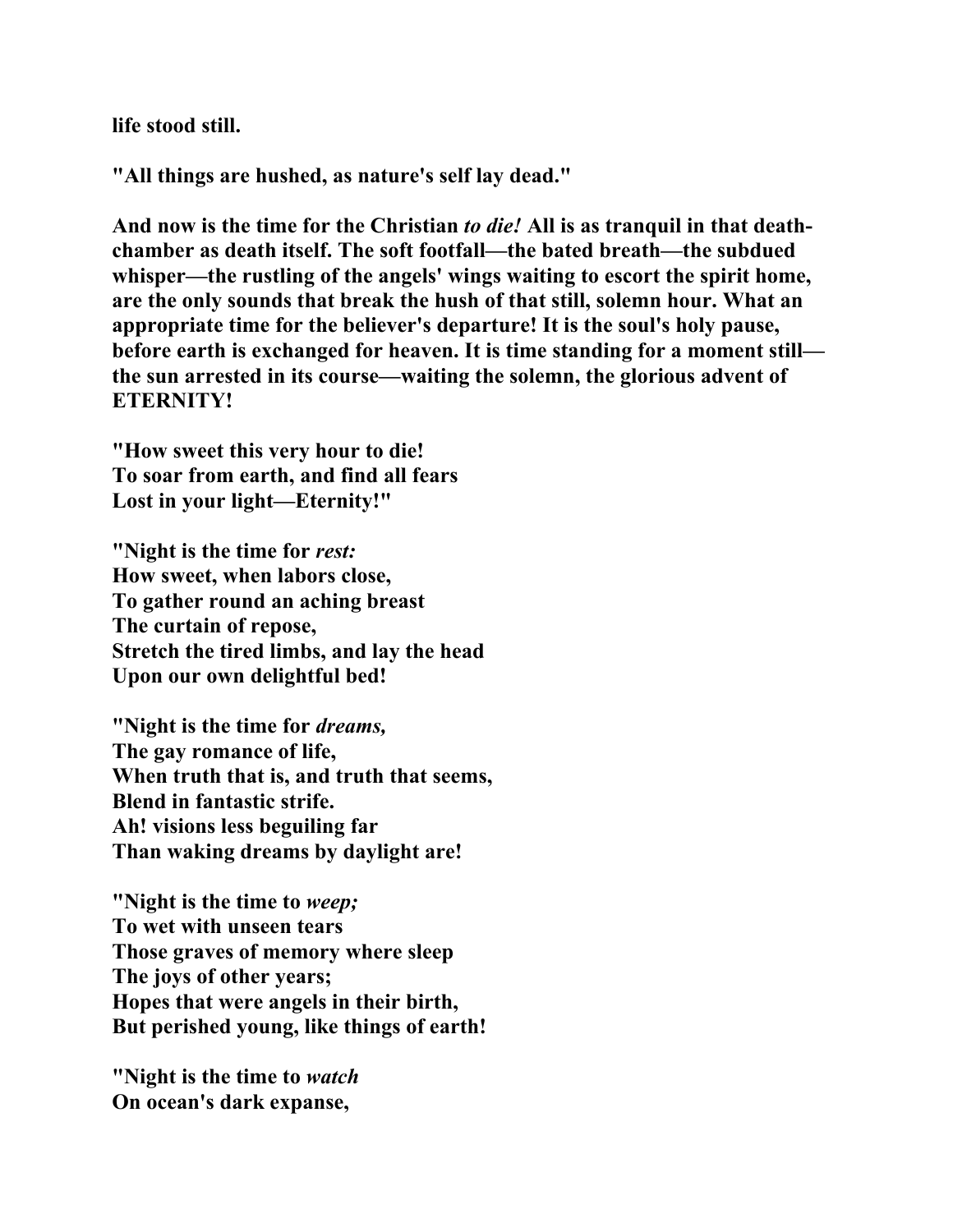**To hail the Pleiades, or catch The full moon's earliest glance, That brings unto the home-sick mind All we have loved and left behind.** 

**"Night is the time for** *care;*  **Brooding on hours misspent, To see the specter of Despair Come to our lonely tent; Like Brutus 'midst his slumbering host Startled by Caesar's stalwart spirit.** 

**"Night is the time to** *muse;* **Then from the eye the soul Takes flight, and, with expanding views, Beyond the starry pole Observes athwart the abyss of night The dawn of uncreated light.** 

**"Night is the time to** *pray—*  **Our Savior oft' withdrew To desert mountains far away— So will His followers do; Steal from the throng to haunts untrod, And hold communion there with God.** 

**"Night is the time for** *death;*  **When all around is peace, Calmly to yield the weary breath, From sin and suffering cease; Think of heaven's bliss, and give the sign To parting friends—such death be mine!" —James Montgomery** 

**But what a world and what a condition will that be in which the mind and the body of the glorified will be occupied with studies the most profound, with enjoyments the most ecstatic, and in a service the most incessant, yet never conscious of the slightest satiety, or sensible of a moment's weariness! Searcher of truth! student of science! laborer for Christ!—you who often mourn the limit of your powers, and the interruption of your inquiries, and**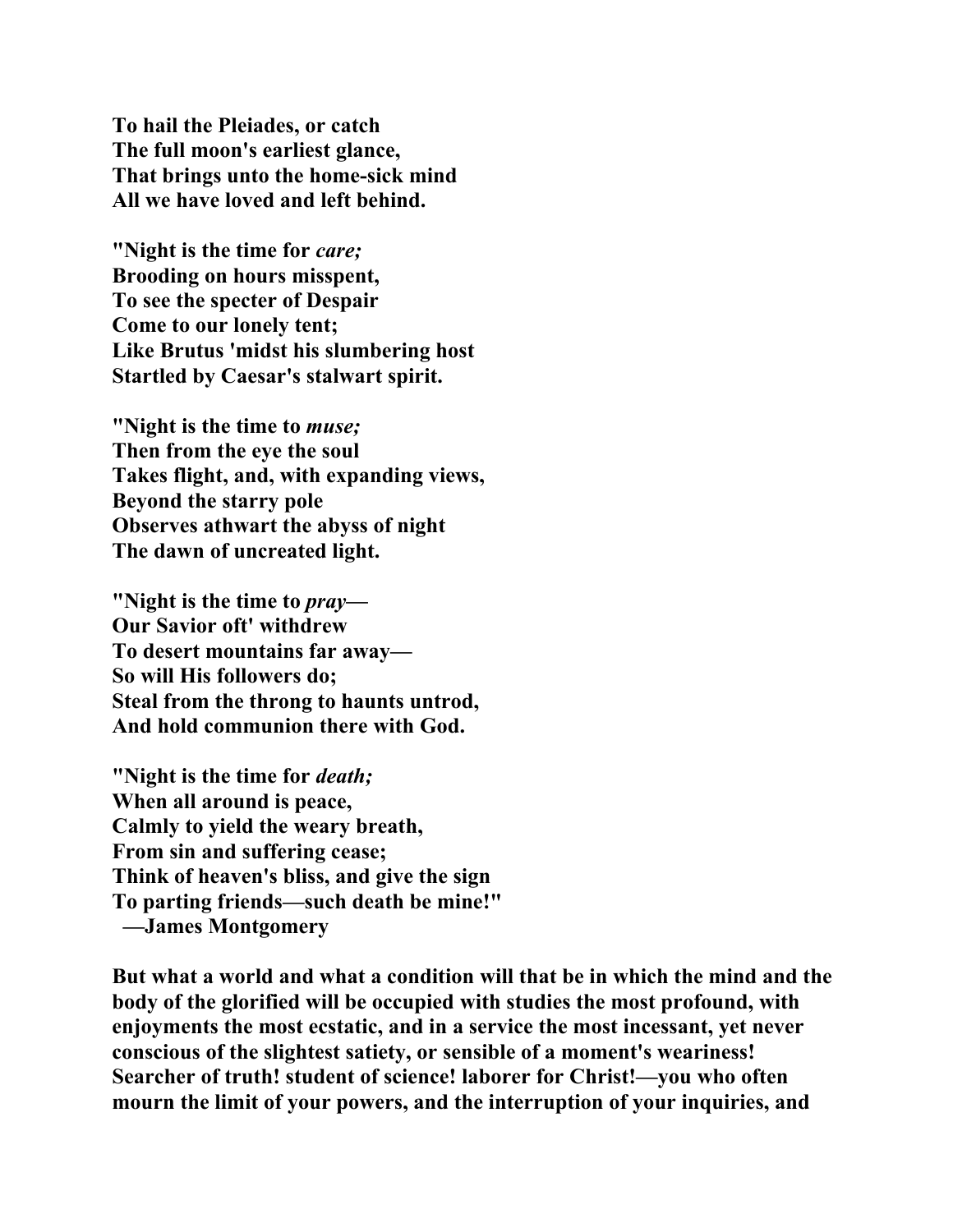**the cessation of your toil which languor and sleepiness entail, begrudging the time which repose demands—oh! think how much is contained in that marvelous negative,** *"And there shall be NO NIGHT there!"* **With every intellectual faculty developed, and with every moral power sanctified, and with every material organ strengthened, and with every moment incessantly employed—new subjects of study presenting, new wonders of glory unveiling, new spheres of service opening; and with them the powers of the soul expanding to an inconceivable extent, and still expanding with every fresh theme of thought, and intensified with every fresh draught of knowledge—oh! what a blessing will the absence of night be!** 

**Like Israel's Divine Watchman, who** *"neither slumbers nor sleeps,"* **and who**  *"faints not, neither is weary,"* **we shall be girded with power that knows no limit. Study will not exhaust us, thought will not oppress us, activity will not weary us; and, like the four living creatures around the throne, who** *"rest not day nor night, saying, Holy, holy, holy, Lord God Almighty, who was and is, and is to come,"* **we shall never fatigue in performing God's holy will, nor faint or tire in celebrating His high praises.** 

**No night in heaven! Think of this, you** *sick and suffering* **saints, to whose overwrought brain, to whose shattered nerves, to whose anguished hearts and restless pillow the refreshment and ease of sleep comes not. Oh! what a precious boon to you will a nightless heaven be! No slow, anxious, sleepless hours then—gazing at the shadows dancing upon the wall—watching the flickering flame of the dimly burning night-lamp—or listening to the heavy tread of night's guardian as he paces to and fro beneath your casement intensely longing for the first streak of day** *"as those who watch for the morning."* 

**Oh! what a perfection of heaven—to need** *no repose!* **Sleep! you have proved to me a kind and faithful friend; you have come at my need, and, as with an angel's wing, have fanned my fevered brow; and like the dew of Hermon have sweetly distilled upon my aching eyelids; and like the flood-waters have drowned in oblivion my cares, anxieties, and sorrows; and so, strengthened and refreshed by your kind and renewing influence, I have risen with the morning's light, and have gone forth to life's daily duties, service, and trials, as a** *"bridegroom coming out of his chamber, rejoicing as a strong man to run a race."* 

**But, sweet sleep! I shall no more need you in heaven!—for there will be no**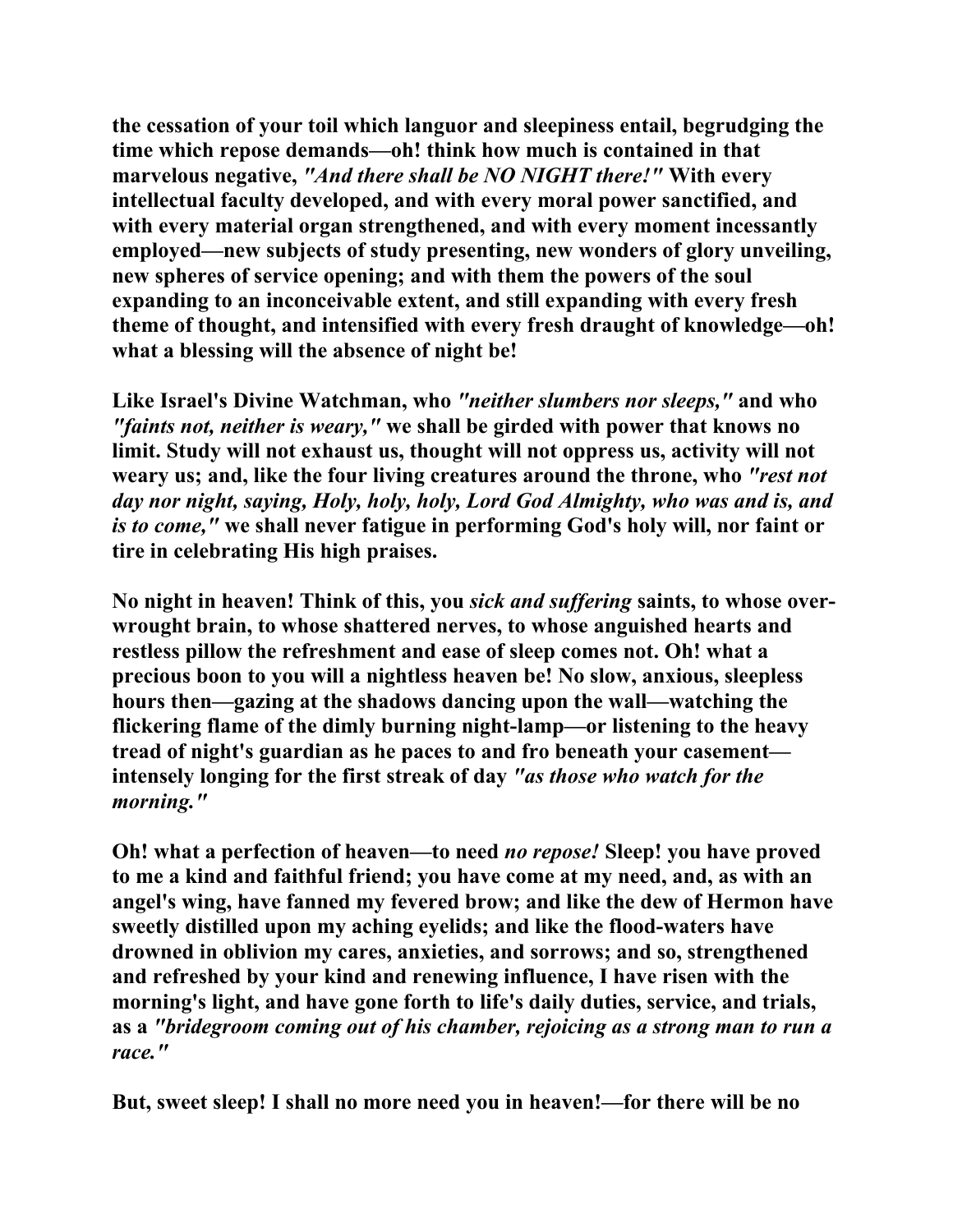**night of fatigue, no night of suffering, no night of sorrow, no night of sleeplessness there. Until then, come, you angel of loveliness and love, and shroud my pillow with your soft, balmy wings; and when morning light breaks upon my eyelids, I will uplift my praises to Him who gives His beloved sleep!** 

**"Come, sweet oblivion of all care, And reign triumphant in my breast; There's no alloy to comfort there, And I need rest. Soon as the morn steals on the night, I'd have you flee away; And I'd resume, with mind more light, The duties of the day."** 

**But let us study this negative attribute of heaven in its** *metaphorical* **teaching. There shall be NO INTELLECTUAL NIGHT in heaven. Intellectual night as natural—is inseparable from our present existence—it would seem, indeed, a necessary part of our education for heaven. Darkness is the type of IGNORANCE.** *"The people who sat in darkness saw a great light."* **Ignorance is the rule, and knowledge the exception, of our present condition. It is rather what we do** *not* **know, than what we** *do* **know, that forms the distinctive feature of this life. There is a limit to our range of knowledge, even as there is a limit to our faculty of knowledge.** *"We know in part." "Now we see through a glass darkly."* **We admit that the subjects of human study are vast, and their range illimitable; but the faculty of grasping these subjects, and the power of compassing that range, are by sin paralyzed and cramped. The limit is not so much in the fields of study as in the power of traversing those fields. We know in part here, and in part only can we know.** 

**Take, for example, our spiritual attainments. How limited is our knowledge of God, of Christ, of truth! How meager our experience of His grace; less than all is our knowledge of ourselves. In human knowledge we are but "children;" in divine knowledge, but "babes." Contrasted with the future development of the mind, the vast range of its research, and the sublime subjects of its study, our present grasp of intellect is infantile, and our present acquirements but rudimentary. And when the longest life of inquiry has closed, and its results are piled upon the shelves, or stored within the archives of earth's literary treasures, compared with the eternal day of intellectual life which awaits us to quote the simile of Newton, the greatest philosopher that ever lived—we**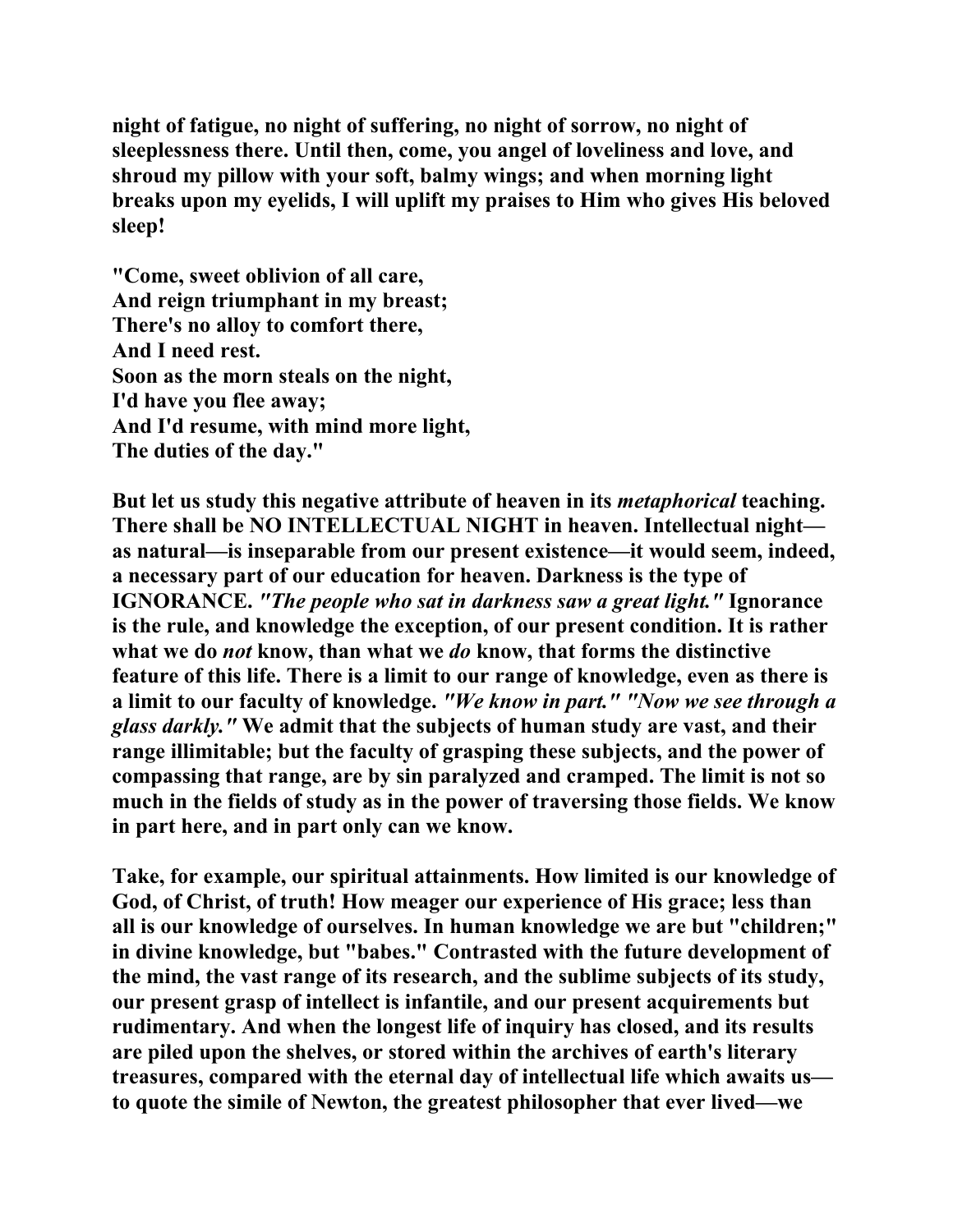**have but been gathering pebbles upon the shores of knowledge, the ocean of which still stretches out before us in all its fathomless and illimitable extent.** 

**Yes, there will be no intellectual night in heaven. Problems in human science, the solution of which baffled us here—mysteries in divine truth, for the unravelment of which no thread was provided—the facts and prophecies and revelations of God's Word, which now are accepted as matters of faith rather than of reason—the character and government of God—the glory and work of Christ—the inexplicable agency of the Spirit in regeneration—will then be seen in light so transparent, and will be bathed in luster so divine, that a newborn babe, the moment it opens its eyes in glory, knows more of all these intellectual and sacred wonders, and grasps them with a stronger power of thought, than the profoundest philosopher or the most learned theologian on earth.** 

**No overtasking the brain there—no crushing of the mind by the weight of thought, or bounding its range of intellectual research—no languor in thinking—no exhaustion in studying—no mental cloud-veil—for** *"there shall be no night there;"* **and when countless centuries of thought and study have passed, the mind will be as youthful and fresh, as vigorous and luminous, as at the moment when it first emerged from its night of intellectual darkness into the perfect and eternal day of intellectual light.** 

**O blessed Land! when my mind, unclouded by sin, unwarped by prejudice, unimpaired by disease, will be commensurate with its unlimited range of thought, and its exhaustless subjects of study; where all the mysteries of knowledge will be unraveled, all its facts confirmed, and all its discrepancies harmonized! Depths which my line cannot now sound—truths which my reason cannot now compass—texts which my learning cannot now explain contradictions which my ingenuity cannot now adjust—will in that world all stand forth bathed in the golden sunlight of perfect day, where not an infirmity will cramp the energy, nor a cloud shade the luster, nor a sin taint the sanctity of my intellectual powers; but where I shall be equal to the world of thought in which my soul shall expatiate, knowing even as I am known.** 

**It is a blessed reflection, too, that, in a world of pure and perfect intellect, Christian doctrine—now impaired by the subtleties of human thought, obscured by the poverty of human language, entangled by the theories of human philosophy, and robed in the antiquated garments of bygone ages will then stand out in all its native and sublime simplicity. The soul unclothed,**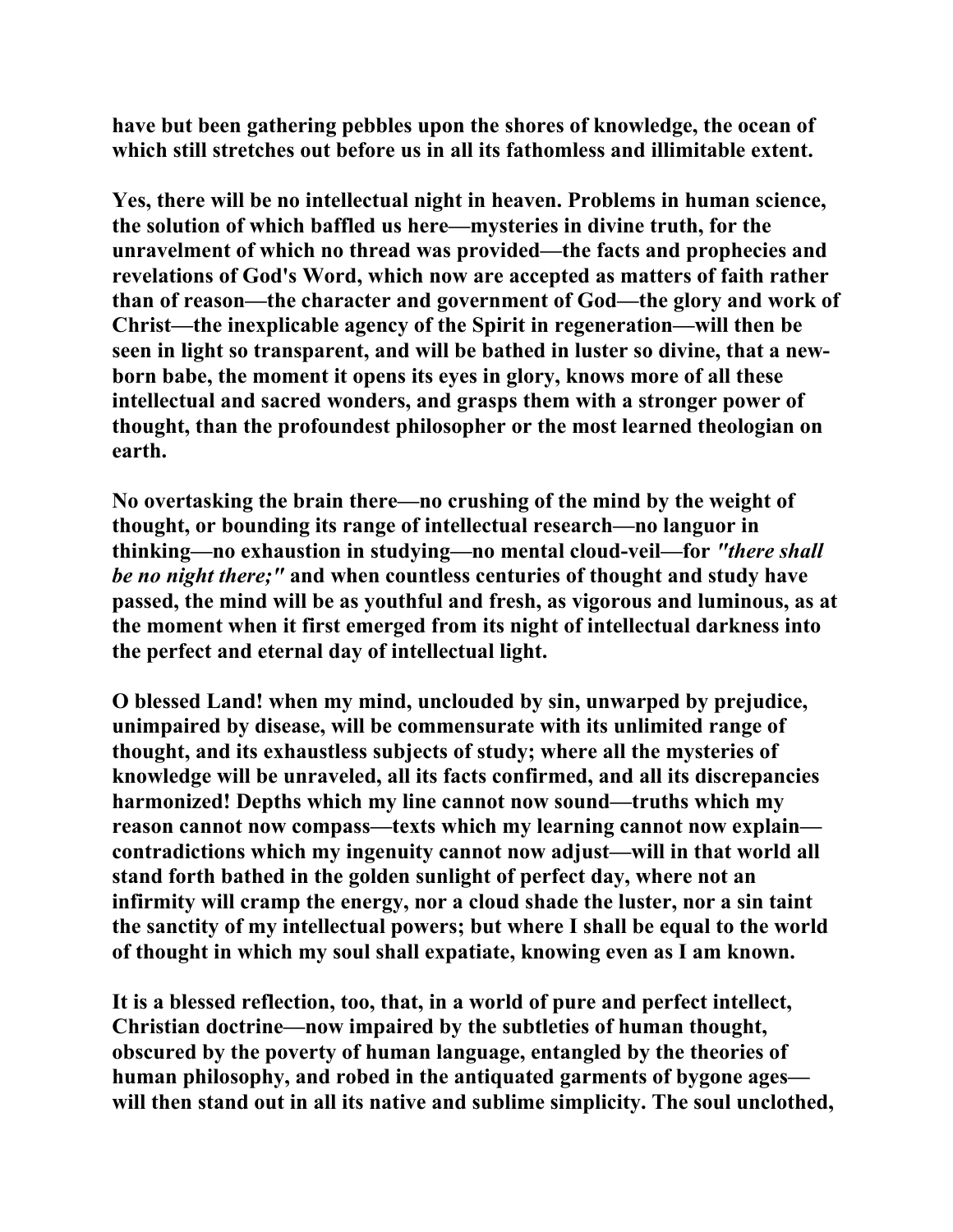**the mind unshackled, wandering through amaranthine bowers, inhaling the life-inspiring odors of paradise, plucking fresh fruit from the tree of knowledge, sustained by nectar draughts of peace, gladness, and joy flowing from beneath and around the throne of God and the Lamb—oh! what a world of intellectual bliss and glory awaits us! What an ocean of research—the character and government of God! what a body of divinity—the person and work of Christ! what an gallery of mystery and wonder—the operation and grace of the Spirit! what themes of thought and subjects of study—the revelations and teachings of the Bible!** *"Now we see through a glass darkly, but then face to face; now I know in part, but then shall I know even as also I am known."*

**There will be no** *night of error* **in heaven. The perversion of divine truth is among the saddest results of the Fall. To twist truth into error, and to clothe error with the garb of truth, has ever been one of Satan's master and most successful efforts. The dreary but momentous inquiry of Pilate still trembles upon many an anxious lip,** *"What is truth?"* **The history of error is one of the saddest, as the most voluminous and instructive, the pen of man ever wrote. From the first moment of its introduction to the present hour, the conflict of truth and error, of human doctrine and divine teaching, has been as fierce and fiery as it has been incessant and prolonged.** 

**Oh! how has the 'virgin form of Truth'—to quote the simile of Milton—been mutilated, dismembered, and scattered—a limb here, and a fragment yonder—until, to a superficial eye, she has 'no form or loveliness' that men should either recognize or desire her! With what damnable heresies, Christdenying doctrines, and God despising practices have the inventors and 'apostles of error' sown and flooded the world!—propagating their schisms and their falsehoods often by the prison and the chain, the faggot and the sword. How has the teaching of the Bible been adulterated, the simplicity of Christ distorted, the Gospel of God caricatured by the ungodly and deceitful, who have erred from the faith, not knowing the Scriptures; substituting for divine doctrines human tradition; the teaching of men for the revelation of God—plunging countless immortal souls into endless perdition and despair!** 

**In this connection let us remark that, all theological error, all false doctrine, and will-worship, have had their rise and origin in the ignoring of CHRIST as THE TRUTH. Here is the beginning of all doctrinal error. The moment a church or an individual moves off from CHRIST as the great central truth of the Bible, the anchor is slipped, the cable is broken; and the bark, loosed from**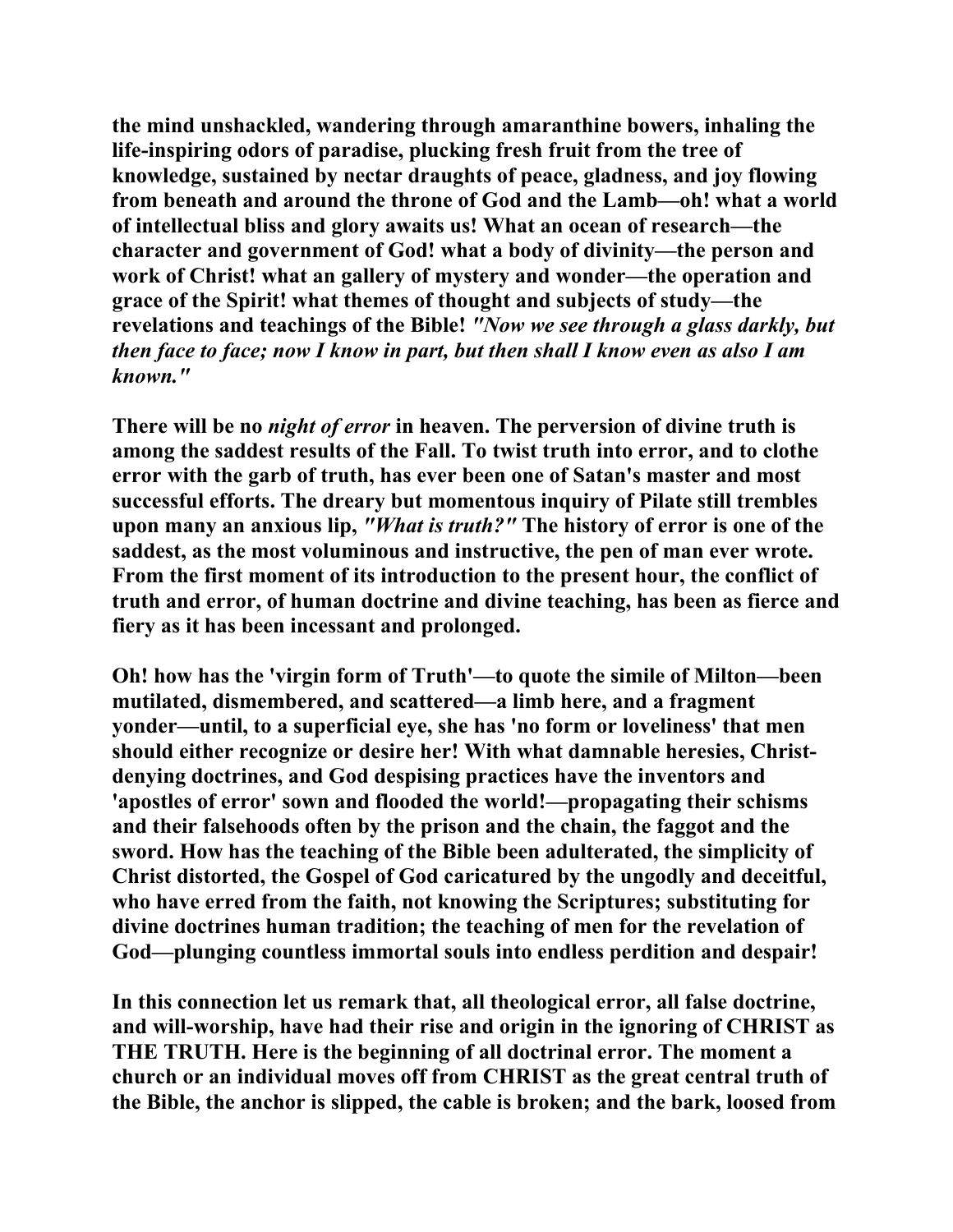**its moorings and drifting towards the lee-shore of soul-destroying error, is wrecked and engulfed amid its rocks and surf. Hold firmly to CHRIST, my reader, if you would you stand fast in the faith, and be courageous in your combat with false doctrine like men. Do not depart from Him, your Center. Fasten the anchor of your faith firm upon the doctrine of His Deity, Atonement, and Mediatorship. Draw all truth from Christ, test all teaching by Christ, examine every spirit in the light of Christ; take no lower standard, submit to no inferior test, listen to no stranger voice, enter by no other door than—CHRIST.** 

**All that is saving, satisfying, and comforting in this life—all that is bright, pure, and hopeful in the life that is to come, centers in, and flows from, the Lord Jesus Christ,** *"who of God is made unto us wisdom and righteousness, sanctification and redemption."* **Christ is essentially and emphatically** *"the Truth;"* **and to know Him is to compass all truth. Christ is essentially and emphatically** *"the Life;"* **and to possess Him is to have life eternal.** *"This is life eternal, that they might know You, the only true God, and Jesus Christ whom You have sent."* 

**If the 'apostles of error' have seduced you—if false doctrine has ensnared you—if** *papistical delusion* **or** *infidel sophistry* **has drawn you from** *'the truth as it is in Jesus,'***—if, searching sincerely and earnestly, but fruitlessly and despairingly, for the divine and precious jewel, you roam from mine to mine, anxiously inquiring, "What, and where, is truth?"—our exhortation to you is—Believe! simply and only believe, in the Lord Jesus Christ, and your inquiry will be met, your question answered; and, casting away your doubts, you shall exclaim, with a yet deeper significance and profounder emphasis than the Grecian philosopher, "I have found it! I have found it!"** 

**But there will be no night of error in heaven. Blessed negative! All will be**  *truth,* **and all will be** *true* **there! False doctrine will not assail the divine citadel of our religion; deceitful men will not sap the foundation of our faith; doubt and distrust will not shade the brightness of our hope. The decoy-lights of error will then be extinguished; the blinding mists of ignorance dispelled; the misconceptions of the superficial, and the prejudices of the bigot, will all be entirely and forever banished. The** *"BEAST, and those who had received his mark and worshiped his image,"* **the** *"FALSE PROPHET and those who had been deceived by his miracles,"* **will then be** *"cast alive into a lake of fire and brimstone"***—for there will be no night of error in heaven.** 

**There will be NO PROVIDENTIAL NIGHT in heaven. How dark, long, and**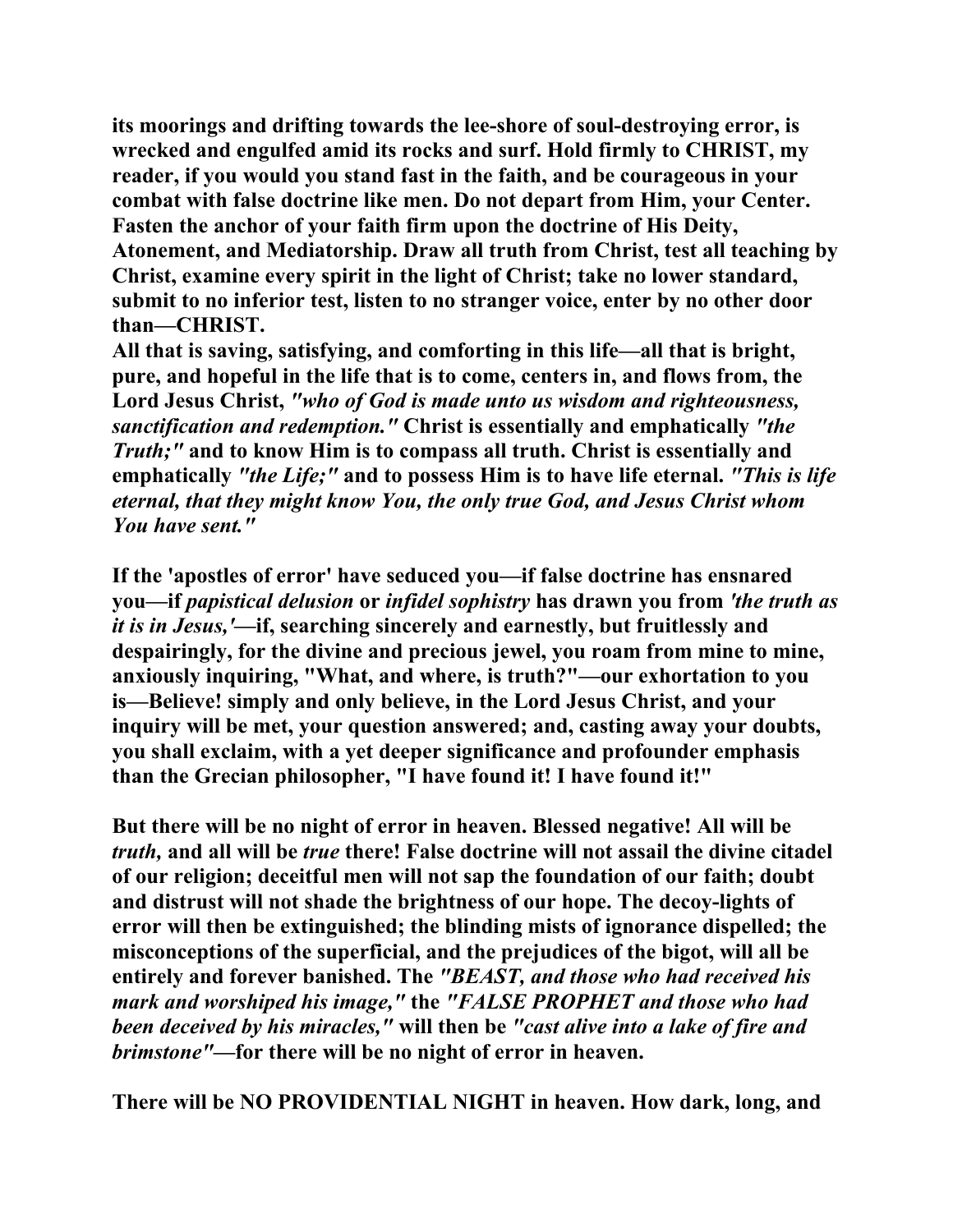**weary is often this night with us here! In the present life our path is at times draped with gloomy, painful, and inexplicable clouds.** 

**"God moves in a mysterious way His wonders to perform."** 

**So strange in shape, somber in hue, and crushing in effect, are often the events and circumstances of our personal history, we are stunned and appalled, paralyzed and awed at the 'thick darkness' in which our God moves, at the overshadowing cloud which He makes His chariot—wondering where the scene will end. What prophet will explain to us the handwriting upon the wall? Who will interpret the symbols of an event that has suddenly plunged us in a world of mystery?** 

*God* **is speaking to us from the 'secret place of thunder'—His voice issues from out the cloudy pillar. He has nipped the bursting bud, plucked the lovely flower, broken the graceful sapling, uprooted the strong oak, sowing life's landscape with the snowflakes of winter, congealing all its flowing springs, and tincturing all its sweet rivers with the bitterness of Marah. Like Moses, we are awed into silence by these dreadful emblems of His majesty and power, and wrapping our faces in our mantle, bow our heads in reverence to the ground.** 

**But the absence of night in heaven bids us look beyond the present scene of suffering and sorrow to that glorious world where shall be no drapery of dark and mysterious providences. In that light, pure and transparent as the atmosphere which encircles the throne of God, we shall read all the lessons of His love, interpret all the symbols of His providence, understand all the mysteries of His dealings.** 

**Our education then complete—the last task done, the last lesson learned, the last discipline experienced—we shall emerge from the gloom of this night of providential dispensation into that world of glory upon whose noontide splendor no shadow shall ever fall, and upon whose landscape the sun shall never set. How wise will then appear all the way our covenant God led us, through the wilderness, across the desert, home to Himself! We shall then see that every dispensation was right, every stroke needed, every step an advance in our heavenly ascent, and that every cloud that veiled God's love was one of its truest and holiest expressions. And until this night of mystery passes, ushering in the perfect day whose sunny sky no providential clouds will ever**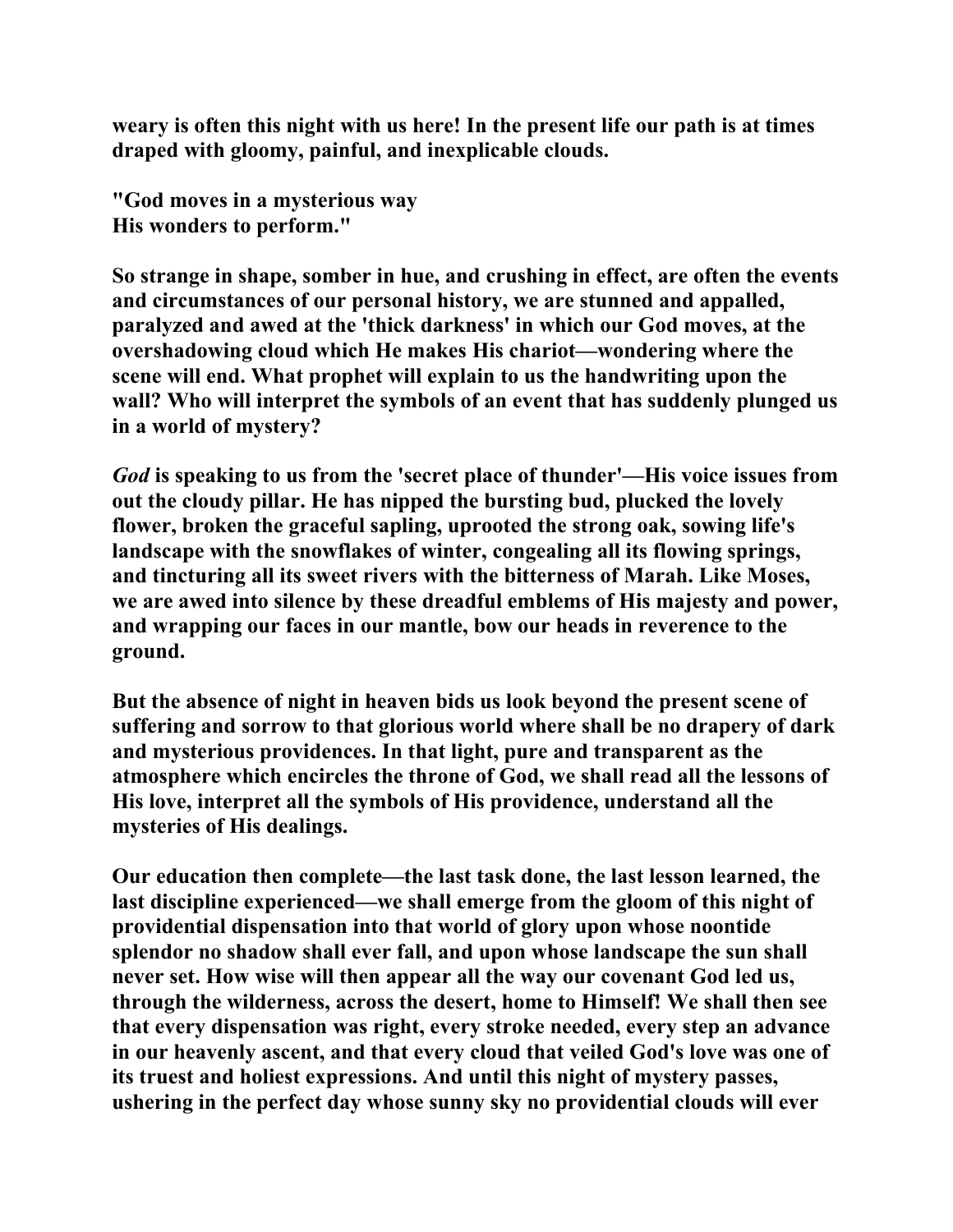**darken, let us resolve all our Heavenly Father's dealings into infinite wisdom, rectitude, and goodness, fully assured that,** *"as for God, His work is perfect."*

**"We cannot see the twinings In God's long cord of love; We cannot trace the windings By matchless wisdom wove.** 

**"Even as a thread, when raveled, Still holds the hidden end, So love's mysterious windings Around our footsteps blend.** 

**"That cord can ne'er be broken, 'Tis held by God alone; The Lord's seal is the token— He knows, He keeps His own.** 

**"And when the Father chastens, His children's faith to prove, The cord is held by Jesus—**  *The unseen end is—LOVE!*

**"Love, deep, divine, unsearchable, Love is the binding cord; And hid beneath the chastening Twines round the saints of God."** 

**There will be NO NIGHT OF PERIL***.* **Of the New Jerusalem it is said,** *"And the gates of it shall not be shut at all by day, for there shall be no night there"* **clearly implying the freedom of the favored citizens of that glorious city from the invasion of every foe. O you who are the subjects of cruel enmity and persecution, against whom lying tongues are leveled, and malicious shafts are flung; whose labors are misinterpreted, whose achievements are unrecorded, whose motives are misunderstood, and whose names are cast out as evil for Christ's sake! rejoice that through these jasper gates no foe of the saints shall ever pass, no barbed arrow of malignity shall ever fly, no peril to soul or body shall ever enter.** *"There the wicked cease from troubling, and the weary are at rest."*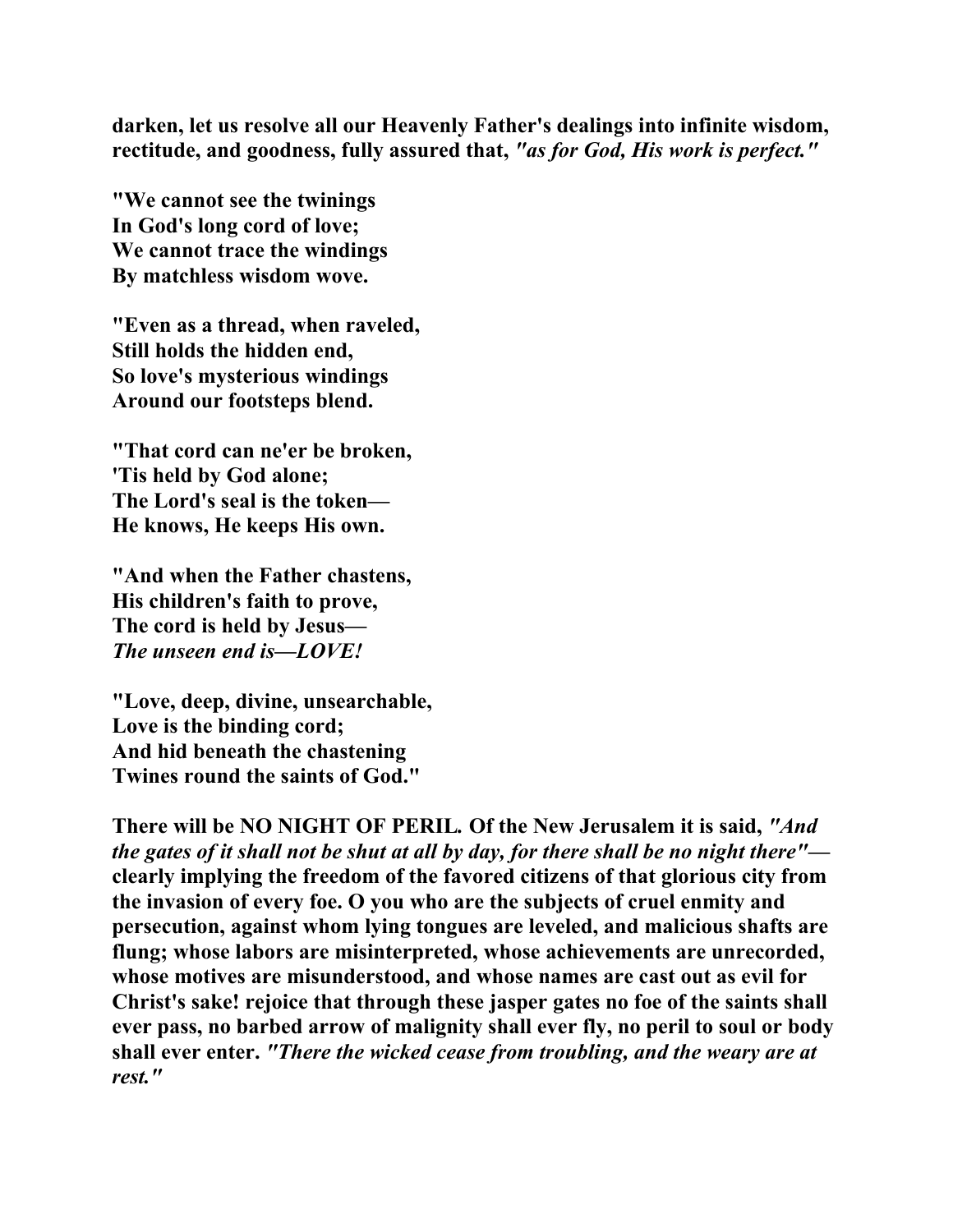**The moment you cross its threshold you breathe an atmosphere untainted by a breath of calumny, undisturbed by a sound of harshness, undimmed by a cloud of envy, jealousy, or revenge. Wide as is heaven's door—never shut at all by day—no persecutor, no reviler, no slanderer, no evil-speaker, no envenomed tongue, no avowed enemy, no anonymous assassin, no wily thief, no bloodthirsty murderer, shall enter.** 

**Night has its terrors as its attractions, its alarms as its soothings, its disturbings as its repose, its sighs as its songs, its restless tossings, its troubled dreams, its fancied apparitions, its feverish pillow—even as it has its ambrosial dews, its pensive thoughts, its heavenly musings, its praises and its prayers. But in heaven** *"you shall not be afraid of the terror by night;"* **for the gates of the holy city shall be open all the day, "into which no foe shall ever enter, and from whence no friend shall ever depart."** 

**There will be NO NIGHT OF SPIRITUAL DESERTION, DARKNESS, AND DESPONDENCY. All this is inseparable from our present condition, and forms a necessary part of the soul's education for heaven. If it was essential that the Divine Sun should pass through the terrible eclipse of the cross—and O my soul! what a night of nights was that! when Jesus cried from the depths of His soul's darkness and woe,** *"My God, my God, why have You forsaken Me?"*

**Much more essential is it to** *our* **holiness, obedience to the divine will, and fitness for heaven, that we should at times walk in darkness having no light, travel many dreary stages without the sensible presence of Christ, exclaiming,**  *"The Lord has forsaken me! My God has forgotten me! Has He in anger shut up His tender mercies, and will He be favorable no more?"* **Not a star to guide, nor a ray to cheer the soul's perplexity and gloom! Beloved! Is this your present experience? Are there no sweet visits from Jesus, no fatherly manifestations of God, no light beaming from the Sun of your soul to cheer you on your way? Behold the path trodden by the flock, nor less by the Shepherd of the flock, leaving us an example that we should follow His steps.** 

**The sun's** *eclipse* **is not its** *withdrawal***, but the veiling only of its light. The spiritual gloom and mental depression now shrouding you is not the darkness of hell, nor the despondency of despair; it is the Lord's wise and gracious dealings, designed but to lead you into the experience of truth, to teach you lessons, and confer upon you blessings, known and learned only in the night season of soul-exercise. But all this is done away in heaven.** *Not a passing*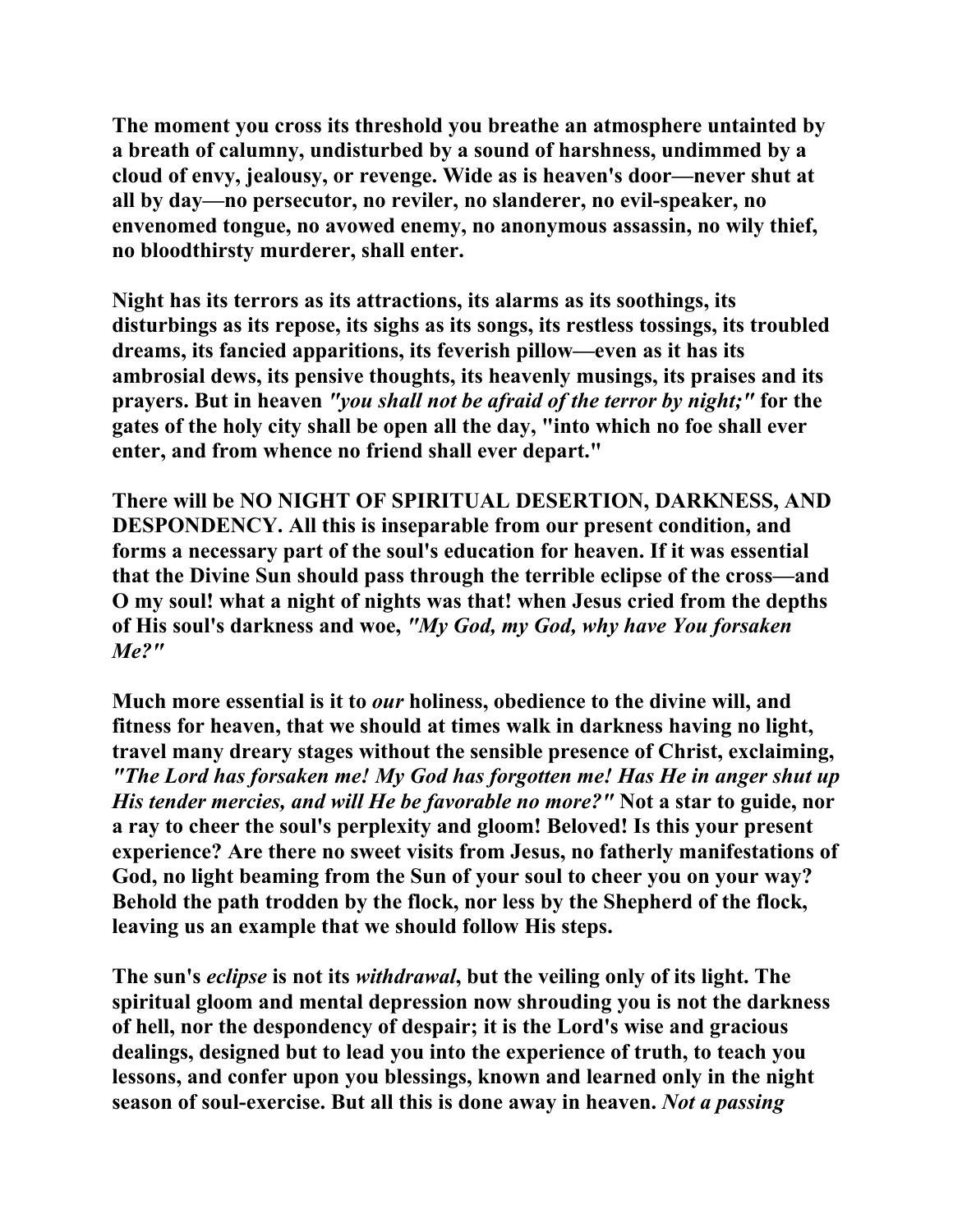*shadow crosses the sunshine of the spirit.* **With the corruptions of the** *body***, will be entombed the infirmities of the** *soul***. With every quiver and pang of the body laid at rest, will be every mental doubt and fear. Disencumbered of the vehicle which clogged its progress, repressed its aspirations, and shaded its hope, the soul will expand and expatiate in a world of ever-growing wonder, and ever-widening range, freed from every element that contributed to its night of gloom and woe.** 

**Oh! the bliss of the glorified saints!—no longer tormented with doubts and fears, no more questioning their interest in Christ, their adoption by God, their hope of glory! The agonizing question, "Am I a Christian?" is now answered by the perfect realization of the fact. "Am I a child of God?" is now met by the beatific vision of His face. The distressing fear, "Have I union with the Savior?" is now lulled to rest upon His glorified bosom; and the trembling uncertainty of ever reaching heaven at last is lost in the blissful consciousness of being actually, safely and forever there!** 

**No longer anxiously inquiring, "Have you seen Him whom my soul loves?" You will gaze upon His transcendent countenance outshining ten thousand suns, hear His loving voice sweeter than ten thousand harps, and bask in the rays of His presence as they sweep in circling glory around the throne before which you stand 'without a fault.'** *"In Your presence is fullness of joy, and at Your right hand there are pleasures for evermore."* **No more souldespondency—mental cloud-veil—or heart-sorrow—for the night of gloom and disquietude will forever have passed. Oh! to think that I shall never lose the sensible presence of God—never lose sight of Jesus, my soul's Beloved never grieve the Holy Spirit by whom I am comforted and sealed—and never more wander from the bosom which so often soothed me in grief, sheltered me in danger, and upon which I shall now forever recline!** 

**The negative of night in heaven assures us of THE ABSENCE OF ALL THE LONELINESS AND SOLITUDE OF THE WILDERNESS which conducts us there. The Christian pilgrimage is in some of its stages, isolated and lonely. Created for communion, fitted for companionship, yearning and sighing for love, sympathy, and fellowship, the Christian is often as Joseph separated from his brethren–he travels a lonely path, and is like a pelican in the wilderness, a sparrow alone upon the house-top. This may be the way God is leading you, my reader. It is often with you a night of weeping because it is a night of** *loneliness***. You eat your morsel alone. You sit and meditate and suffer in solitude, often longing for Christian society, sighing for the communion of saints, yearning for affection, sympathy, and fellowship; but it is your**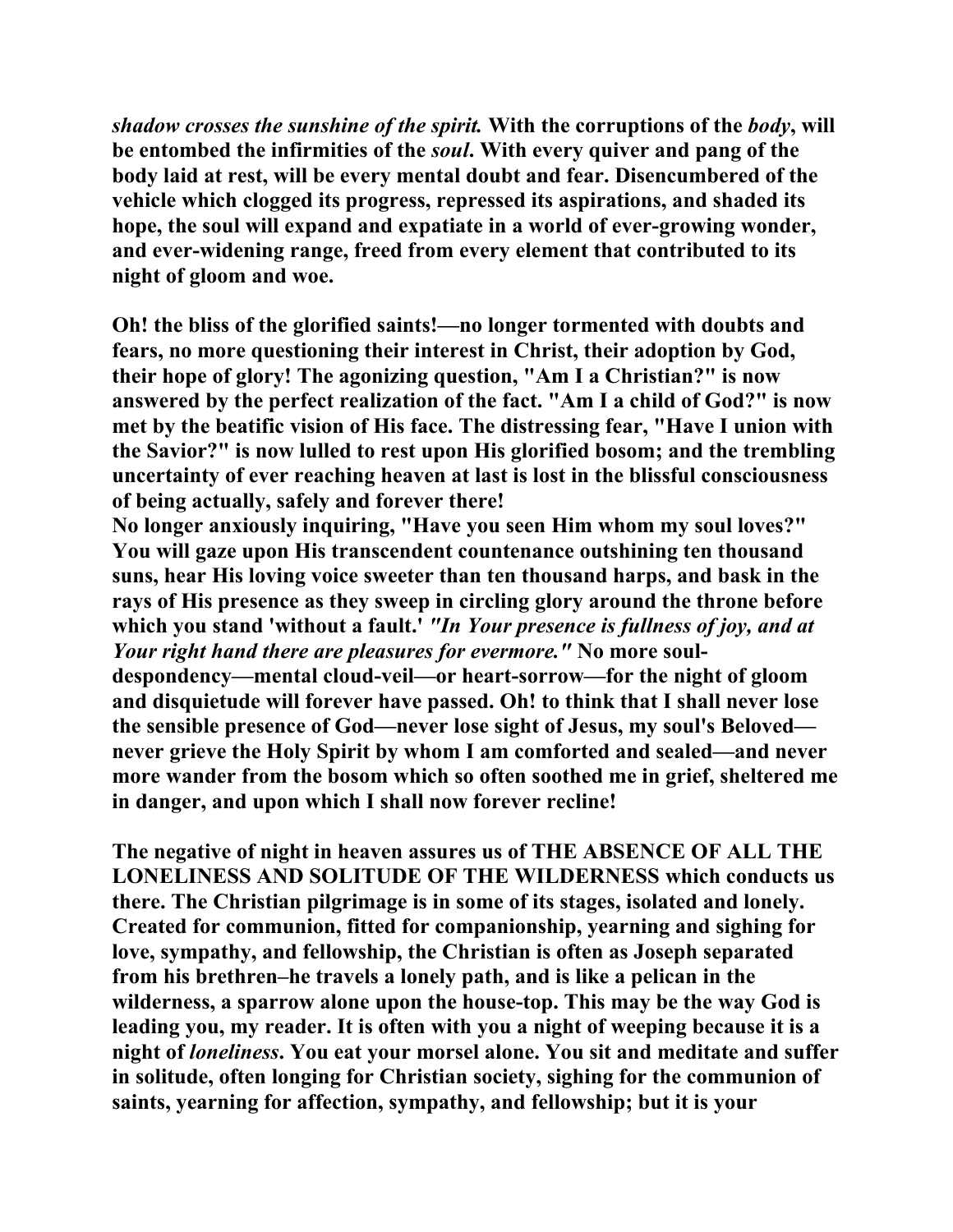**heavenly Father's appointment, and it must be right—it must be in love. This is the school, and this the discipline, of your training for the full, the perfect, the eternal fellowship of heaven.** *"They wandered in the wilderness in a SOLITARY way."* **But it was** *the right way to Canaan!*

**Such was a part of the suffering by which Christ, though a Son, learned the lesson of obedience—the school of** *solitude***. Separated from His brethren, denied by one disciple, betrayed by another, forsaken by all—oh! how isolated and lonely was the path He trod, the life He lived. But was He all alone? Oh, no! Listen to His words:** *"And yet I am not alone, for my Father is with me."*  **Does not your heart, lonely one, echo these words? You are not all alone. Lover and friend God has put far from you, and your acquaintance has gone into darkness; He has written you a widow—made you an orphan—removed the being whose life seemed essential to your own—and, like a green tree whose foliage the wintry blasts have scattered, and in whose leafless branches the birds sit and sorrowfully sing, your heart is smitten, and sad and lonely.** 

**Oh! you will never know until you reach heaven how necessary this peculiar path was to your fitness for its fellowship. It was just the school your soul required—just the discipline your heart needed. But in heaven your dark, lonely night of weeping will give place to a bright and eternal morning of fellowship and joy. There we shall meet again all those who crossed the river a little while before us, then lining the shore to greet and welcome our arrival home.** 

**In heaven there is no solitude or loneliness, no chilled affection or fickle friendships—no misunderstandings, woundings, or separations. This long, dreary, troubled night is passed, and the sun of the soul's affection and fellowship never sets. Wedded hearts are united by a bond which sin cannot taint, which infirmity cannot peril, and which neither poverty, adversity, nor death can impair or dissolve. Each glorified spirit, while retaining its personal identity, its loves and memories, will yet be so perfectly blended with the whole, and all so swallowed up in God, as to constitute one vast and endless unity, "distinct as the billows—one as the sea." Oh! let the thought soothe your loneliness, and the hope alleviate your solitude, that before long this dreary night will be one perfect sunlight and eternal day of fellowship and love!** 

**In the LITERAL AND ETERNAL ABSENCE OF NIGHT in heaven, how magnificent the contrast!** *"There shall be no night there; and they need no*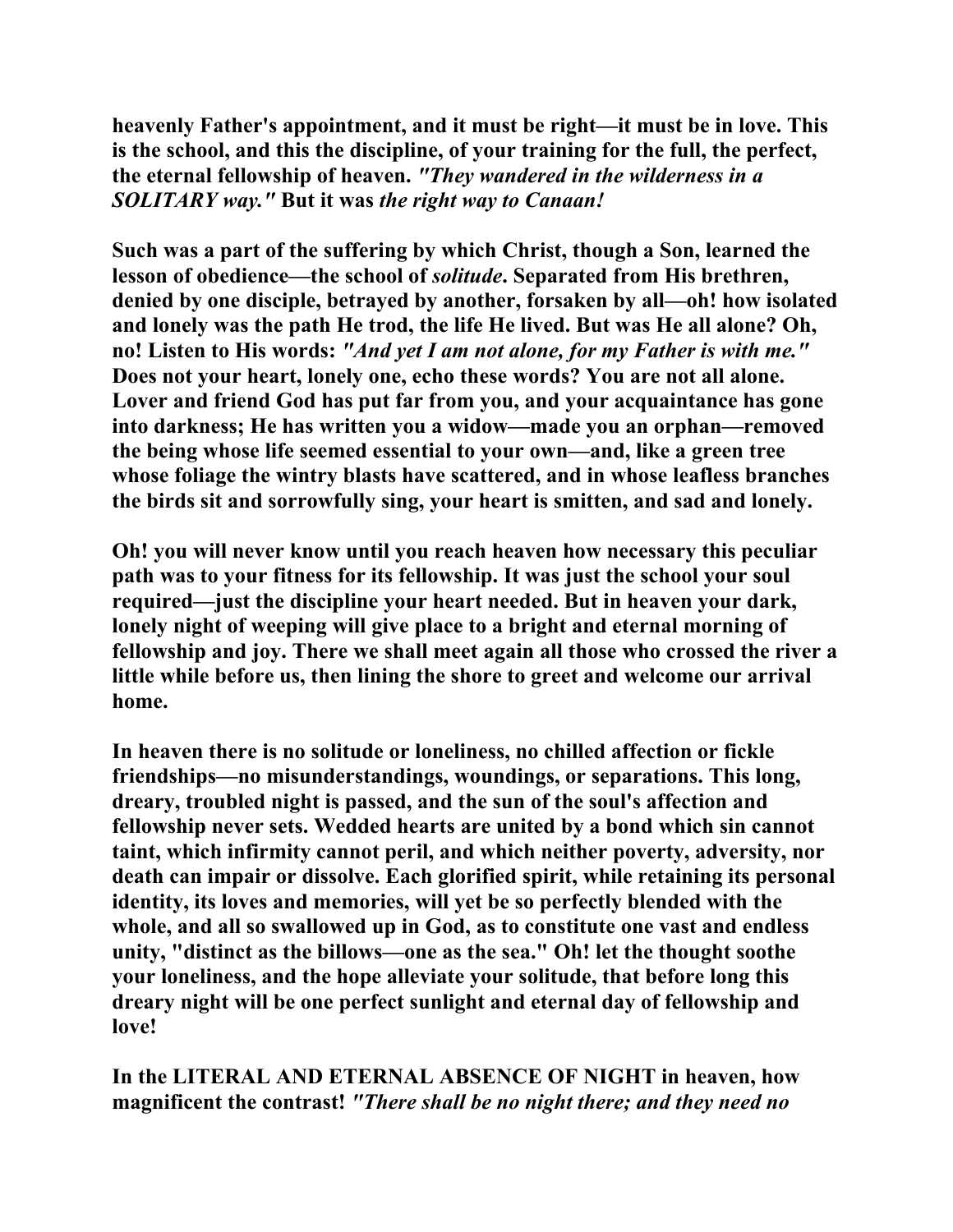*candle, neither light of the sun, for the Lord God gives them light."* **As stars fade and disappear in the increasing beams of the rising sun, so the dim and partial light that irradiated and cheered our path on earth will all be lost in the glory of God which then will fill and illumine the heavenly temple. Oh! what must be the purity of that world, and the splendor of that day, of which God is the light and Christ the Sun thereof! There will then be no need of the faint 'sun' of human ministries, and of the dim 'candle' of church ordinances; for we shall be admitted to the beatific vision of** *the immediate manifestation of Deity***, in the overwhelming effulgence of which all other lights expire. "They need no** *candle***."** 

**What do you think, child of AFFLICTION! of that world in which there shall be no night of** *sorrow?* **What do you think, child of LONELINESS! of that home in which there will be no night of** *solitude?* **What do you think, child of pining SICKNESS! of that place in which there will be no night of** *sleepless suffering?* **What do you think, MOURNING ONE! of that night in which there will be no night of weeping? Cheer up! The night is far spent—the day—the perfect, endless day of glory—is at hand, when "no longer will you need the sun or moon to give you light, for the Lord your God will be your everlasting light, and he will be your glory. The sun will never set; the moon will not go down. For the Lord will be your everlasting light. Your days of mourning will come to an end. All your people will be righteous. They will possess their land forever, for I will plant them there with my own hands in order to bring myself glory. I, the Lord, will bring it all to pass at the right time." Isaiah 60:19-22** 

**Until that day in which we shall emerge from our present night of sin, ignorance, and sorrow, into a nightless world of glory, let us not forget that, long and dark though our present night season may be, we are, as believers in Jesus, not children of the night, but of the day. Putting off the works of darkness, let us put on the armor of light, and walk as children of light, illumining this dark, benighted world with the light and luster of true holiness.** 

**It is not all night with the believer in this world. By God's light he walks**  *through* **darkness; and standing where stood the apocalyptic angel in the sun, and thus drawing his light from Christ, he will** *"let his light so shine before men, that they may behold his good works, and glorify his Father who is in heaven."* **Let your light, beloved, be not a borrowed, but a solar light; take your religion, your creed, your profession, not indirectly from others, but**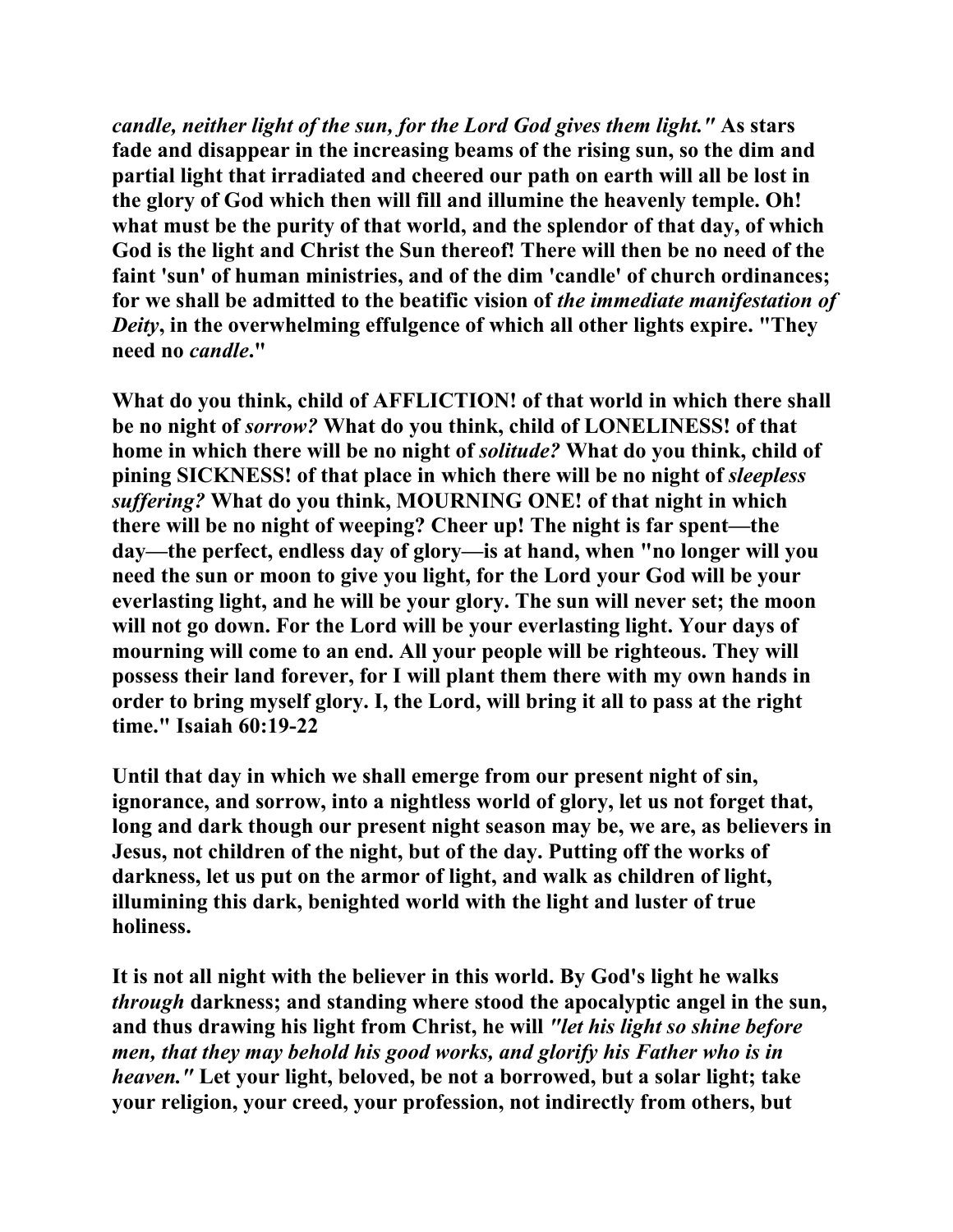**directly and only from Christ.** *"Now are you light in the Lord, walk as children of the light."* **Following Christ, your Light, your feet shall not stumble, however dark and dreary your night of difficulty, need, and sorrow may be.**  *"Walk in the light,* **as He is in the light," then shall your path be as "the shining light, shining more and more unto the perfect day."** 

**"Walk in the light! and you shall know That fellowship of love His Spirit only can bestow Who reigns in light above.** 

**"Walk in the light! and sin, abhorred, Shall never defile again; The blood of Jesus Christ, our Lord, Shall cleanse from every stain.** 

**"Walk in the light! and you shall find Your heart made truly His Who dwells in cloudless light enshrined, In whom no darkness is.** 

**"Walk in the light! and you shall own The darkness passed away, Because that light is on you shone In which is perfect day.** 

**"Walk in the light! and you shall see A path, though thorny, bright; For God by grace shall dwell in thee, And God Himself is Light."** 

## **NO MORE SEA**

**"And there shall be no more sea."—Rev. 21:1** 

**The entire absence of sea as a distinctive feature of the New Jerusalem, would, equally with the absence of night, scarcely present an object of beauty and attraction to those who have been used to regard the grand old ocean, with its dark blue waves, its mountain billows, its creamy surf, and its coral reefs, as**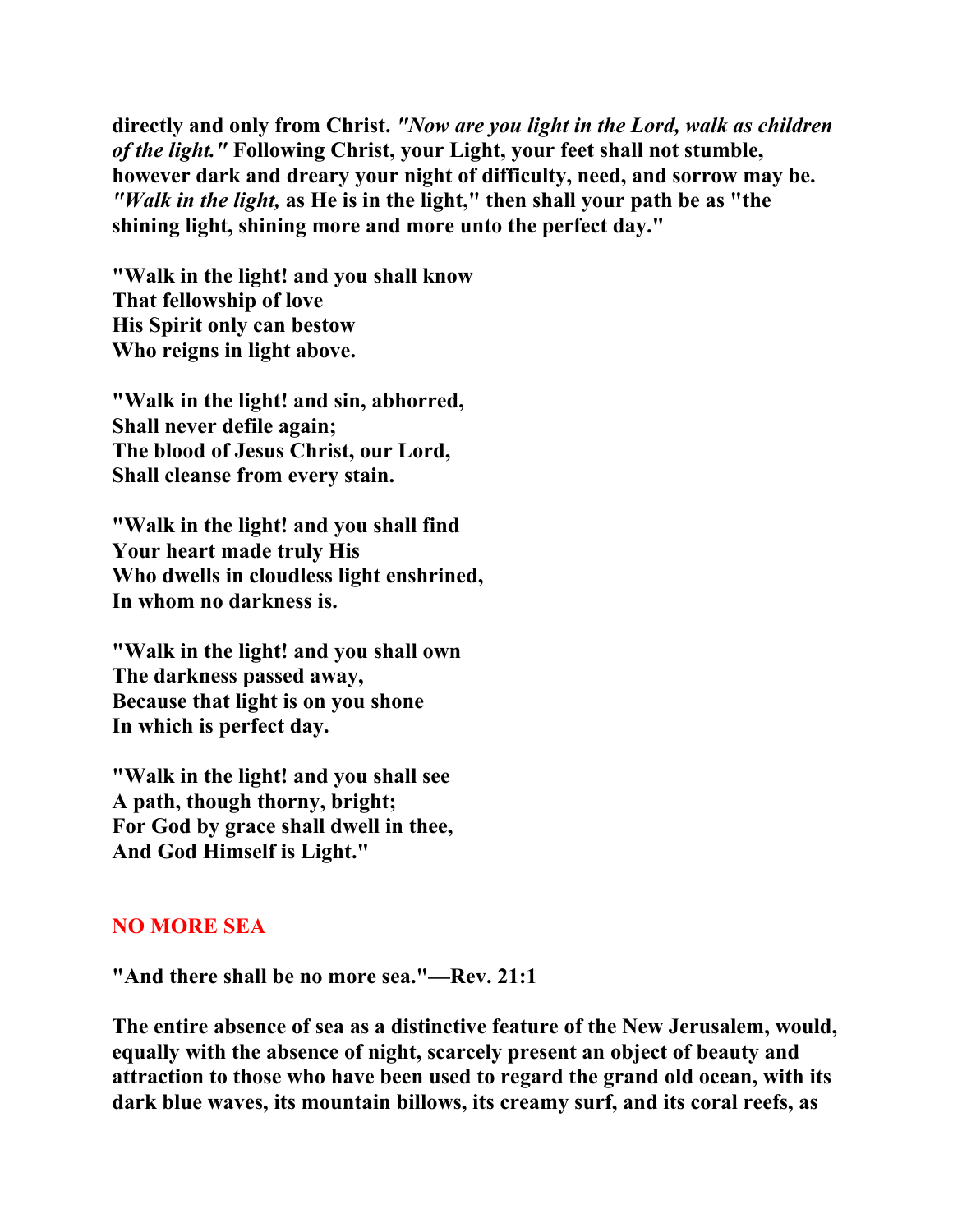**one of the most picturesque and sublime features of nature. And yet there can be no difficulty in assigning to this negative attraction of heaven its proper place and significance in the future home of the saints. It is clearly a marked and expressive feature of the new earth and the new heaven which will form the blessed and eternal abode of the holy city—the New Jerusalem—coming down from God out of heaven, prepared as a bride adorned for her husband.** 

**The sea covers three-fourths of the surface of the globe, and consequently, while contributing essentially and beneficently to the purposes of commerce, the beauty of the earth, and the health of the races, must yet to a great extent absorb a vast portion of the earth which otherwise might be devoted to the purposes of agriculture—thus furnishing food and sustenance for man. But the absence of the sea in that material world which will constitute the blessed and eternal abode of the glorified saints must have its special and profound significance. To its consideration let us address ourselves, regarding this magnificent and suggestive phenomenon of nature both in its** *emblematic* **and**  *spiritual* **teaching.** 

**What an evidence of** *the existence and creative power of God is the SEA!* **To Him its creation is ascribed.** *"And the gathering together of the waters called He SEAS."* **(Gen. 1:10)** *"The SEA is His! and He made it."* **(Ps. 95:5) Making it, He bounded it by a perpetual decree which it cannot pass.** *"He has compassed the waters with bounds;"* **(Job 26:10)** *"And said, Hitherto shall you come, but no further; and here shall your proud waves be stayed."* **(Job. 38:11) Thus let the atheist consider and learn that there is a GOD, who created the heavens, the earth, and the sea; and humbly and devoutly acknowledge** *"His eternal power and Godhead,"* **blushing that he should for a moment have gazed upon this sublime phenomenon of nature, and then have lifted his atheistical brow to heaven, exclaiming in his heart,** *"There is no God!"* 

**But to the believing and devout mind, recognizing, considering, and glorifying God in all His works, with what conviction and comfort does this emblem of the sea bring to his mind the great foundation-truth of all revealed religion** *the being of God!* **And, as he studies its varied moods and phases, its endless forms of grandeur and beauty—now roused into billows by the giant storm, and now penciled with dimples by the gentle zephyr—now an ocean of liquid diamonds sparkling in myriad sunbeams, and now a 'sea of glass,' upon which the victors might be supposed to stand having the harps of God—with what filial and devout emotion he exclaims, "My Father made it all!"**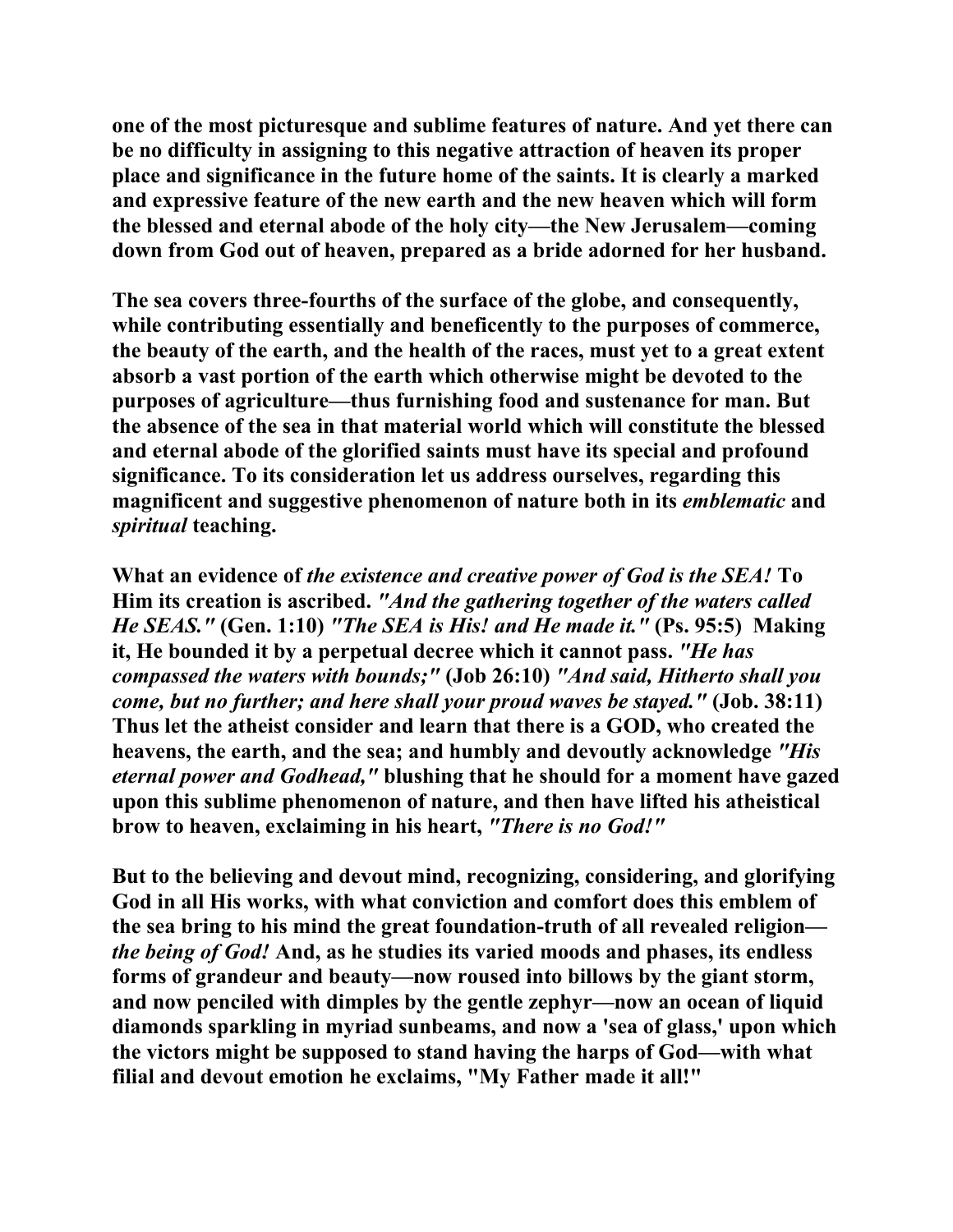**"The God that rules on high, And thunders when He please, That rides upon the stormy sky, And manages the seas; This dreadful God is ours— Our Father and our Love: He shall send down the heavenly powers To carry us above."** 

**What an emblem of the DIVINE ATTRIBUTES OF ETERNITY, MAJESTY, AND POWER is the sea! God's eternity who can grasp? His self-existence who can understand? His infinity who can measure? His thoughts who can count? His perfection who can fathom? Of all this greatness the sea is an expressive emblem.** *"He has measured the waters in the hollow of His hand, and meted out the heavens with a span, and comprehended the dust of the earth in a measure, and weighed the mountains in scales, and the hills in a balance. Behold the nations are as a drop of a bucket, and are counted as the small dust of the balance. Behold He takes up the islands as a very little thing."* **(Isa. 40:12, 15) Thus illustrating the divine attributes, to the devout Christian the grand old ocean presents an instructive and soothing emblem. You repair to it when all God's waves and billows are going over you, and are ready to sink in deep waters. His dealings are trying, His dispensations are dark, and His judgments are a great deep. And as you gaze upon the vast expanse of ocean spreading out before you, you exclaim, "He who made this great wide sea can send from above and take me and deliver me out of many waters. I will trust and not be afraid, even though troubles and trials come in upon me like a flood, and I sink where there is no standing. He who binds and controls the waves can bring me up again from the depths, hushing the tempest and stilling the billows of my soul into peace, even His own peace, which passes all understanding."** 

**Man of God, tried and troubled! child of sorrow, daughter of grief, around whom the dark waves are surging—go and stand upon the sands that belt this grand old ocean, and learn that He who made it, who binds and controls it, can, from His infinite resources of power and goodness, supply all your need, bring you out of all trouble, and through the deep, dark waters lead you to the Rock that is higher than yourself.** *"The VOICE of the Lord is upon the waters,"***—His voice of authority commanding them—His voice of power staying them—His voice of love calming them.** *"The Lord sits upon the flood."*  **Enthroned in majesty and sovereignty, His scepter rules it, His word controls**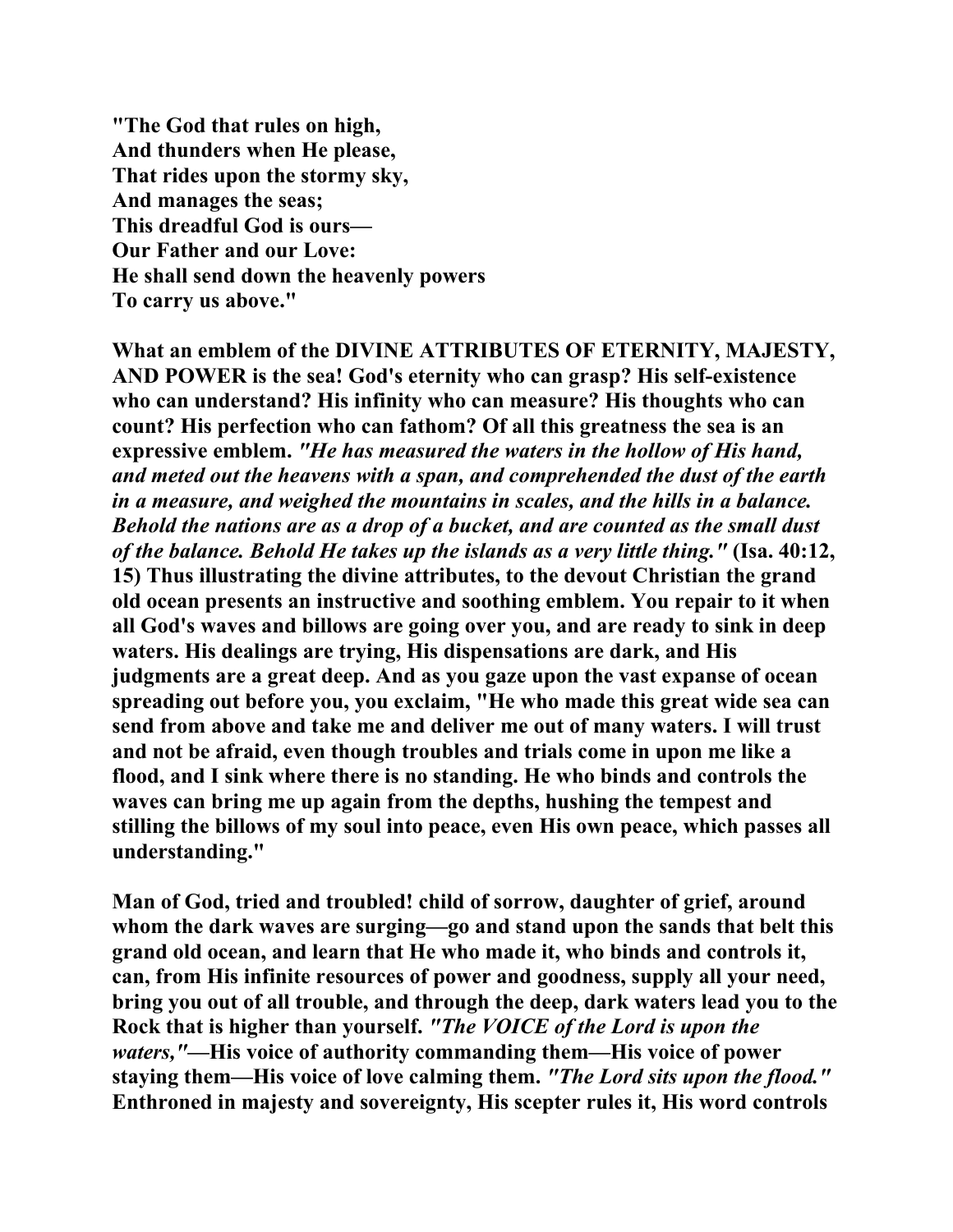**it, His love stills it.** *"The floods have lifted up, O Lord, the floods have lifted up their voice; the floods lift up their waves. The Lord on high is mightier than the noise of many waters, yes, than the mighty waves of the sea."* **Have faith in this great God, child of affliction and trouble, upon whom the water floods are falling; for He has promised,** *"When you pass through the waters, I will be with you; and through the rivers, they shall not overflow you."* **And that exceeding great and precious promise He will make good; for** *"He is faithful who promised."* **He may see fit, in order to display His own faithfulness and love, and to make you a partaker of His holiness, that you should pass through fire and water; but He will bring you into a wealthy place. (Ps. 61:12)** 

**As an emblem of GOD'S LOVE***,* **how expressive is the sea! "God is Love." Words of mighty import, the truth of which distances all thought, defies all imagery, exhausts all language! But what we cannot fully understand we yet**  may in some degree experience. God's love is, like His eternity, *everlasting*; **like His nature,** *infinite;* **like His essence,** *divine;* **like His power,** *omnipotent;*  **like His immortality,** *unchangeable.* **"God is love," and every divine perfection is a modification and embodiment of love. His love is wisdom planning; power redeeming; holiness obeying; mercy suffering, bleeding, dying to save sinners. Thus every attribute of His nature is but another and new form and expression of the love, the great love, with which He has loved us. All that that love has done—from the gift of its costliest, most precious treasure, to its last and latest expression as the spirit it ransomed and saved, wings its flight to heaven—is worthy of its greatness and its grandeur.** 

**As every perfection of God is an embodiment of His love, so every part of His salvation is a reflection of His love: it is electing love, and so reflects His eternal purpose; it is discriminating love, and so reflects His sovereignty; it is saving love, and so reflects His mercy; it is free love, and so reflects His grace; it is unchangeable love, and so reflects His immutability.** 

**True love, as a mere human passion, is never at a loss for modes and seasons of expression. It inspires every purpose, moulds every thought, prompts every action, pencils with beauty and bathes with perfume its every and lowliest offering, and never falters or wearies in sacrifice and service. But oh! what imagination can conceive, or thought can reach, or language describe, the**  *Love of God to man?***—the** *love* **of God, beloved, to** *you!* **Think how it chose you to salvation, laid all your sins upon Jesus—adopted—pardoned, justified, freely, fully—and forever SAVED you. Well may we exclaim,** *"Herein is love, not that we loved God, but that He loved us, and gave His Son to be a*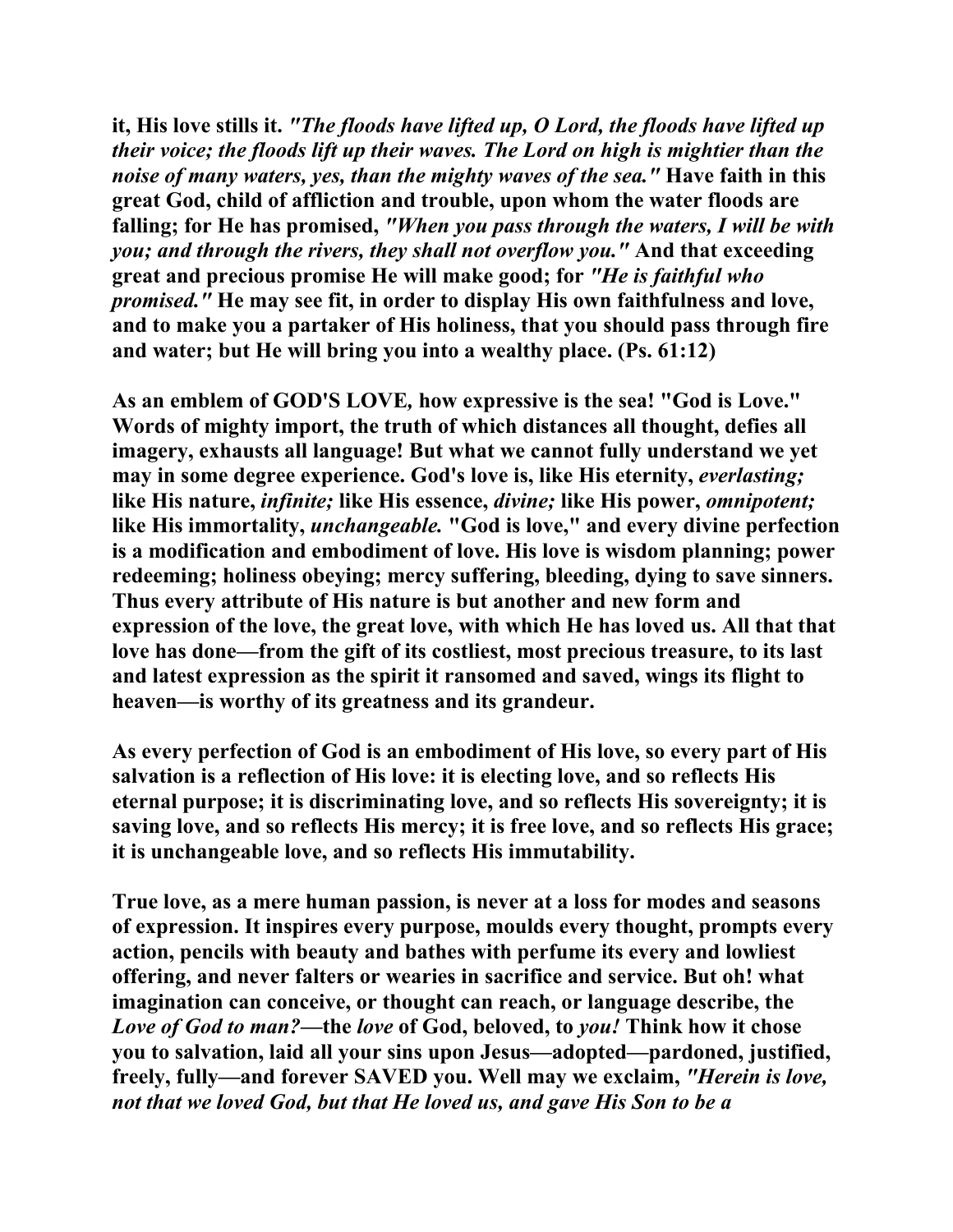#### *propitiation for our sins."*

**You grand and beautiful old ocean! upon whose brow time has impressed no wrinkles—flowing on in your majesty and power, in your soundless depths and boundless reach—washing with your waves every shore—whitened with every sail, and bearing upon your bosom earth's costliest treasures! you are to me the image and the emblem of the ocean of DIVINE LOVE—the Triune love of God the Father, of God the Son, and of God the Holy Spirit—full, limitless, free—restoring a heaven forfeited, and extinguishing a hell deserved. And, as I tread your pearly shore, muse upon your vast expanse, and listen to your sweet music murmuring at my feet, you shall raise my thoughts to Him who made you, fixed your bounds, penciled your dimples, fanned your wavelets, controls your rage, and bids you do His pleasure.** 

**Beloved! the Lord the Spirit direct your heart—your contrite heart, your sad heart, your lonely heart, your sinful heart—into the fathomless, boundless ocean of divine love, exclaiming, as you descend, "Oh! the breadth and length, the depth and height of my Savior's love! it passes knowledge, and yet it fills my soul with all the fullness of God."** 

**There is yet one more view of God's love in Christ Jesus which the sea beautifully images—its** *perfect freeness.* **Who thinks of** *paying* **for the sea? Who dares fetter it, restricting and burdening it with a price? Such is God's love to us—it is a most** *free* **love.** *"I will love them FREELY."* **It is the full, free, spontaneous outflow of His grace to sinners, the unworthy, the needy, the poor. Away then with every thought of** *meriting, purchasing, working* **for God's pardoning love in Christ Jesus. The ocean's waves are not more unfettered, the mountain spring not more spontaneous, the winged winds not more free, than God's love to sinners, flowing through the cross of His dear Son. All the worth of angels and of saints could not deserve—and all the wealth of the universe could not purchase, one drop of this infinite ocean of God's love to man. The great gospel truth is—***"By GRACE are you saved, through faith, and that not of yourselves, it is the gift of God."* 

**Come, then, to this vast sea of love, without money and without price; linger not upon its shore, waiting for some meritorious work, some good thing in yourself, some worthy preparation and fitness before you plunge into its fullness, and drown your sins and guilt, your sorrows and needs, your doubts and fears, in its free and fathomless depths. God enjoins no worthiness, Christ looks for no fitness, the gospel imposes no terms, love asks no price, in those who approach as humble, penitent, believing sinners, casting themselves upon**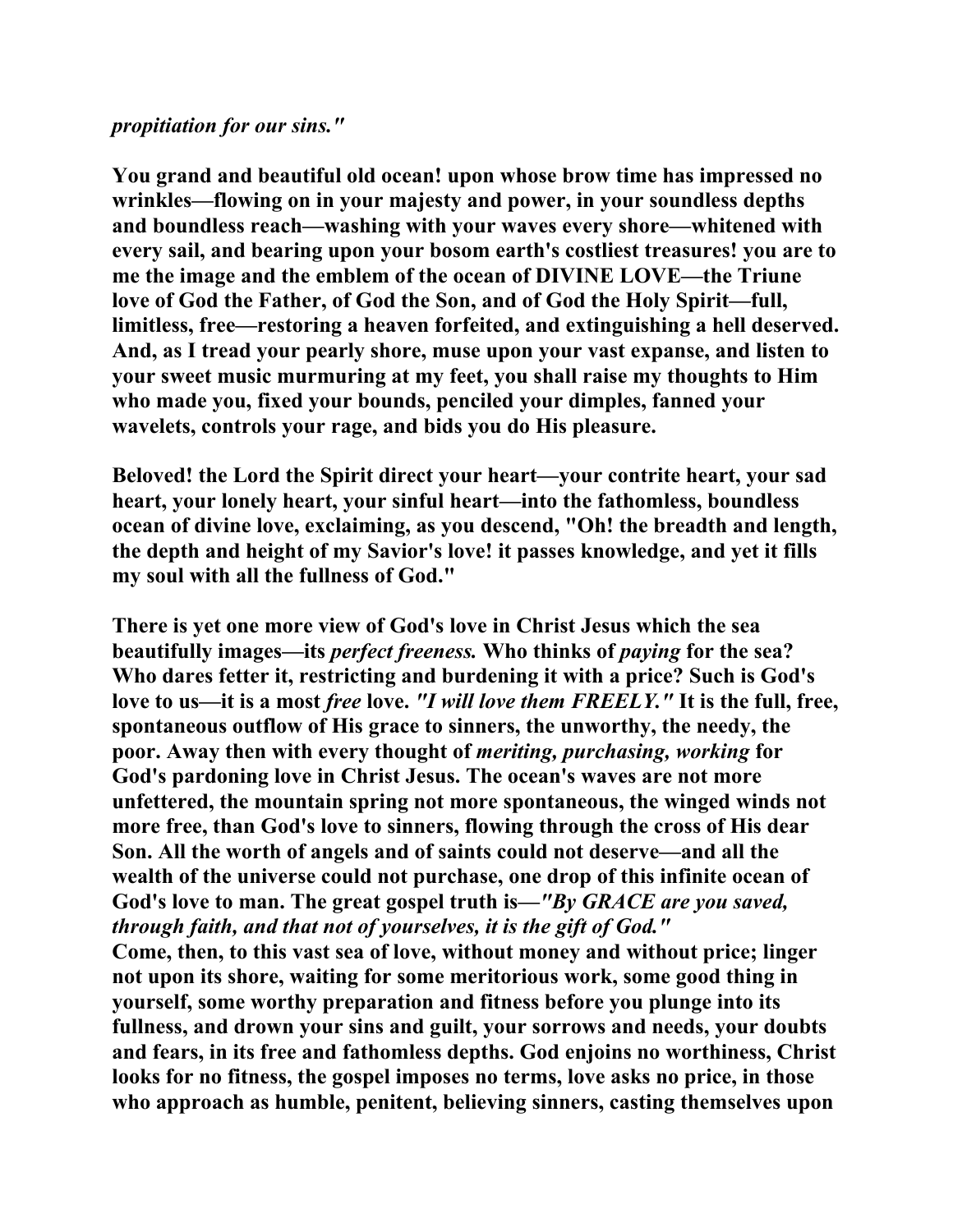**the Savior, and accepting as the free gift of His grace God's pardoning love in Christ Jesus.** 

**One thought more. Deal with God's love to you, and not with your love to God—with the fathomless depths of His love, and not with the empty shallows of yours. We shall never find Christian evidence, or derive spiritual comfort, or extract divine strength, from looking in upon ourselves—sitting and deploring the coldness of our affection to God, raking among the dead embers of our hearts for some faint spark of love to give us assurance and comfort, our sad lamentation still will be, "My leanness! my leanness." Oh! there is nothing but sin and darkness and death in our fleshly hearts. The Fall has robbed us of every particle of holiness; not a pulse of spiritual life beats there; not a spark of divine love glows there; not an atom of heavenly purity exists there. Why, then, seek streams from this dry well? Why expect purity from this foul source? Why search for flowers of grace and fruits of holiness in this sterile soil and uncultivated wilderness? In a word, why seek the living among the dead?** 

**A greater saint than, perhaps, he who reads this page has declared,** *"I know that in me, that is, in my flesh, dwells no good thing."* **Turning aside, then, from all this corruption, darkness, and death, plunge just as you are into the infinite sea of God's love, and sink every sin and sorrow, doubt and fear, in its fathomless depths—depths of love "which the lamb may ford, and in which the elephant may swim."** 

**Not less is the sea an emblem of THE GREAT ATONEMENT OF THE SON OF GOD. It is clearly to this truth, thus symbolized, that the prophet refers in those marvelous words,** *"You will cast all their sins into the depths of the sea."* **(Micah 7:19) The ATONING BLOOD of Christ is the sea into the** *depths* **of which all the sins of the Church are cast, which, if sought for, are never more to be found. "The blood of Christ!"—how often are these wonderful words upon our lips! yet how low our thoughts of its nature! how shallow our soundings of its depth! how cold our realizations of its preciousness! and how imperfect our experience of its power! To what shall we trace this essential defect in our personal religion? To one cause– that is,** *imperfect views of the exceeding sinfulness of sin.* **Low views of sin will ever engender low views of sin's great Atonement. Superficial apprehensions of the disease will beget superficial appreciation of the remedy. Oh! what must sin be, the removal of which required the blood-shedding of Incarnate Deity!**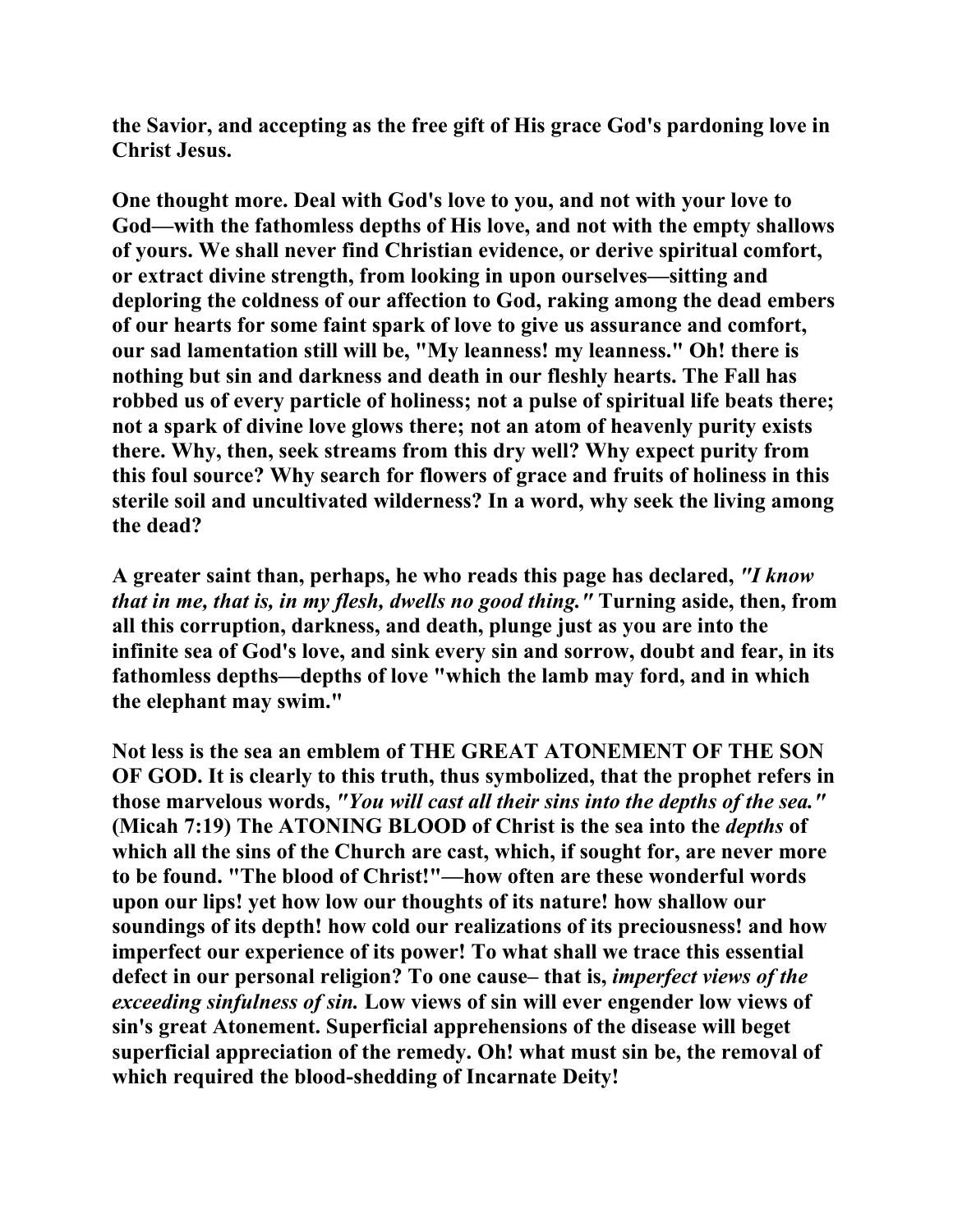**But how superficial and defective are the views of sin even of many of God's people! What willful blindness to its guilt, and vain excuses for its commission! What torpor of conscience, languid resistance, little confession, and infrequent laving of the feet in Christ's blood! What perversity of judgment and laxity of practice concerning particular things—the sanctity of the Sabbath—conformity to the world—light literature—doctrinal error volatility of conversation—disregard of purity and truth! These are stains upon their professional garments, "spots upon their feasts of charity," clouds which dim the luster—and inconsistencies which weaken the power of their public testimony for Christ and His gospel, and are unworthy of them as becomes saints.** 

**But these infirmities and defects touch not the great truth or efficacy of Christ's Atonement. Into that crimson sea God has cast all the sins of those who believe. Alas! how faintly do His people realize this truth; and, consequently, how little do they know of the peace and joy of a present salvation!** *"Behold, NOW are we the sons of God." "Your sins ARE forgiven you." "By grace you ARE saved." "Having FORGIVEN you all trespasses." "I write unto you, little children, because your sins ARE FORGIVEN."* **If, then, God has cast all your sins into the infinite depths of Christ's blood, why attempt to recall them? If God does not seek them, and if law and justice and judgment cannot find them, why should you be ever angling with the rod of unbelief, as if to bring them up again to the surface?** 

**Oh! it is not so much dealing with your sins that will fill you with sin-loathing, penitence, and humility, as your dealing with the sin-atoning guilt-cleansing BLOOD that has put them all out of sight—its crimson waves closing over and entombing them forever! The great secret of** *peace and assurance* **is a heart sprinkled from an evil conscience with atoning blood, and thus purged from dead works, serving the living God. It is not dealing with a** *wound* **that promotes its healing, but with the** *balm***. It is not poring over the wounded conscience, probing its depth, and lamenting its symptoms, that will cure and heal it; but, it is applying in faith the only true and infallible remedy prescribed in God's** *pharmacy***—the sin-atoning Blood of Christ.** 

**Only believe the grand truth that Jesus died for sinners—that He pardons the guiltiest—receives the vilest—saves the worst—welcomes the poorest; rejecting none who apply to Him for healing but those who bring a price in their hand with which to purchase it, and you shall be saved—yes, you** *are*  **saved. Well may the apostle designate it** *"the PRECIOUS blood of Christ"***—**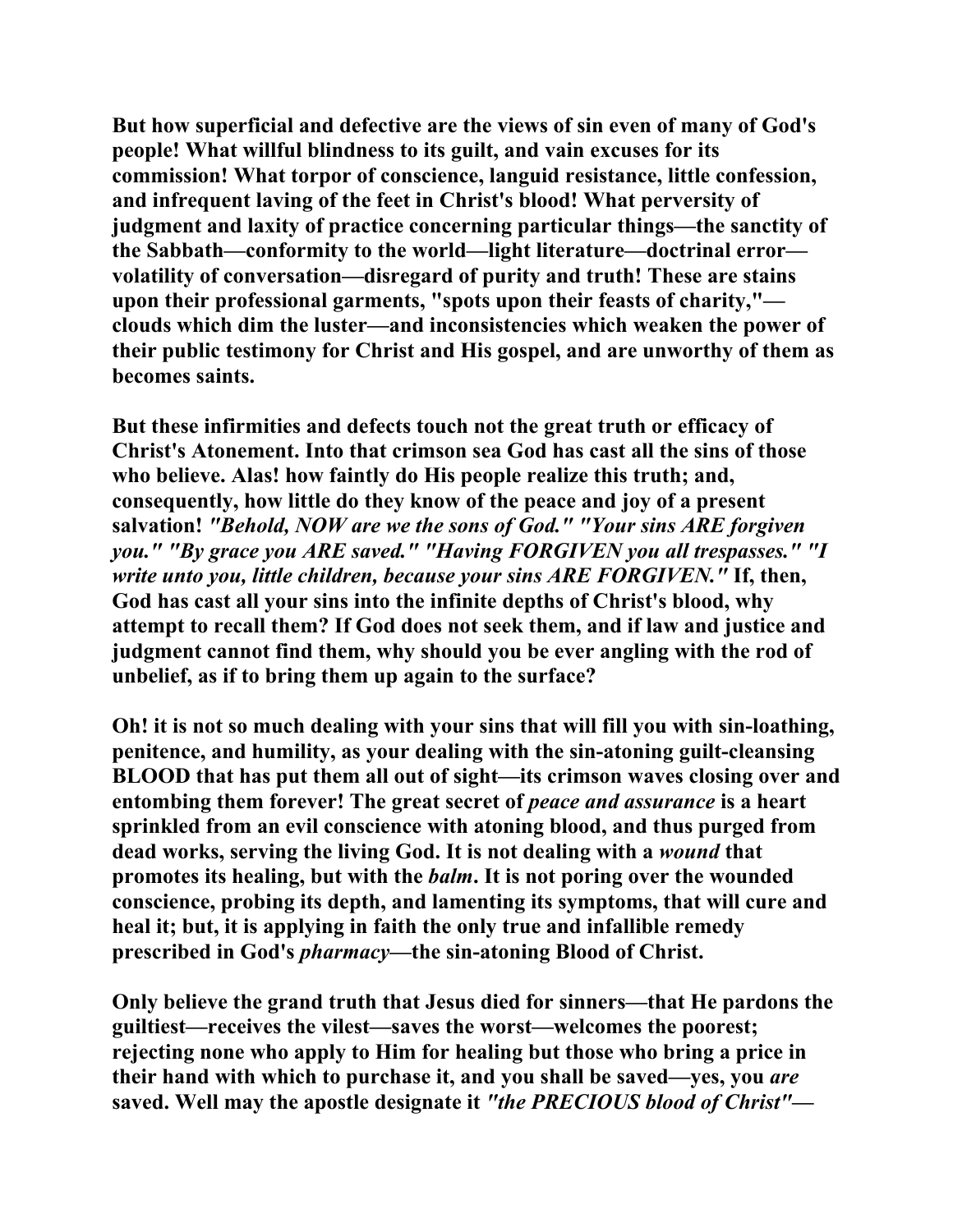**essentially, efficaciously precious—one drop of which is of more worth than the wealth of the universe. Oh! what will riches, or rank, or honors, or learning avail in a dying hour? One drop of Christ's blood applied by the Spirit, and received in faith at that solemn moment will be more precious and welcome than life's dearest treasures, or earth's richest diadem. Sin-laden, guilt-oppressed soul! plunge by faith into this atoning sea, and yours will be the "blessedness of the man whose transgression is forgiven, whose sin is covered, and unto whom the Lord imputes not iniquity."** 

**But, dropping this symbolical view of our subject, let us examine more closely the spiritual import of this NEGATIVE ATTRACTION of the New Jerusalem—***"And there shall be no more SEA."*

**The first thought which the words naturally suggest is the** *absence* **in the new earth** *of all barriers* **to international communion and friendship; in other words***, the perfect unity of the races.* **Such a union the sea now prevents. It is true the power of steam rapidly transports our people over its surface, and the power of electricity yet more rapidly flashes our thoughts along its bed; yet, with all these wonderful means of communion and facilities of friendship, the seas still interpose a wide and separating barrier. The advancement of "unity, peace, and concord among all nations,"—for ages the prayer of the Church, and the labor of the Christian—has presented but a faint and feeble illustration of the revealed truth,** *"He has made of ONE BLOOD all nations of men to dwell on the face of the earth."* 

**Despite the spread of Christianity and the march of civilization, the triumph of commerce, the discoveries of science, and the efforts of philanthropy, men are still learning the art of war, and the nations are still delighting in its carnage. It is quite clear, then, that we are to look for a new era in the world's history, when this barrier to the communion of nations shall be removed, welding and molding into one great family of love and Christian brotherhood all peoples that dwell on the face of the earth.** 

**That era will be inaugurated by the 'Coming of the Lord;' and then shall the**  *"people beat their swords into ploughshares, and their spears into pruninghooks: nation shall not lift up sword against nation, neither shall they learn war any more."* **Oh! what a paradise will the new earth be when the languages and habits, the feuds and the hates, the jealousies and wars, which for so many centuries have separated nation from nation, turning the world into a very Aceldama, will no longer exist; for there shall be no sea to float the murderous**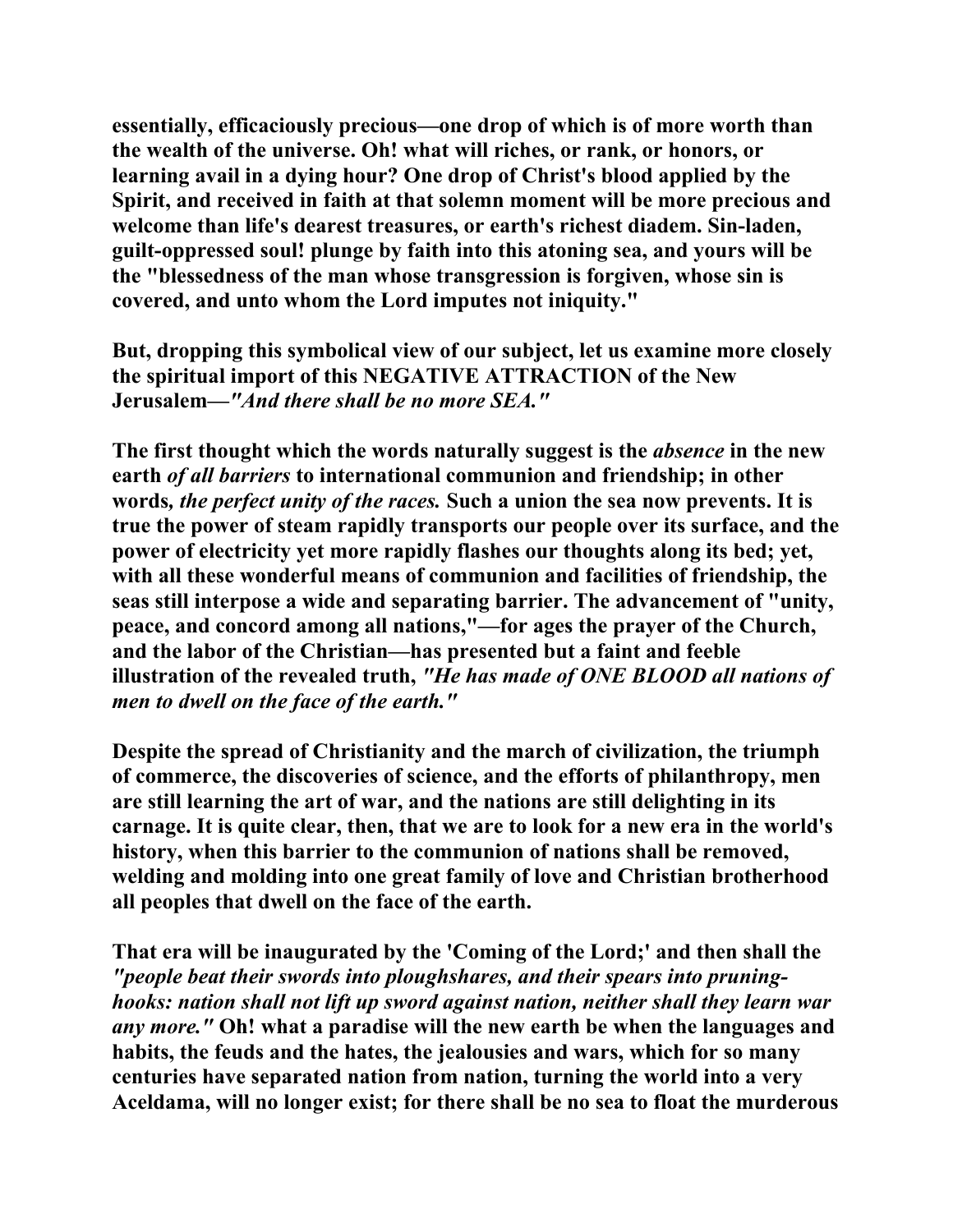**pirate, the marauding privateer, or the invading armada. And its absence will be that unity, peace, and communion among nations for which Christians prayed and philanthropists labored; which prophets predicted, and of which poets mused; but which in its glory and blessedness will infinitely transcend all thought, imagination, and song. O happy land! when the nations of the earth will be ONE—one heart, one language, one King, around whose throne all will cluster, and at whose feet all will lay the tribute of their homage and their love!** 

**Not the unity of nations only, will the absence of the sea promote; but what will prove far lovelier, holier, and spiritual—the** *unity of the Church of God.*  **Independent of many causes which, in the present imperfect state of the Christian Church, prevent its union, and unhappily and widely divide it, the geography of the world—of which the sea constitutes so large an element limits, if it does not render almost impossible, the inter-communion of the saints of the Most High scattered abroad.** 

**But when we are reminded that in the New Jerusalem there will be** *"no more sea,"* **a vision of the Church in her essential and perfect unity rises before the mind in all its peerless splendor. A perfect Church—unbroken in her unity filled with the Spirit—fair as the moon, clear as the sun, and tremendous as a bannered army—will then descend out of heaven upon the new earth, in which will dwell righteousness. O blessed Savior! King immortal! hasten Your**  *appearing***, that with You may come Your ONE Church—her divine symmetry no more marred by theological creeds—her essential unity no more broken by human divisions—her spiritual beauty no more veiled by unlovely ritual—her moral strength no more impaired by unseemly strifes—her communion and communion no more interrupted by national distinctions, ecclesiastical separations, and geographical bounds—for** *"there shall be no more sea."* 

**Then, and not until then, will the VISIBLE UNITY of the Church, of which prophets foretold and bards have sung; for which martyrs bled, saints labored, and the Savior died, be complete, and the glorious prayer of our great High Priest be fully answered—***"That they all may be ONE; as You, Father, are in ME, and I in You, that they also may be one in us: that the world may believe that You have sent Me."*

**"One song employs all nations, and all cry, 'Worthy the Lamb! for He was slain for us.' The dwellers in the valleys, and on the rocks**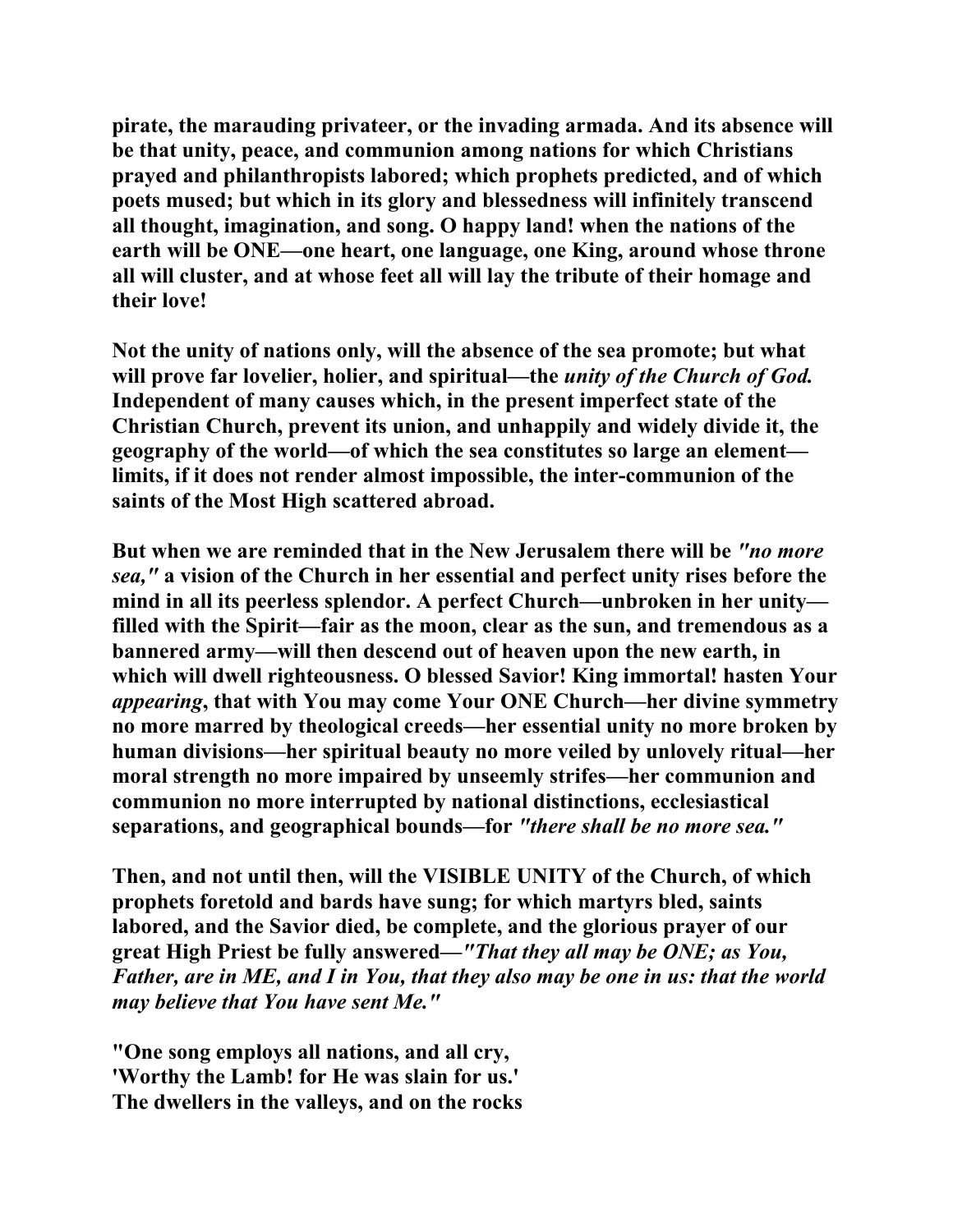**Shout to each other; and the mountain-tops From distant mountains catch the flying joy; Until, nation after nation taught the strain, Earth rolls the rapturous hosanna round."** 

**An idea related to the preceding one, and suggested by this negative attraction of heaven, is that,** *there will be NO INTERRUPTION OF PERSONAL COMMUNION with those we love* **in the New Jerusalem. The idea which the existence of the sea suggests is just the opposite of this. It is a separating element—it divides relatives and friends; tears asunder kindred minds and loving hearts—its dark and stormy billows separating for months, for years, perhaps forever! But oh! how sweet the thought of the certain reunion, the perfect recognition, the inseparable love, the changeless friendship, the personal communion of that holy and blissful world in which there shall be no more sea! How the thought softens our present grief, alleviates our present separation, makes the sweetness of life more sweet, and the bitterness of death less bitter!** 

**The** *personal coming* **of the Lord, with all His saints, will be the gathering together unto Him, and to each other, of all that are scattered abroad. Who can conceive the blessedness, or paint the glory of that scene—that countless throng, that resplendent gathering, that holy, joyous meeting, greeting, and fellowship? The very prospect is enough to reconcile us to all the separations of earth—to the thought of a thousand seas rolling between us and the being we love.** *We shall soon and forever dwell where there is no more sea—and, therefore, no more separation!* **Once we have crossed the narrow isthmus that separates time from eternity, and have passed the little stream that divides earth from heaven, we sweep beyond all the sundering, separating limits of this world, and are identified with the Church of the First-born, "whose names are written in heaven."** 

**Oh! the welcomes—the greetings—the songs that await us on that shore! The dead in Christ are safely housed with Him; and with Him are 'expecting' the advent of that glorious day when, at the bidding of Christ, the ransomed spirit will return to earth, re-tenant the body now rebuilt and refashioned like unto His glorious body—fair, beautiful, and vigorous—blooming with immortal youth—the fit abode of the pure, enraptured spirit which will then reanimate and re-enter it, every limb and organ, muscle and nerve, fitted to sustain, without weariness or decay, an 'eternal weight of glory.'**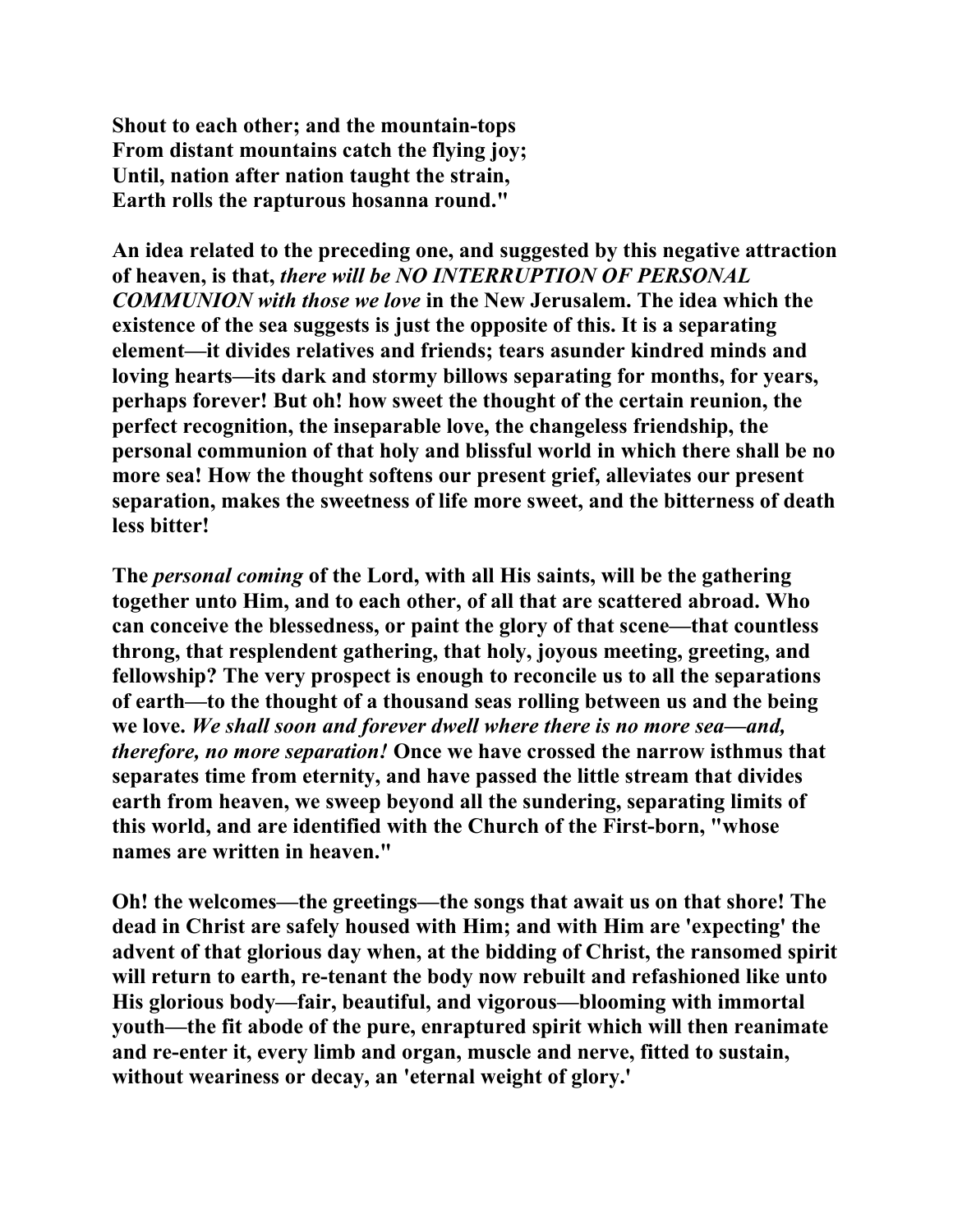**There will be no more** *SOUL-DISTRESS* **in the new earth—strikingly symbolized by the fact that there will be no more sea. How often is the believer brought into David's experience, and the yet deeper experience of David's Lord—***"Save me, O God; for the waters are come unto my soul. I sink in deep mire, where there is no standing; I have come into deep waters, where the floods overflow me."* **(Ps. 69:1, 2) Soul-distress springing from a fallen nature—the power of sin—a corrupt and deceitful heart—fears within and conflicts without—the workings of unbelief, and the suggestions of the Evil One—the corrodings of guilt—the grieving the Spirit—the hidings of God oh! these are waves and billows that** *enter into* **the believing soul.** 

**While the tempest breaks below the vessel, she rides gallantly and securely on the mountain billow, laughs at the storm, defies the waves, and "walks the water like a thing of life." But, let a plank loosen, let the waves rush in and the vessel begin to sink, and then the brave mariners stagger like drunken men, and are at their wits' end. So is it with the believer. While the storms of outward adversity sweep over him he can trust and not be afraid; but, when the waters of spiritual conflict, fears, and unbelief** *come in unto* **His soul, then it is he cries,** *"Lord, save! I perish!"* **But all this will entirely and forever have vanished in the New Jerusalem abode of the saints, for there shall be no more sea of spiritual distress. The unbelieving doubt will be dislodged by unshaken confidence—the tormenting fear will give place to perfect repose—the shading cloud will dissolve into noontide splendor—the sweeping tempest will slumber into perfect repose, and the surging billows will subside into a peaceful and eternal calm.** 

**"And not a wave of trouble roll Across the tranquil breast."** 

**But let not this** *calm,* **which will distinguish the blessedness of the saints in glory, be misunderstood. The absence of the sea in the future home of the blessed indicates the absence of a religious phase common alike to all God's people. We refer to those SEASONS OF SPIRITUAL DEADNESS AND TORPOR, of relapse and decay of religion in the soul, the sad and deplored experience, more or less, of the most gracious and eminent saints. The spiritual life is subject to the same changes and vicissitudes as the physical body. In nothing is the analogy stronger than in this. Who can read the remarkable experience of David, as recorded in the 119th Psalm, and not trace these variations and moods of which we speak—the diversity of feature which marks the personal religion of all the regenerate? How frequently he**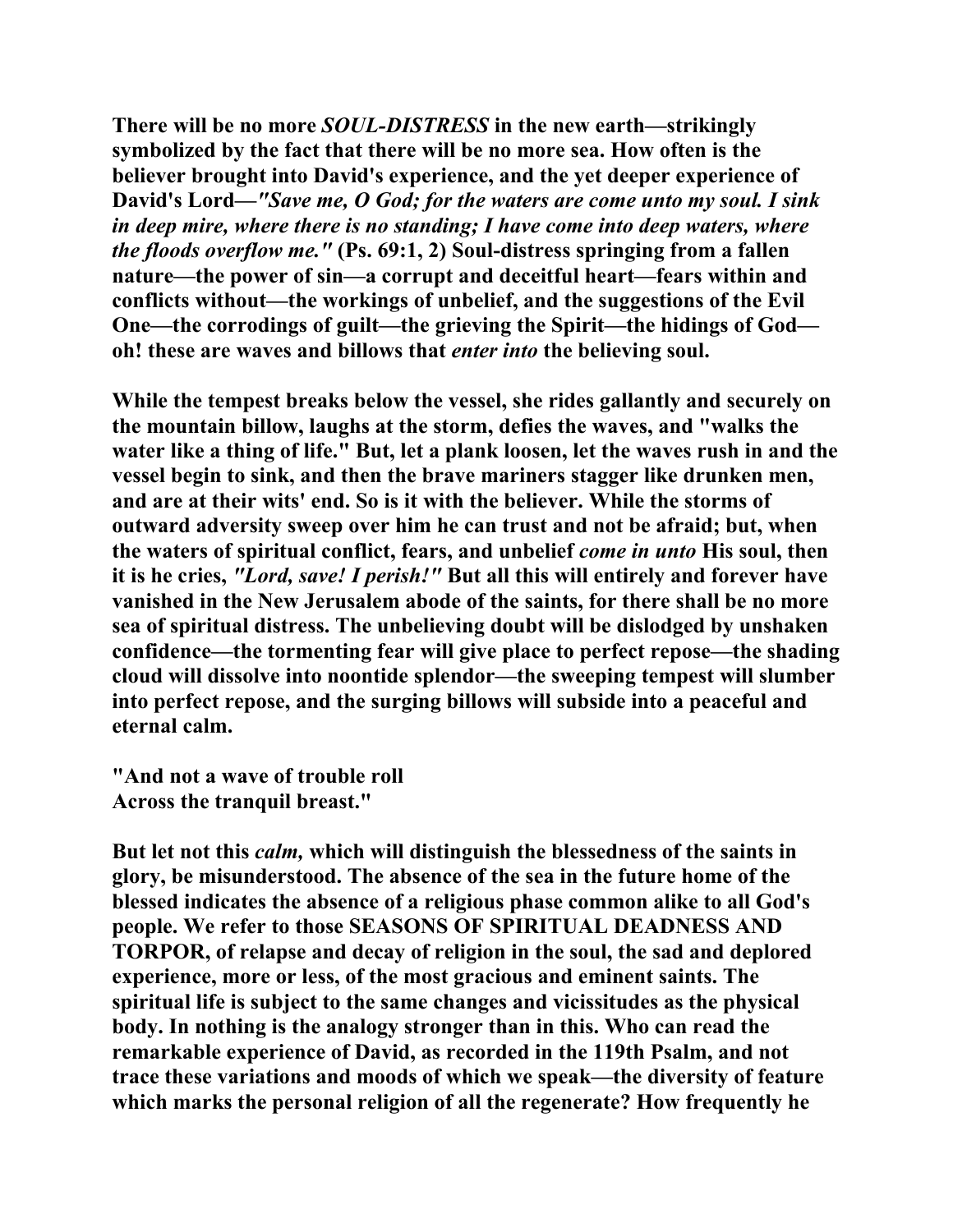**speaks of his** *"soul cleaving to the dust!"* **and then his prayer is,** *"Quicken me, O Lord, according unto Your word."* 

**Are there no records in the diary of your daily life, my reader, corresponding with this? How frequently have you to mourn over the drooping of spiritual life, the decay of divine grace, the waning of your love, the weakness of your faith, the drowsiness and lethargy of your spirit, the faint hold which the realities and glories of eternity have upon your mind, the coldness and formality of your soul in prayer, the distance of your walk from God, and the half-heartedness with which you follow Jesus! But all this will be done away in heaven! If there will be no more the sweeping tempest of soul-distress, stirring it to its depths, there will also be no more the dead calm of soul-insensibility, lulling it to unsuspicion and danger. Oh, blessed thought! In heaven my love for God will never chill; my zeal in His service will never flag; my obedience to His word never falter; my assimilation to Christ never veiled; my soul never lulled into that carnal security, spiritual torpor, drowsiness, and death more to be dreaded than the storms and tempests, the searchings and probings that drive me in tears and confession closer to Christ. For—** 

**"More the treacherous calm I dread Than tempests bursting over my head."** 

**The absence of the sea in heaven tells me that there will be no more AFFLICTION and no more TEMPTATION there. How like an overwhelming flood are sometimes God's disciplinary providences, and Satan's permitted yet curbed assaults! In reference to the one, we may quote the language of David,** *"Deep calls unto deep, at the noise of Your waterfalls; all Your waves and Your billows are gone over me."* **And in reference to the other, we may quote the words of the prophet,** *"When the enemy comes in like a flood, the Spirit of the Lord shall lift up a standard against him."* 

**But we part forever with all this when we plant our feet on that shore unwashed by a wavelet of temptation and sorrow. Heaven is sorrowless because sinless—is free from temptation because free from corruption. Cheer up, O tried and tempted one! Soon shall you breast the last foaming billow, quench the last fiery dart, and exchange the troubled sea of sorrow for the crystal sea of glass, upon which you shall stand among the victors with harp all strung and tuned to the song of Moses and the Lamb.** 

**"Courage, Christian! Though the way**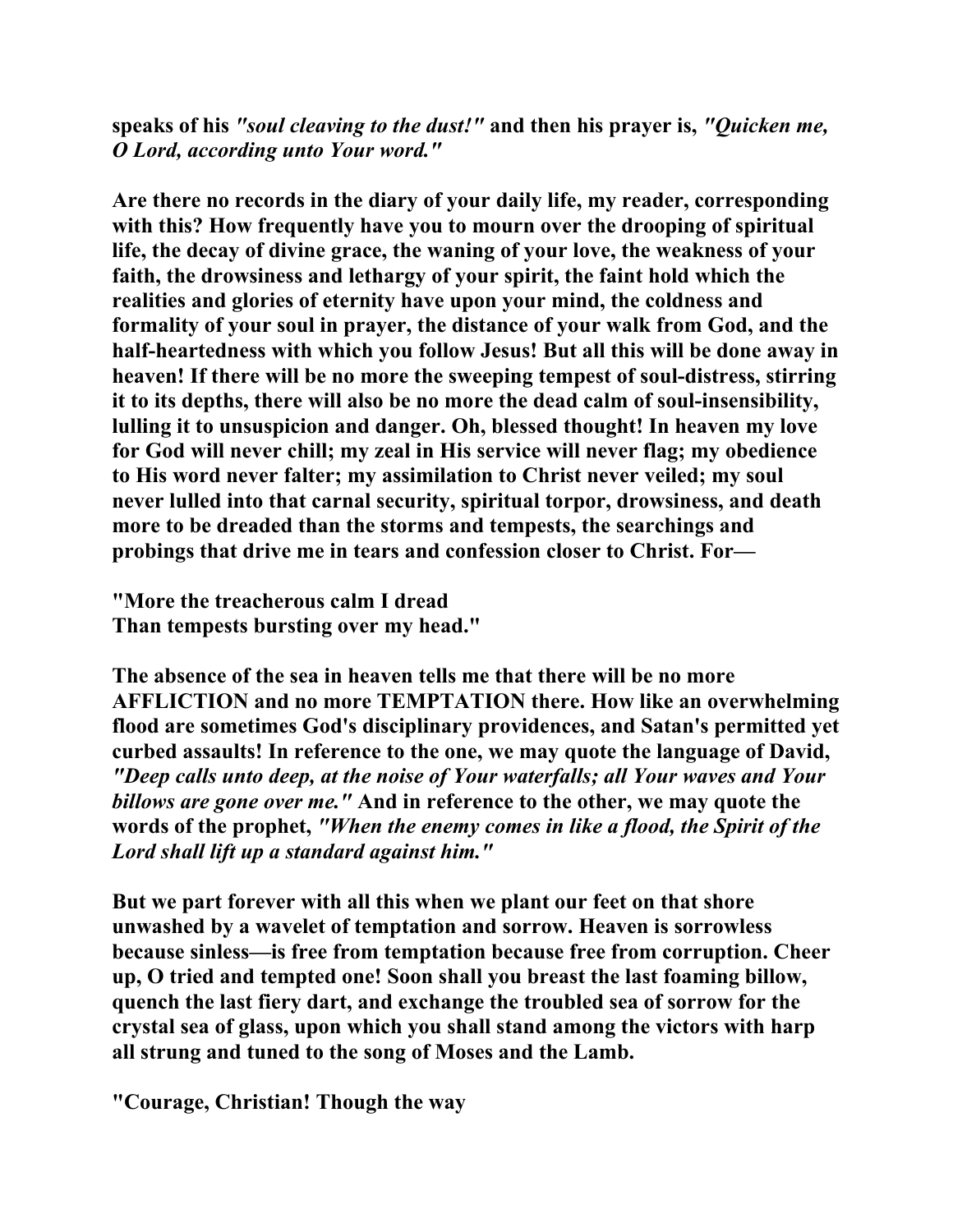**Be both lone and dreary, Jesus Christ, the Son of God, Passed this way before thee. See Him standing at the door Of your home in glory; He has made your title sure; None can e'er defraud thee."** 

**The** *sea* **will be closely associated with the solemn transactions of** *the last great day* **of the world's history.** *"And the SEA gave up the dead which were in it."*  **The sea has its dead; its swelling bosom and its crested billows, are mounds and monuments of the myriads who have gone down into its liquid tomb. What a vast proportion of the race has the sea engulfed! As the scene of battle and the highway of commerce—as the road of the discoverer and the path of the tourist—what a sad and instructive volume is the history of the sea! When God lets loose His winds, it is here man feels his impotence. He has scaled the mountains and chained the lightning; curbing the sternest elements, he has compelled all nature to obey his behest; but the sea he cannot curb, the winds he cannot bind. Here he is passive and powerless.** 

**How varied and how touching the victims over whom the dark blue sea rolls its waters! The gallant commander going down in the faithful discharge of his responsible and perilous trust—the last to die; the brave sailor dropping from the mast in the midnight gale; the merchant, bent on enterprise and wealth, sinking beneath the deep waters, all his busy thoughts at that very moment perishing; the invalid returning to his home, committed to the deep in sight of his native hills; the emigrant to a land of strangers in search of a new home, perishing amid the rocks and breakers of its very shores; the missionary of the cross bearing the tidings of salvation to the distant heathen, all his fond and holy thoughts of service, and plans of usefulness engulfed in the trackless deep. All these—and countless myriads more—will rise from the liquid tomb at the trumpet of the archangel for,** *"the SEA shall give up the dead who are in it."*

**And will there be no more sea in the New Jerusalem? Oh yes!** *one sea* **yet remains!—the sea of heavenly bliss—the ocean of God's love—into the fathomless depths of which the glorified saints will plunge—upon whose sparkling surface the happy spirit will sport and the joyous harpers will stand, their anthems of adoration and praise to God and the Lamb, rolling in swelling thunderings, and in circling symphonies, mightier than the voice of**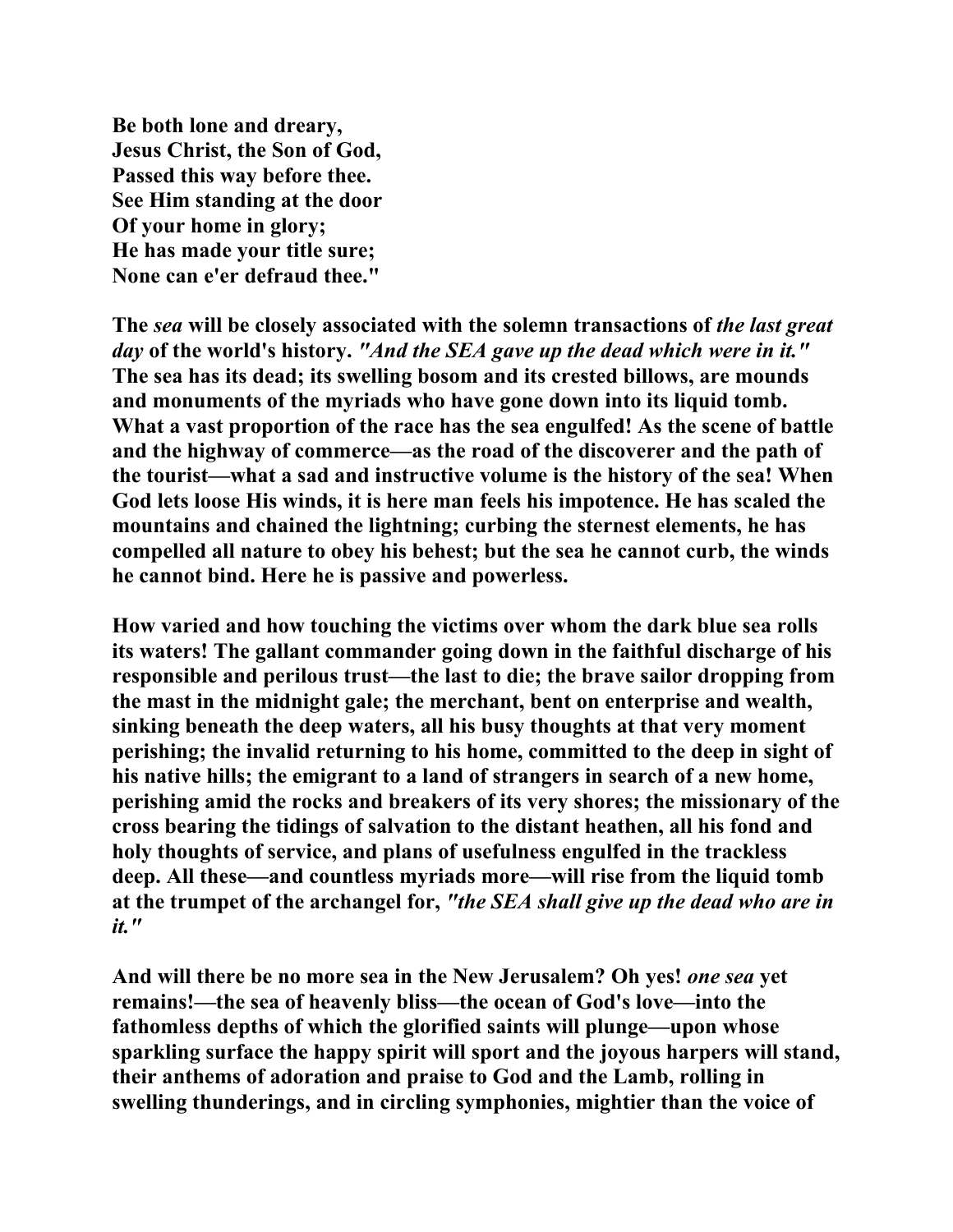**many waters, round earth's new creation. My soul! breast hopefully the waves, and plough manfully the billows of the stormy seas, across which you are voyaging to the heaven-land—for surely and safely Jesus will bring you to your desired haven.** 

**"I am hastening homeward To the land I love; Would'st you bid me linger From the realms above? Soon I'll be with Jesus, See Him face to face; Then I'll sing the story, Of His wondrous grace.** 

**"In His presence standing, I my voice shall raise, In a sinless anthem Of eternal praise; Praise to Him who brought me From darkness into light, Put away transgression, Clothed my soul in white.** 

**"Here I have had sorrow, There shall be no more— Hushed is every WAVELET,**  *On yon glorious shore.*  **One by one they're gathering Home from every land; Soon I'll pass the desert— Join their happy band.** 

**"Why then should I murmur, If the way be rough? Jesus, He will guide me— Is not that enough? Then let clouds o'ershade me Still I need not fear; His strength shall sustain me, His sweet voice shall cheer.**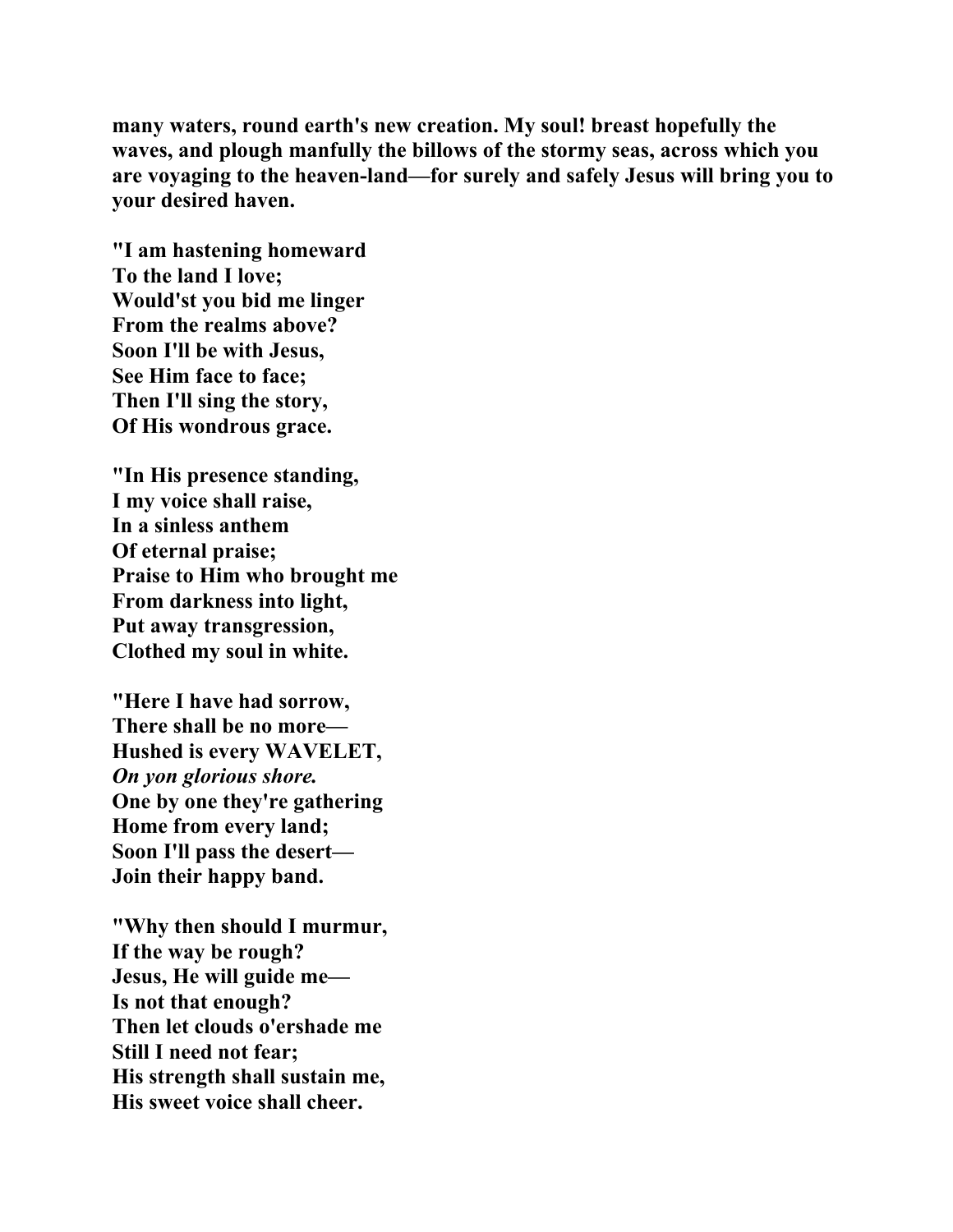**"Therefore I will hasten, Homeward on my way, Singing as I journey, To the realms of day; Ever shall my song be, Through eternity, Of His matchless glory, And His love to me."—Geraldine Dening** 

# **NO MORE HUNGER AND THIRST**

**"They shall hunger no more, neither thirst any more; neither shall the sun light on them, nor any heat. For the Lamb, who is in the midst of the throne, shall feed them, and shall lead them unto living fountains of waters."—Rev. 7:16, 17** 

**There would seem to be, at the first blush of these words, an apparent contradiction of ideas and dissonance of meaning. There is the negative of hunger and thirst, and yet a positive provision supposing still their existence the absence of desire, and yet the presence of rich and ample refreshment. Now, as God's word never contradicts itself, and as its apparent discrepancies are perfectly reconcilable—no, those very discrepancies often confirming its actual agreement, as opposite notes in music produce the sweetest harmony we may suppose that there is an underlying truth in these words of a most interesting and instructive character, the intelligent reception of which, by the teaching of the Holy Spirit, will convey to us a vivid idea of that special attraction of heaven set forth in the negative—***"They shall HUNGER no more, neither THIRST any more."*

**The whole passage is a splendid picture of the blessedness of those who had died in the Lord. They are first described by the vestments which they wear—** *"Who are these who are arrayed in WHITE ROBES?"* **They are a robed assembly, and their robes are white. The robe in which they are arrayed is the imputed righteousness of Christ, the** *"Lord our righteousness,"***—"clothed upon" with** *"the righteousness of God which is unto all and upon all those who believe."* **Not a shred of their own righteousness composes that vestment, not a thread of their own unworthiness is woven with that robe. It is the righteousness of the incarnate God, wholly, entirely, and His alone. O my**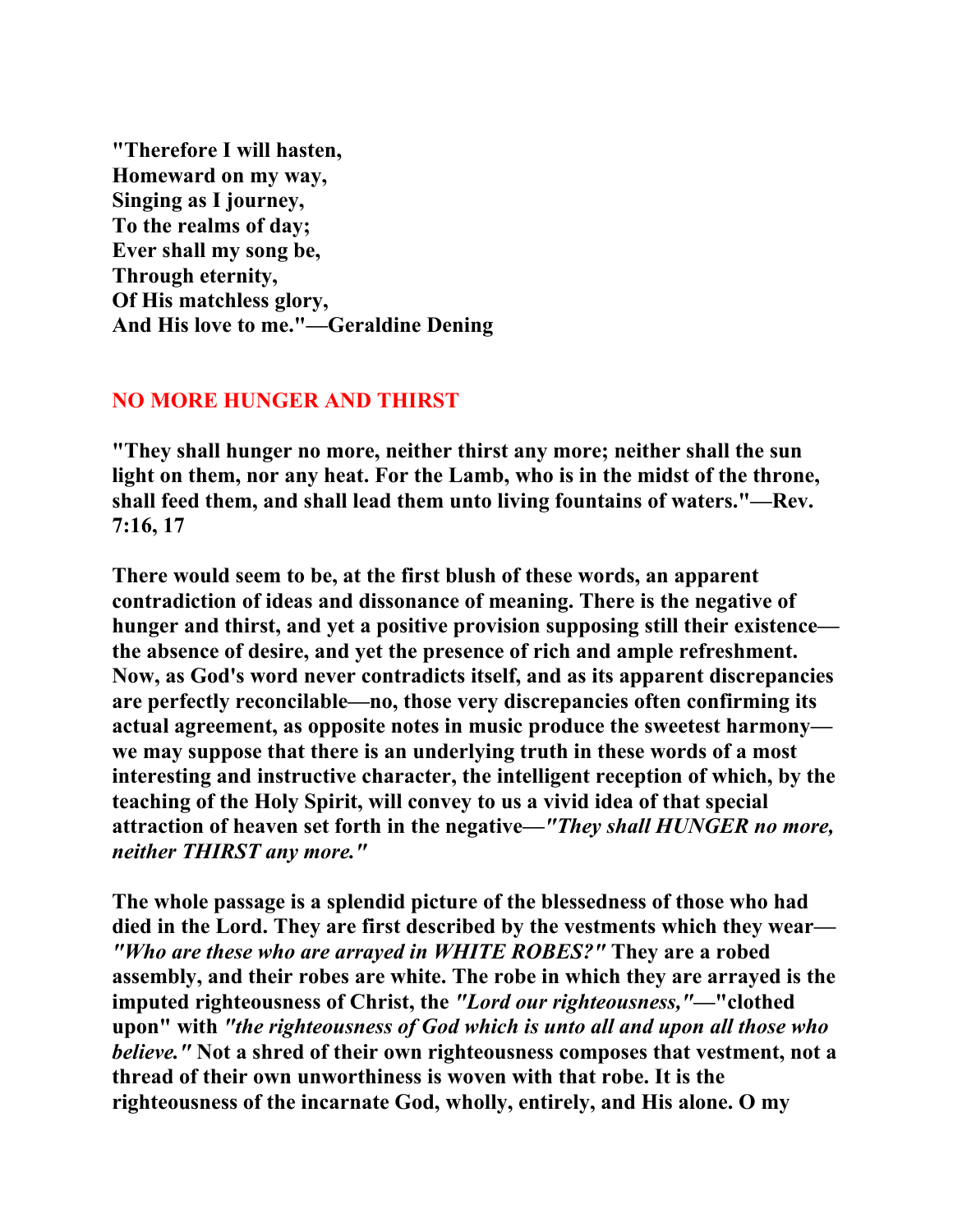**soul! praise and adore the Savior who has provided for you such a righteousness—a righteousness that has answered and honored every precept of God's law—in default of a single work or one particle of merit of your own, invested with which you do stand 'complete,'** *"accepted in the Beloved!"*

**How perfect must be the justification of the believing sinner!—how costly his attire!—how resplendent his glory! seeing that he stands in the** *"righteousness of GOD"* **Himself.** *"The righteousness of GOD, which is unto all and upon all those who believe."* **By no creature is this standing excelled; by none is it equaled—the sinner raised from the ash-heap of his vileness and pollution, is made to sit among the princes of heaven. The** *color* **of this robe is expressive. It is** *"white."* **White is the emblem of dignity and purity. When our Lord was transfigured on the Mount,** *"His face shone as the sun, and His clothing was WHITE as the light."* **The angel at the tomb—the first preacher of Christ's resurrection—was** *"clothed in clothing white as snow."* **The ancient kings and priests, and the Roman patricians, were robed in white, indicative of rank, purity, and rectitude. Thus are the glorified spirits arrayed. They form a part of that** *"glorious Church without spot or wrinkle or any such thing,"* **which Christ will present to Himself and to the Father, in that day when** *"those who are wise shall shine as the brightness of the skies, and those who turn many unto righteousness as the stars forever and ever."* 

**A similar vision of the saints in glory is presented in connection with the final nuptials of the Church, when the marriage of the Lamb will be celebrated, and she shall be presented to God "as a bride adorned for her husband."** *"Let us be glad and rejoice; and give honor to Him, for the marriage of the Lamb is come, and His wife has made herself ready. And to her was granted that she should be arrayed in fine linen, clean and WHITE, for the fine linen is the righteousness of saints."* **Have we on this wedding-garment? Divorced from our idols, and separated from our own righteousness, are we united by the Spirit, and through faith, to Christ? Have we a vital union with Christ the Head? Oh! let no uncertainty attach to this momentous matter. We are either in Christ, or out of Christ; one with Christ, or separated from Christ; for Christ, or against Christ; invested with His righteousness, or still clothed with the filthy garments of our own. The marriage-supper of the Lamb is fast speeding on! Oh! that when the King comes in to see the guests, that solemn and personal inspection may not discover us without having on the weddinggarment, which is the imputed righteousness of the King Himself! But, with Paul, may we be** *"found in Him, not having our own righteousness, which is of the law, but that which is through the faith of Christ, the righteousness which is*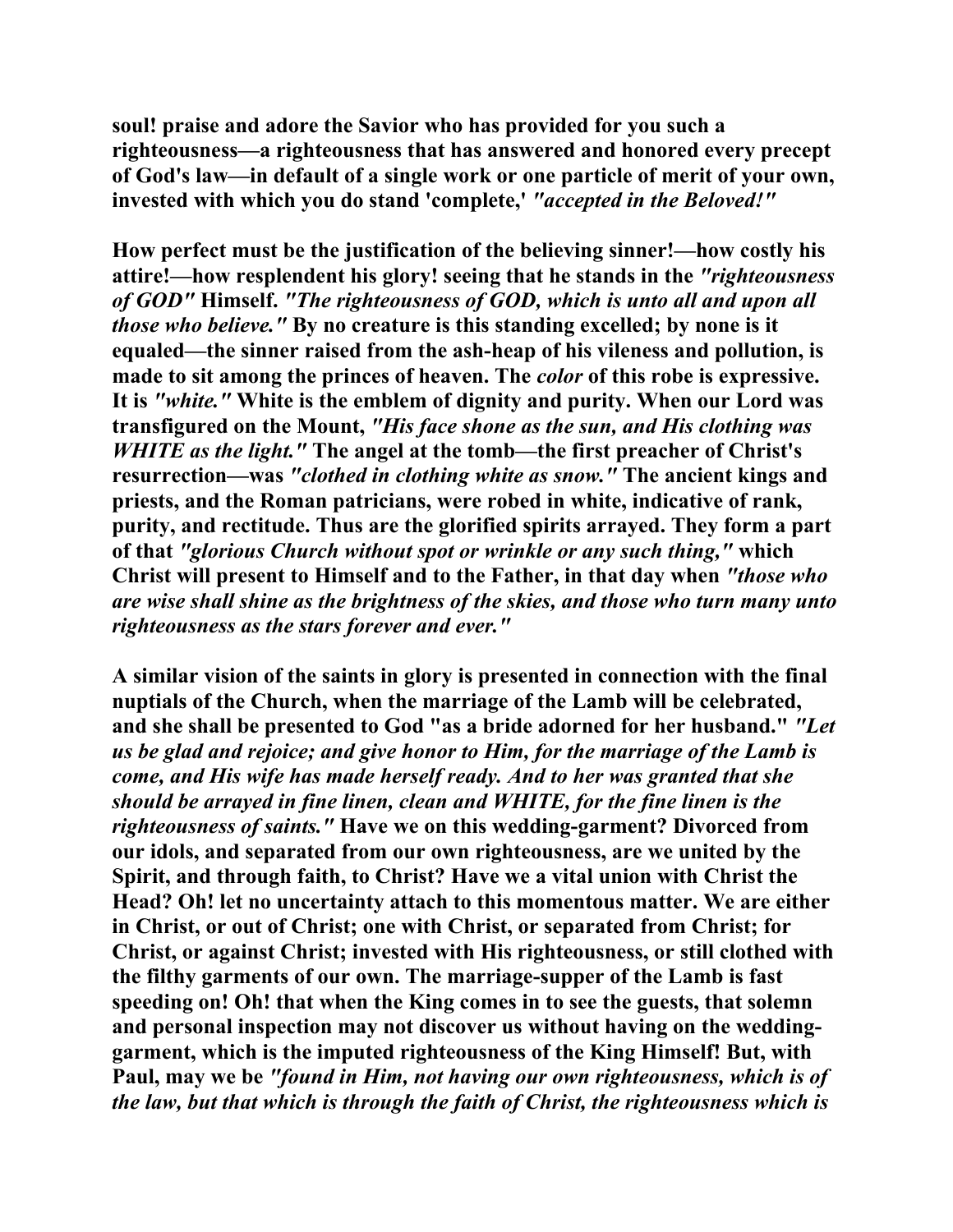### *of God by faith."*

*Cleansing* **is another distinctive feature:** *"And have WASHED their robes, and made them white in the BLOOD of the Lamb."* **They are not only justified, but they are also pardoned. A related truth with justification is pardon essentially distinct, they are yet savingly one. Justification gives us a title to heaven; pardon, a fitness for its enjoyment—the one clothes us, the other cleanses us—by the one we pass out of the court of God's justice, freed from all condemnation; in virtue of the other we emerge from the prison of God's law, released from all debt. Justification, in its forensic sense, looks upon a believing sinner as though he had never broken the law; pardon, as though he had never incurred its guilt.** 

**Now it was this twofold condition of the glorified saints which appeared in the vision of the Evangelist. They were washed in the blood of the Lamb** *therefore* **they were before the throne of God. It was not their own blood that washed them—it was not their suffering of martyrdom that exalted them they could only occupy that position as they were cleansed and robed—the blood and righteousness of the Savior constituting their one and only plea. Sin-burdened, guilt-oppressed soul! behold your present and future standing before God! No longer hesitate to plunge into the sea of Christ's blood, or to accept the offered robe of His righteousness. No merit of your own will afford you the slightest encouragement to come to Christ; and no demerit shall dare prohibit your coming. Though you were the most holy of fallen creatures that ever lived, though you were to sacrifice your first-born for your transgression, the fruit of your body for the sin of your soul, yes, give your own body to a martyr's flame, all would not avail to place you as a pardoned and justified sinner before the throne of God: you could only stand there on the footing of Christ's Atonement once finished for all time.** *"THEREFORE they are before the throne of God."*

**"Jesus! Your blood and righteousness My beauty are, my glorious dress; In flaming worlds, in these arrayed, With joy shall I lift up my head."** 

**Precious blood! glorious righteousness! you are my trust and hope now; and hereafter my plea, my boast, and my song forever and ever!** 

**Another feature of the glorified saints is the discipline through which they**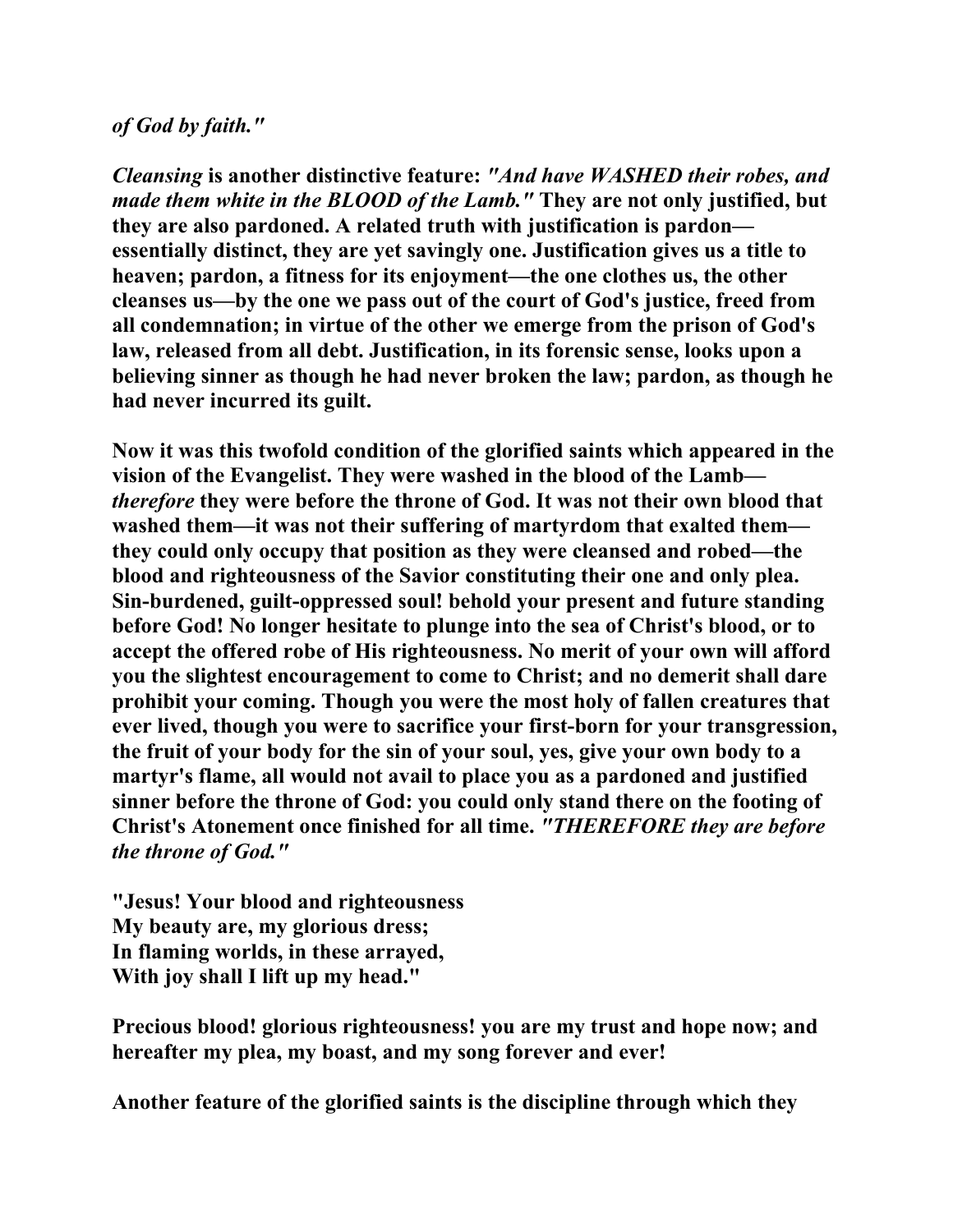**came. "These are those who came** *out of great tribulation."* **Suffering was their school—trial their discipline—affliction their furnace. The path to heaven is the royal road of suffering. There the King Himself walked, learning, though a Son, obedience by the things which He suffered. Our blessed Lord foretold us of this:** *"In the world you shall have tribulation."* **And the apostles but echoed this truth when they reminded the early Christians that,** *"through much tribulation they were to enter the kingdom."* **In this crucible their principles were tested, in this furnace their grace was tried; and, like the three children of Israel, they lost nothing in the flames but the cords that bound them, emerging from the baptism of suffering with not even the smell of fire upon their garments.** 

**Accept, then, beloved, the discipline of the Refiner as a necessary part of your heavenly training, and as assimilating you to the "noble army of martyrs" who have gone before you. And though the tongues of fire leap high, and the furnace blazes with heat, yet One like unto the Son of Man shall tread it at your side, and you shall come out of it with no trace of the fire upon your robes, except their deeper purity and richer luster.** 

**These words may also admit of a pointed and remote allusion to the** *great tribulation* **which is to overtake God's Church during the terrible reign of the coming Antichrist. This future baptism of fire, more terrific in its nature and consuming in its effects than any that ever preceded it, will, for the elect's sake, be shortened; but from its searching flames the Church of God will emerge all the more resplendent, and her Head all the more triumphant. Every species of evil, and form of false doctrine, and mode of torture that ever existed, now embodied in this hydra-headed monster, will then be entirely and forever destroyed; and from out this fierce and fiery tribulation the saints of the Most High shall be delivered,** *"purified, and made white, and tried."* **From this rapid view of the character and heavenly position of the saints in the New Jerusalem, let us more closely consider this negative quality of their blessedness—***"They shall HUNGER no more, neither THIRST any more, neither shall the sun light upon them, nor any heat."*

**Shall we take the lowest idea suggested by this negative of heaven—the total absence of all** *bodily hunger?* **In this lowly, but expressive sense, there shall be no more hunger or thirst. That the saints of God have often been exposed to famine—that many noble servants of Christ, and laborers in His vineyard, have perished by hunger and thirst, is a notable fact in the history of the Church of Christ. Of the Church in the wilderness it is recorded,** *"Hungry and*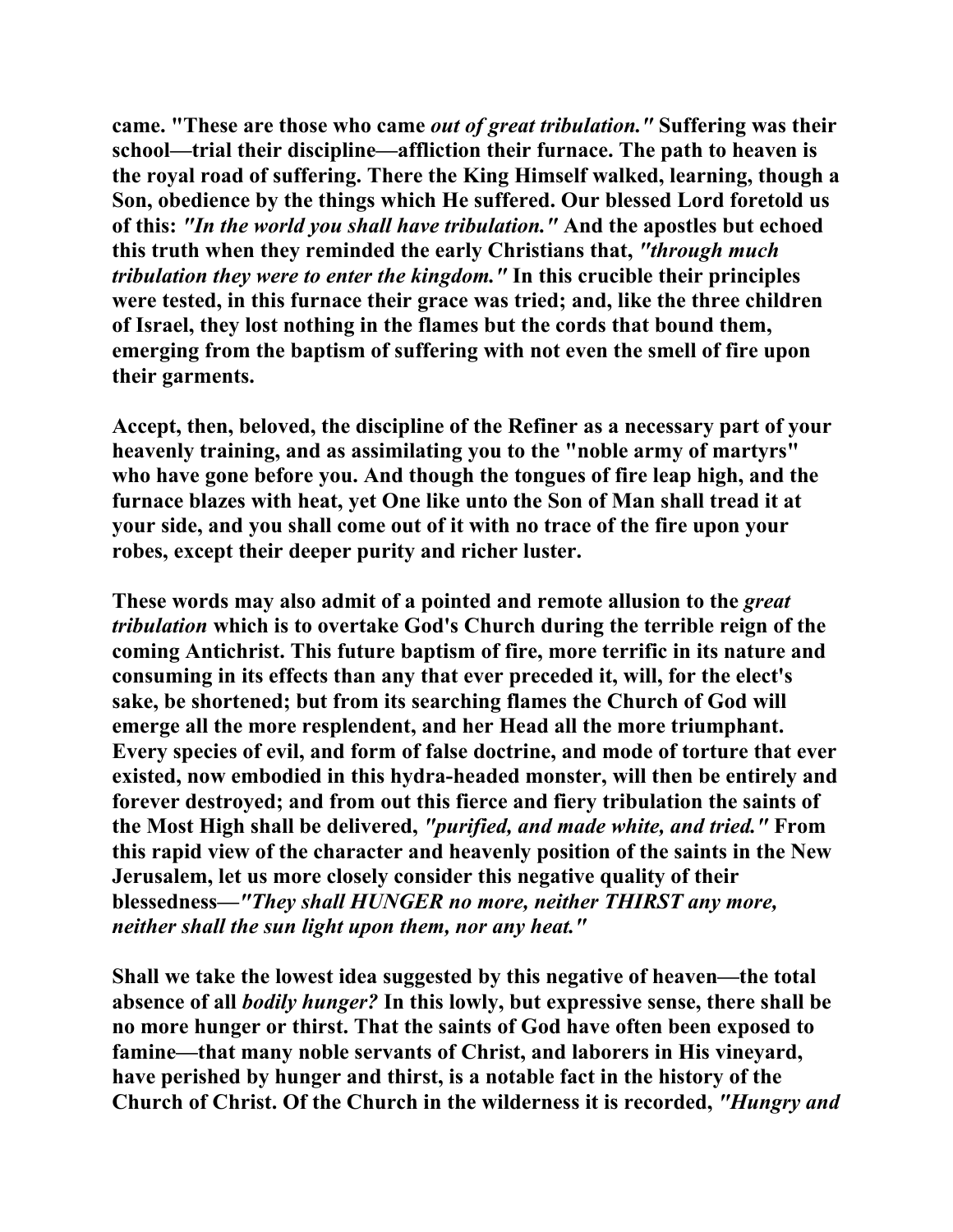*thirsty, their soul fainted within them."* **Speaking of his deprivations for Christ, and those of his fellow-apostles, Paul could testify,** *"We both hunger and thirst, and are naked."* **And this suffering for Jesus he numbered among the highest lessons of his spiritual education—***"I have learned, in whatever state I am, therewith to be content—in all things I am instructed to be HUNGRY, and to suffer NEED."* **Our blessed Lord will show this to have been a part of the discipline of His saints in that day when, before an assembled world, He will recognize the humble crust and the simple cup of cold water, given to a needy disciple in His name, as given to Himself.** *"I was HUNGRY, and you gave me food***—***I was THIRSTY, and you gave me drink."* **Who can read the early history of the Patagonian Mission, and not recall the touching fact of Gardner and his fellow-missionaries dying of starvation in their noble and selfsacrificing efforts to plant the standard of the cross on those heathen shores?** 

**Now, keeping these facts in view, there is a peculiar charm in this impressive negative—the absence of all** *literal* **hunger and thirst in heaven. "They shall hunger no more, neither thirst any more." We are here reminded that the risen bodies of the saints will not be material or corporal, but spiritual and immaterial.** *"It is sown a natural body, it is raised a SPIRITUAL body."* **What this "spiritual body" will be, we are left to conjecture. Enough that it will require no longer the material nourishment needful to sustain our present life, but will be sustained by nourishment suited to its nature and requirements gathered, it may be, from 'the tree of life,' which, 'bearing twelve manner of fruits, and yielding her fruit every month,' is planted in the midst of the street, and on either side of the river. But this lower interpretation of the negative is not without its practical teaching. Let us not forget that many of the Lord's most holy saints—many among His hidden but brightest jewels, are, in this life, suffering, and even dying, because of bodily necessities.** 

**Be it our holy mission to seek them out, and supply their need.** *"Deal your bread to the hungry,"* **(Isa. 58:7)—recognizing Jesus in His needy saints. Thus shall we prove the reality of our faith, and the sincerity of our love. "If a brother or a sister be naked, and destitute of daily food, and one of you say unto them, Depart in peace, be warmed and filled; notwithstanding you give them not those things which are needful to the body, what does it profit?" (James 2:15, 16)** 

**No, more. Not to the needs of the saints only are we to give of our abundance, but also to those who are not—yes, even to our** *enemies. "If your enemy is HUNGRY, feed him; if he THIRSTS, give him drink."* **Oh! how divine and**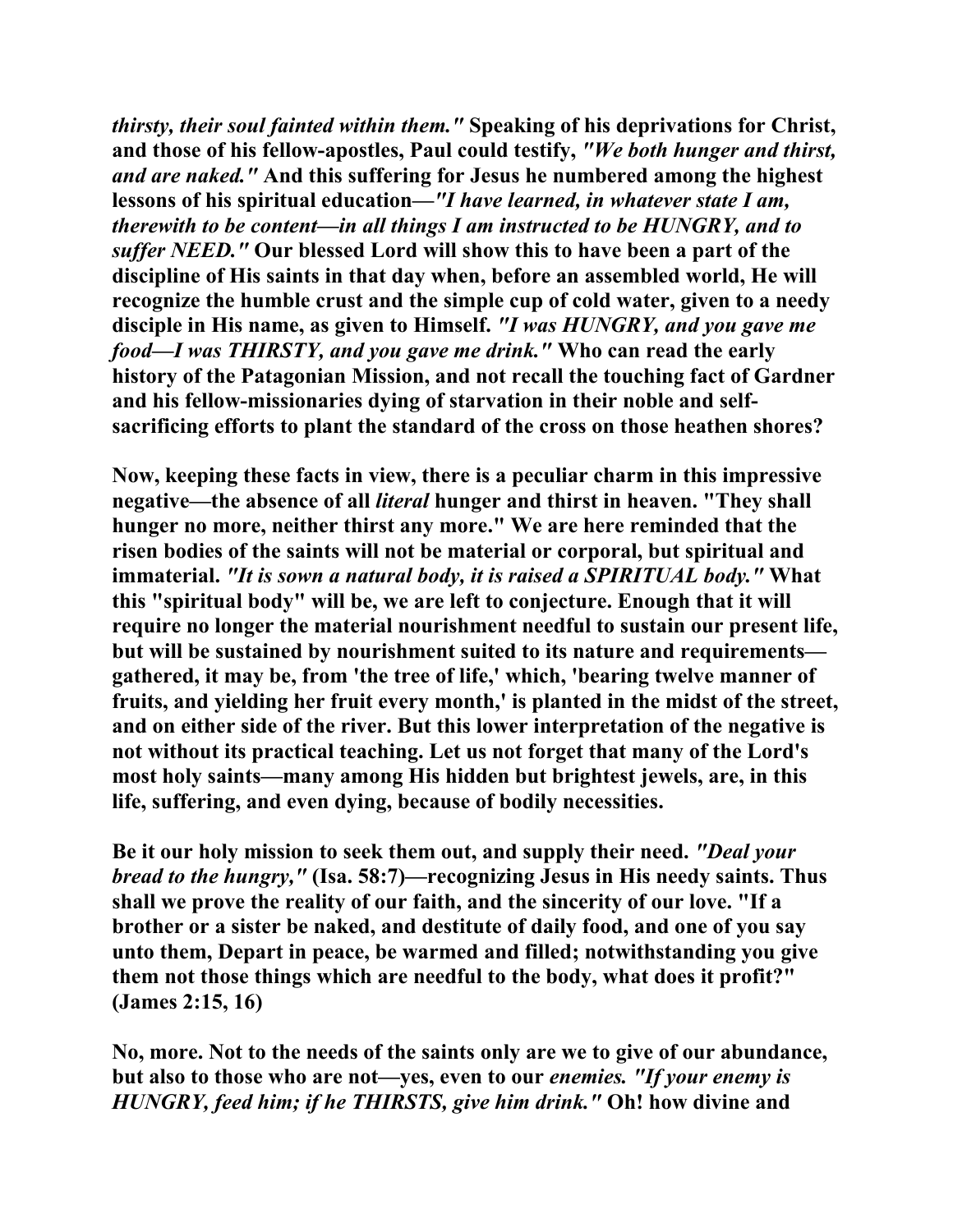**heavenly is the religion of Christ! Where else, on the face of earth, will a religion be found which teaches us to love our enemies, and to do good to those that despitefully use us? But the gospel of Christ inculcates this, and the gospel is divine. Lord, impart to me its mold, and imbue me with its spirit.** 

**Saint of God! often hard pressed for the necessaries of life, and, like the Shunamite widow, with "not anything in the house, except a cruise of oil," (2 Kings 4:2) do not think harshly of your God and Father—that thus He should deal with you. Your blessed Lord passed through this trial before you, for He ofttimes hungered and thirsted, and even had no where to lay His head. All is in love; and your present temporal need is but designed to prepare you for that blessed world, and to heighten its bliss, of which, in its literal sense, it is said,** *"And they shall hunger no more, neither thirst any more."* **Until the dawn of that blessed negative, trust the love, providence, and faithfulness of your covenant God, who has promised concerning His child, that,** *"bread shall be given him; his water shall be sure."* **(Isaiah 33:16) Recall the assuring words of Jesus,** *"Your Heavenly Father knows that you have need of these things."*

**This negative also teaches** *the absence of spiritual hunger and thirst* **in the New Jerusalem of the saints. At first sight this would seem to indicate the withdrawal of one of the most blessed conditions of our present Christianity the spiritual appetite of the regenerate soul. Most true, indeed, is this, a blessed condition of the believer! What is it that unmistakably confirms the existence of our spiritual life, and evidences the fact of its healthy growth? Is it not the soul's** *appetite* **for food, its longing desire for its own spiritual nourishment, whereby it grows in grace and in the knowledge of God and of Christ?** *"Blessed are those who HUNGER and THIRST after righteousness,"*  **or, as the Greek expresses it,** *happy* **are they! Beloved! have we this evidence within us of real conversion, this attribute of healthy spiritual life—the soul's hunger and thirst after God, and righteousness, and heaven? Hence David's experience—why not ours?—***"As the deer pants after the waterbrook, so pants my soul after You, O God. My soul thirsts for God, for the living God."* 

**Oh! to possess more of this vital religion—this spiritual life—this ascent of the living water welled within the soul, and springing up in communion with God, in fellowship with Christ, in aspirations after holiness, in longing desires for heaven—yes, springing up into eternal life. Such shall be supplied.** *"He satisfies the longing soul, and fills the hungry with goodness."* **"Blessed are those who hunger and thirst after righteousness,** *for they shall be filled."* **Out of the fullness of Christ, from the granary of His word, and the streams**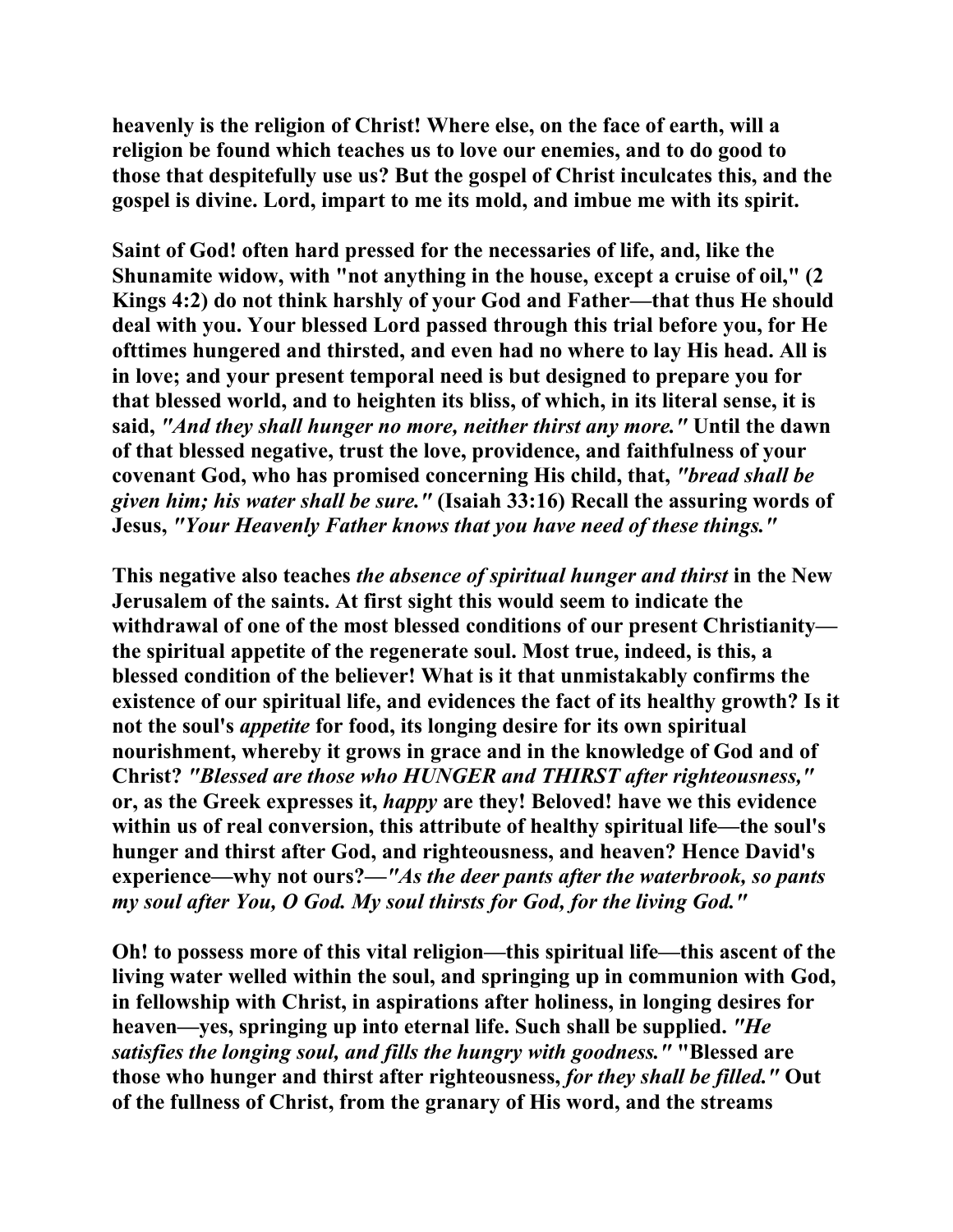**flowing through the appointed channels of grace, the Lord will supply all its need. He has promised to** *"keep the souls of His saints alive in famine;" that is,*  **when a scarcity of the bread and water of life exists—as, alas! in many places and pulpits of the land it often does—in the absence of a truly evangelical ministration of the word, and a spiritual and simple form of worship—the Lord will still feed and nourish the souls of His saints, keeping their grace and their graces alive amid the spiritual drought amid which they dwell. Oh! let us never forget what a full and present Christ we have to live upon; that, in the most destitute place, amid the most barren means—no rich pastures of the Gospel—no spiritual means of grace—no communion of the saints—isolated, lonely, and depressed—Christ is near to you, in all the plentitude of His grace, and tenderness of His love, and watchfulness of His eye, and sympathy of His nature; and your soul shall live, for He will** *"guide you continually, and satisfy your soul in drought, and make fat your bones; and you shall be like a watered garden, and like a spring of water whose waters fail not."* **(Isaiah 58:11)** 

**But, in heaven, the soul's spiritual hunger and thirst will cease, simply because it will have passed beyond the region of necessity—all need swallowed up in supply, all destitution in plenty, all desire in complete satisfaction.** *"In Your presence is fullness of joy; at Your right hand there are pleasures forever more." "As for me, I will behold Your face in righteousness—I shall be satisfied when I awake, with Your likeness."*

**No more shall we need the holy Sabbath—hallowed and welcome as it now is—for there it will be one eternal Sabbath. No more shall we require the Supper of the Lord—needful and precious as it now—is for there we shall banquet at the marriage supper of the Lamb. No more demand a Christexalting ministry—much as we prize it now—for there we shall be in the blissful presence of Christ Himself, leaning upon His ineffable bosom, gazing upon His transcendent countenance, feasting upon His overflowing love, and basking in the unclouded beams of His glory.** 

**"O happy souls! O glorious state Of overflowing grace! To dwell so near the Father's seat, And see His loving face!** 

**"Lord! I address Your heavenly throne; Call me a child of Thine; Send down the Spirit of Your Son,**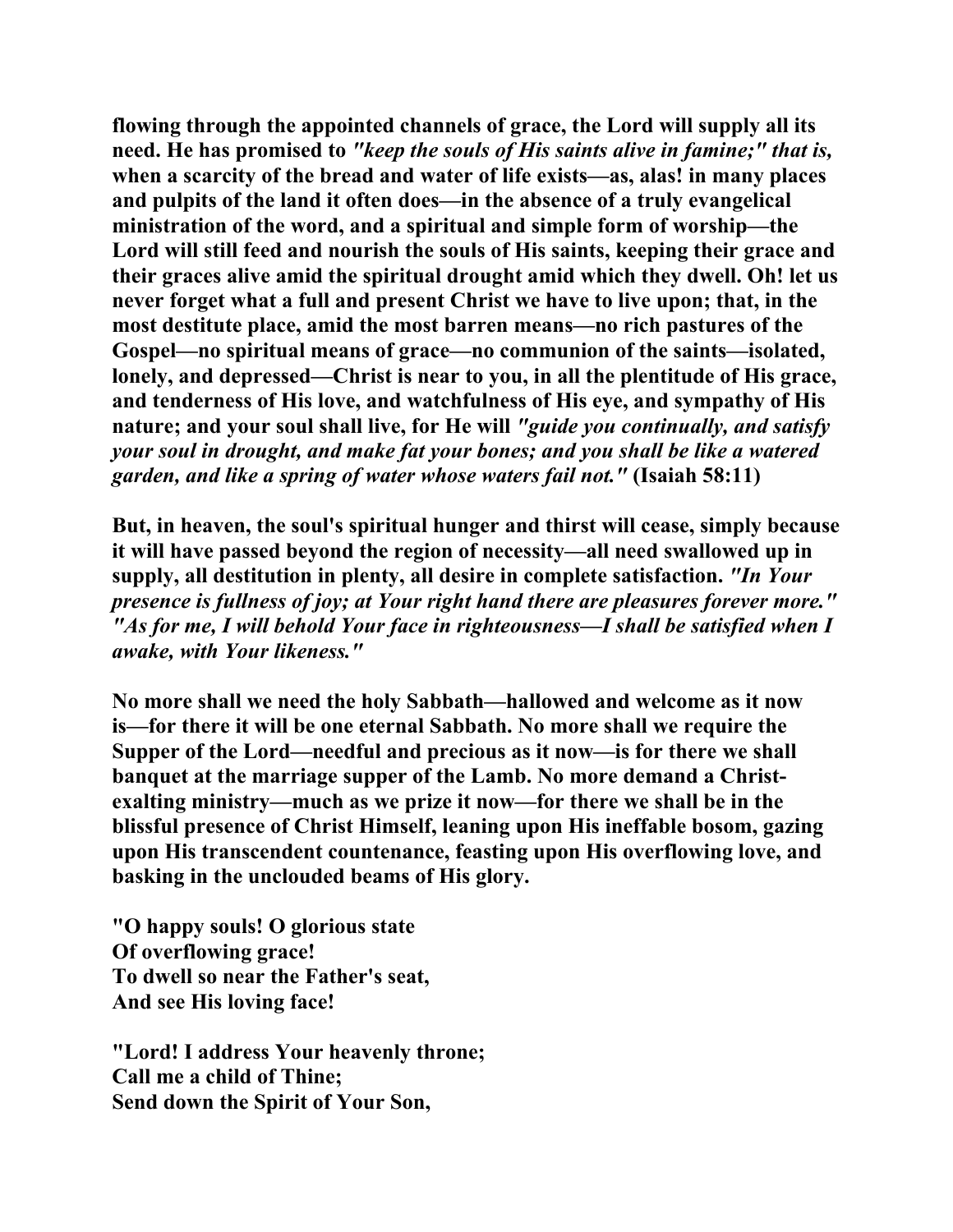**To form my heart divine."** 

*"Neither shall the sun light on them, nor any heat."* **The sun of affliction will never scorch—the fiery darts of Satan will no more be hurled—the heat of toil and labor will have passed—the fires of persecution will no longer burn—all this will entirely and eternally have passed.** 

*"For the Lamb, who is in the midst of them, shall feed them, and shall lead them unto living fountains of waters."* **Christ's place in heaven will be, what it ever has been in the care of His Church and in the government of the world** *central.* **He will, as the Lamb of God once slain, be "in the** *midst* **of the throne"—He shall occupy the central place in the universe. And still it will be His office to minister to His Church. He will feed them with the heavenly bread, and make them to drink of the new wine of the Father's kingdom—and will lead them, not to torpid and failing springs, but to "living fountains of water"—ever springing, ever ascending, ever increasing, at which the enlarged and enraptured soul will drink—drink deeply, drink incessantly, and drink forever. Heaven is a 'garden of fountains,' all its blessedness, all its fullness, all its beauty flowing then—as now it flows—from CHRIST the Lamb—occupying then—as He occupies now—the first and the last and the central place in His Church's salvation, adoration, and love—and so Christ will still be to His glorified saints through all eternity, what He was to them through all time—"ALL AND IN ALL!"** 

## **NO MORE PAIN**

**"Neither shall there be any more pain."—Rev. 21:4** 

**It may, perhaps, be more difficult to define the nature of pain than to trace its origin—to analyze its subtle character than to describe its disquieting effects. Around both its nature and causes much obscurity exists not easy to dispel. But while the physiologist is in a perplexity, and the moralist in a mist, God's word steps in, and sets at rest all doubt and speculation by revealing the fact of its** *entire absence* **in that world of health and blessedness, which Christ won by His merits, and took possession of by His ascension on behalf of all His saints—the great distinctive features of which will be,** *the absence of all evil and the presence of all good.* **How many an eye, languid with suffering and dim with watching, will quicken into life and luster as it bends over this sweet, winning attraction of heaven—***"Neither shall there be any more PAIN."* **To aid**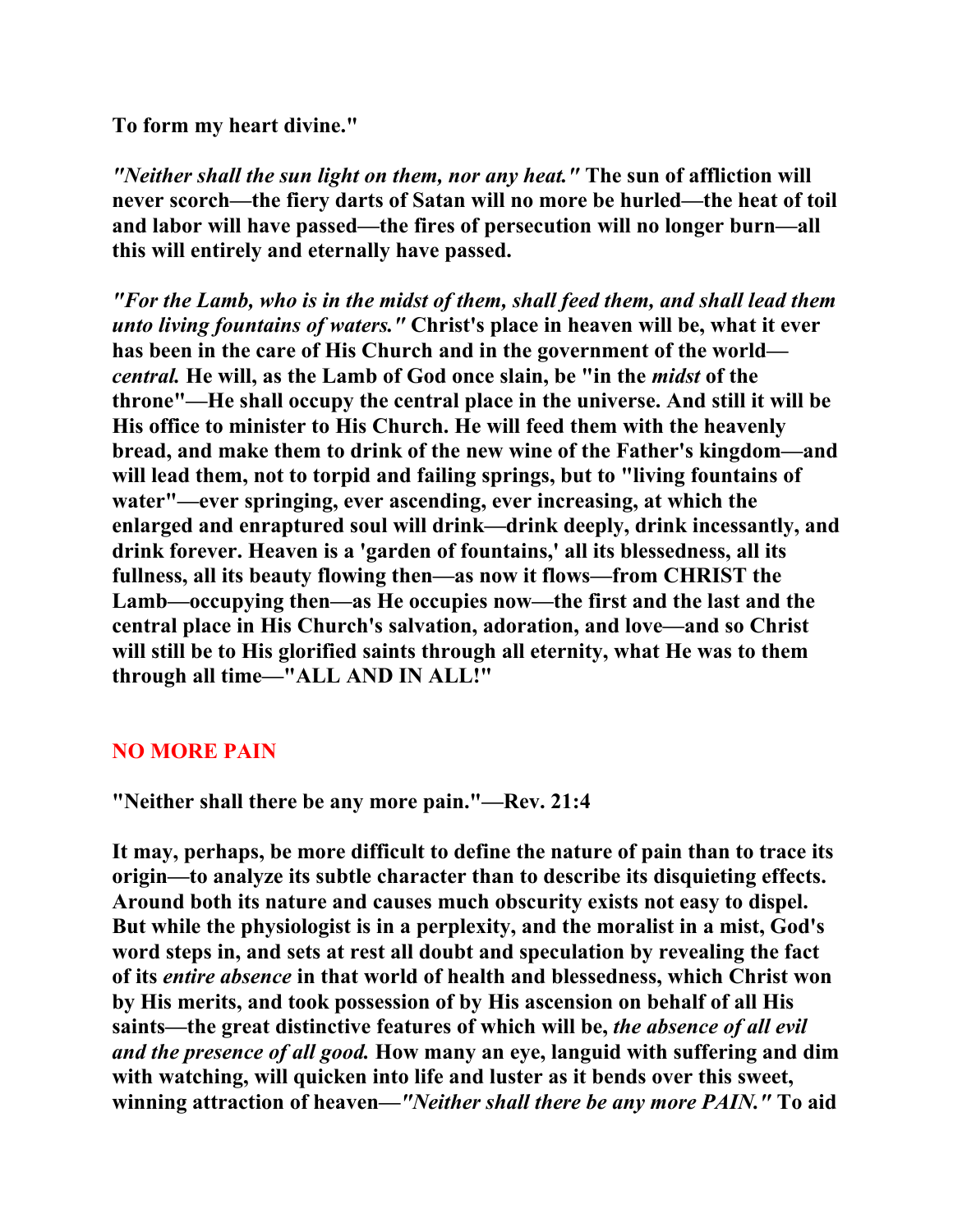**his meditations on this delightful negative of the coming glory, I invite my suffering reader to view it in the following points of light.** 

**The absence of all** *PHYSICAL pain***—viewing the subject literally—is the first illustration that will present itself to the mind. To how large a portion of the family of God is this 'negation of pain' unutterably significant and precious! Countless numbers know not a moment's cessation of bodily suffering. The exquisite net-work of nerve extending from the** *sensorium* **to the farthest extremity, transmits a sense of suffering to every part of the human frame. The most remote and insignificant member cannot suffer and all the members of the body, to a certain degree, not suffer with it.** 

**To what numbers will this condition apply! How many saints of God, redeemed by the blood of Christ, temples of the Holy Spirit, for whom there awaits a glorious resurrection, and for whom is destined a spiritual body, are tossing upon beds of disease and agony, or are reclining upon couches of debility and restlessness, the nature and extent of whose tortures are known only to God and themselves! There are few afflictions of the Church of Christ which more touchingly appeal to our sympathy, or have a stronger claim upon our consideration and forbearance than this. We are but imperfectly aware, until our time comes to sicken and suffer, how much of irritability and depression, of nervous susceptibility and irritableness, which we are prompt to attribute to sinful infirmity, are to be traced to disease and suffering alone, pleading, in tones the most plaintive and tender, for our forbearance, sympathy, and soothing.** 

**And, on the other hand, we are prone to forget the fact that, if disease and pain often distort the finest character, how much womanly fortitude and manly heroism, how much Christian patience and Christ-like submission, how much true nobleness and greatness, lie concealed beneath the veil of acute and violent suffering. In what a school is this to learn, and what a sphere in which to exercise, the "patience and gentleness of Christ!" Oh, if Christ's gentleness is ever conspicuous, and His sympathy ever displayed, methinks it is in the chamber where lies, in silent suffering, one for whom His own soul travailed in sorrow, and His own body writhed in anguish. Christ is there, never for a moment deserting that chamber. He is there, never for an instant leaving that couch. He is there, bending over that restless pillow in sleepless, unwearied love. As a Father, He is there, pitying His suffering child; as a Physician, He is there, ministering to His languid patient; as a Refiner, He is there, watching intently the purifying of His gold.** *"My heart and my flesh fails—but GOD is*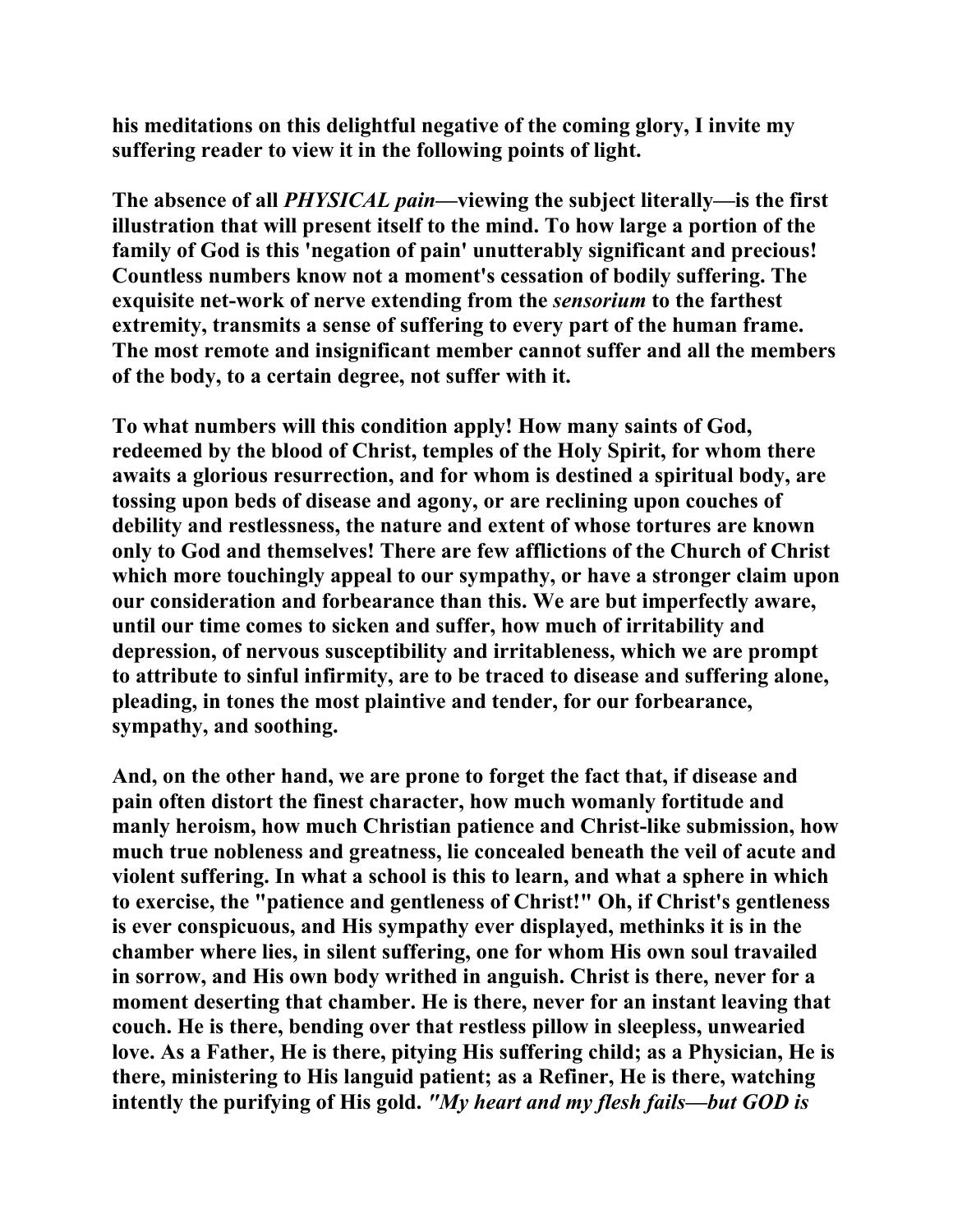### *the strength of my heart and my portion forever."*

**But more than this. Our blessed Lord Himself personally passed through the discipline of bodily pain—the fiery path in which so many of His followers are treading. There is something unutterably sweet and soothing in this thought. If a mystery shrouds the fact of His actual and personal partaking of** *bodily disease***—though we are told,** *"He bore our sicknesses"***—a profound significance attaches to the fact of His actual and personal suffering of bodily pain. What! did that sacred head suffer no pain when the thorn-crown bound His brow? No pain!—when fainting and swooning He bore His rugged cross up the ascent of Calvary? No pain!—when, stretched from limb to limb upon the wood, they drove the iron through His hands and feet? No agony in the jolt!—when the cross fell into the earth prepared for its reception?** 

**Oh, yes! physical suffering was an essential ingredient in the cup of woe, which, in meek submission to His Father's will, He drank to its lees. How thoroughly was He thus disciplined to sympathize with all His saints who scarcely know a moment's freedom from intense, indescribable pain! Sweet, consolatory thought! that, while I am unable to unveil, still less to describe, the hidden and deathly agonies through which I daily and nightly pass, I may moan it all in the ear, and sob it all upon the heart of Jesus, whose hand is upon each fluttering pulse, and His eye upon each quivering nerve. Thus was Christ personally trained in the school of physical pain to sympathize with all the suffering members of His Body, the Church.** 

**A difference of opinion has existed among some Christians—influenced, perhaps, by a more scrupulous than intelligent conscience—how far it were expedient and lawful to employ any of those preventive and mitigatory agencies in the suffering of pain—especially that of maternity—which modern medical science has so nobly discovered and successfully applied. But we think that the objection will scarcely stand the test either of reason or of revelation. There exists not a stronger evidence of the beneficence of God than in the almost endless provision He has made for the amelioration and softening of the varied consequences and effects of man's sin. Our illustration shall be confined to the single one of suffering. It is a remarkable fact that for every poison in nature God has provided a corrective; that, side by side of every venomous plant grows its antidote. We think that the history of medical science establishes the fact. If this be incontrovertible, it follows that there can be no** *sin* **in the employment of those healing and mitigating agencies God has thus placed within our reach—demanding but the skill of the alchemist to**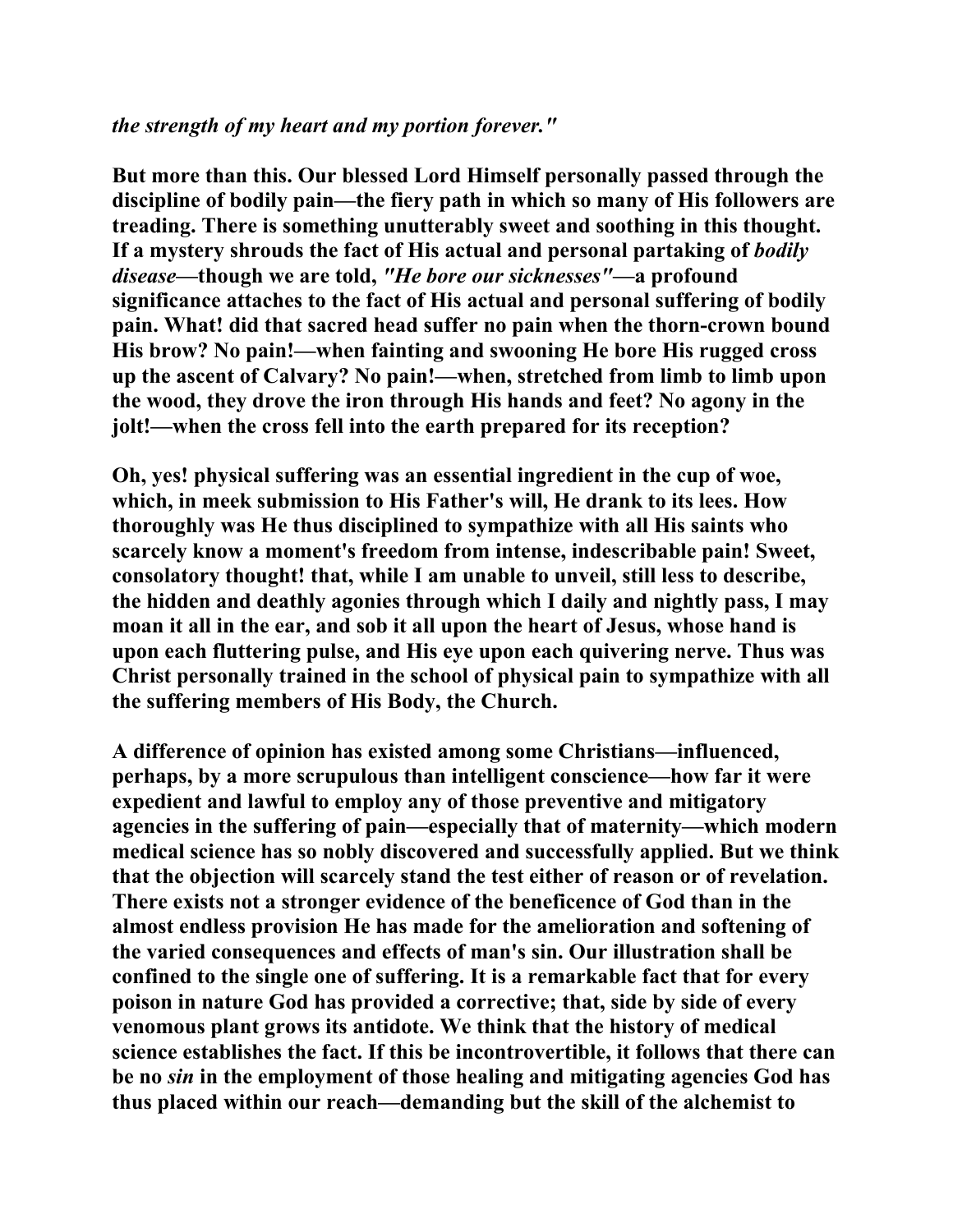**compound, and the knowledge of the physician to administer—for the interception and palliation of bodily suffering. The case of our blessed Lord Himself would seem to confirm this view. We are told that,** *"when Jesus had RECEIVED the vinegar"***—offered, doubtless, in mitigation of His suffering—** *"He said, It is finished!"* **With this illustrious example before us, let us accept, with faith and gratitude to Him who "delights in mercy," any agent He has compassionately provided for the prevention and soothing of bodily pain.** 

**From this digression we return to our more immediate subject. Possessing "a spiritual body," we shall, in the resurrection, necessarily be done with the material, thus freed from all the physical infirmities which now clog and pinion the soul in its divine life and heavenly aspirations. The blest inhabitants of the world of health and youth will no more say, "I am sick." Disease will no more invade, nor fever consume, nor convulsions madden, nor nervousness agitate, nor suffering torture, for "there shall be no more pain." Think of this, you sick and suffering one, wasted, and weary, and worn! What an attraction has a** *painless* **heaven for you! Sin, the original and fruitful cause of all sickness and suffering, then entirely and forever annihilated, with it will vanish one of its dire effects—the throbs and throes and tortures of this body of corruption and death.** 

**There will be no more** *MENTAL pain* **in heaven. Acute and indescribable as is physical suffering, there are few who will not admit that a far more keen and acute species of the agony to which sin has subjected us in this life, is the agony of the** *mind.* **Closely united as mind and matter are, the one constantly and powerfully acting and reacting upon the other, there yet are, indeed, occasions in which the mind asserts its independence of the body, and rises superior to the most fearful tortures to which either physical disease, or the Papal Inquisition ever subjected it. Many a sick and suffering saint of God has passed through a lingering martyrdom of pain with a brightness, and even joyousness, of spirit, which has filled the sick-chamber with radiance and song—so completely has the soul been raised by God's love and Christ's presence above the decay and torture of the suffering body.** 

**But, regarding the subject more in its abstract light, we must admit that the most acute, crushing suffering is that of the** *mind.* **A mind diseased is a spectacle infinitely more touching than a body diseased. But apart from the more fearful picture of mental aberration—of reason unbalanced—and the intellect cloud-veiled—where is the mind not constantly subjected to pain from the cares of life the anxieties of business—misplaced confidence—**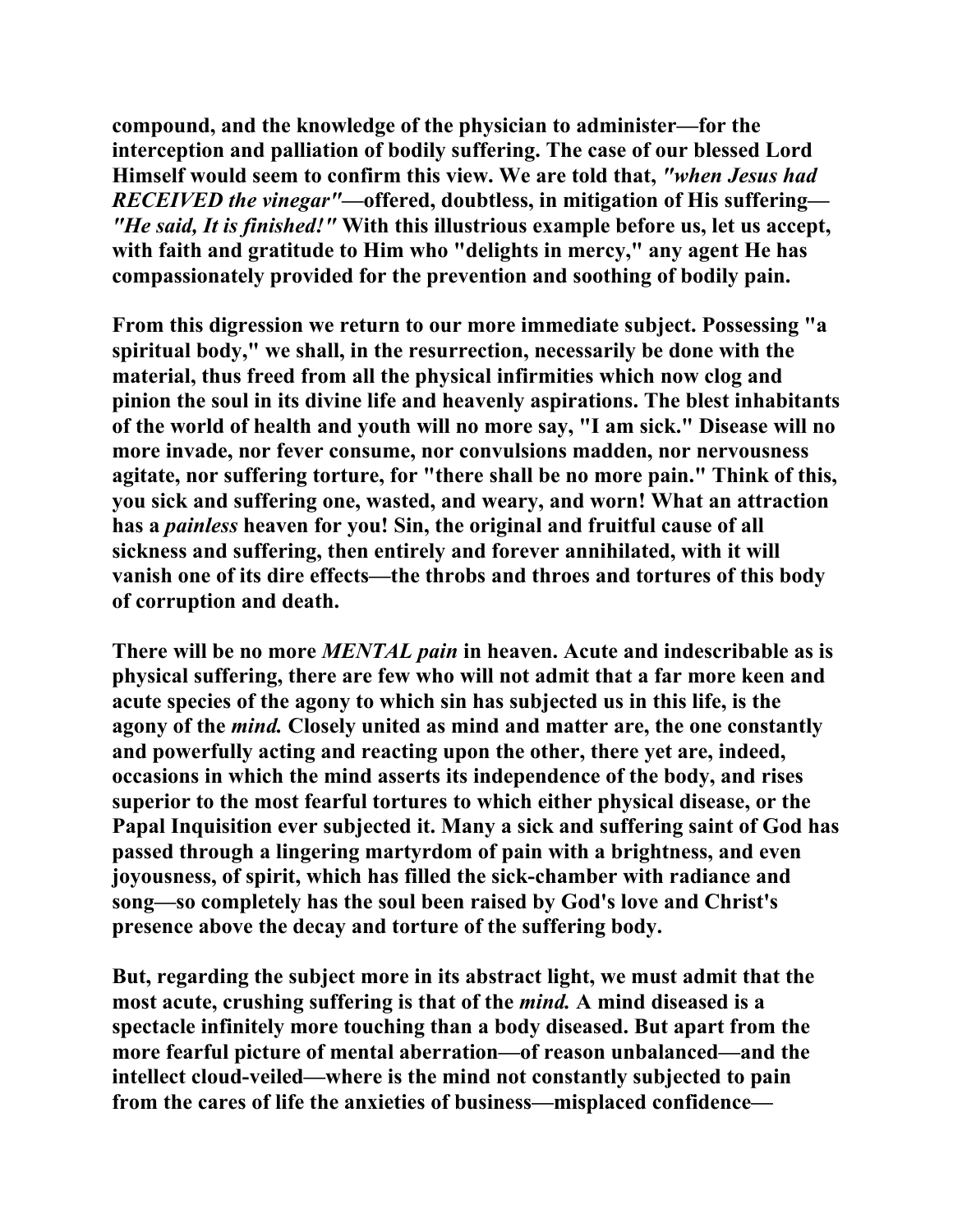**alienated friendship—chilled affection—the unkindness, ingratitude, and woundings of others? But even where this does not exist, what acute mental suffering springs from the guilt of sin—from conscious failure—from remorse and self-condemnation, compared with which a Christian martyr's stake were a bed of roses, his sheet of flame a robe of down! In what did the anguish of Jesus mainly and the most acutely consist? Was it not** *soul-sorrow?* **To one cry of bodily agony—"I thirst!"—how many and how affecting were the exclamations of mental pain which broke from His lips!—***"Now is my SOUL sorrowful, and what shall I say?" "My SOUL is sorrowful, even unto death." "My Father, if it be possible, let this cup pass from me." "My God, my God, why have You forsaken me?"* 

**And why all this soul-sorrow—this mental anguish of the Savior? Because He was bearing the sins, enduring the curse, suffering the penalty of His Church. Upon no other rational hypothesis can such mental agony be accounted for than that of an Atoning sacrifice.** *"He was wounded for our transgressions; He was bruised for our iniquities—the Lord has laid on Him the iniquity of us all." "Who gave Himself for our sins."* **Oh, yes! Jesus is our Sin-Bearer. All your transgressions have met on the "Lamb of God," who took them up and bore them away into a land of forgetfulness, never to be found. Take the full comfort of this truth, my sin distressed reader! You have nothing more to do with your sins, as touching their condemnation, Jesus having** *"condemned sin in the flesh"* **by the condemnation of Himself. If God has put them all upon Jesus, and if Jesus has made an end of them by the sacrifice of Himself, having paid the utmost farthing of the great debt, surely not to accept this truth in faith, walking in the peaceful, joyful, holy influence thereof, is detrimental to our own soul and dishonoring to our God.** 

**Oh, sweet and soothing thought that, Jesus, having been trained in the school of mental distress, can sympathize with the darkness, anguish, and despondency of the** *mind***—administering the soothing and the healing it demands, as no other being, and no other physician skilled in the treatment of mental disease, can! Bear your case, beloved, to the Savior, who, from personal experience, can soothe, and, with His Divine power, will alleviate, the mental distress through which you are passing. He loves to expend His compassion and exert His skill on the human** *mind***—the** *soul* **of man presenting the noblest and widest sphere for the display of His power, grace, and sympathy.** 

**There will be** *no more SPIRITUAL pain.* **This may be regarded as akin to the**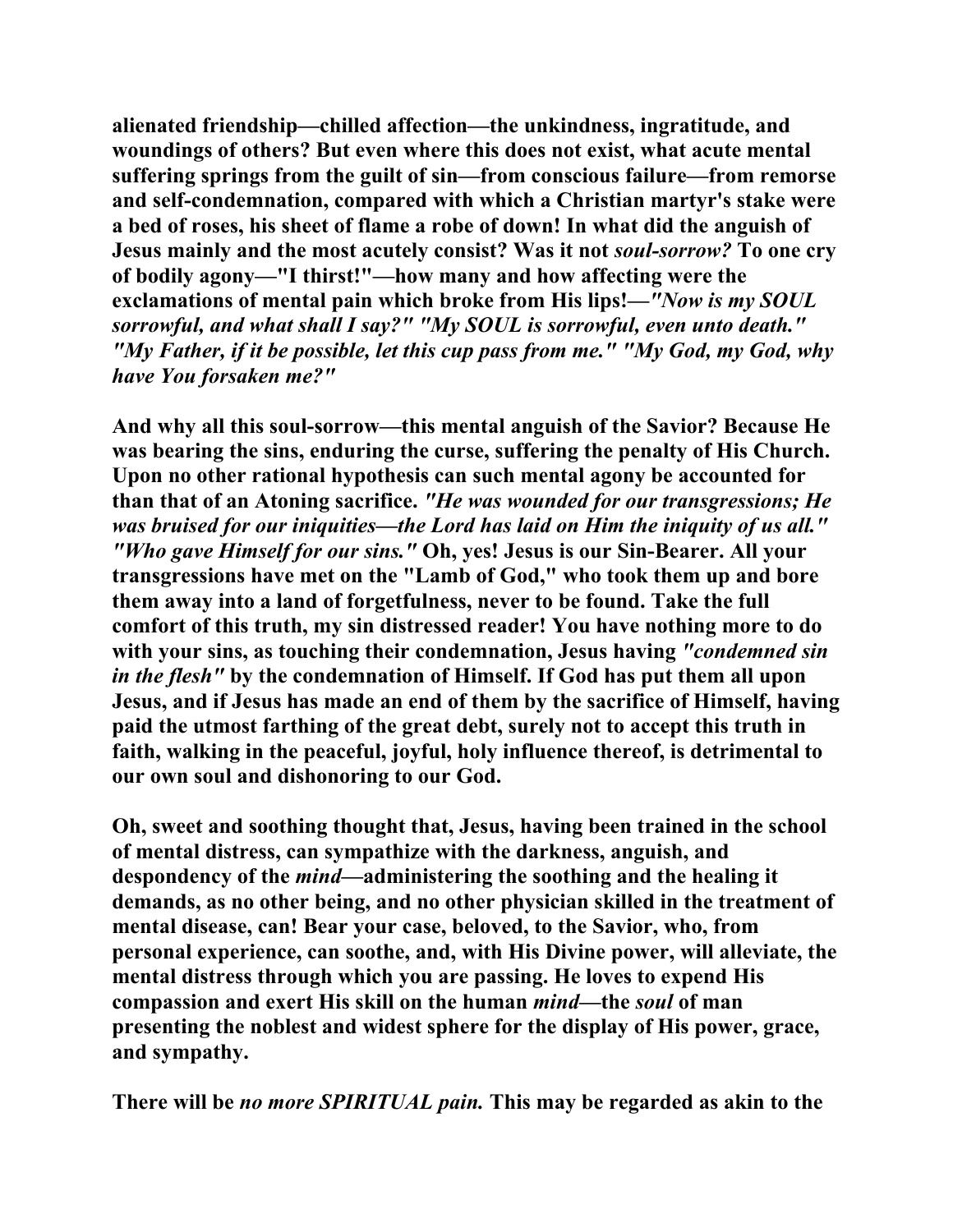**mental, and yet it possesses a character, and springs from causes peculiar to itself. There may be much adversity in which the mind preserves its balance and retains its vigor, and even its brightness. If the negation of bodily suffering and deliverance from mental anxiety in heaven constitute attractions so winning, and are blessings so precious, what shall be said of the certain absence of all** *soul-adversity***—no more corroding guilt, no more burdened conscience, no more unbelieving doubts, no more tormenting fears, no more spiritual darkness, no more hidings of God's countenance, or withdrawal of Christ's loving presence; no more Satanic assaults, worldly seductions, or creature allurements. Oh, don't you long, beloved, for the wings of a dove that you might escape from all these spiritual infirmities of earth, to this heavenly and blissful world where they shall never be?** 

**The absence of all** *the painful DISCIPLINE of our present training for heaven*  **must be included in this view of our subject. Who can fully describe the pain and suffering of God's afflictive dispensations, so necessary to our moral purification and fitness for glory? The fiery furnace, the heated crucible, the surging waters, the lowering clouds, "the windy storm and tempest," of the Divine dealings in providence—oh, how much do they contribute to the sufferings of this present time!** 

**But let us not in our lamentations forget our** *praises;* **in our 'sowing of tears' lose sight of our 'reaping of** *joy.'* **Exempt from this species of pain, we would be exempt from a source of pleasure inconceivable; deprived of this ploughing and sowing of the soul, how blank we would look, when the time of harvest came, at the fruitless, barren fields from whence we expected to sickle the holy, happy results of the Divine chastisement, not joyous, but grievous now, but afterwards** *"yielding the peaceable fruits of righteousness to those who are exercised thereby!"*

**But, oh, how much better acquainted we become with God! how increasingly precious and attractive Christ is to our hearts, by the light and momentary afflictions of our present state! It is only in severe suffering we learn to spell His name as** *"the Man of sorrows and acquainted with grief."* **It is thus we have**  *"FELLOWSHIP with Him in His sufferings,"* **and are made partakers of His afflictions in the body. Need brings us into sympathy with His poverty; enticement, into sympathy with His temptations; bereavement, into sympathy with His tears; persecution, into sympathy with His assaults; the disappointment and woundings of the creature, into sympathy with the unfaithfulness and desertion of His disciples; the solitude of our path into**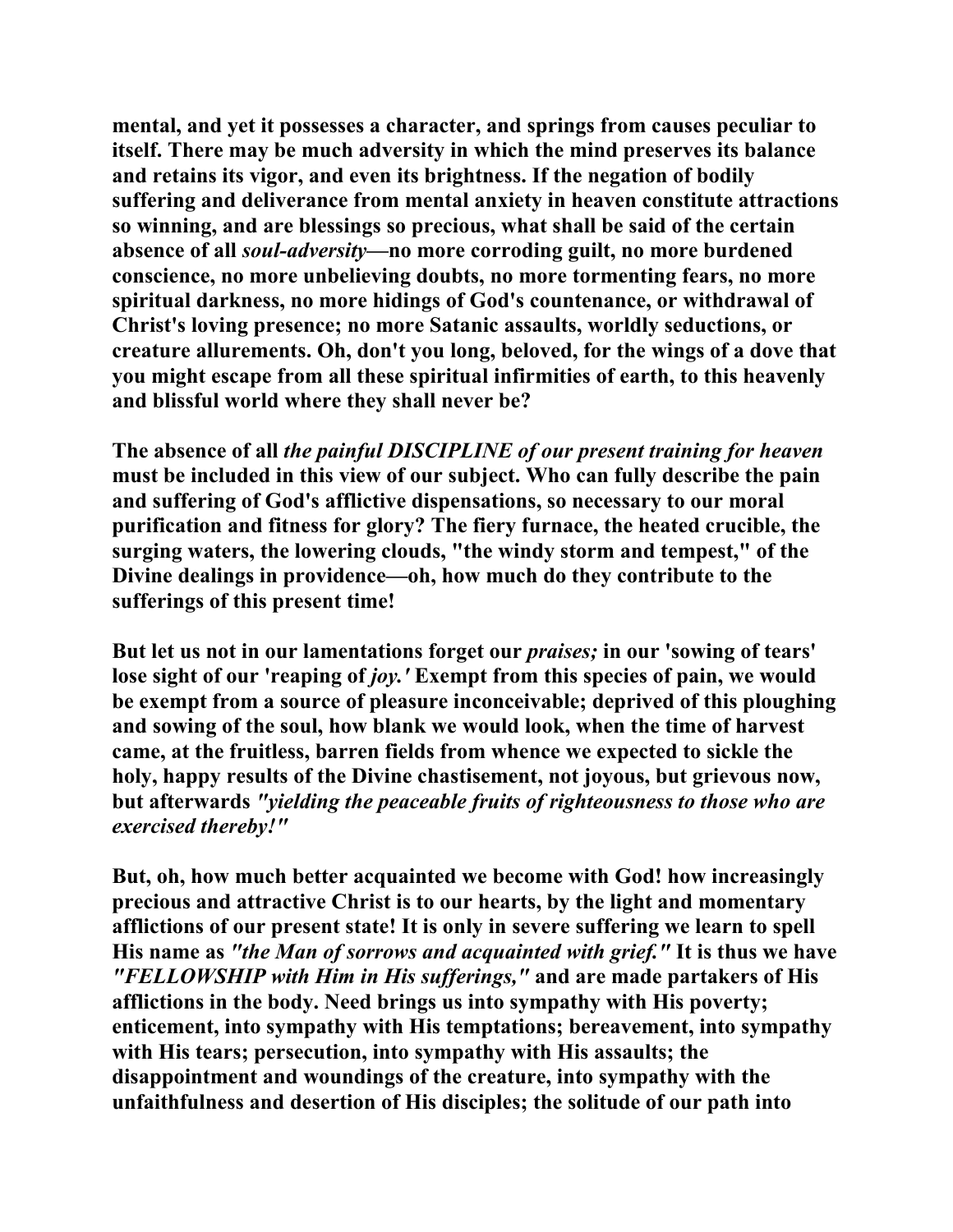**sympathy with His isolated and lonely life, spent amid the dreariness of the desert, and the seclusion of the mountain; in a word, the daily battle with sin, into sympathy with the "agony and bloody sweat, the cross and passion," which His holy soul endured when He** *"put away sin by the sacrifice of Himself."* 

**Oh, it is a grand and holy thing to have fellowship with Christ in His sufferings, a privilege and an honor to which the highest angel in heaven in vain might aspire! Among your present mercies count that the most costly and precious that draws you into closest communion with the suffering Head of the Church. But all this will have passed away when we become inhabitants of the New Jerusalem. The tempest will have spent its last force; the furnace will have kindled its last spark; the ocean will have heaved its last billow; the enemy will have hurled his last shaft, the moment we spring from earth to heaven!—for,** *"there shall be no more pain."* 

**There will be no more** *pain of SEPARATION.* 

**"Friend after friend departs, Who has not lost a friend? There is no union here of hearts, That finds not here an end."** 

**Such is a part of our present moral education; and how painful a part it is! The bonds of friendship—the ties of relationship—the cords of love—oh, with what a slight and uncertain hand we hold them! How they loosen and break and vanish one by one! The friend we loved as our own soul; the being that seemed essential to our existence; the oak we leaned against—the vine we entwined us with—the plant we trained—the flower we cherished—God has seen fit to remove; and the fires on the altar of the heart are gone out, and the world has become a desolate wilderness, and life a dreary winter. But oh! even from this** *bitter* **we may extract some** *sweet***, and from these nettles we may gather the soft down. It is** *"well with the righteous"* **at all times; there is no circumstance in his history which may not supply him with material for thanksgiving and praise, for all springs from God's everlasting love. His sorrows, alike with his joys, are from the hands of the same Divine musician whose skillful and delicate touch awakes harmony from every string.** 

**"His fine-toned heart, like the harp of the winds, Answers in sweetness each breeze that sings;**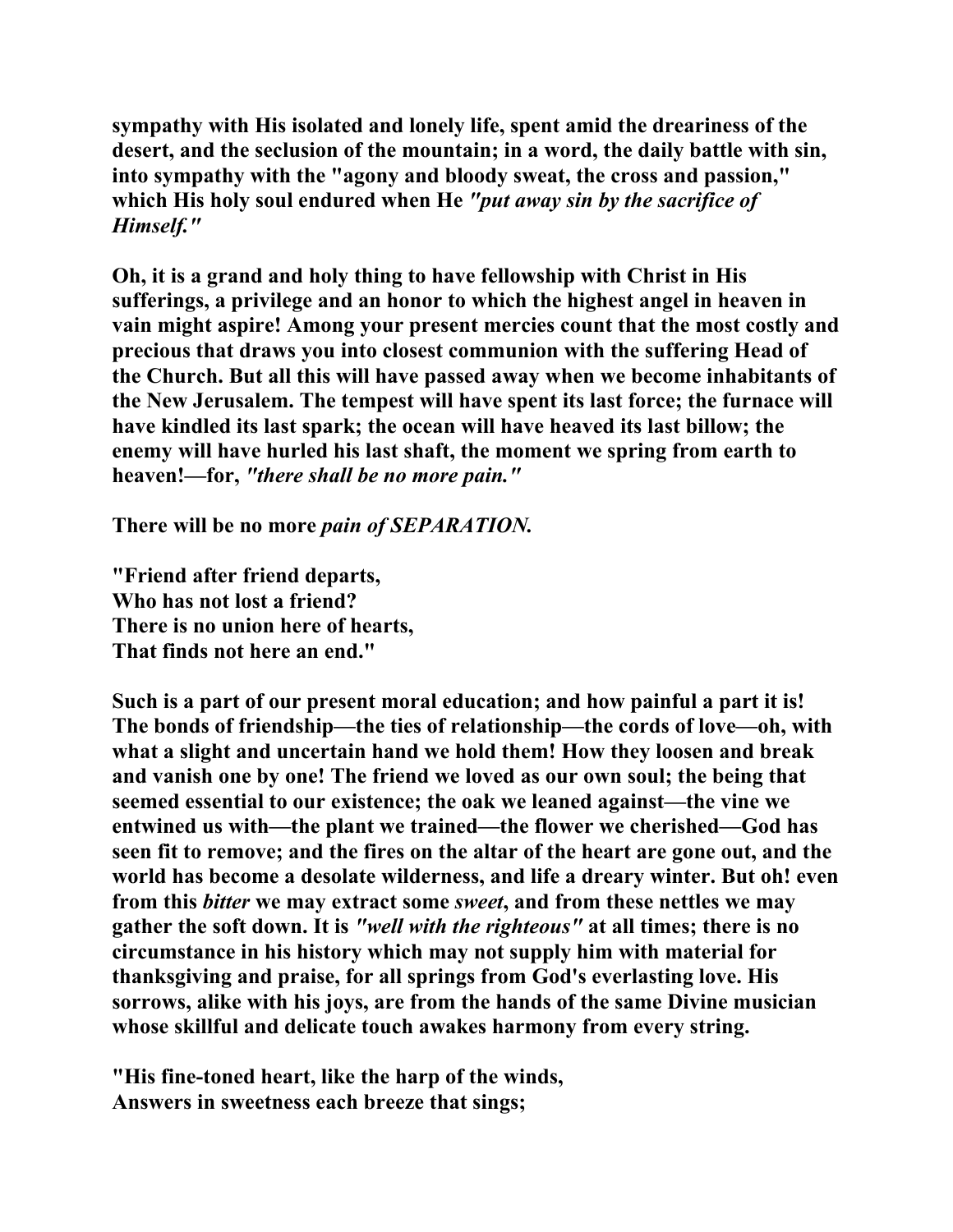**And the storm of grief, and the breath of joy, Draw nothing but music from its strings."** 

**But the pain of separation is annihilated in Heaven! O entrancing thought! O fond attraction! O blissful hope! Kindred souls, loving hearts, congenial spirits are there forever. The pangs of separation are past; no more oceans sunder, and no more death separates. The blessed inhabitants of glory shall**  *"go no more out;" "forever with the Lord,"* **they are forever with each other, spending eternity in the holiest love, in the most elevated communion, and in the closest fellowship; mind in harmony with mind, spirit blending with spirit, and with voice attuned to voice; all uniting in the study and admiration, worship, and song of the LAMB who was slain, whose blood and righteousness will have brought them there.** 

**This negative—in conclusion—is not without its suggestive and practical reflections. How sweet is the thought that, the pains which we here suffer are the pains which** *love* **alone inflicts! Not a stroke of God's rod lights upon us that is not a subdued echo of His love. Viewed in this light, how sweet is every pang we endure! The hand that inflicts it, is a Father's; the love that sends it, is a Redeemer's; the grace that soothes it, is the Comforter's! The TRIUNE GOD is thus concerned, beloved, in every pain you experience.** 

**Another sweet reflection springs from the fact that, there is** *no curse* **in the pains our Heavenly Father in infinite wisdom and righteousness inflicts. Were it not so, oh how piercing and how bitter would they be! But Jesus, in bearing all our pains, and enduring all our sufferings, has so completely extracted every drop of the curse, has so entirely extinguished every spark of hell, that there is, in the most acute mental and bodily suffering, nothing but covenant blessing.** 

**This last thought suggests another of most vital and solemn character—***"the pains of hell."* **There is not a spectacle more sad and mournful than that of a soul passing from the temporal and temporary sufferings of this life, to the mental and interminable sufferings of the life that is to come. Such must inevitably be the case of all who die** *unconverted.* **There exists a kind of 'sentimental notion' in the minds of many individuals that, the long and painful sicknesses through which they pass in this life are of a meritorious and saving character; that, God will accept them as balancing the account of their souls; and that when they go hence they will pass from a bed of pain as those that have been purified by fire, and so fitted for the kingdom of which it is**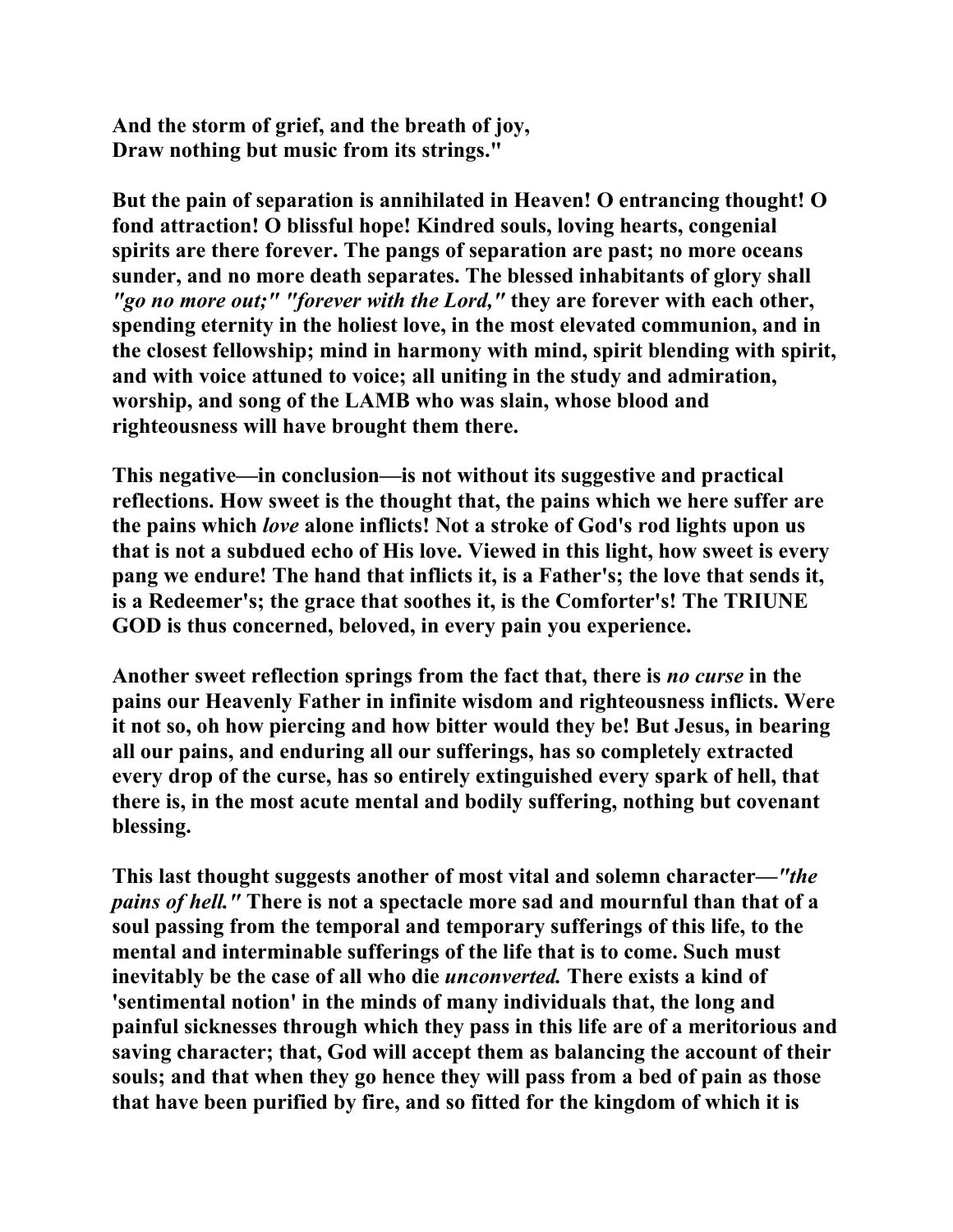**A more unscriptural idea or fatal delusion never existed. No! there is no saving merit in mental suffering; no moral efficacy in bodily pain. Could there be concentrated in our individual self all the tortures, all the anguish, all the sufferings the human race ever endured—from the murdered Abel to the last victim of anti-christian persecution—it would not bring our soul to heaven. By the pangs, and sufferings and death of ONE VICTIM alone can Divine justice be propitiated, the wrath of God appeased, and the sinner saved. The sufferings of Christ were** *atoning***—the sorrows of Christ were** *vicarious***—the death of Christ was** *sacrificial. "Christ also has once suffered for sins, the just for the unjust, that He might bring us to God."* 

**There is** *sin* **in all human suffering—there was nothing but** *holiness* **in Christ's. There is** *demerit* **in all the pains we endure—there was infinite merit in His. There is hell-deserving in all the sorrows which afflict our humanity there is heaven-winning in the soul-sorrow which afflicted His. Away, then, with the thought that there is anything of merit, anything of worthiness, anything of salvation in the mere endurance of sickness and pain. The rebellion of the will against God—the impatience of spirit under His hand the questioning of His right, and wisdom, and goodness in sending so much pain—involve sin enough to sink the soul to endless woe.** 

**That sickness and pain are often the means, in the sovereignty of the Holy Spirit, of bringing the soul to Christ, we gratefully admit. Oh! what multitudes in glory are singing the high praises of God, in remembrance of the languid couch, the suffering bed, the sleepless pillow, the long, wearisome sickness, by which they were brought to Jesus—the Lord's frequent method of calling in His "hidden ones," of finding His lost "jewels"—of drawing to Himself the people given Him of His Father.** *"All that the Father gives me shall come to me."* **Christ is at no loss for means of finding the lost one, of bringing home the wanderer. He knows where to seek them, how and when to draw them; and the sanctified sicknesses and sufferings of the** *body* **are often, in the sovereignty of His converting grace, the medicine, the health and salvation of the** *soul.* 

**What future and endless suffering awaits the** *unconverted mind!* **Oh the thought is appalling of passing from the fire that is temporal, to the fire that is eternal! Such is the doom which awaits all who die in their sins.** *"For in the hand of the Lord there is a cup, and the wine is red; it is full of mixture; and He*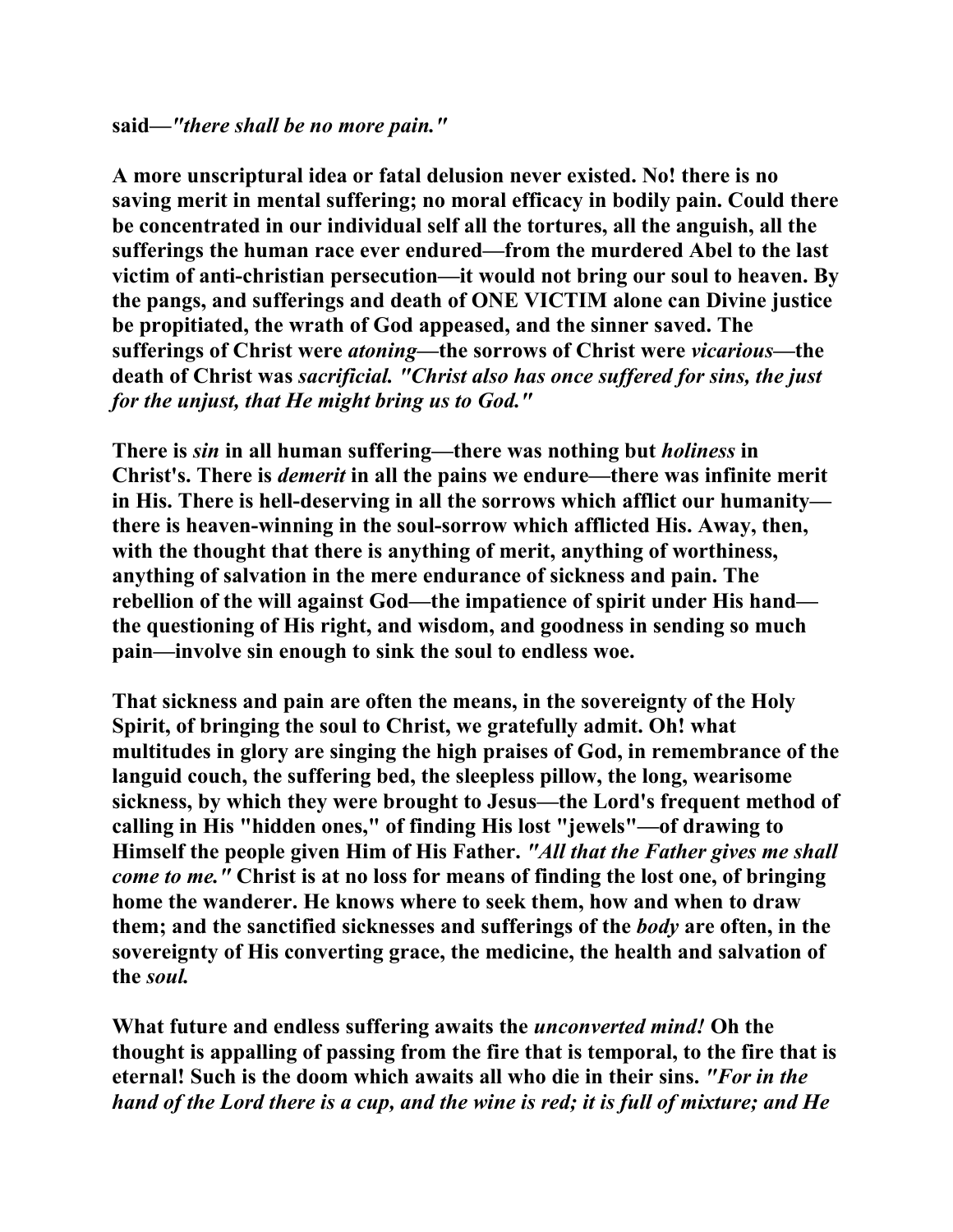*pours out of the same; but the dregs thereof, all the wicked of the earth shall wring them out and drink them."* **(Ps. 75:8)** *"These shall go away into everlasting punishment."* **(Matt. 25:46)** *"Who among us shall dwell with the devouring fire? Who among us shall dwell with everlasting burnings?"* **(Isa. 33:14)** 

**Sinner! fly to Christ! Escape for your life. Flee from the wrath to come. There is but one Way by which you may come to God—but one Refuge in which you may hide—but one Door by which you may enter heaven—but one Name by which you must be saved—it is JESUS.** *"His name shall be called JESUS, for He shall SAVE!***" O precious truth! O joyous announcement! O faithful saying, worthy, my reader, of** *your* **personal believing, and immediate acceptance, that Jesus receives and saves sinners; and will receive and save even YOU.** *"Believe in the Lord Jesus Christ, and you shall be saved."*

**Without anticipating a subsequent chapter, let me, in concluding the present one, remind the believing reader that, He who has soothed, mitigated and removed the pains of life, will not be lacking, in His succourings and consolations, in the pains of death. If ever His strength was perfected in weakness, and His grace found all-sufficient, it will be in that solemn, that trying hour. How we now shrink from the thought of dying! But, "Why should we dread, and fear to die? What timorous worms we mortals are! Death is the gate of endless joy, And yet we dread to enter there.** 

**"The pains, the groans, and dying strife, Fright our approaching souls away; Still we shrink back again to life, Fond of our prison and our clay."** 

**But the death-pains of the body will all be abolished and forgotten in the sweet pleasure of** *dying in the Lord***. Once death's illustrious Victim, now death's Divine Conqueror will be there; and it will be the joy, the poetry, and the song of death, to die clasped in the embrace and pillowed upon the bosom of JESUS.** 

**"In the hour of pain and anguish, In the hour when death draws near, Allow not our hearts to languish,**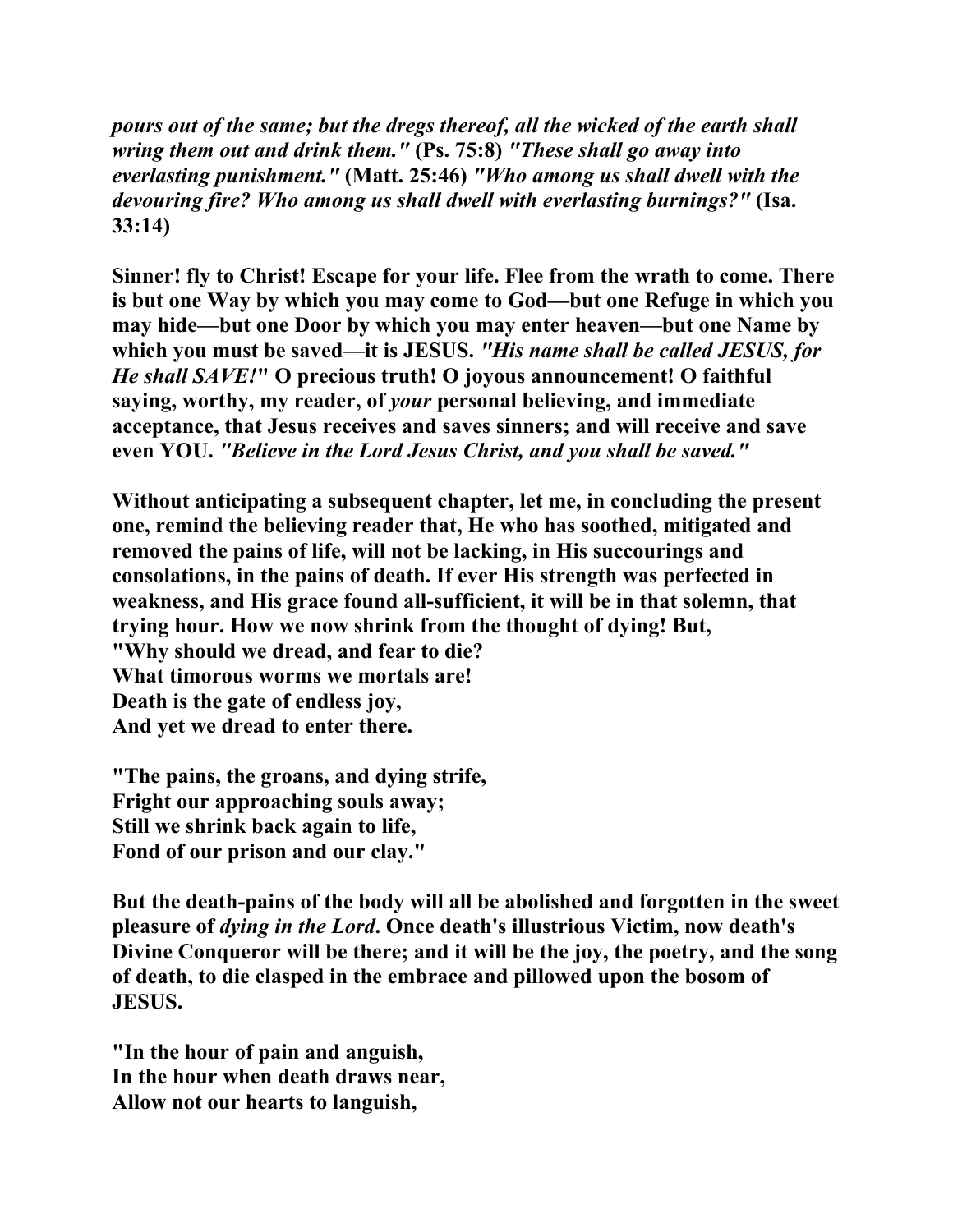**Allow not our souls to fear. And when mortal life is ended, Bid us in your arms to rest, Until, by angel-bands attended, We awake among the blest!"** 

### **NO MORE TEARS**

**"God shall wipe away all tears from their eyes; and there shall be no more crying."—Rev. 21:4** 

**It were more than mere affectation—it were a** *sin* **of no ordinary turpitude of guilt—to ignore, whatever the philosophical view we may take of humanity, its**  *emotional* **element. Mysterious as our human organization is, yet more inexplicable would be its mystery, were either the physiologist, the philosopher, or the theologian to exclude from his study of man this essential and exquisite constituent of his nature. In molding us after His own likeness God has invested us with** *sensibility.* **Endowing us with mind, He has equally endowed us with a** *heart;* **creating us capable of reasoning, He has equally created us capable of** *feeling.* **The essence of God is** *sensibility.* **It is no where recorded in the inspired records that God is wisdom—though He is** *"the only wise God;"* **it is no where asserted that He is** *power***—though** *"power belongs unto God;"* **neither is it anywhere recorded that He is** *immortality***—though**  *"He only has immortality;"* **but, it is declared that—"GOD IS LOVE"—in other words, that** *love* **is the essence of the Divine Being.** 

**Now, it is from this infinite ocean of His nature, that God has distilled a portion into our original creation, investing us with sensibility, and thus making us like Himself—lovable and loving—objectively and subjectively, a reflection—faint and defaced indeed—of Himself. And as** *love* **is a quality more akin to feeling than to reflection—is more the gentle child of the heart than the athletic offspring of reason—it is no marvel that sensibility, like the flower of a yet unsinned Paradise, should unfold its bloom and breathe its fragrance along all the sylvan walks and avenues of life.** 

**It is impossible for a thoughtful and spiritual mind to take this view of our nature and not admire the wisdom and beneficence of God in providing for the** *outlet* **and** *expression* **of our sensibility. Our humanity, thus invested with sensibility—often of the acutest character and profoundest depth—needed an**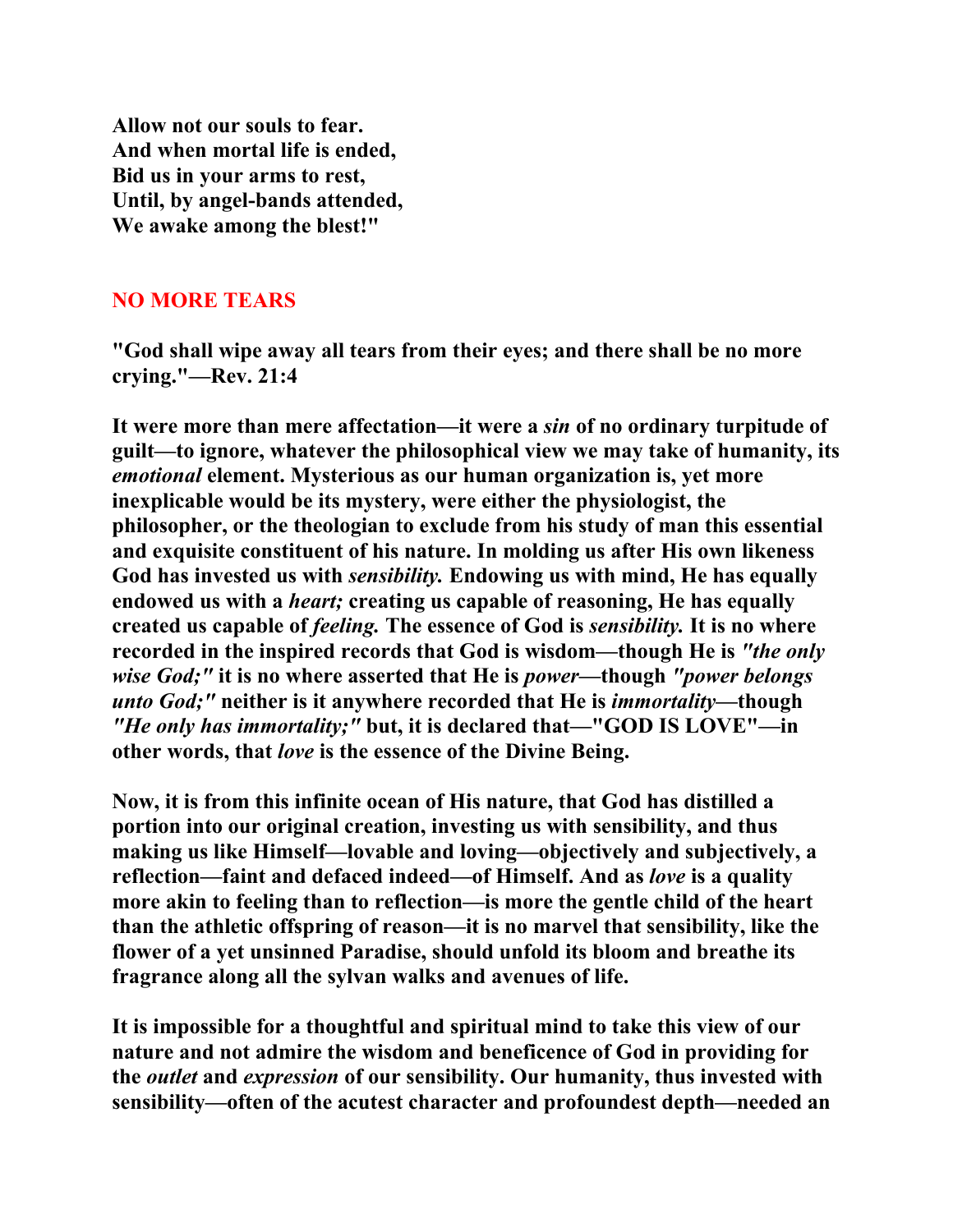**outflow—the heart demanded a channel. Feeling must be as free as thought; the heart as unfettered as the mind. To restrain, or curb, or crush our sensibilities would prove as dangerous and fatal to our existence, as the suppressed and pent-up vapor to the strongest and most accomplished piece of mechanism. A mental explosion would inevitably follow.** 

**Now God has mercifully anticipated, and wisely provided for this necessity of our nature. TEARS come to our relief! Tears are the expression of sensibility—the language of sorrow, the symbols of grief. Our emotions must and will** *speak,* **or the heart will burst from its shrine, and the mind reel from its throne. "Sorrow is a kind of rust of the soul, which every new idea contributes in its pangs to scour away. It is the putrefaction of stagnant life, and is remedied by exercise and motion." (Johnson) We have already remarked that, condensed and imprisoned air is explosive and dangerous. Infinitely more so is the pent-up, unexpressed sensibility of the soul. Grief and love, either self-concealed or crushed by others, have contributed more to fill our asylums than, perhaps, any other cause besides. Our emotions seek an outlet; our feelings demand an expression; love yearns to confide, and grief pines to repose. Suppress these emotions of the soul, conceal these feelings of the heart, shroud these thoughts of the mind, chill and petrify these sensibilities of our humanity, and you have gone far effectually to impair, if not entirely destroy, one of the noblest creations of God—a loving heart, a sensitive spirit, a refined and thoughtful mind.** 

**"Give sorrow words; the grief that does not** *speak,* **Whispers the over-fraught heart and bids it** *break."*

**What a divinely wise and beneficent provision then, are tears! What a safetyvalve of the soul! What an** *outlet* **of the profoundest grief and of the intensest love, and what an** *inlet* **of the divinest joy and the sweetest repose!** 

**The present life is a night of mourning—the world, a valley of tears—man, a weeper! A cry of woe proclaims our advent into its busy scenes, and groans attend our exit from them—while tears bedew the intervening passage from the cradle to the grave. But tears are not all symbols of woe, or expressions of suffering—unmusical and voiceless. They often come on a divine embassy and speak in the language of heaven. The** *blessings* **they scatter from their dewy wings are many and precious. Sanctified by grace, they soften our rugged nature, cool our fevered passions, recall our truant affections, and, detaching our minds from the things that are seen and temporal, they fix them more**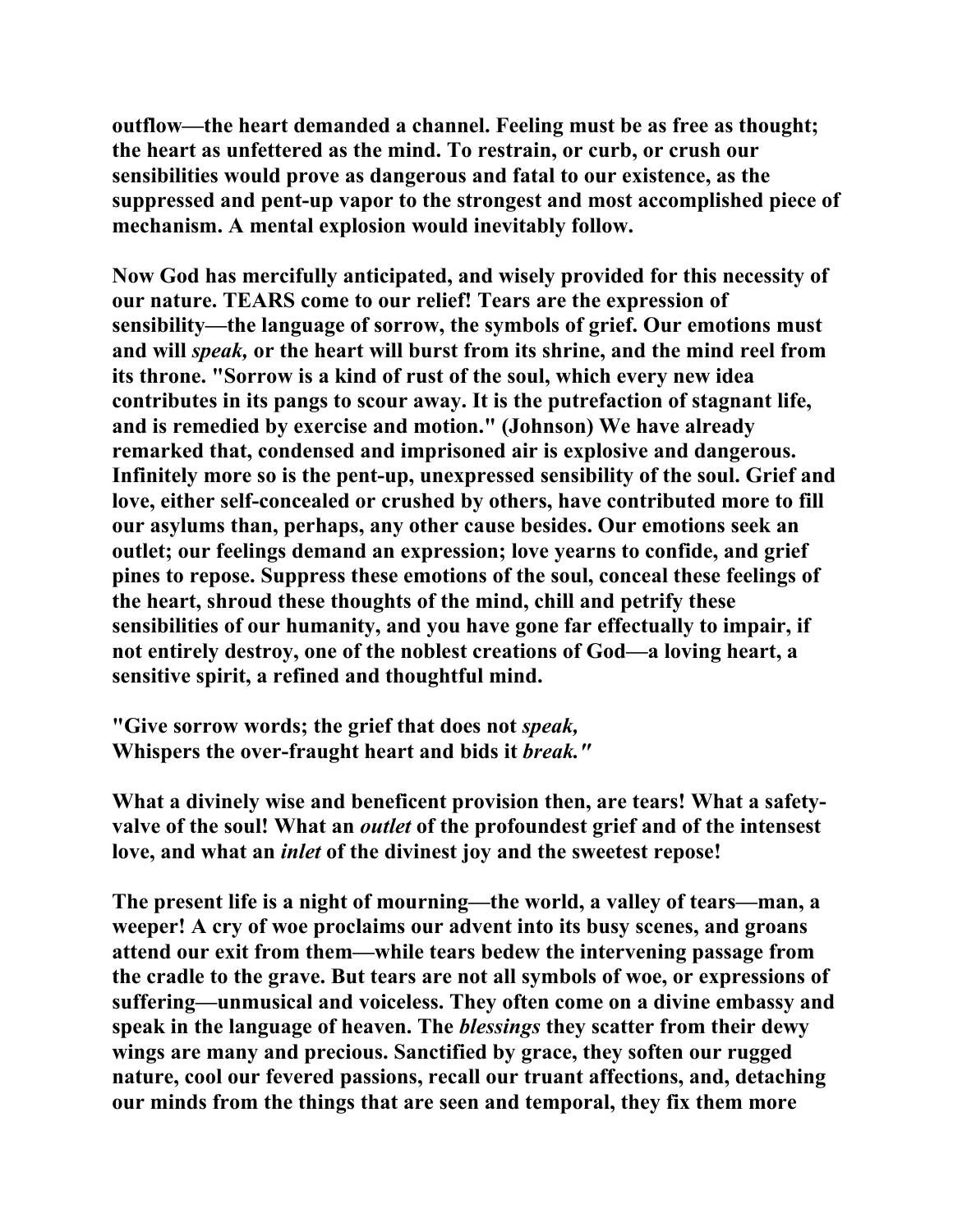**entirely upon the things that are unseen and eternal. Through their misty veil faith observes the "King in His beauty, and the land that is very far off."** 

**With what a resplendent rainbow did the prisomed tear of Jesus arch the grave of Lazarus! "JESUS WEPT." O the love, the significance, the sympathy of those wondrous tears! And are not rainbows penciled upon the dark clouds of our pilgrimage by the tears we shed on our way to heaven? Yes! They impel us to prayer; they endear Christ; they draw us to God; they lift us to heaven. What a power, too, do tears give us in dealing with souls! What an avenue they open to the most sinful and obdurate heart! Select the most guilty and hardened criminal that ever stood at the bar—manacled and doomed to die. Approach him in gentleness; address him in tones of sympathy and with words of kindness; recall the memories of the past—the home and innocence of childhood, a mother's fondness, and a father's care; speak of God's love to the wanderer, of the Savior's grace to sinners, and of the hope which the gospel unveils to the vilest of the race—and in a moment you have unlocked every ward of his heart, have touched every chord of his soul, and have found an avenue to every cloister of his innermost being. Oh! be encouraged in your work of winning souls by the tear that trembles in the sinner's eye! The moment you observe** *sensibility,* **the rainbow of hope appears!** 

**But our subject leads our thoughts forward to the tearless world of which it is said,** *"And there shall be no more crying."*

**We need scarcely remark that this condition of the glorified includes the absence of LITERAL tears. Tears are a necessary and benevolent provision of our material bodies—we find a sweet** *relief* **in tears. But the body of the resurrection will be a** *'spiritual* **body'—still the temple of the soul, but freed from all its present corporal infirmity and sin. We have no** *data* **by which to arrive at an intelligent and distinct idea of the "spiritual body;" but this much we know—it will not be a** *weeping* **body; there will, indeed, still be acute sensibility, profound feeling, deep emotion; but there will be no more** *tears.*  **Tears, now so beneficent, so relieving, so hallowed, will then be done away; for we shall inhabit a spiritual body, fashioned like unto Christ's glorious body, whose eyes will weep no more.** 

**There will be no more** *tears of PENITENCE* **in Heaven. The tears of contrition wept on earth are the most precious that bedew the eye. If God has a "bottle for our tears," methinks it is for these. There is no spiritual and gracious condition of the soul more marked, and honored, and blessed of God, than that of a broken and a contrite heart for sin. It would seem as if it were the**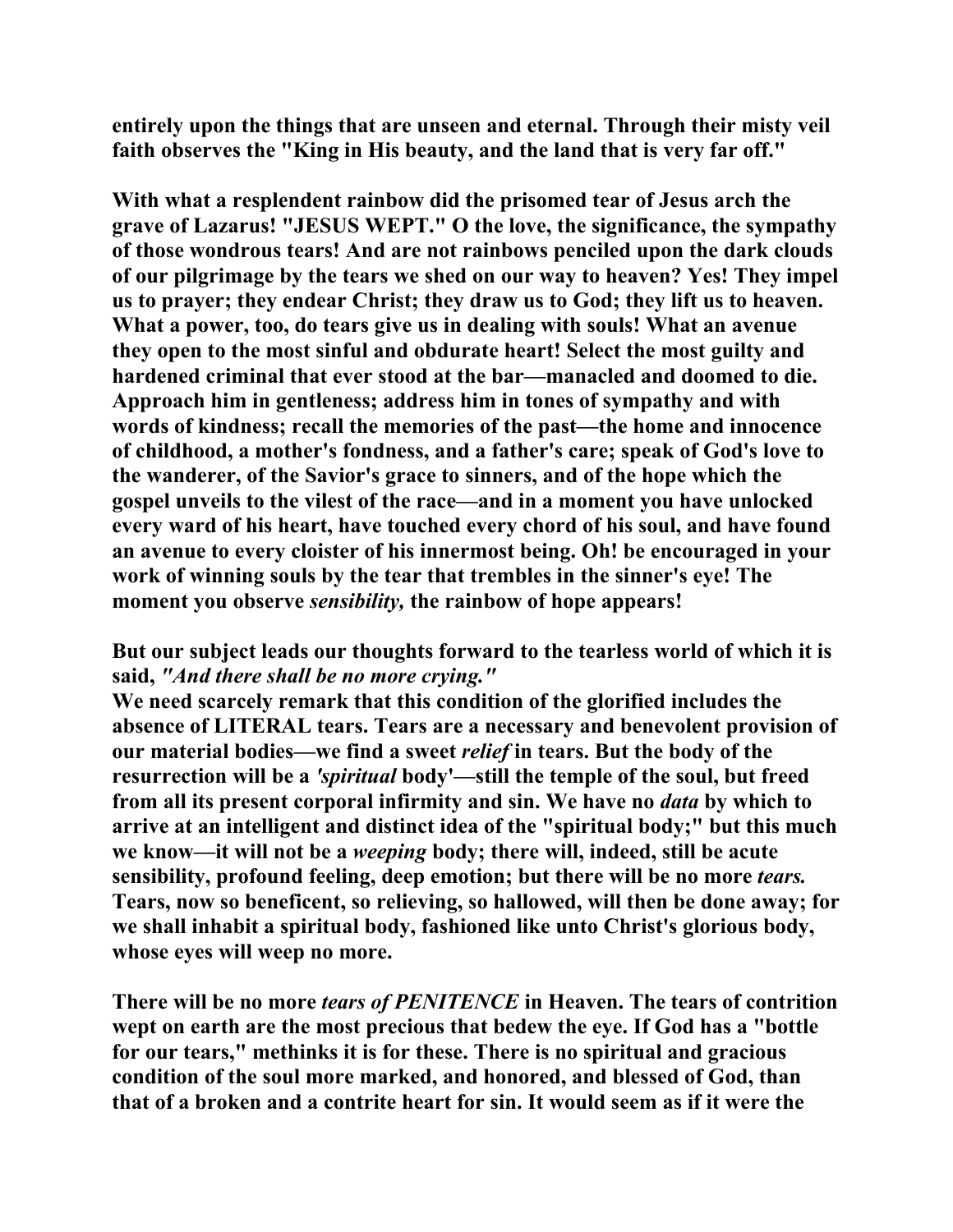**spiritual state which the most closely assimilated the believing soul to Christ, whose heart sorrowed, and sobbed, and was broken for the sins of His people.**  *"Sorrow has broken my heart."* **Can we doubt God's estimation of the tears of penitence, after reading Divine declarations so marvelous and touching as these?** *"Thus says the high and lofty One that inhabits eternity, whose name is Holy. I dwell in the high and holy place, with him also that is of a contrite and humble spirit, to revive the spirit of the humble, and to revive the heart of the contrite ones."* **(Isa. 57:15)** *"To this man will I look, even to him that is poor, and of a contrite spirit, and trembles at My word."* **(Isa. 66:2)** 

**Precious in His sight are the tears of godly sorrow for sin—the fruit of His own Spirit's work in the soul. The power and skill of human genius in the construction of a finely-tuned instrument, is equaled, if not surpassed, by its perfect restoration when broken and destroyed. God made the human heart a pure reflection of His holiness and sweetly melodious with His praise—and in this we adore His creative power and love. But that God should take that heart destroyed by the fall and tainted by sin, repair its ruin, re-tune its strings, and awake it to the new song of salvation ten thousand times sweeter than the melody that first breathed from it in Paradise—how has He, as it were, surpassed Himself!** 

**O holy, blessed tears, wept beneath the cross, or bathing Jesus' feet! It is the first dawn of grace in the soul; the earliest sign of spiritual life; the pledge of a tearless Heaven. To whose ears is the gospel of the grace of God a joyful sound? To whose heart is the blood of Jesus the most precious? Who has God the most near to Him, looking upon them with a loving eye, and touching them with a divine and healing hand? Oh, it is he whose heart is broken, whose spirit is contrite for sin.** *"The sacrifices of God are a broken spirit; a broken and a contrite heart, O God, You will not despise."* 

**And Oh, how cheering to the heart, and lovely to the eye of the gospel preacher, are the tears of spiritual sensibility glistening in the eyes of his hearers! As an evidence of the power of the Spirit with the word in the souls of the people, they are the priceless diamonds of his ministry, to him more valuable, precious, and sparkling than the famed** *Kohinoor* **itself! Such a scene would be more frequently witnessed were the Holy Spirit more recognized, honored, and sought in the ministry of the Word. Were there more weeping preachers, there would be more weeping hearers. Paul was not ashamed to remind the elders of Ephesus how he** *"had been with them at all seasons, serving the Lord . . . with many TEARS,"* **and how he had** *"ceased not to warn*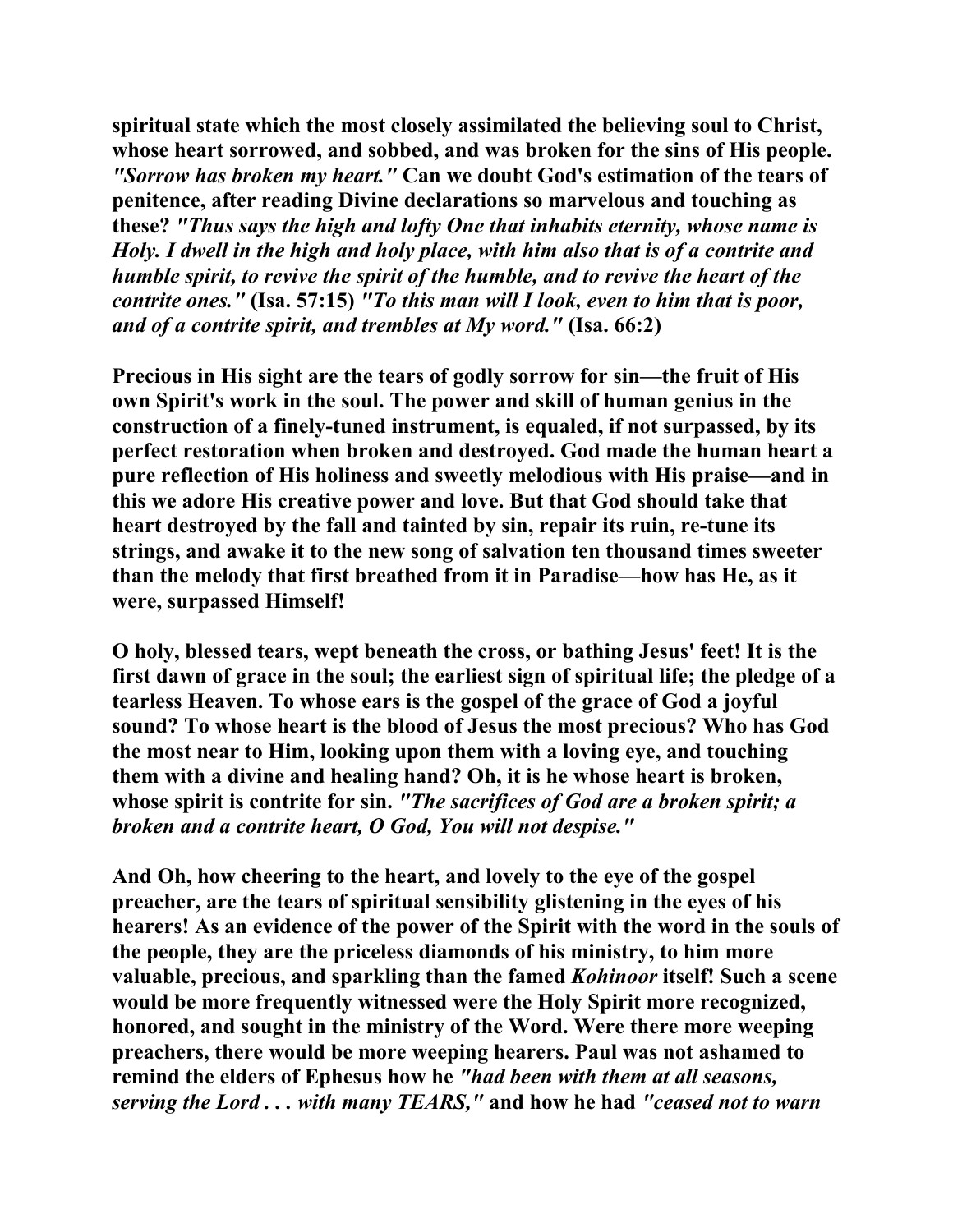*every one day and night with TEARS."* **Addressing the Corinthian church, he could say,** *"I wrote unto you with many TEARS."* **And it was with the same deep and holy emotion that he addressed the Philippians, and said,** *"Many walk, of whom I have told you often, and now tell you WEEPING, that they are the enemies of the cross of Christ."* 

**Oh, let us who deal with souls, who preach Christ and in view of eternity, not fail to steep the precious seed we sow in tears of the deepest sensibility. Where is there an office more worthy, a work more befitting, an end more in harmony with the tears of the deepest sympathy, than that of the Christian minister addressing himself to deathless and endangered souls speeding to the judgment-seat? The thought of** *one* **soul saved, the spectacle of** *one* **soul lost, were sufficient to inspire the highest joy, the deepest woe. Think only of the latter—***a soul lost***—lost to all eternity! "What, my brethren, if it be lawful to indulge such a thought, would be the funeral rites of a lost soul? Where shall we find the tears fit to be wept at such a spectacle? or could we realize the calamity in all its extent, what tokens of sympathy and concern would be deemed equal to the occasion? Would it suffice for the sun to veil his light and the moon her brightness; to cover the ocean with mourning and the heavens with sackcloth? or were the whole fabric of nature to become animated and vocal, would it be possible for her to utter a groan too deep, or a cry too piercing, to express the magnitude and extent of such a catastrophe?" (Robert Hall) How holy and precious, then, are the tears of penitence—tears wept on this side of eternity for sin felt—sin loathed—sin pardoned—sin forsaken.** 

**"Why, O my soul, why weep thou? Oh, say from whence arise Those briny tears that often flow, Those groans that pierce the skies?** 

**"Is sin the cause of your complaint Or the chastising rod? Do you departed friends lament, Or mourn an absent God?** 

**"Lord, let me weep for naught but sin, And after none but Thee! And then I would—oh, that I might— A constant weeper be!"**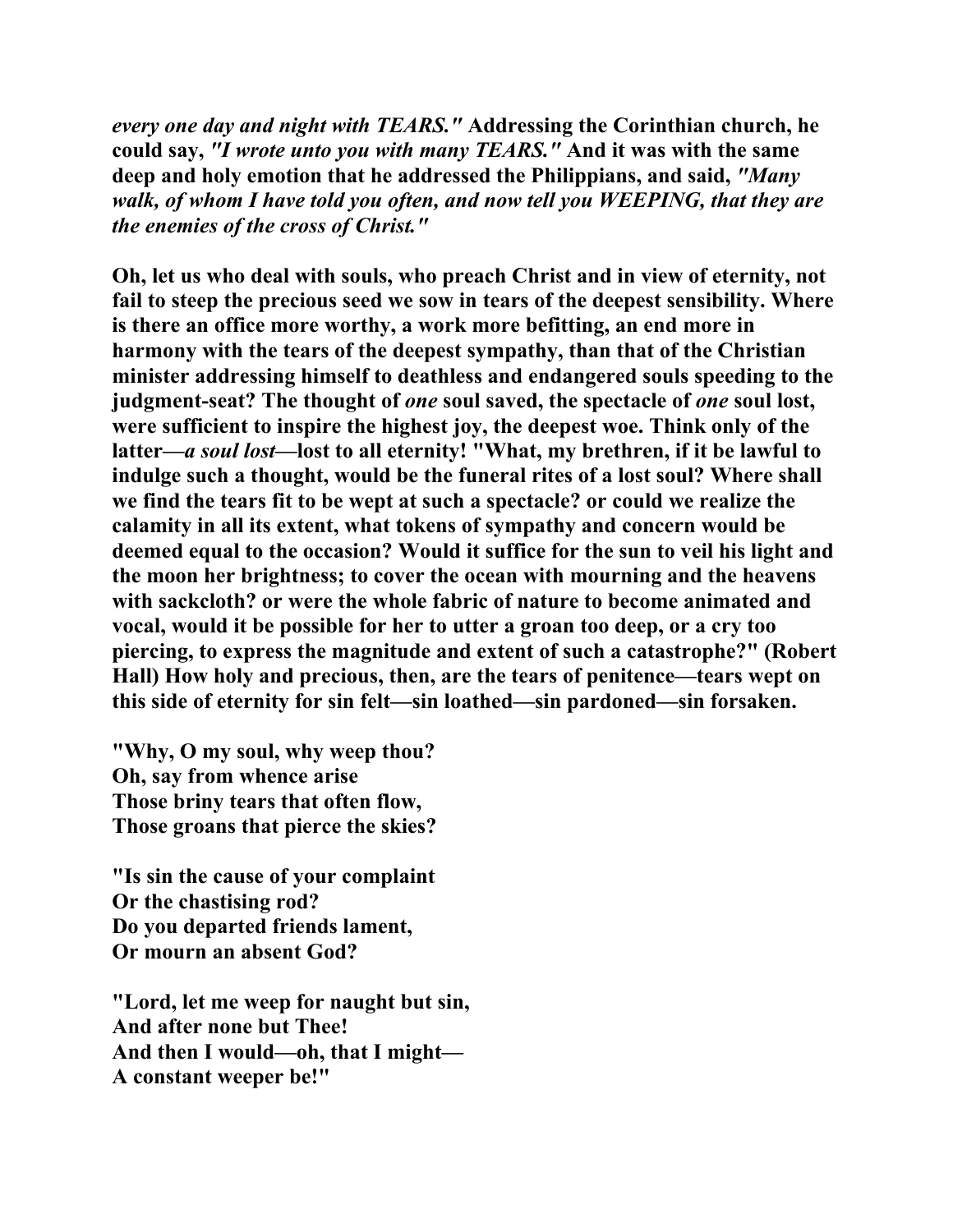**But in Heaven there will be no weeping penitents, because there will be no more sin to weep for. He who dried their tears on earth with a sense of His own pardoning love, will then wipe off all tears from all faces with its "fullness of joy."** 

**There will be no** *tears of SUFFERING* **in Heaven. How universally and profusely do these tears now bedew the pillow! What multitudes weep for very pain! But in Heaven, where there will be no more disease, nor infirmity, nor suffering; those tears, often wept when no eye traces them but God's eye—in solitude and in the night season—are dried forever. Oh, think of this, you sick and suffering one! The last tear will soon fall from your eye, and you shall weep no more forever; for** *"there shall be no more dying."*

**There will be no more** *tears of AFFLICTION.* **These are often flowing and bitter. Our Father's discipline causes His children often sorely to cry. Yes, He corrects us that we may feel the force and hear the voice of the rod. An** *unfelt*  **chastisement is an** *unsanctified* **chastisement. Its mission is thwarted, its blessing is lost. The Lord intends that we shall be sensible of His judgments, and talk with Him concerning them. He would have us so to feel the smarting of the rod that we may inquire,** *"Is there not a cause?"***—and diligently searching, and surely finding it, humble ourselves under His mighty hand because of it, until He lifts us up. But oh—sweet thought!—the rod of paternal discipline will be laid aside in Heaven—treasured, it may be, in its archives, as was Aaron's rod that budded in the ark, and the tears of sorrow it unsealed be forever dried, for** *"there shall be no more crying."*

**There will be no more** *tears of BEREAVEMENT* **in Heaven. Who can analyze the tears—or portray the grief of** *bereaved sorrow?* **To part with those we love; to catch the last look; to hear the last farewell; to listen to the last breath of one dear to us as our own soul—Oh, the intensity, Oh, the anguish of that woe! But faith looks beyond these** *partings* **to the** *meetings!* **These sunderings of love's tie, of friendship's bond, to that tearless world, where the very death that separates us now, reunites us again with those "who die in the Lord." Be comforted, bereaved heart, if you are not sorrowing as those who have no hope. Jesus—who wept at the tomb—is not blind or indifferent to the tears you rain over that grassy mound. When you go to the grave to weep there, let faith look up to that bright world where there is no death-parting and no graves, but where the tears of bereavement are wiped away by God's own hand—for** *"there shall be no more crying."*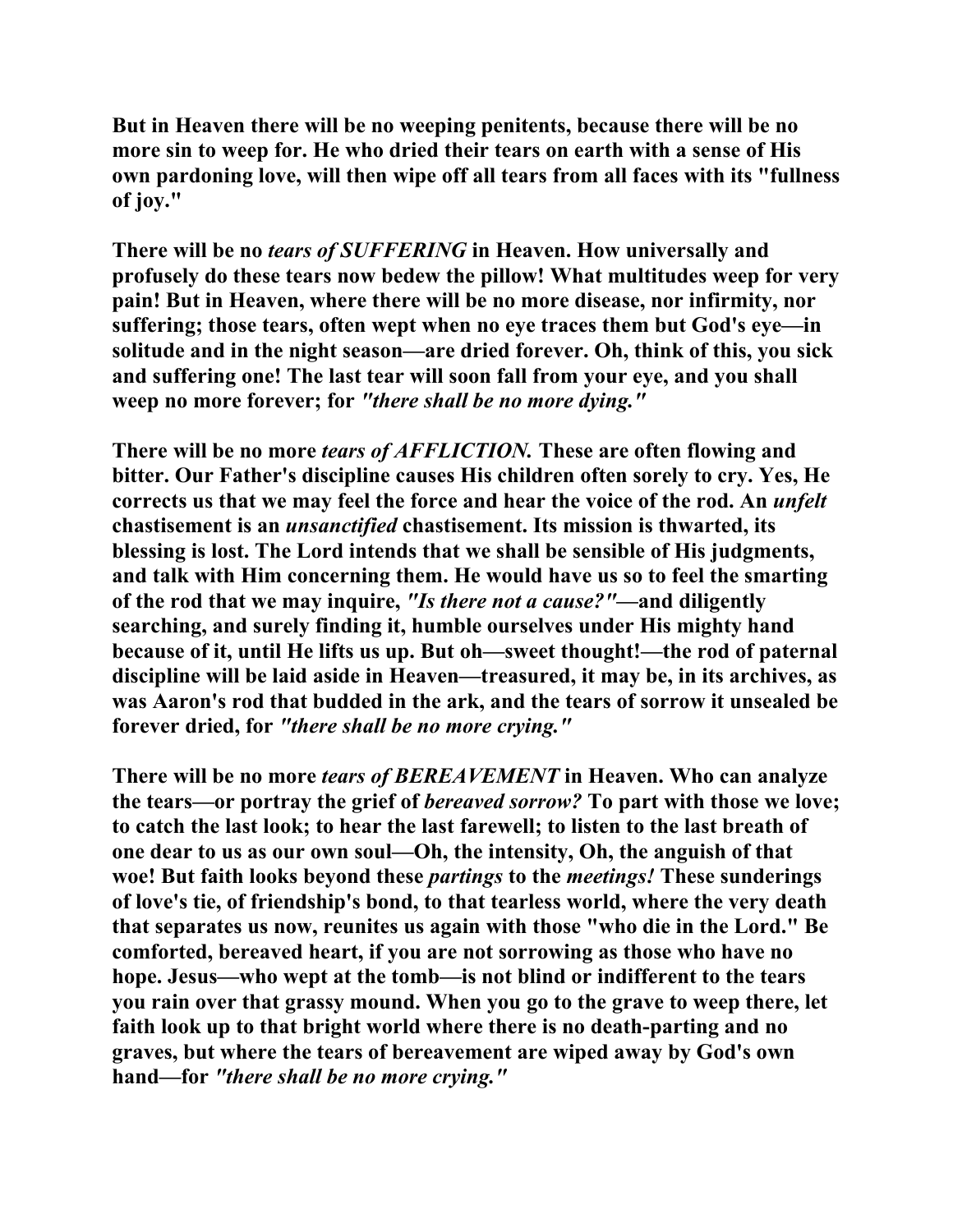**There will be no more** *weeping for an ABSENT SAVIOR.* **Mary weeping at Christ's tomb in search of her lost Lord, is but the type of many disciples of Christ, who go mourning and weeping through cloudy and dark days, because they have not the sensible presence of, and the sweet communion with, Him their souls love. But what an evidence is this holy sensibility of a divinelyquickened soul, of a spiritually-intensified mind, of a Christ-loving heart! Oh, how blessed the condition—sad and desolate though for a time it may be—of a soul arising from its bed of sloth in quest of the Savior, whose withdrawn presence it feels and deplores. "By night on my bed I sought Him whom my soul loves—I sought Him, but I found Him not. I will rise now, and go about the city in the streets, and in the broad ways I will seek Him whom my soul loves—I sought Him, but I found Him not. The watchmen that go about the city found me—to whom I said, Did you saw Him whom my soul loves? It was but a little that I passed from them, and I found Him whom my soul loves." (Cant. 3:1-4)** 

**Oh blessed seeking an absent Savior! Not a tear is lost which is wept after a withdrawn Christ. Do you think, Christ-seeking one, that Jesus is indifferent to the drawings and yearnings of your heart toward Him? Impossible!**  *"Therefore will the Lord wait, that He may be gracious unto you; and therefore will He be exalted, that He may have mercy upon you—for the Lord is a God of judgment—blessed are all those who wait for Him. You shall weep no more—He will be very gracious unto you at the voice of your cry; when He shall hear it, He will answer you."* **(Isaiah 30:18,19) No poor soul ever really** *sought* **Christ that did not** *find* **Him. Mary sought Him sorrowing, sought Him weeping; and soon she found Him—Jesus manifesting Himself to her soul, comforting her sorrow, and drying her tears. But in Heaven we shall no more lose sight of Jesus; no more mourn His absence—for,** *"there shall be no more crying."*

**A few words in conclusion. Let us not place too great reliance upon the religion of** *emotion,* **a religion of mere** *sensibility.* **Religious feeling, deep and strong, may exist apart from real conversion. Tears may flow fast and warm from a vivid representation of Christ's sufferings, or from a glowing picture of Heaven's happiness, unaccompanied by a change of heart, a holy life, or a good hope of glory. It is recorded of Burns that he could never read the words upon which this chapter is based without tears. The touching view which it presents of the Divine tenderness, and the poetic picture it portrays of a tearless Heaven, stirred to its lowest depths the sensibility of one whose life was yet deformed and tainted by many a sad infirmity and sin.**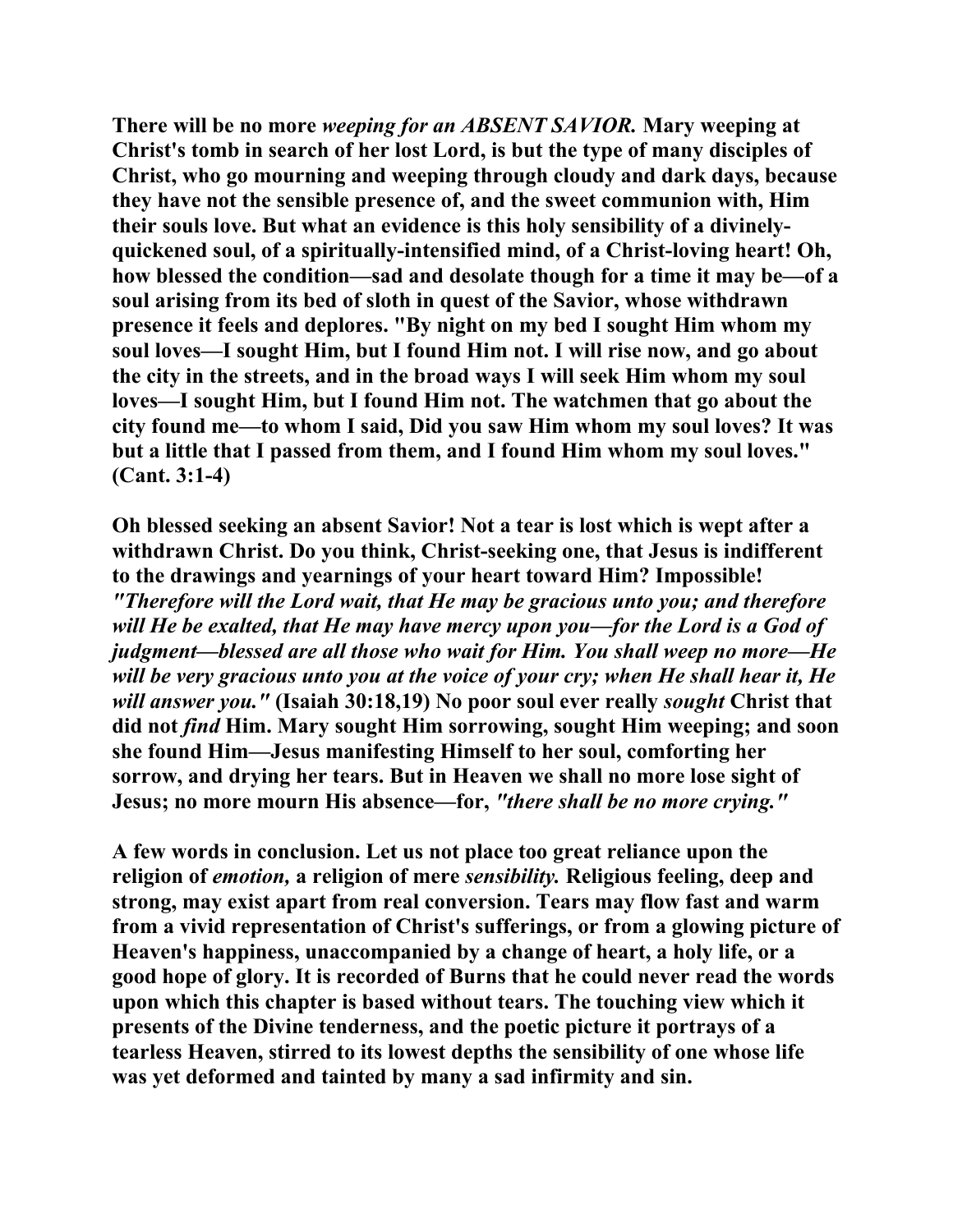**Oh! rest not short of** *true conversion,* **a mind divinely instructed in the truth, and renewed spiritually by the Holy Spirit; a heart contrite, changed, and sanctified by grace; and a hope—a good hope through grace built believingly and entirely upon the blood and righteousness of Christ. While avoiding the two extremes—a religion of the intellect on the one hand, cold as moonlight and a religion of feeling on the other, evaporating in mere sensibility—seek that both may be blended in your personal experience—the mind divinely and intelligently enlightened through the truth, and the heart spiritually quickened and sanctified by the Spirit; the religion of your soul thus possessing the true, grand, essential elements of reality—***light* **and** *life.*

**Do not overlook the provision God has made for the tears of His saints. For the tears of** *penitence***—there is the cleansing blood of Jesus; for the tears of**  *adversity***—there is the unchanging love of Jesus; for the tears of** *sorrow***—there is the tender sympathy of Jesus; for the tears of** *suffering***—there is the allsufficient grace of Jesus; for the tears of** *solitude***—there is the personal, everabiding, never-failing presence of Jesus. O precious tears, which like pearls of matchless beauty and priceless worth, have so rich and costly a setting! They are** *"Apples of gold in pictures of silver."*

**One thought more.** *It is God who alone can dry our tears.* **No power, no compassion, no love short of the Divine can wipe the tear from the weeping eye. How striking and beautiful the prophecy of this!** *"And the Lord God will wipe away tears from off all faces."* **(Isa. 25:8) And in the New Jerusalem state, how literally and fully is this accomplished—***"And the Lord God shall wipe away all tears from their eyes."* **He who knows our sorrow, who has an ear for the voice of our weeping, can keep our eyes from tears; or, when they flow, can so staunch and dry them, as to turn our mourning into dancing, putting off our sackcloth and girding us with gladness. Thus we are taught that our sorrows are designed to make us better acquainted with God; to detach us from a too idolatrous reliance upon human sympathy and support; to sob our grief upon the bosom of Christ; and to seek that our tears may rise beyond mere feeling and sentiment, and become so instinct with Divine intelligence, life and holiness, as to impart greater robustness to our Christianity, reality to our religion, elevation and sanctity to our Christian principles and walk.** 

**Let us learn to IMITATE THE DIVINE COMPASSION. Does the Lord God condescend to dry the mourner's tears? Be it our holy and benevolent mission to go and do likewise! O sacred privilege** *"to weep with those who weep,"* **and from our own** *excess* **of affluence, or health, or grace, or joy, administer help**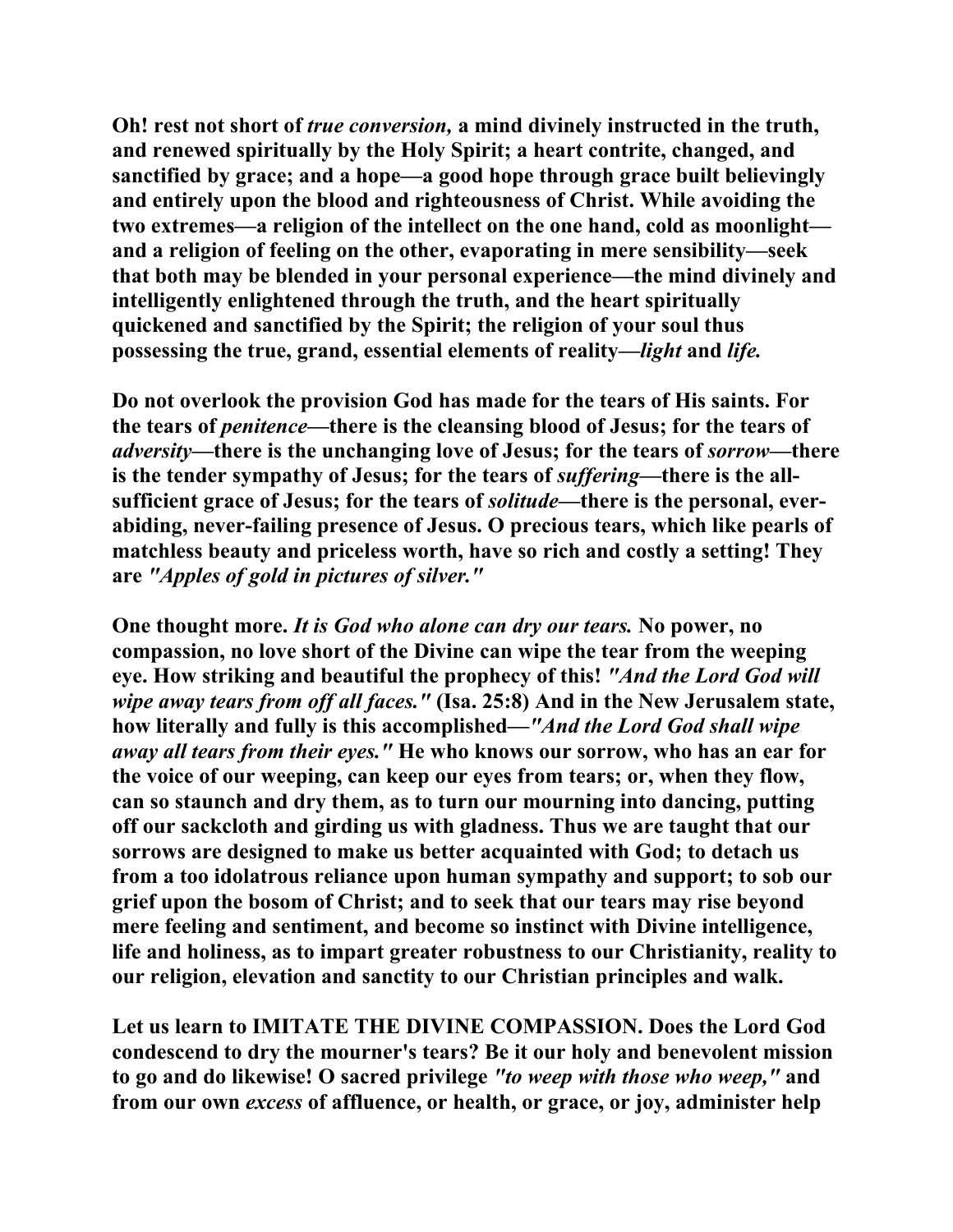**and comfort to those that are in any need or sorrow—drying the orphan's tears, making the widow's heart to sing for joy; raising the fallen, restoring the wandering, pouring sunshine into the desolate home—in conformity to the example of Jesus, who gives us** *"beauty for ashes, the oil of joy for mourning, and the garment of praise for the spirit of heaviness."*

**"If a pilgrim has been shaded By a tree that I have nursed; If a cup of clear, cold water I have raised to lips athirst; If I've planted one sweet flower By an else too barren way; If I've whispered in the midnight One sweet word to tell of day; If in one poor bleeding bosom I a woe-swept chord have stilled; If a dark and restless spirit I with hope of heaven have filled; If I've made for life's hard battle One faint heart grow brave and strong, Then, my God, I thank You, bless You, For the precious gift of song."** 

**He, to whom tears are sacred things, whose Christ-like mission it is to repair to the house of mourning, the bed of sickness, the couch of loneliness, and wipe the tear of sorrow—shall not lack a Diviner and holier hand to dry** *his,*  **when the night of weeping comes, and lover and friend are far away, and there is none to soothe the sad and lonely heart but God. Oh, look through the mist of your tears, to that tearless world of which it is said—***"The Lord God will wipe away tears from off all faces."*

**"Oh, for the robes of whiteness! Oh, for the tearless eyes! Oh, for the glorious brightness Of the unclouded skies!** 

**Oh, for the 'no more weeping', Within the land of love— The endless joy of keeping The bridal feast above!**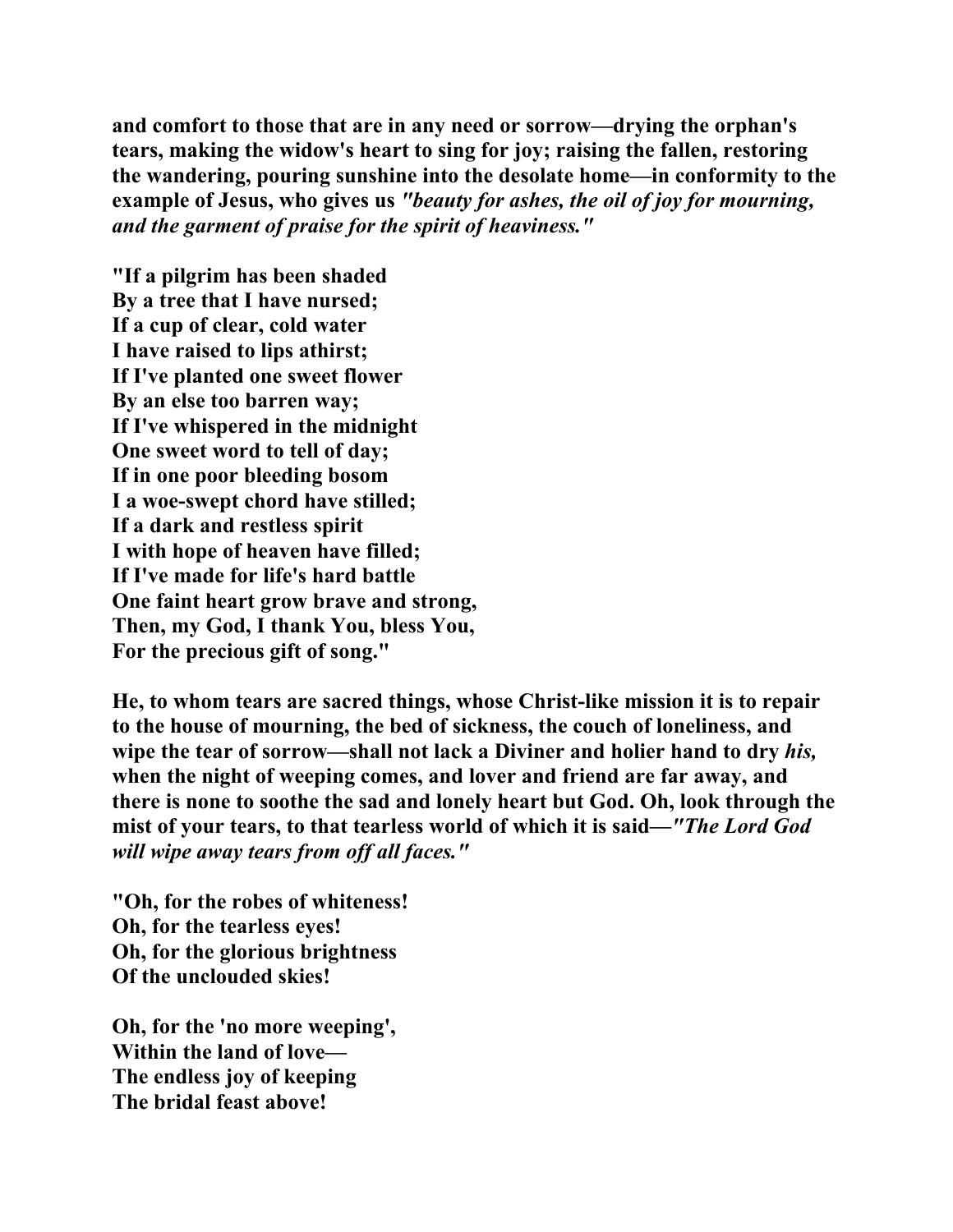**Oh, for the bliss of dying, My risen Lord to meet! Oh, for the rest of lying Forever at His feet! Oh, for the hour of seeing, My Savior face to face! The hope of ever being In that sweet meeting-place.** 

**Jesus, O King of glory I soon shall dwell with Thee— I soon shall sing the story Of Your great love to me.** 

**Meanwhile my thoughts shall enter Even now before Your Throne, That all my love may center In You—and You alone."** 

**"He will swallow up death in victory; and the Lord God will wipe away tears from off all faces."** 

## **NO MORE DEATH**

**"There shall be no more death."—Rev. 21:4** 

**What a thrilling negative of Heaven is this! What a multitude of believing souls, held in the bondage of the fear of death, will bend over it with a deep and quickening pulse of joy and hope! The total annihilation of** *death***—that solemn crisis of our being which we all so inevitably anticipate, yet so instinctively dread; which marks every individual as its victim, transforms every home into mourning, and the world itself into a vast cemetery; which severs the fondest ties, and extinguishes the brightest hopes; nips the fairest buds, withers the loveliest flowers, lays low the tall cedar and venerable oak what heart does not exult at the thought?** 

**But what is death? Abstractedly considered, it is the most calamitous and humiliating event of our history, filling the mind with awe, the heart with**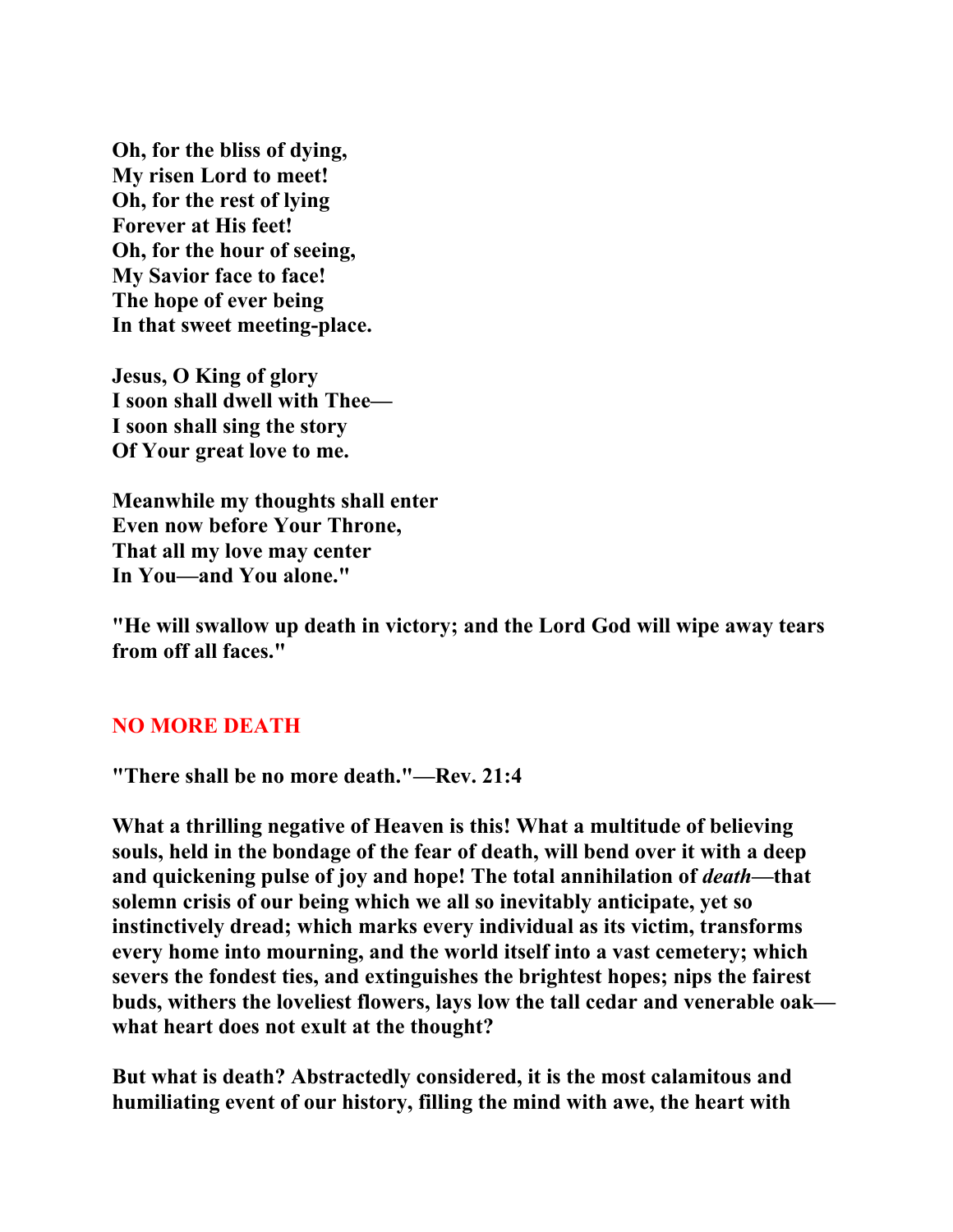**grief, and the future with dread. Milton portrays—as he only could—the supposed shock of Adam on his first sight of** *death.*

**"But have I now seen death? Is this the way I must return to dust? O sight of horror, foul and ugly to behold, Horrid to think! how horrible to feel!"** 

**But what, negatively, is death? It is not, as some vainly imagine, a** *deep sleep of the soul* **until the trumpet shall sound and the dead shall be raised at the last Great Day. So far from this, in the transit of the soul to the spirit-world, it undergoes not even a moment's suspension of its consciousness. If ever its intelligence is wakeful, its perception vivid, and its memory undimmed, it is at the very moment of its unrobing of mortality, the body—like the useless scaffolding of the edifice—falling in wreck and ruin from around it.** 

**Still less is death the** *annihilation* **of the soul. Annihilation is a word not found in God's natural or moral vocabulary. Possessing no evidence of the annihilation of a single atom of** *matter,* **what reason have we to suppose that He will annihilate a single spark of** *mind?* **Is it conceivable that He should utterly destroy and entirely efface that immaterial, uncompounded part of our being—the thinking principle—which most assimilates us to His own nature?**  *"The dust shall return unto the earth as it was—and the spirit shall return unto God who gave it"***—and** *just* **as He gave it—pulsating with life, instinct with intelligence, crowned with immortality.** 

**But, positively, what is Death? There is no more true and instructive point of light in which to view death than as a DIVINE ARRANGEMENT,** *"It is appointed unto men once to die."* **Upon no other hypothesis can we rationally account for death. Inquire of the anatomist and he will tell you that, there exists no physiological reason why men should not live to an interminable age; that, there is no natural necessity why the human machine should for a moment stop, or stop forever. Clearly, then, the dissolution of the body is the**  *appointment* **of Him "with whom are the issues of death."** 

**This brings us to the originating CAUSE of death. And to** *sin* **we must trace it. Sin—***sin***—SIN is the terrible, prolific cause of all our woe.** *"SIN entered into the world, and DEATH by sin." "The wages of SIN is DEATH."* **We die because we have sinned. Holy beings never die. The unfallen angels taste not of death because they have never sinned. Man fell; and in dying he died—the**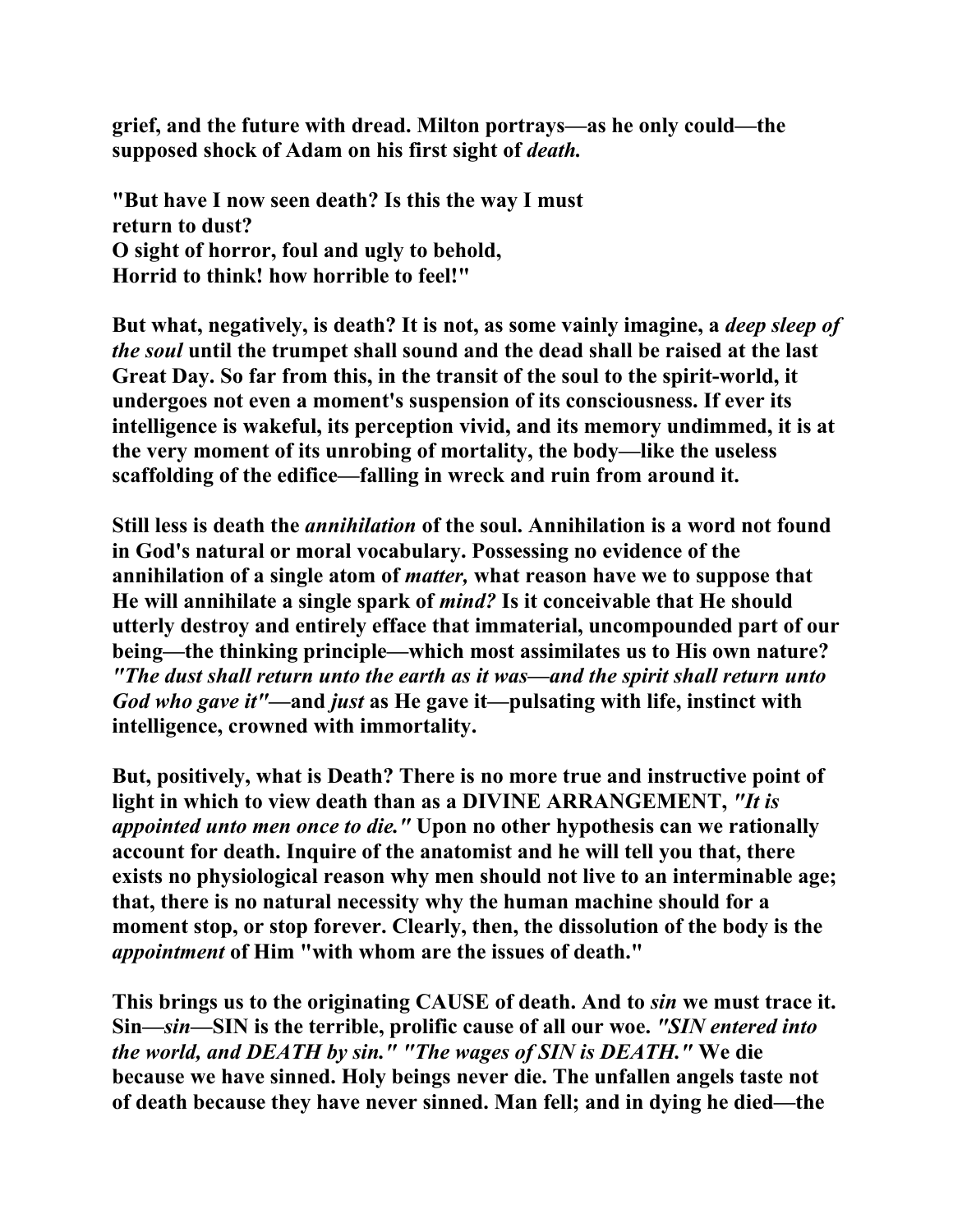**soul spiritually, the body naturally. Such is death. In a few summary words it is sin's great conquest—Satan's chief-work—the brimming of sorrow—the triumph of corruption—the fulfillment of the curse—the sentence of God for the disobedience of man.** 

**But our chief subject is the consideration of death** *as entirely annihilated in Heaven.* **In the New Jerusalem-state of the Church, death is known no more. Over the gate of the celestial city, within which countless beings pass—once Death's victims, now Death's victors—is written in letters of dazzling light and glory, "The last enemy enters not here! There shall be** *no more death!"* 

**But before we carry forward our thoughts to this sweet attraction of Heaven, we should do injustice both to Jesus and our theme, did we not pause and dwell for a while upon the** *present relation* **of death to the believer in Christ. It is a remarkable fact that, death did not smite Adam, the first sinner; nor Cain, the first murderer; but Abel, the believing, and the righteous one. Thus, the first man that met death, overcame death—and the first soul that left earth, went to Heaven. Such was the foreshadowing of the gospel truth in the earliest age of the Church, upon which we may now for a moment dwell. The gospel confers upon the believer in Christ a present emancipation from the power and condemnation of death, an intelligent and spiritual apprehension of which will tend much to change essentially the whole aspect of the** *"king of terrors."* **Let us, then, bend our thoughts in the first place to a consideration of death as abolished by Christ in the present dispensation of the saints of God.** 

**The great event in Christ's life was His** *death.* **This was the goal towards which He pressed, and for which He was so often in a strait until it was reached. He never for a moment lost sight of the decease which He should accomplish at Jerusalem, toward which His face seemed ever to turn.** *Calvary,* **with its**  *physical* **phenomena—the trembling earth, the veiled sun, the darkened skies, the split rocks, the opening graves, the streaming blood, the bodily torture, the cry of woe; the** *Cross,* **with its more marvelous** *moral* **phenomena—the soulsorrow, the mental darkness, the penitent thief, the shout of victory—all,** *all*  **were vividly before Him every step He trod. Embarked as a voluntary sacrifice in the great work of the salvation of His elect, He never lost sight for a moment of Gethsemane or of Calvary—the one, the anticipated scene of His unknown sorrow, the other, of His unparalleled death.** 

**Listen to His touching language—***"I have meat to eat that you know not of. My food is to do the will of Him that sent Me, and to finish His work." "I have a*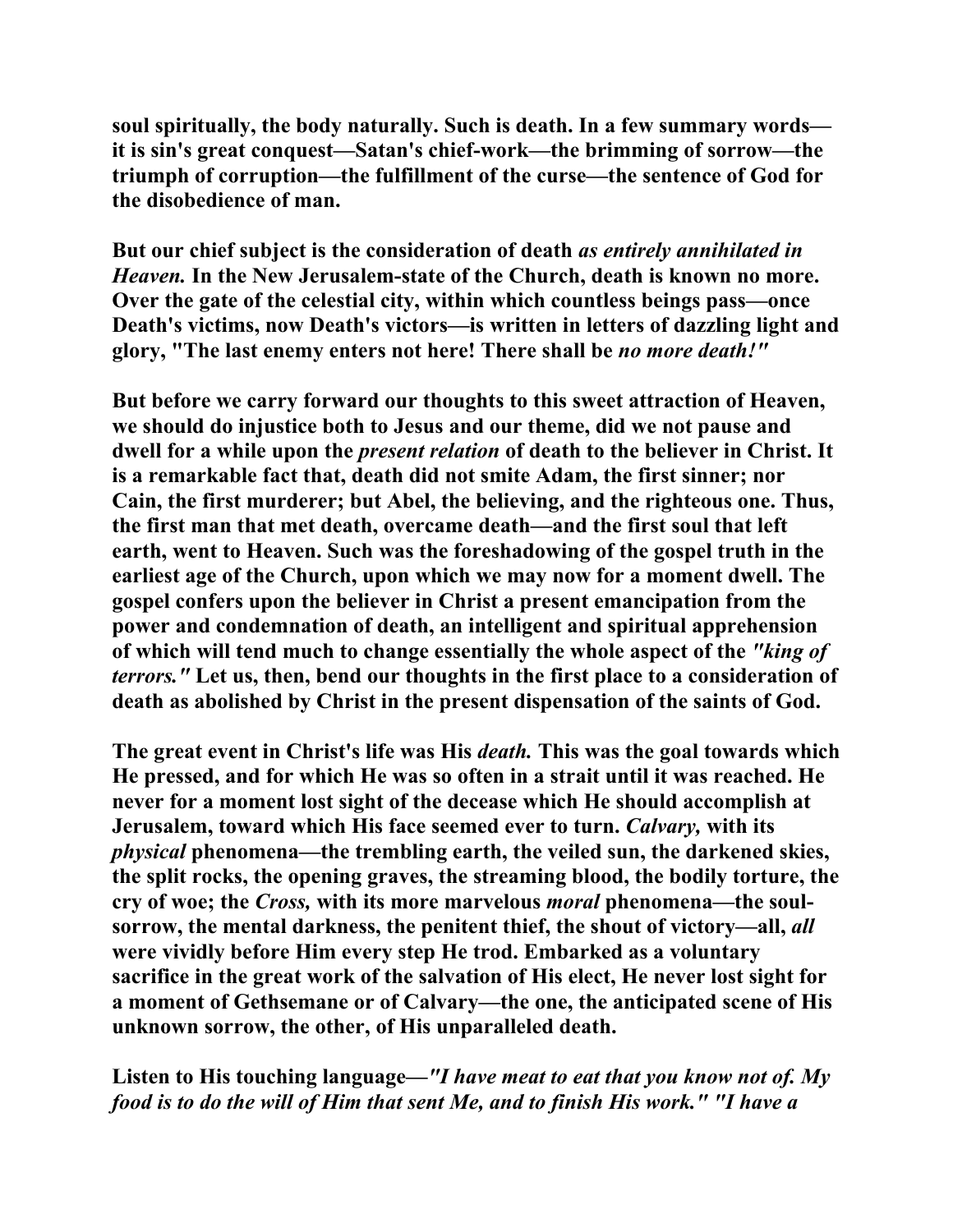*baptism to be baptized with, and how am I straitened until it be accomplished!"*  **This crisis He ever expected, and never sought to evade. From it there was no avenue, and in His heart no desire—to escape. Die He, or His church must die. But no! This could not be.** *He* **must die. Blessed truth, coming from the taunting lips of His foes***—"He saved others; HIMSELF He cannot save"***—He could not, because He** *would* **not, save Himself. Had He willed it, He could have wrenched every** *nail* **which fastened Him to the tree; but the** *cords* **of love which bound Him to His Church, He could not break! O the willingness, O the eagerness of Christ to suffer and die to save lost sinners!** *"And I, if I be lifted up from the earth, will draw all men unto Me."*

**My reader, is your soul guilt-burdened, and sin-distressed? Are you debating the question whether Christ is** *able* **to save so great a sinner; or, if able, whether He is** *willing?* **Turn your believing eye to the cross; behold Him bleeding and dying upon the tree; and listen to His words—***"Look unto Me, all you ends of the earth, and be saved; for I am God, and there is no other!"* **(Isa. 45:22) Trusting not in** *your own righteousness***—every shred of which is defiled by sin—the whole garment a mass of filthy rags, (Isa. 64:6)— a 'cobweb' (Isa. 59:4-6) a 'fig-leaf' (Gen. 3:7)—the covering 'too narrow' for a sinner to wrap himself in—trust only in Jesus, who has merit enough, and love enough, and grace enough to 'save' even you 'to the uttermost' extent of sin, and from the lowest depth of guilt.** 

**The present spiritual immunity of the believer from death, turns upon the wonderful declaration of the Apostle—***"who* **(Christ)** *has abolished death."*  **Death is here spoken of as ABOLISHED. In what manner has Christ thus "abolished" death in the experience of His saints? In the first place, by**  *repealing the law of death.* **Death is the natural and just penalty of a law broken. Now if a law be repealed, it is no longer in force, and consequently exists no longer in its pains and penalties. Christ, the Law-Giver, became, on behalf of His Church, the Law-Fulfiller. He was** *"born of a woman, made under the law, that He might redeem those who were under the law."* **His perfect obedience to the law relieves His people forever from its obligation, and, consequently, from its death-penalty. Christ has thus 'abolished death,' by abolishing the law of death on behalf of His Church.** 

**Again, He has abolished death, not only by repealing the law of death, but** *by His own actual and penal death.* **He could only abrogate the law by** *dying.* **The majesty of the law must be upheld, and its righteousness vindicated, either in the persons of its subjects, or in that of a substitute. Christ, as the Surety and**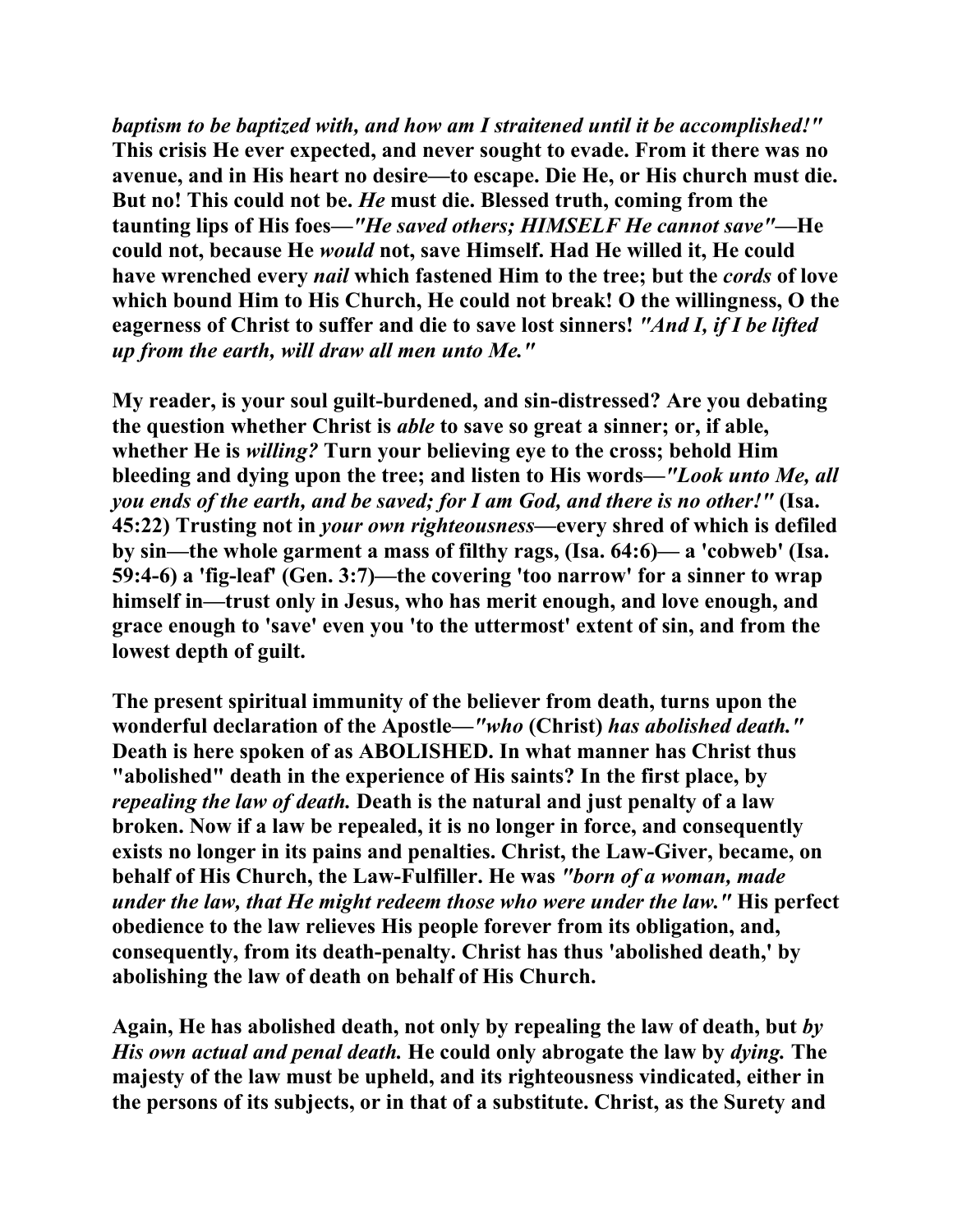**Mediator of His people, died in their stead and for their sins, thus honoring the law, and emancipating them from it as a penal enactment. Consequently, the whole character of death is changed as it regards all who believe in Jesus, and thus avail themselves of the benefits of His passion and death.** 

**They** *must* **die; but oh, how transformed and modified the entire nature and aspect of their death! It ceases to be** *death.* **Losing its repulsiveness and terror, as it has lost its condemnation and sting, the departure of a saint of God becomes the very poetry of death—a falling asleep in Jesus. What a beautiful and soothing image!** *"And he fell ASLEEP." "Those who are ASLEEP." "Them also which SLEEP in Jesus will GOD bring with Him."*

**Thus has Christ "abolished death" in the experience of all His saints. Bearing their sins, He extracted the** *sting* **of death, which is sin—sin unatoned, sin unpardoned. Where sin is cancelled—atoned for by Christ's death, and washed away by His blood—the 'last enemy' may launch his dart, but—it is stingless! Thus, dying for us, Christ has so repealed the penalty of the law, that the whole character of death is changed—it being no more a penal curse, but, as we have shown, a soft and holy slumber.** *"Destroying him that had the power of death, that is, the devil,"* **"Christ has** *delivered them who through fear of death were all their lifetime subject to bondage."* **Such is the believer's present relation to death. And oh, how blessed! Through it we** *must* **pass—but what a** *shadow!* **The "king of terrors" must claim us as his subjects—but how broken his scepter! The "last enemy" must be met—but how conquered the foe, how pointless his dart! We must die, but it is only to languish into** *life***; for,** *"blessed are the dead who die in the Lord."*

**But in Heaven** *"there shall be no more death."* **This will be literally the case. There will be no more** *natural* **death. The present dissolution of the body is essential to the perfect freedom and exaltation of the soul. Thus, the death of the believer becomes a covenant mercy, a sweet and holy privilege. It unbars his jail, and the prisoner is free; it opens the cage, and the bird wings its flight, singing as it soars, to heaven.** 

**But the resurrection or spiritual body of the saints will be free from all the seeds of death. No** *sin* **will be there; and this will involve the absence of all the dread** *effects* **of sin—the inroad of infirmity, the wasting of sickness, the torture of pain, the throes, and convulsions, and sweat of death. O sweet attraction of Heaven! "The bitterness of death is passed," and we die no more forever!**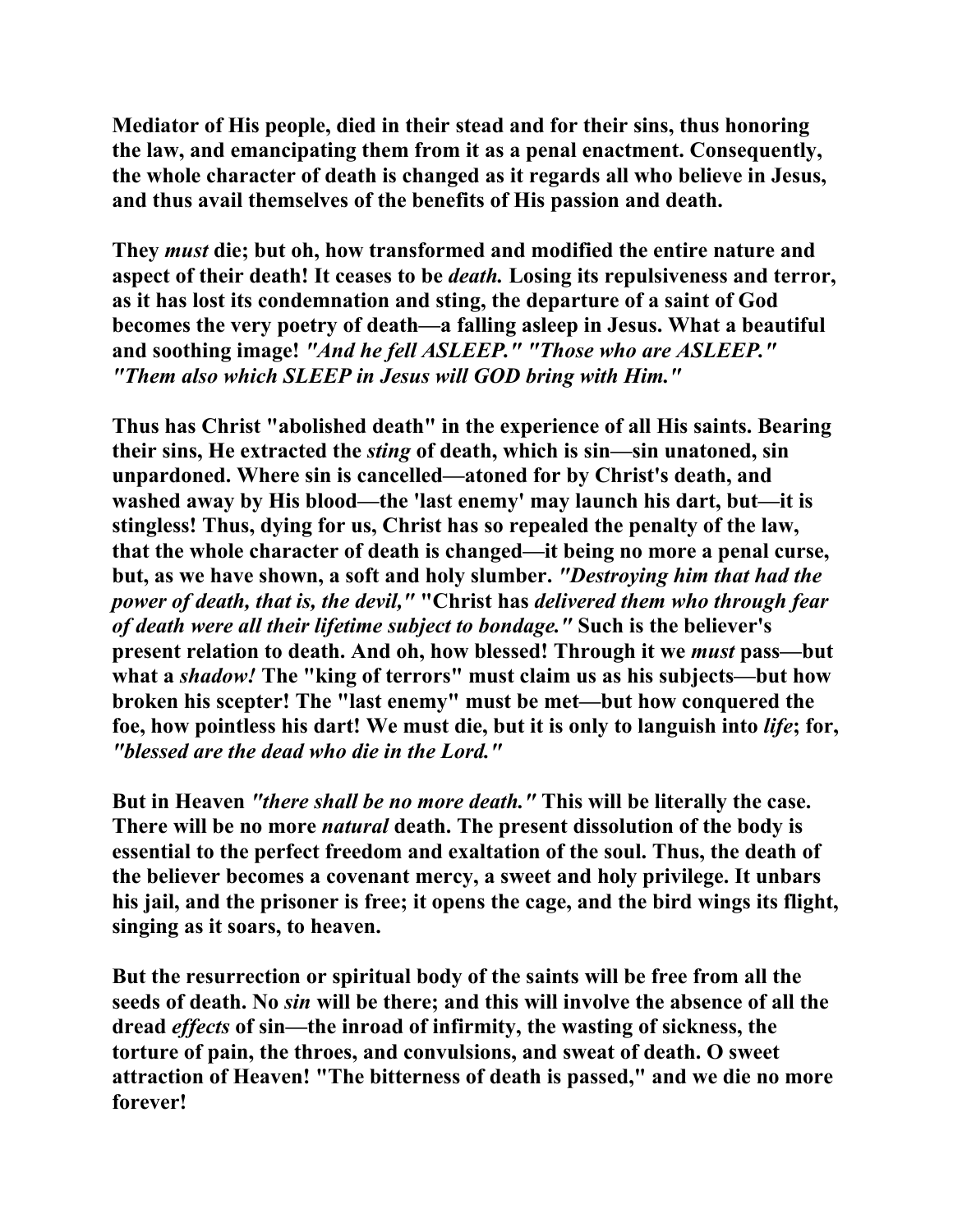**The life we now derive from our union with Christ, possesses the germ of "everlasting life." What did Christ Himself say?** *"He that believes on the Son HAS everlasting life."* **(John 3:36) Faith in Christ puts us in possession of a**  *present* **salvation; the believer is** *now* **saved—as entirely pardoned, as completely justified, and as fully adopted as he will be when he enters into glory. The spiritual life of the quickened soul on earth is the first pulse of the everlasting life in heaven. Grace below is the dawn of glory above. The believer has a foretaste of heaven, and possesses, though not to the same degree, yet in the same nature, the joys, happiness, and privileges of the** *"spirits of just men made perfect."*

**Who, with any scriptural reason, will dare question the certain and final salvation of each "vessel of mercy, before-prepared unto glory?" What an impeachment of every perfection of Jehovah to deny it! What dishonor done to the Savior—what disowning of the Spirit, to doubt it for a moment! But if we are grafted into Christ by the Holy Spirit, through a living faith, who shall separate us from His love?** *"Shall tribulation, or distress, or persecution, or famine, or nakedness, or peril, or sword? No, in all these things we are more than conquerors, through Him that loved us."* **Listen to the assertion of Christ Himself, concerning the present safety and final salvation of His own elect.**  *"My sheep hear My voice, and I know them, and they follow Me. And I give unto them eternal life; and they shall never perish, neither shall any man pluck them out of My hand. My Father, who gave them to Me, is greater than all; and no man is able to pluck them out of My Father's hand."* 

**Let these decisive answers scatter to the winds every doubt and fear, and strengthen your confidence in Christ. Your grace may be weak, your faith slender, your love faint, your spiritual life feeble; nevertheless,** *"He who has begun a good work in you, will perform it until the day of Jesus Christ."* **It shall never be said of Jesus—***"This man began to build, and was not able to finish."*  **Hell shall never possess an heir of Heaven, nor Satan exult that he was stronger than Jesus. Hidden with Christ in God, He must perish, before your spiritual life can, thus indissolubly bound up with His.** *"He that seeks my life seeks your life,"* **said King David unto Abiathar.** *"Because I live, you shall live also,"* **said David's Prototype to His disciples.** 

**The spiritual exercises of your soul, however trying, supply no arguments against its final and eternal safety. Your increasing self-acquaintance, and consequent feeling that you are growing more sinful rather than more holy—**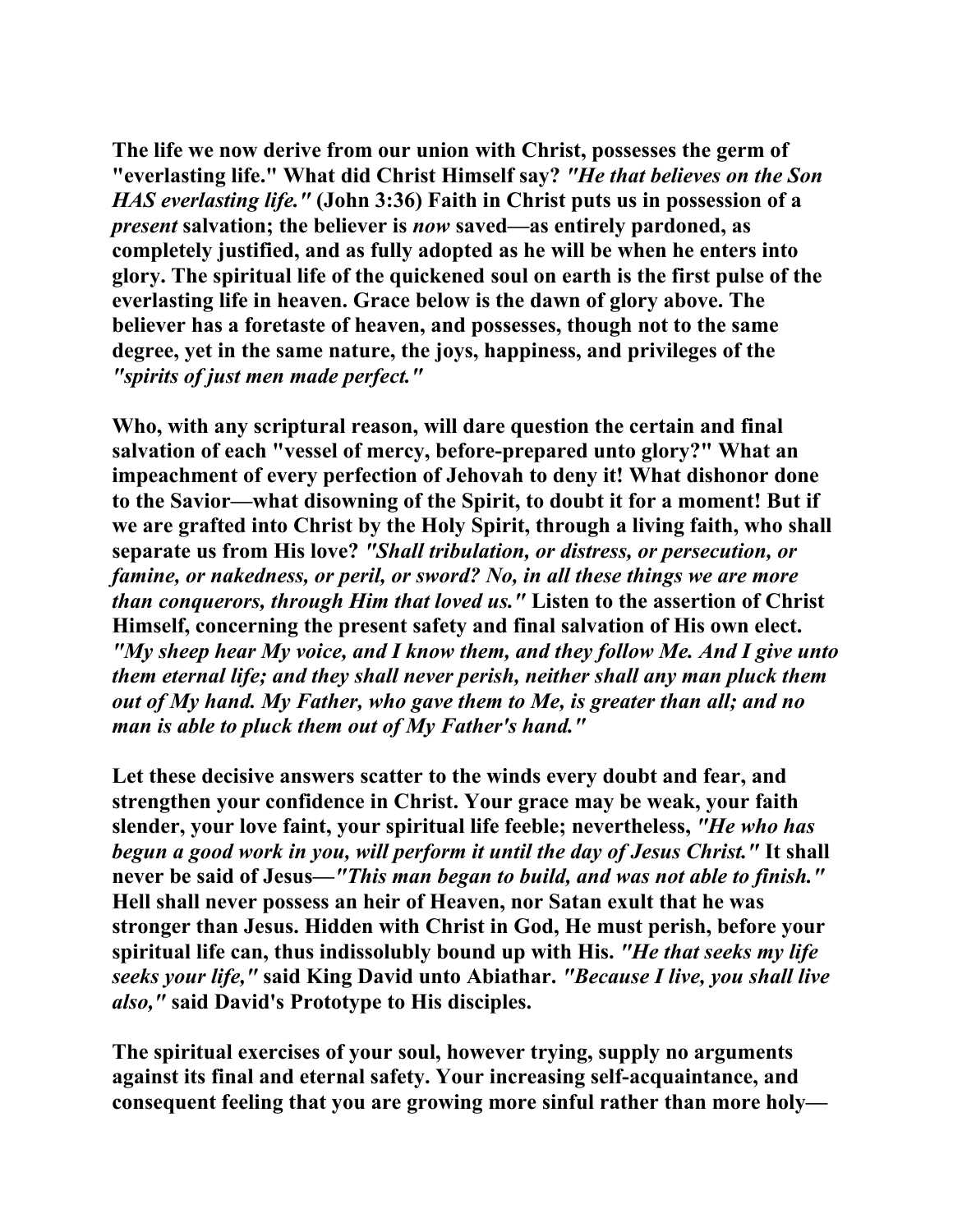**that you are going backward and not forward in the divine life—the growing sensitiveness of the conscience to the slightest touch and taint of sin—are scriptural evidences and most sure indices of the** *reality* **of your religion, of the**  *advance* **of your soul in its higher life. Doubt not, then, O believer in Jesus! your final and eternal salvation. The dimmest sight of Jesus is a life-look; the stealthiest touch of His robe, is soul-healing; the feeblest spark of love to Him is a pledge of Heaven; and the faintest breathing after holiness is a** *jet* **of the 'living water,' welled in the soul, and 'springing up into everlasting life.'** 

**Take these, the lowest marks of grace in the regenerate—***glory* **is the goal towards which they aspire, and in which they will ultimately be absorbed. Not one of the sheep given by the Father to the Son shall perish; not a sinner redeemed by His blood shall be lost; not a child adopted by His grace shall be absent; not a jewel excavated from nature's mine by His grace shall be missing in that day when the Shepherd shall gather together His flock, and the Father shall bring home His family, and the Savior shall cluster around Him His redeemed—in that day when the King of Zion shall appear, His diadem studded, and His breastplate blazing, with the precious stones of His especial and particular treasure.—***"They shall be Mine, says the Lord, in that day when I make up My jewels"***—(margin) "my peculiar treasure." Oh, yes; all the ship's company shall reach the shore of Heaven at last; though with** *"some on boards, and some on broken pieces of the ship, it shall come to pass, that all shall escape safe to land."* **(Acts 27:44)** 

**"Oh! could it ever come to pass That Christ's own sheep might fall away, My feeble, fickle soul, alas! Would fall a thousand times a day: But Jesus' love is firm and free, Through time and to eternity.** 

**"On this sure promise I depend, In humble hope and strong desire That He will love me to the end, And keep in every flood and fire: Will for me work, and in me too, And guide and guard, and bring me through.** 

**"No other stay have I beside; If Christ can change, then I must fall:**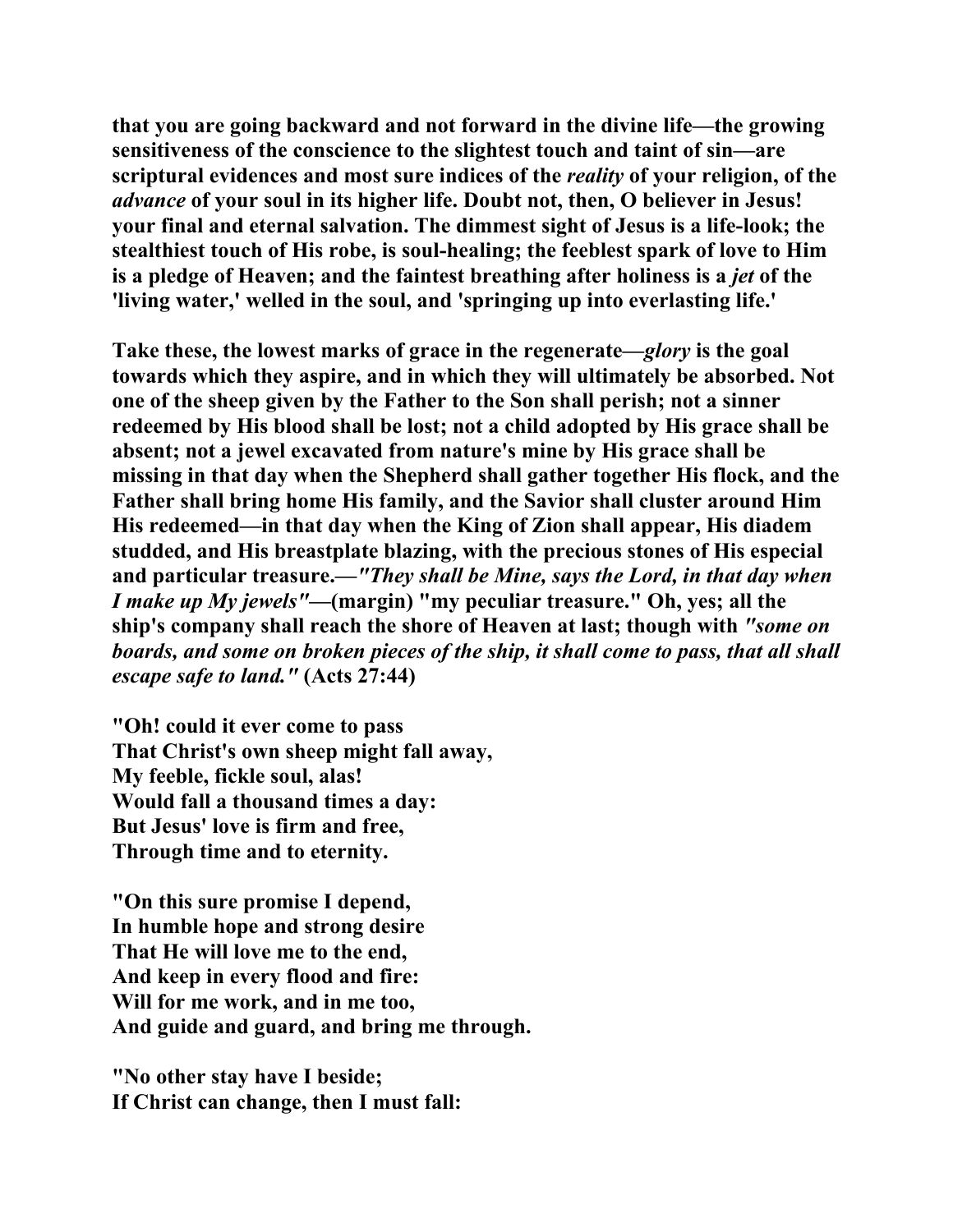**Until then, I look to be supplied With grace, with life, with love, with all. Rich souls may glory in their store; But I—that Jesus saves the poor!"** 

**O blissful thought of the glorified saints!—I am no more to** *die!* **I have crossed Jordan's cold flood—I have passed the dark valley—I have fought my last fight—I have overcome my last enemy—my bonds are loosed, and I am free! O Death! you yourself are dead, and I live forever!—once your trembling, humiliated victim, now your triumphant glorified victor, trampling you beneath my feet! "There shall be no more death."** 

**The absence of death in Heaven will be** *the cessation of all painful apprehension with regard to the departure of those we love.* **With what anxiety we often watch the slow, insidious progress of disease in those whose life is essential to our happiness—yes, which seems a necessary condition of our very existence! Oh! it is painful, it is agonizing, to mark the advance of the "last enemy," "like a resolute murderer steady to his purpose;" approaching near and yet more near with soft, but most sure, foot-fall—and our hearts die within us. But this bitter trial is not without its sweet alleviations; this dark cloud not unillumined with some bright sunshine. Is the sick one, one whom Jesus loves? Is the departing soul dying in the Lord? Listen to the language breathing from that couch— "I'm fading slowly, slowly as the day Fades into even, and the quiet night;** 

**But, with the body's sinking and decay,** 

**The spirit gathers new and holy light;** 

**A brief, brief time, and I shall be at rest,** 

**Forever sheltered in the Savior's breast."** 

**But this will be done away in Heaven. The quick eye of love will detect no symptom of disease; the clinging heart will feel no apprehension of death. Gazing on the deathless forms of the glorified spirits, now clad in resurrection-robes, no fearful forebodings will haunt the mind that sickness will imperil or the grave hide from us the treasure of our heart; for** *"there shall be no more death."* **The bud bursting into flower—the blooming flower opening into beauty—the olive branches adorning our table—the graceful vine entwining our home—the venerable oak spreading its benignant and graceful shadow over all—will then defy the nipping frost, the withering blast, the sweeping scythe and the felling axe of death. Rachel shall no more weep**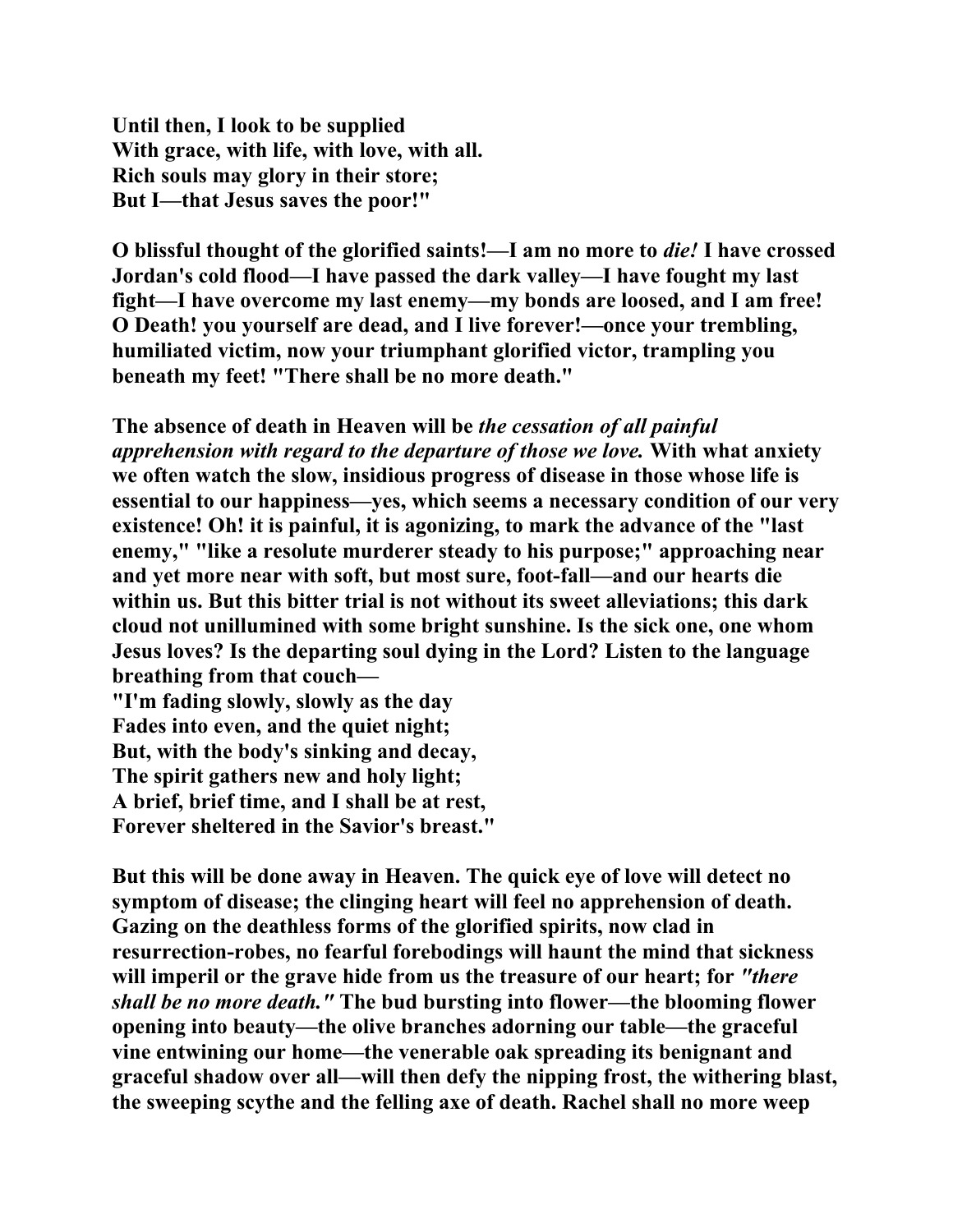**for her children refusing to be comforted, because they are not. No more shall "the desire of our eyes," the wife of youth's wedded love, be removed with a stroke; no more will the heart be made desolate with a widow's lonely anguish; nor the white-haired father go forth uttering his wail of anguish, and weeping as he goes—"O my son Absalom, my son, my son Absalom! would God I had died for you, O Absalom, my son, my son!" With the utter abolition of death, these mournful and terrible results will entirely and forever have passed away.** 

**But let us take a more SPIRITUAL view of this negative image of glory. There will be no more** *deadness of the Divine life of our soul.* **No truth is more certain than the deathless nature of the life of God in the soul of the regenerate. That life is as indestructible and imperishable as the Divine Source from whence it emanates. But, undoubted as is this fact, it is equally true that it may through unmortified principle of sin, unwatchfulness of Christian walk, the restraining of prayer, the power of the world, the encroachments of the creature, the idolatry of self, the neglect of the means of grace—sink to a very low ebb. Spiritual torpor may steal over it, weakening its pulse, checking its growth, congealing its warm ascending aspirations after God, and Christ, and holiness, and heaven; thus diffusing over it the chill and insensibility of death, extorting the mournful lamentation—"O my leanness! My leanness! Who shall deliver me from the body of this death?" But, oh, blessed thought! there will be no coldness nor lukewarmness nor deadness of the soul in heaven! Praise to God will not then, as it often does now, freeze into icicles upon our lips. Love to Christ will not then, as it often does now, prove fickle, and frigid, and false. Oh! it is a blessed and holy thought, that there will be no ebb, no fluctuation, no chill, in the life of the glorified soul. Winter's frost and summer's heat, the congealing and the drought, will then give place to a spring of perennial bloom, and to a summer of eternal sunshine. Unbelief annihilated—carnality destroyed—selfishness effaced—sin will find no fuel for its flame, and death no material for its working. Oh, the rapturous prospect of inheriting "everlasting life!" subjected to the influence of no moral atmosphere—changeful, unkind, and fatal. This assurance of life, never impaired—of love, never chilled—of zeal, never drooping, of service, never tiring—of song, never ceasing—entirely revolutionizes and transforms our present condition of lamentation and sorrow, imparting dignity to lowliness, wealth to poverty, joy to grief, health to sickness, hope to despair—and converts our every deformity and unloveliness into a moral grace and beauty which angels might admire, but in vain may imitate.**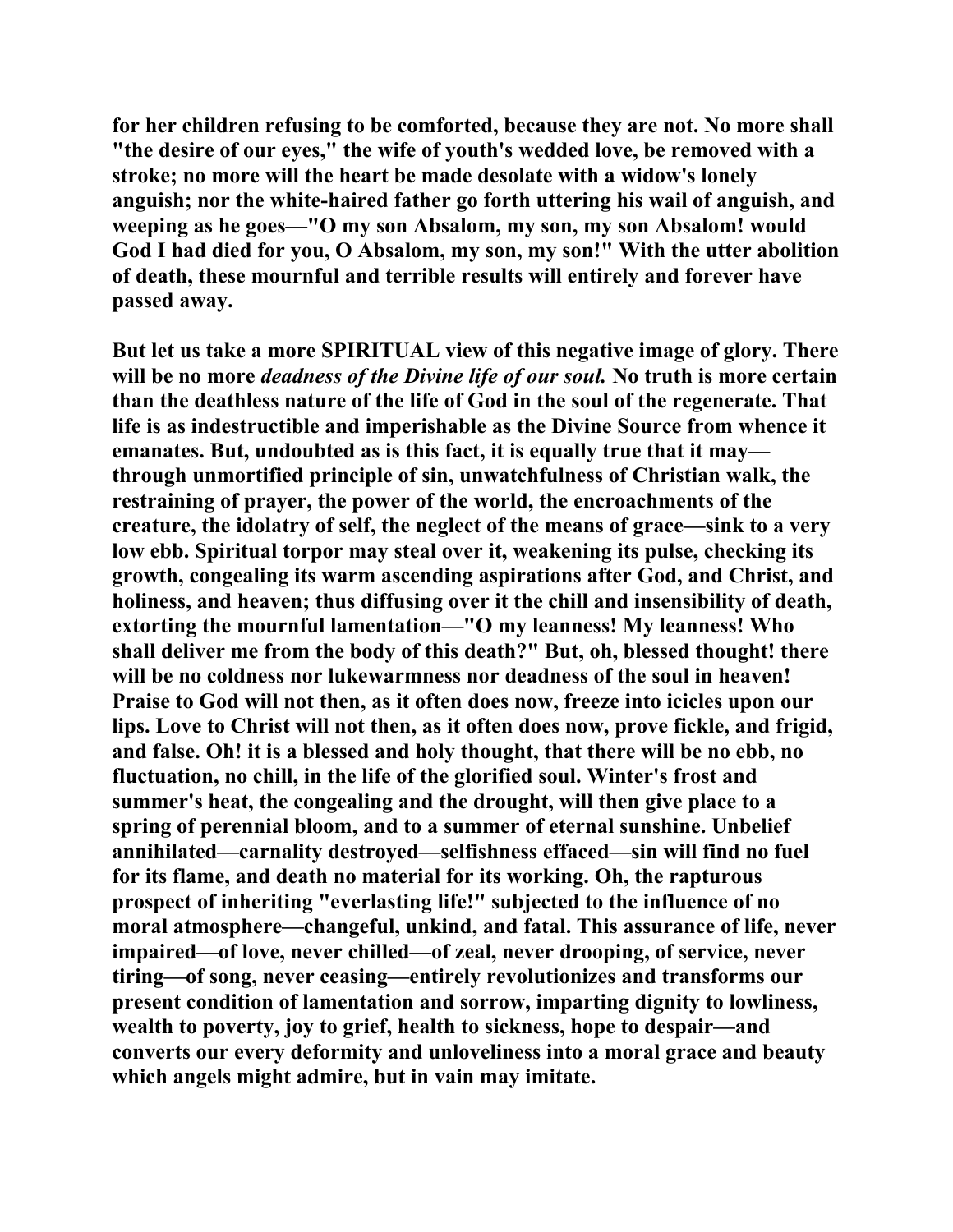**Nor must we fail to enumerate, as an illustration of this negative of Heaven, the absence of all persecution, suffering, and death, the record of which supplies so large and so dark a chapter of the annals of God's Church. The history of the Church of Christ is the history of PERSECUTION—its most instructive and thrilling chapter that which records the faith and patience and sufferings of the "noble army of martyrs." It is to be feared that the**  *martyrology* **of the Christian Church is but imperfectly studied. And yet, where does there exist, in the volume of her history, a more touching, illuminated, and impressive chapter than the annals of those who for the truth's sake, and for Christ's sake, loved not their lives unto the death? Nor has this part of her history yet closed. The certain and speedy coming of Antichrist, as the signs of the times unmistakably indicate, will be the advent of such a fiery persecution as she has never yet known. The Apostle thus foretells his coming—***"Then shall that Wicked one be revealed, even him whose coming is after the working of Satan with all power, and signs, and lying wonders, and with all deceivableness of unrighteousness in those who perish."* **(2 Thes. 2:7-10)** 

**The fearful persecutions consequent upon the reign of this Antichrist, are thus clearly foretold by our Lord—***"There shall be great tribulation, such as was not since the beginning of the world to this time, no, nor ever shall be. And except those days be shortened, there should no flesh be saved; but for the elect's sake those days shall be shortened."* **Already, to the spiritual and studious eye, the cloud, though no larger than a man's hand, is gathering over the horizon. The rapid increase, wide-spread diffusion, and menacing attitude of error and superstition—dogmatic and ceremonial—are indices of the approaching storm too significant to misinterpret, and too visible to overlook. Never was there such a union of a credulity that believes everything, with a scepticism that believes nothing, as at the present day. Infidelity and superstition are confederate—Pilate and Herod made friends—in impugning the integrity of Divine Revelation—and in setting up a worldly, popish ritual in the place of that pure, divine worship of God without which none can worship Him in spirit and in truth. The bitterness, the threatening and separation exhibited by those thus abandoned to a** *"strong delusion that they should believe a lie,"*  **clearly indicates, not the lack of the will, but of the power, to rekindle the flames of fierce persecution—more fierce and devouring than have in any age made havoc of God's Church. But, O sweet thought! In Heaven the absence of death will be the absence of all deadly persecution of the saints. The last spark will die, the last shaft will be thrown, the last accusation will be made—for there shall be no more death.**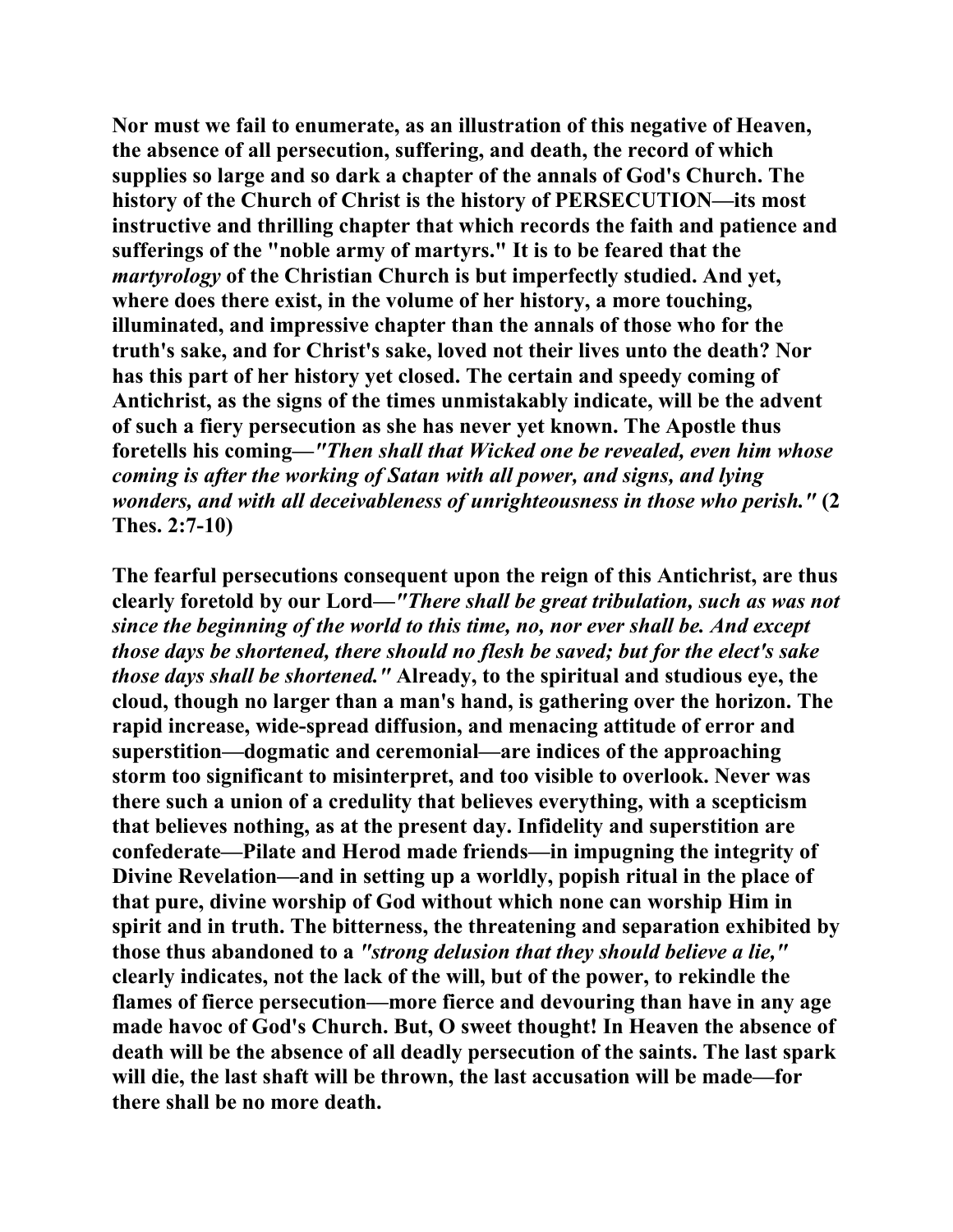**It is a significant and interesting declaration touching the existence of this negative character of the New Jerusalem that, upon the glorified spirits** *the SECOND DEATH will have no power.* **The absence of this terrible doom is thus graphically described—"Blessed and holy is he that has part in the first resurrection; on such** *the second death has no power* **but they shall be priests of God and of Christ, and shall reign with Him a thousand years." The "second death" will be a more terrible infliction of divine wrath than any that preceded it. But from this, all who share in the privilege and blessedness of the "First Resurrection" will be saved. Let it be—with the apostle—our aim to "know the power of Christ's resurrection" in our souls, and then, "if by any means we might attain unto the 'first resurrection' of the saints, for us the second death will be powerless."** 

**There are, in reality, three deaths to which men are exposed—death moral, death natural, death eternal. Delivered by Christ from the power of the** *first,*  **and from the condemnation of the** *second,* **we shall escape the bitter pangs and horrors of the** *third.* **But what, my reader, if we know nothing of having "passed from death unto life?" What, if we have not become "new creatures in Christ Jesus?" What, if we have not washed in His blood, and robed in His righteousness? What, if we live in our sins, and die in our sins, and stand before the bar of God with all their guilt upon us? Oh, then, upon us the "second death" will exert its tremendous, unmitigated, eternal power, and we shall, with all who do wickedly and die in rejection of Christ,** *"dwell with the devouring fire, with everlasting burnings," "where the worm"* **of an accusing conscience** *"dies not, and the fire"* **of divine wrath** *"is not quenched."* 

**We know not what ETERNAL DEATH is—but we know some things respecting it. It is far away from heaven—those blissful plains where eternal joy dwells. It is far from hope—'hope that here comes to all.' It is the abode of all the abandoned and profane and vile—the collected guilt and wickedness of this world. It is a place where no sanctuary opens its doors and invites to heaven—where no Sabbath returns to bless the soul—where no message of mercy comes to the sinful and the sad. It is a world unblessed, like this, with the work of redemption. On no second Calvary is there a Redeemer offered for sin; and from no tomb does He rise to life to bless the sufferers with the offer, and to furnish the pledge of heaven. No Spirit strives there to reclaim the lost, and on no zephyr is the message of mercy borne, whispering peace. No God meets the desponding there with promises and hopes, and from no eye is the tear of remorse ever wiped away. There is no such Friend as Jesus; no**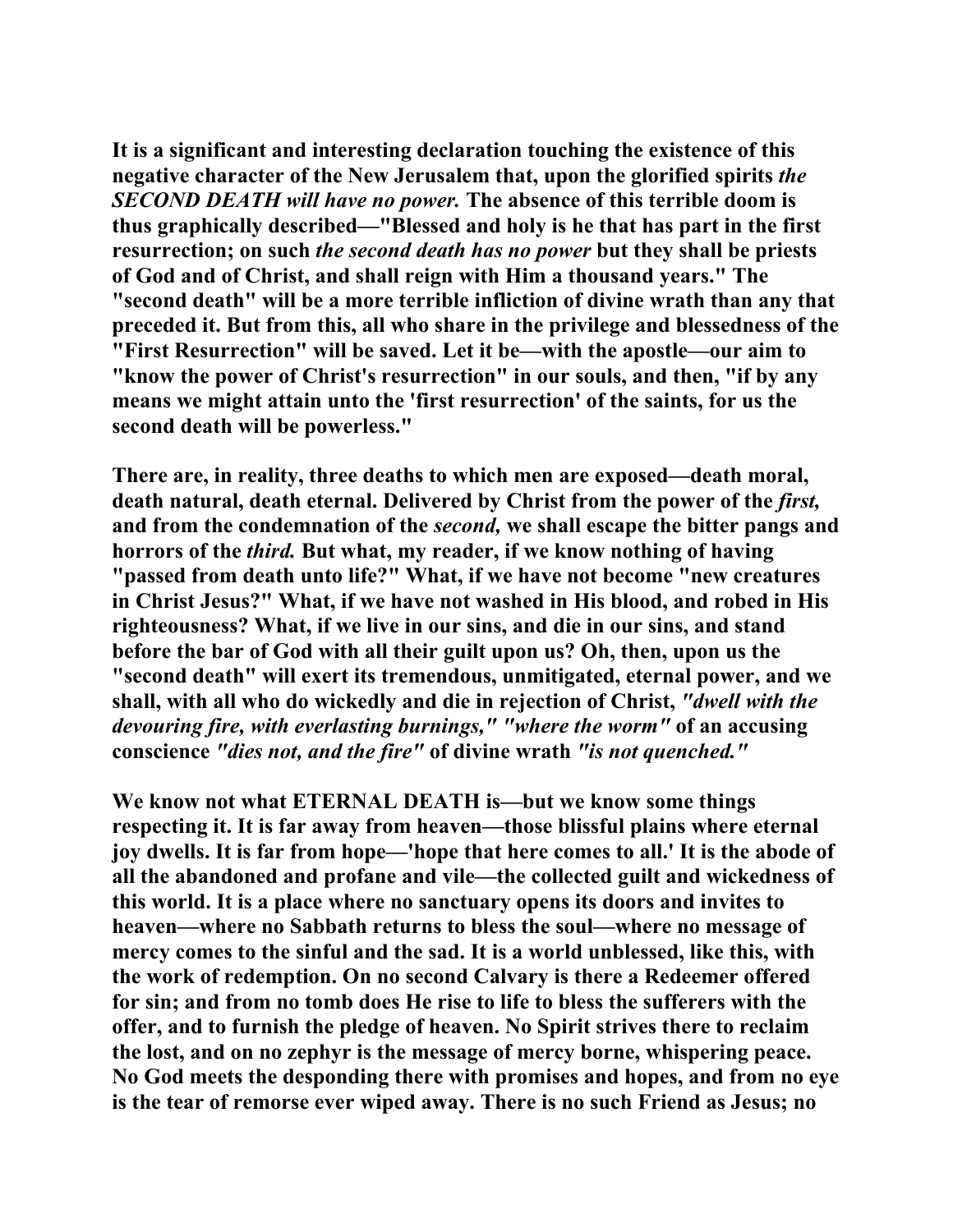**word of mercy; no day-star of hope, no father, mother, daughter, pastor, angel to sympathize; no one to breathe for the lost the prayer for pardon; no great Intercessor to bear the cry for mercy up to the Throne of God.** 

**It is death—lingering, long, interminable death—the dying sorrow prolonged from age to age; onward—onward toward eternity—ever lingering, neverending! Lamb of God! Savior of sinners! I fly to You! put me in a cleft of the Rock—hide me in Your pierced side—shelter me beneath Your shadowing cross—wash me in Your blood, and invest me with Your righteousness. Bending from Your Throne in glory, throw around me the arms of Your love, and let me hear Your voice calling me Your child! Then, Lord Jesus! the first death will have for me no sting, and the second death no power.** 

**A few DEDUCTIONS from this subject will close the chapter.** 

**In anticipation of our departure out of this world,** *let its deal more closely with a living Christ than with a coming death.* **It is indeed a terrible event of our being—a solemn thing even to die in the Lord. But faith in Christ can raise us superior to the natural dread and moral fear of death, enabling us to contemplate our last end with dignity and composure, yes even with longing and hope. O precious truth! Jesus died and rose again, that we may "not see death." And when death comes, Jesus will come with it—yes, will come** *before*  **it, anticipating its deadly shaft by the succourings of His grace, by the manifestations of His presence, and by the unveilings of the blessedness, glory, and song into which the departing soul is about to enter.** 

**"Then, O believer! grapple with death and you shall get the first fall; but you shall rise again, and come off victorious at the last. You must go down to the grave; but though it be your** *long home,* **it shall not be your** *everlasting* **home. You will not hear the voice of your friends there; but you will hear the voice of Christ there. You may be carried there with** *mourning;* **but you shall come up with** *rejoicing.* **Your friends indeed will leave you, but your God will not. What God said to Jacob concerning his going down into Egypt, He says to you—***Fear not to go down; I will go down with you; and I will surely bring you up again.* **O solid comfort! O glorious hope! wherefore comfort yourselves and one another with these words." (Boston)** 

**"Death, the old Serpent's son! You had a sting once like your father, That carried hell and ever-burning fire.**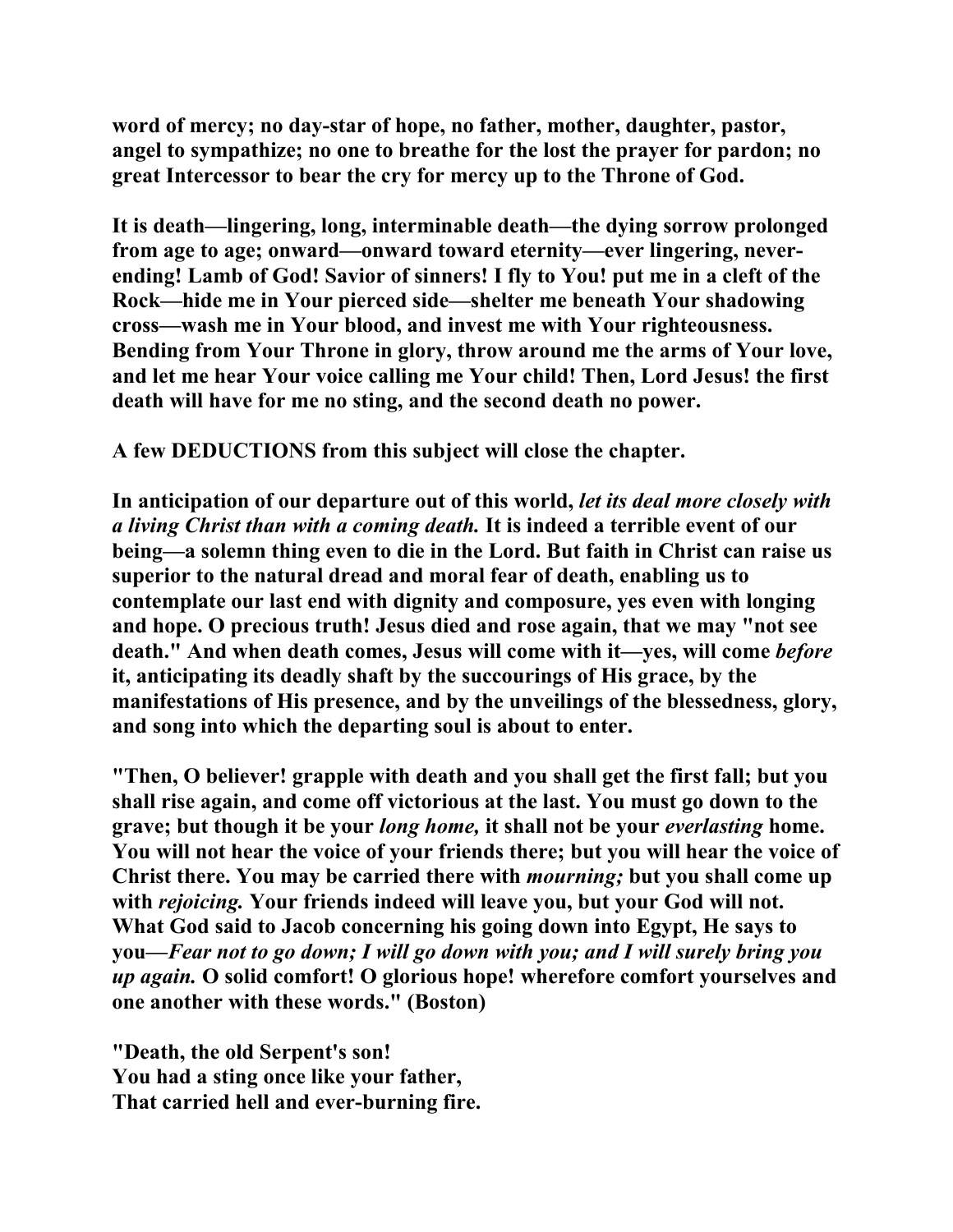**But those black days are done; Your foolish spite buried your sting, In the profound and wide Wound of a Savior's side. And now you are become a tame and harmless thing— A thing we dare not fear, Since we hear That our triumphant God, to punish thee, For the affront you did Him on the tree, Has snatched the keys of hell out of your hand, And made you stand, A porter at the gate of Life, your mortal enemy. O You who are that gate, command that he May, when we die, And there fly, Let us into the courts of heaven through Thee."** 

**But when we contemplate death as** *the believer's door from earth to heaven***, his passage out of grace into glory, bitter and devouring as is this foe, we can exclaim, with truth yet more significantly than Samson,** *"Out of the eater came forth meat, out of the strong came forth sweetness."*

**Could we catch the voice of the glorified one, over whose grave we rain our warm tears of grief, would not its utterances be like these?—"Would you know WHERE I am? I am at home in my Father's house, in the mansion prepared for me there. I am where I want to be, where I have long and often desired to be—no longer on a stormy sea, but in a safe and quiet harbor. My working time is done, I am resting; my sowing time is done, I am reaping; my joy is as the time of harvest. Would you know HOW it is with me? I am made perfect in holiness; grace is swallowed up in glory; the top-stone of the building is brought forth. Would you know WHAT I am doing? I see God; I see Him as He is, not as through a glass, darkly, but face to face; and the sight is transforming; it makes me like Him. I am in the sweet employment of my blessed Redeemer, my Head and Husband, whom my soul loved, and for whose sake I was willing to part with it all. I am here bathing myself at the spring-head of heavenly pleasures and joys unutterable; and, therefore, weep not for me. I am here keeping a perpetual Sabbath; what that is, judge by your short Sabbaths. I am here singing hallelujahs incessantly to Him who sits upon the throne; and rest not day or night from praising Him. Would you know what COMPANY I have? Blessed company, better than the best on**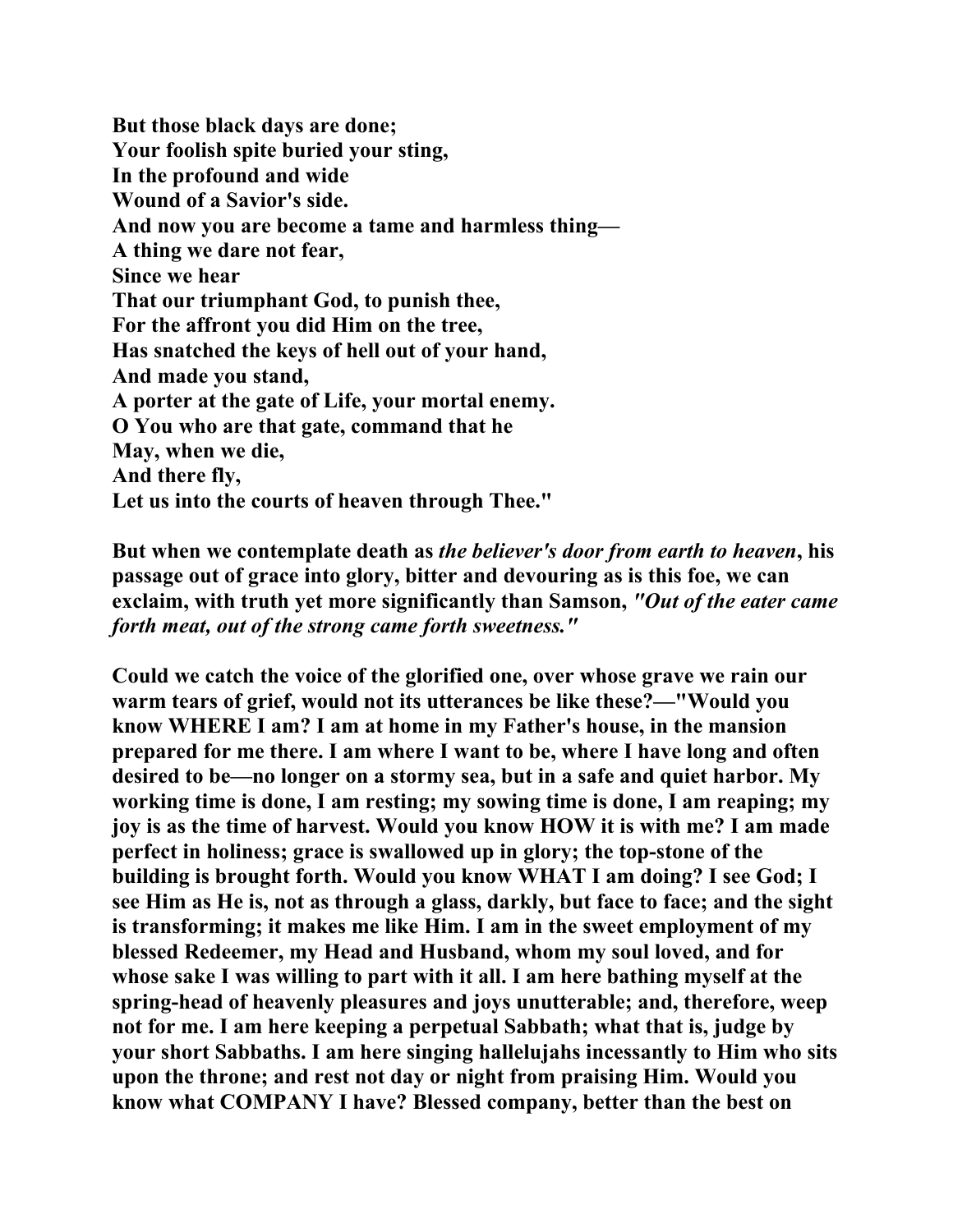**earth—here are holy angels and the spirits of just men made perfect. I am seated with Abraham, and Isaac, and Jacob, in the kingdom of God, with blessed Paul and Peter, and James and John, and all the saints; and here I meet with many of my old acquaintance that I fasted and prayed with, who got here before me. And lastly, would you consider how LONG this to is continue? It is a garland that never withers; a crown of glory that fades not away; after millions of millions of ages it will be as fresh as it is now; and, therefore, weep not for me." (Matthew Henry)** 

**At length the door is opened, and, free from pain and sin, With joy and gladness on his head, the pilgrim enters in; The Master bids him welcome, and on the Father's breast, By loving arms enfolded, the weary is at rest.** 

**The pilgrim staff is left behind—behind the sword, the shield; The armor, dimmed and dented, on many a hard-fought field; His now the shining palace, the garden of delight, The psalm, the robe, the diadem, the glory ever bright.** 

**The blessed angels round him, 'mid heaven's hallowed calm, With harp and voice are lifting up the triumph of their psalm: "All glory to the Holy One, the infinite I Am, Whose grace redeems the fallen! Salvation to the Lamb!"** 

**Another son of Adam's race, through Jesus' loving might, Has crossed the waste, has reached the goal, has vanquished in the fight;** 

**Hail, brother, hail! we welcome you! join in our sweet accord;** 

**Lift up the burden of our song—Salvation to the Lord!** 

**And now from out the glory, the living cloud of light, The old familiar faces come beaming on his sight; The early lost, the ever loved, the friends of long ago, Companions of his conflicts and pilgrimage below.** 

**They parted here in weakness, and suffering, and gloom; They meet amid the freshness of heaven's immortal bloom; Henceforth, in ever-enduring bliss to wander hand in hand, Beside the living waters of the still and sinless land.**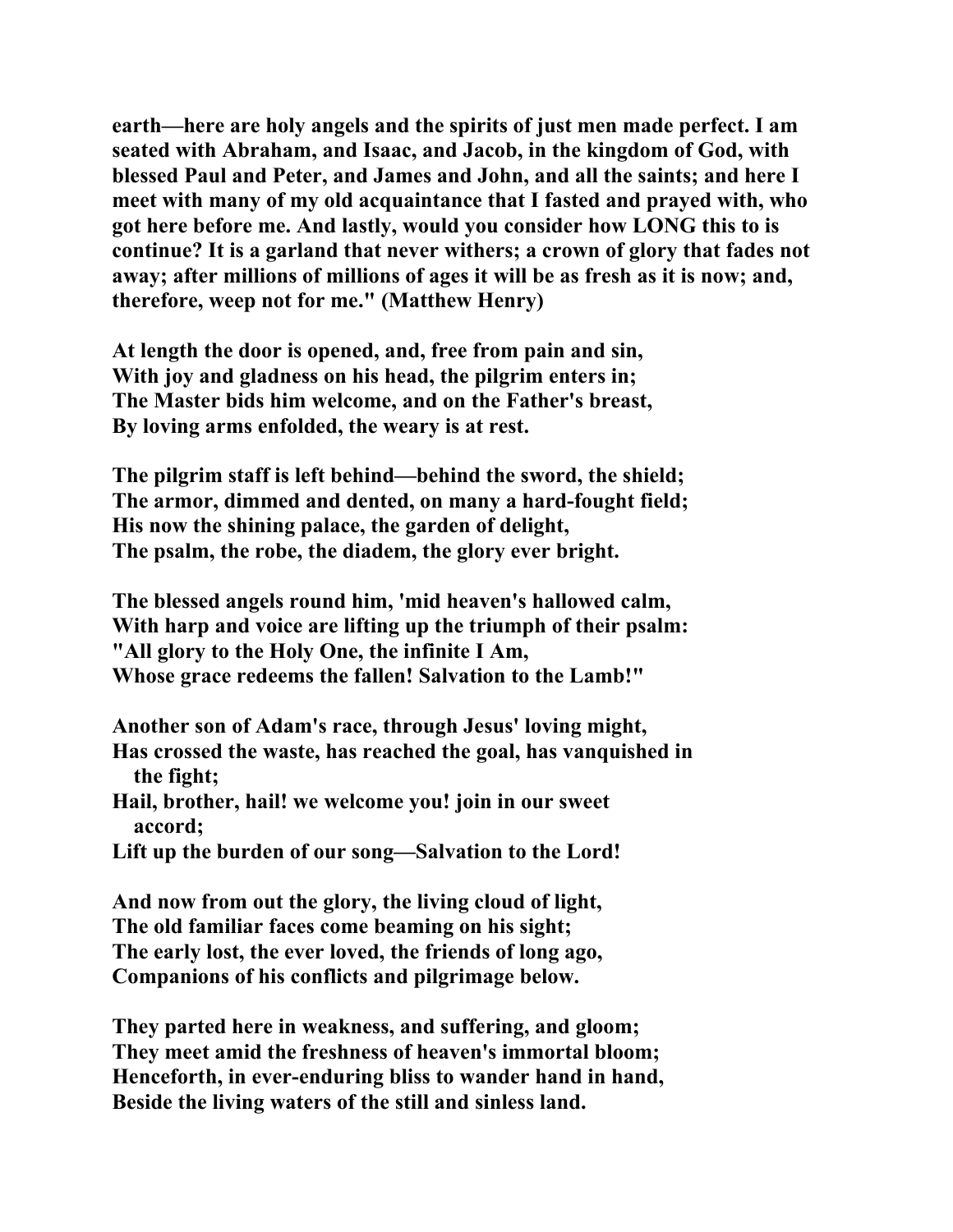**Oh, who can tell the rapture of those to whom 'tis given Thus to renew the bonds of earth amid the bliss of heaven? Thrice blessed be His Holy Name, who, for our fallen race, Has purchased by His bitter pains such plenitude of grace.** 

**In what way the spirits of the glorified are permitted—if at all—to minister to the saints on earth, is an inquiry often urged, but never satisfactorily answered. We have no "Thus says the Lord"—no revealed** *data***—to guide us to a scriptural and rational conclusion in the matter. That they are employed in a service in Heaven, we think is perfectly clear; for we are told—***"They SERVE Him day and night in His temple;"* **but that that service extends to earth we think it would be difficult to show, since it is hard to suppose that a spirit, not created like an angel's, could act but by and through material organs. Would not, too, a supposed service of the blessed saints on earth interfere with the authorised and revealed ministry of angels? But whether the spirits of just men made perfect are sent on embassies of mercy and grace to us or not—and it is not clear that they are—this much we do know, they are not unconscious of, nor indifferent to, the progress of Christ's kingdom and truth in the world;** *"they serve Him."* **Their sensibilities are all awake, and their powers all developed, and their time all employed in a way, doubtless, congenial with their nature, befitting their position, and glorifying to God. Let us be satisfied with the revealed ministry of angels, and, above and beyond all, with the higher ministry and presence of Christ, the Lord of angels, in the fulfillment of His precious and assuring promise,** *"Lo! I am with you always!"*

**Does the dying eye of a saint of God, poised upon the wing for eternity, come upon this page? Departing one! fear not the foe—shrink not from dying dread not the grave; Christ stands between you and death. Think of what awaits you! In a few moments of time, the world of glory and holiness, of love and song will burst upon you—and the** *first object* **that will meet your eye, fix your gaze, and ravish your heart will be—the glorified form of JESUS, bending upon you the most ineffable smile, and receiving you with the most loving welcome.** 

**"That blessed interview, how sweet! To fall transported at His feet, Raised in His arms to view His face, Through the full beamings of His grace!"**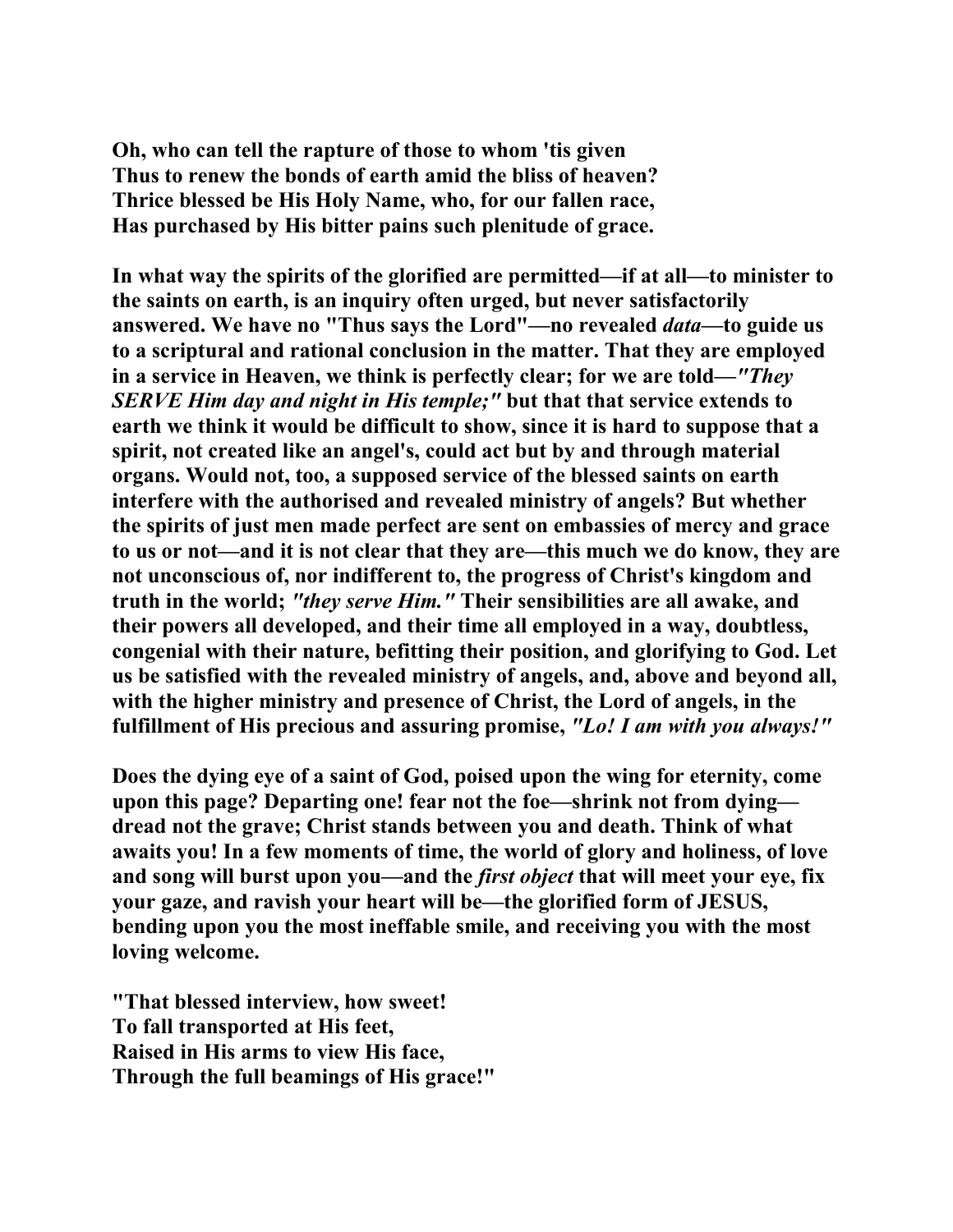**There are awaiting you millions of cherubim and seraphim, with harps all tuned to celebrate your arrival—the arches of heaven resounding with their song. Lining the heavenly shore in advance, outnumbering and outshining the angel choir, will be the glorified spirits of patriarchs and prophets, of apostles and martyrs, prepared to receive their sister spirit home. In front of all will be the loved ones you lost, but now will have found, the first to hail your advent to that blissful world, where, clasped in their embrace, death will sunder you no more forever! O the joyous meeting! O the loving welcome! O the sweet communion! O the heavenly banquet, and the "new," the ravishing, the never-ending "song," the HALLELUJAH CHORUS of the skies! Departing one! fix your eye only upon JESUS—and you "shall not see death."** 

**"There is no death! O blessed Lord are holding Our last worst enemy in endless chains; And with Your powerful arm of love enfolding, My soul fears not his terrors nor his pains. The dreaded foe has lost his power to sting, Not death can harm one sheltered by Your wing.** 

**"What though death pierce my flesh? Your own he wounded, Wounded for me! Then blessed, blessed pain! For in my ears, Your glorious word has sounded, 'The dead in Christ shall life eternal gain.'** 

**"With You, dear Lord, I do not fear to die, 'Tis but ascending in You up on high; To live, to reign with You, to leave You never To see You, hear You, praise and love forever."** 

**"O death, where is your sting? O grave, where is your victory?"** 

## **NO TEMPLE**

**"And I saw no temple therein; for the Lord God Almighty and the Lamb are the temple thereof."—Rev. 21:22** 

**A world without a temple, a heaven without a sanctuary, would, at first sight, appear an unfavorable image incongruous with its holy character, lacking in one of its grandest attributes and sweetest attractions. With the hallowed and**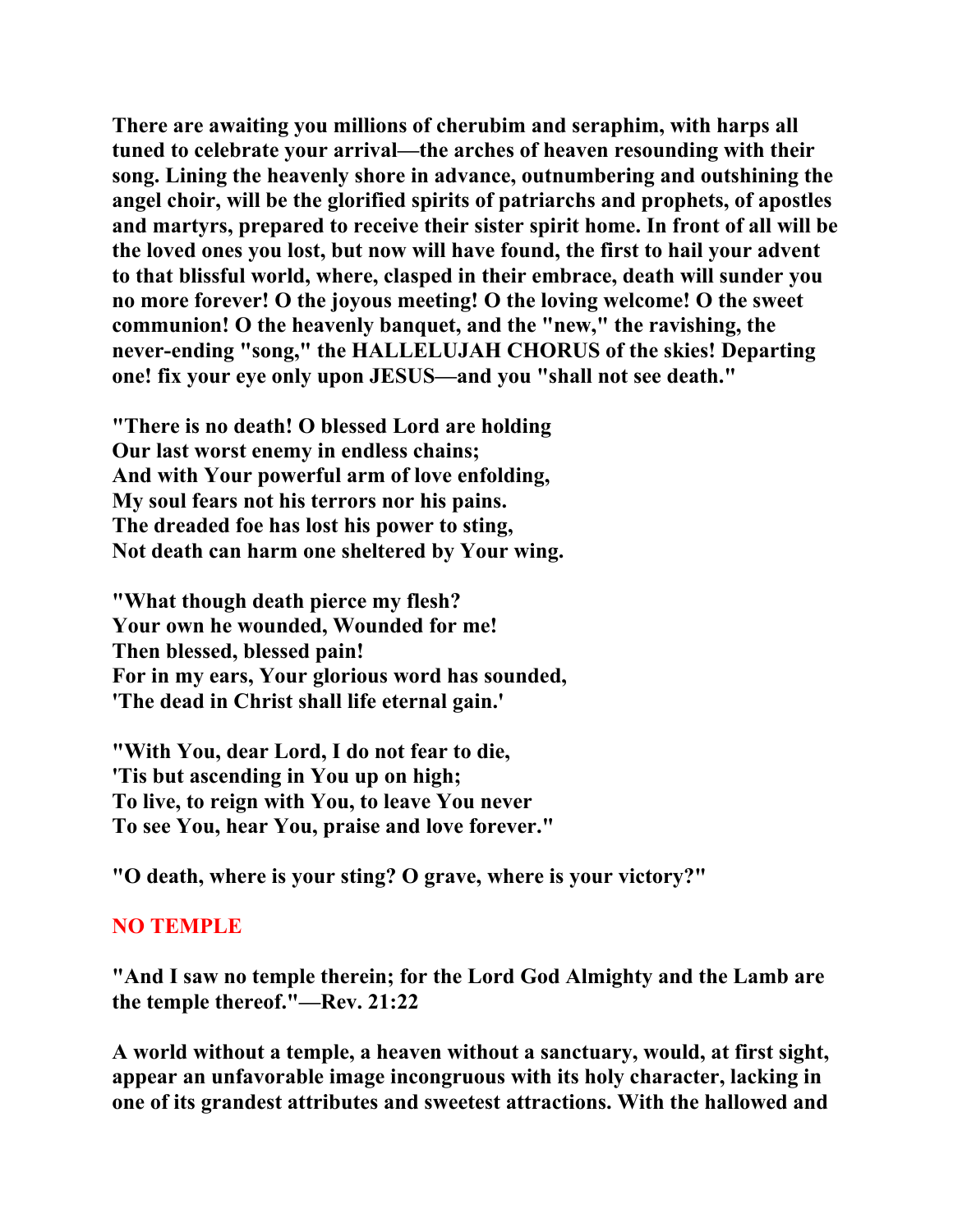**precious memories of the services and delights of the earthly sanctuary clustering around us—the place, perchance, where we first heard "the joyful sound," experienced the first pulse of spiritual life, felt the first thrill of holy joy, and caught the first believing sight of Jesus. We find it difficult to picture to our minds a Heaven of which it is said—***"I saw no temple therein."* **It sounds as if no Sabbath, no worship, no Redeemer, no God, were there! But let us not misinterpret this expressive negative of the New Jerusalem. Rather let us endeavor, by the Holy Spirit's aid, to evolve its deep and holy meaning, while we contemplate Heaven in its two aspects—as having** *NO Temple***—and as being** *ALL Temple.*

**To guard against any misconception of this view of our subject, and thus clear our way to a proper understanding of its nature, let the following thoughts be carefully weighed. This absence of a Temple in Heaven by no means implies the absence of all worship, as constituting in part the happiness, and in part the employment, of the glorified spirits. It would seem clear, even from the partial revelations we possess of the blessedness of the glorified saints, that**  *worship* **forms their most prominent, if not their only, function in Heaven. A door is opened in Heaven, and gazing within by faith, what do we see? We behold the "four and twenty elders fall down and** *WORSHIP Him that lives forever"* **What do we hear? The sweetest music that ever awoke the echoes of earth, fall upon our ear—***"And they sang a NEW SONG, saying, with a loud voice, Worthy is the Lamb who was slain, to receive power, and riches, and wisdom, and strength, and honor, and blessing."* **Here is worship of the divinest, holiest, and sweetest character. Singing the** *"song of Moses, the servant of God, and the song of the Lamb,"* **they are engaged in the highest devotion, and present the purest worship that ever bathed the throne of God with its incense-cloud. Oh, how faint, how poor, and how sinful, are our highest, holiest, and sweetest devotions here, compared with those inconceivable, pure, and sublime raptures which fill the souls of the glorified spirits in Heaven! Say not, then, that if Heaven is without a temple, it is therefore without worship! Does not your spirit pant, O you praiseful believer, to exchange earth's low worship for the lofty devotion, the perfect adoration, the swelling harmonies, of Heaven?** 

**The existence of worship involves the presence and manifestation of the Divine Being. The worship of the glorified spirits is no blind unintelligent homage. To no unknown, unseen God is the homage of their souls offered. Heaven is replete with the unveilings of Deity, the manifestations of the Savior, the glory of the Godhead. Oh, the splendor of that beatific vision! WHO shall behold it?**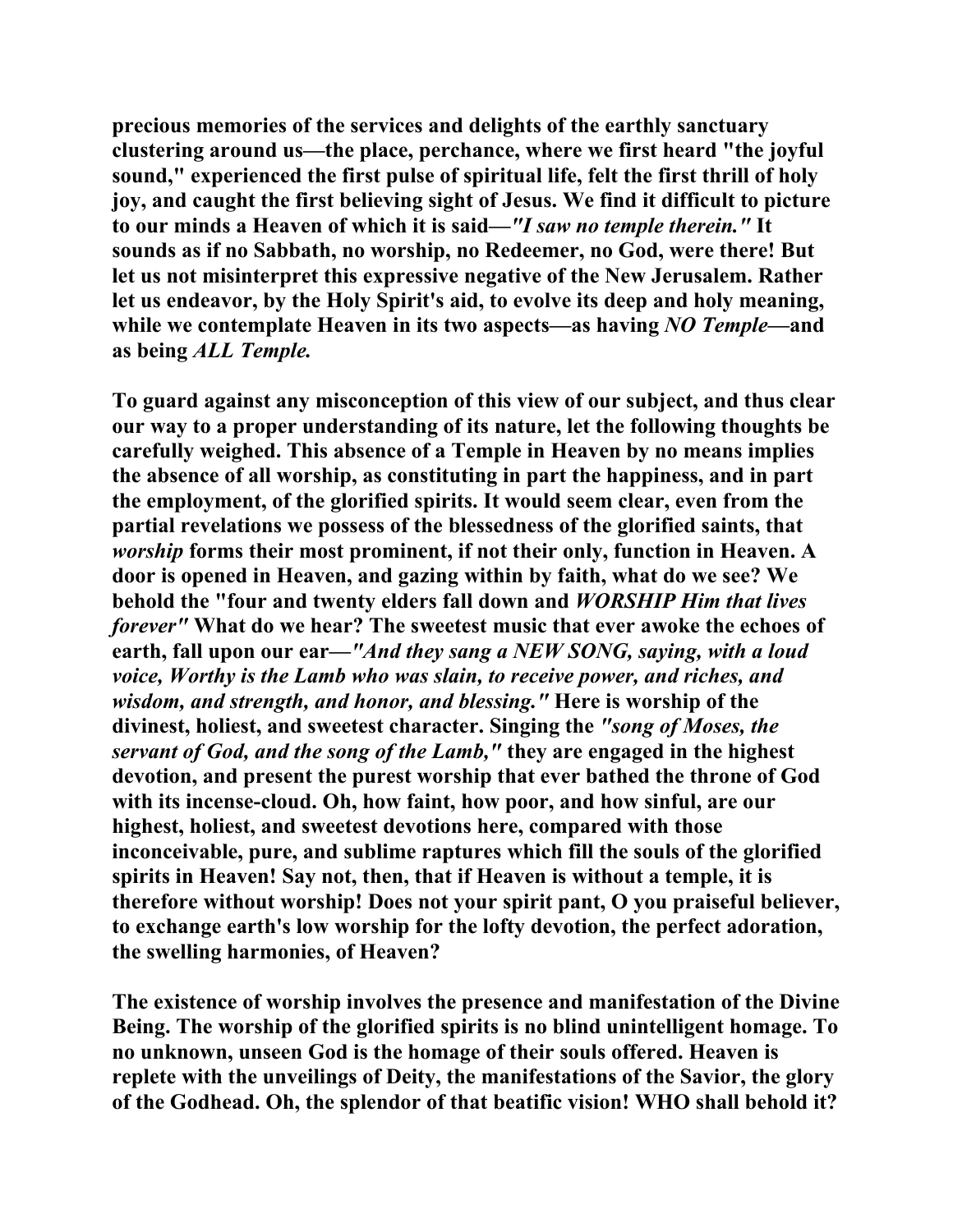*"The pure in heart shall SEE GOD."* **The tabernacle of God is now with men, and He will dwell with them, and they shall see His face, and they shall be His people.** 

**What, then, are we to understand by the words—***"And I saw no temple therein?"* **If there be a Divine object of worship, and a holy act of worship, and a devout assembly of worshipers, how is it that there is no temple? We answer—** 

*There is no local or particular place of worship in Heaven.* **Christ did indeed say,** *"I go to prepare a PLACE for you;"* **but Heaven is a state as well as a place, and the Divine presence so fills its vast, its boundless space, that no one part can be regarded as more the temple of God than another. O sweet thought! Let me take the wings of the morning, and fly to the remotest sphere of Heaven; even there I shall be blessed with His presence, and robed with His glory, and bathed in the ocean of His love, who dwells in the high and lofty place, inhabiting eternity.** 

**Is it not, in a sense, so now? Where does Divine providence lead me in which I am exiled from the Divine presence? Where may I wander in this lower world, and find no temple, and build no altar, for the worship and service of my God? What may be the sense of my solitude, the depth of my grief, the pressure of my need, the anguish of my spirit, the suffering of my body, and no throne of grace, no meeting-place be near, to which I may approach, and lose all my sorrow and my need in God? "Where shall I go from Your Spirit, or where shall I flee from Your presence? If I take the wings of the morning, and dwell in the uttermost parts of the sea, even there shall Your hand lead me, and Your right hand shall hold me."** 

**The evangelist saw no** *MATERIAL temple* **in Heaven. Such a spectacle would have been perfectly incongruous with the character of the place. A spiritual world, every physical and objective element in its worship must necessarily be absent. A material temple, with a service to a certain extent material and tangible, is a necessary accessory of earth. Jehovah recognized and illustrated this, when He commanded Solomon to build it, and furnished him with the plan—God Himself the Architect, and Moses the builder, of that stupendous and sacred edifice.** 

**But what hallowed reminiscences and what precious memories are associated in our minds with the material sanctuary! If there is one spot upon earth more sacred and more dear than every other, it is the House of God, which often to**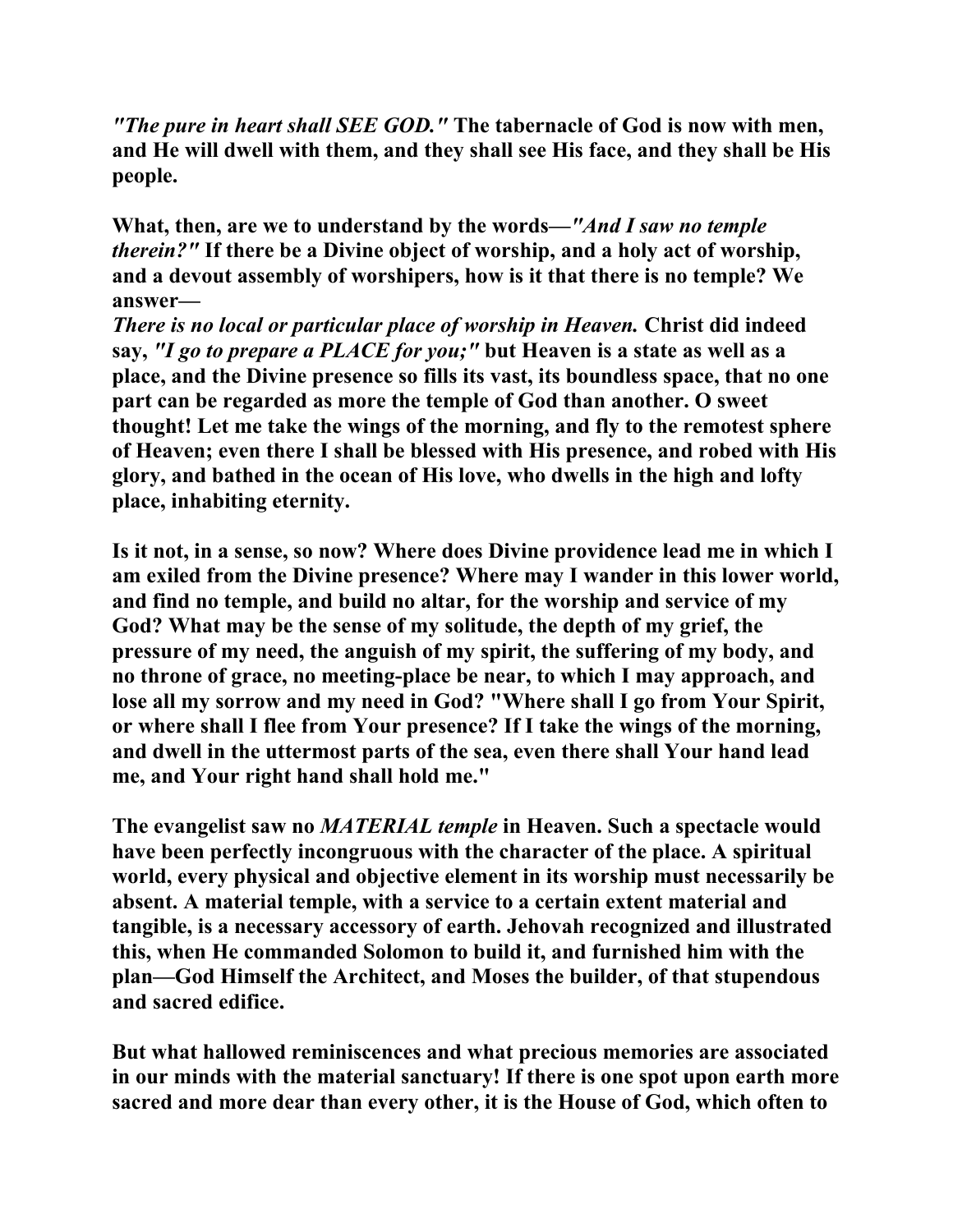**us has proved the Gate of Heaven. With what fervor does the pious heart echo the words of the Psalmist,** *"How amiable are Your tabernacles, O Lord of Hosts! my soul longs, yes, even faints for the courts of the Lord; my heart and my flesh cries out for the living God. Yes, the sparrow has found an house, and the swallow a nest for herself, where she a may lay her young; even Your altars, O Lord of hosts, my King and my God. Blessed are those who dwell in Your House; they will be still praising You." "Lord, I have loved the habitation of Your House, and the place where Your honor dwells."*

**Spiritual, pure, and sublime as will be our worship in the heavenly sanctuary, vivid and grateful will be the memories of the services of the sanctuary on earth. "There it was," exclaims one, "I first heard of Jesus." It was there," says another, "I first saw the blood that cleansed me from my guilt, and brought peace to my burdened soul!" "There," testifies a third, "my imperfect knowledge of God was enlarged; my spiritual life was deepened; my failing faith was strengthened; and my love to the Savior was intensified and inflamed." "It was in God's House," is the language of yet another, "that I was comforted in deep sorrow, sustained in sore trial, strengthened in duty and service, and was taught to drink, with meek and cheerful submission, the cup which my Father gave me." And oh, how precious will be the memory of those soul-refreshing, heart-kindling, Christ-endearing seasons, when, clustering around the Supper of the Lord, we remembered the precious Person, and commemorated the atoning sacrifice, of Him whose Divine love dissolved our hearts, while the solemn symbols of His death moistened our lips!** *"And of Zion it shall be said, This and that man was BORN in her."*

**There is no** *HERETICAL temple* **in Heaven. That there should be such on earth, forms one of the darkest and most fatal facts in its history. The architecture may be perfect, the edifice imposing, its service attractive—soft music may float through its arches—fragrant incense perfume its air gorgeous vestments dazzle the eye—and brilliant lights throw their luster over all—yet, if beneath its decorated roof, and along its Gothic walls, resound the echoes of false devotion; if the inspiration of the Bible is impugned, and the Godhead of the Savior denied, and the Sacrifice of the cross is ignored, and the regenerating grace of the Spirit is set aside, then the noxious upas-tree yields not fruit more poisonous, or casts not a shade more deadly, than the teaching and the influence of that temple, thus devoted to the promulgation of doctrines fatal to the salvation of man, and derogatory of the glory of God.** 

**But, O blessed thought! in Heaven—no Pagan church, no infidel temple, no**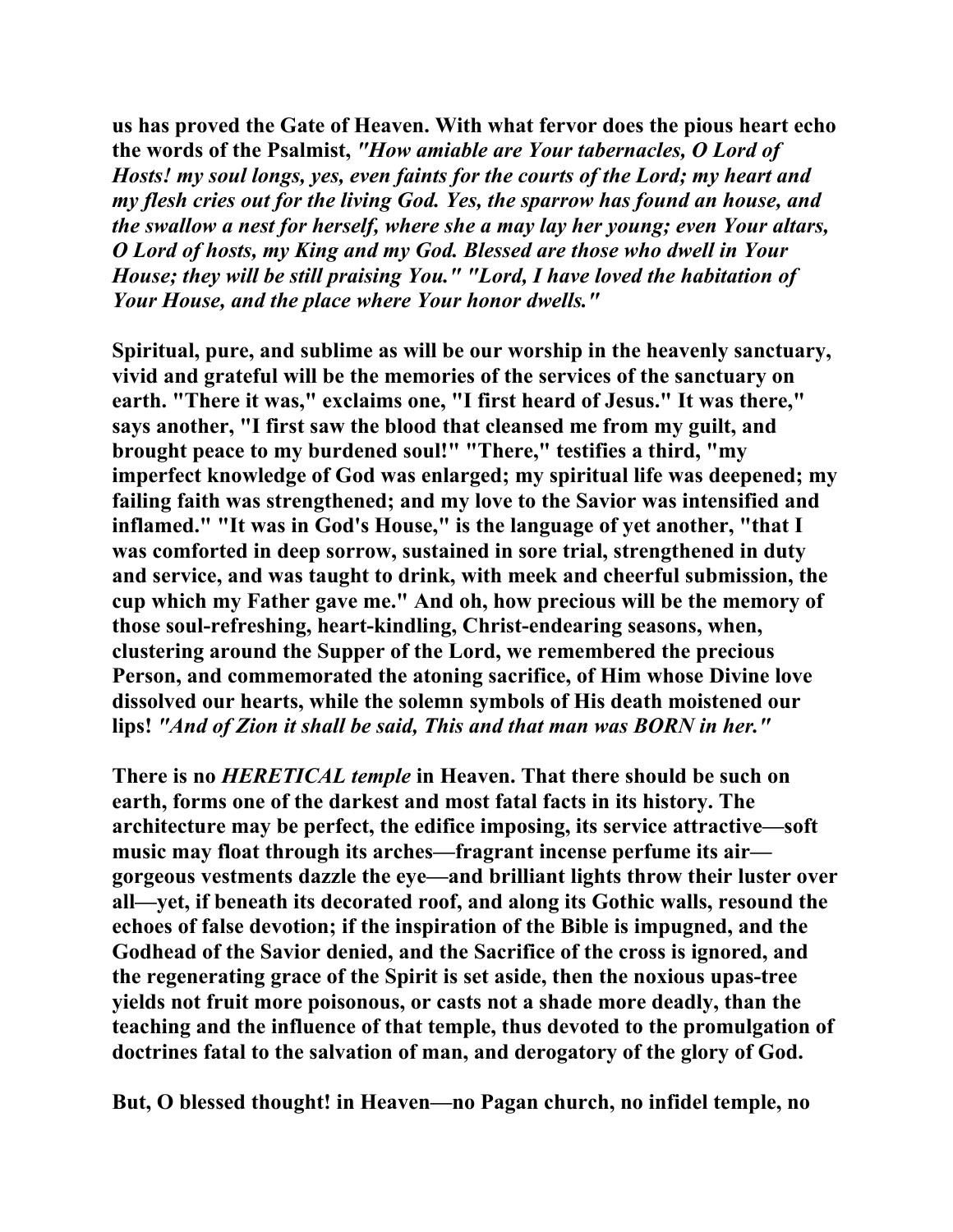**Romish mass-house, no heretical sanctuary, shall rear its dark head, or cast its gloomy shadow. All is truth, and all are truthful! There revelation is seen in its fullness, Christ's Deity adored in its grandeur, the Atonement acknowledged in its purity, and the holiness and music of the gospel unshaded and unimpaired—is reflected from every spirit, and breathes from every harp.** 

**There is no** *SECTARIAN temple* **in heaven. The existence of denominational sanctuaries on earth seems a natural and necessary part of the present imperfect state of the Church of God. Nothing, perhaps, more truly and strongly indicates its but partially sanctified condition, than the many unhappy divisions into which the Body of Christ is broken.** *"I am of Paul, and I of Apollos,"* **is too much the shibboleth of those who yet belong to one Body—acknowledge one Head—are the temples of one Spirit, and bend the knee in worship before one God and Father of all—are traveling to one home, and hope to join through eternity in the one anthem—***"Unto Him that loved us, and washed us from our sins in His own blood, and has made us kings and priests unto God, and His Father, to Him be glory and dominion forever and ever, Amen!"* 

**Oh, if there is one attraction of Heaven sweeter than all others–except for the being forever with the Lord—methinks it is that of the perfect Church. There are no sects in Heaven—no rival Churches—no ecclesiastical divisions—no sacramental barriers—no exclusive orders—no spiritual caste, or clan, or party; nothing to create one jarring note in its finished harmony, or to distill one drop of bitter in its perfect love. With a prospect so enchanting, a hope so glorious, who will not strive to promote that spirit of love, unity, and fellowship in the Church on earth, which will receive its perfect consummation in the Church in Heaven? Oh, if a blush could crimson the cheek, or a tear moisten the eye of a glorified saint, methinks it would be the memory of the sectarian badge he narrowly wore on earth, and of the coldness, distrust, and alienation which he bore towards one whom God loved, and for whom the Savior died. How might shame and confusion of face cover us—not that we held our conscientious convictions firmly, but that we held them** *exclusively;* **not that we loved our own Branch of the Christian Church much, but that we did not love the whole Christian Church** *more.*

**There will be no** *IDOLATROUS temple* **in Heaven;** *"The idols He will utterly abolish."* **Evangelical missions to the heathen world—now the most noble sphere of the Christian Church—will then have accomplished their great,**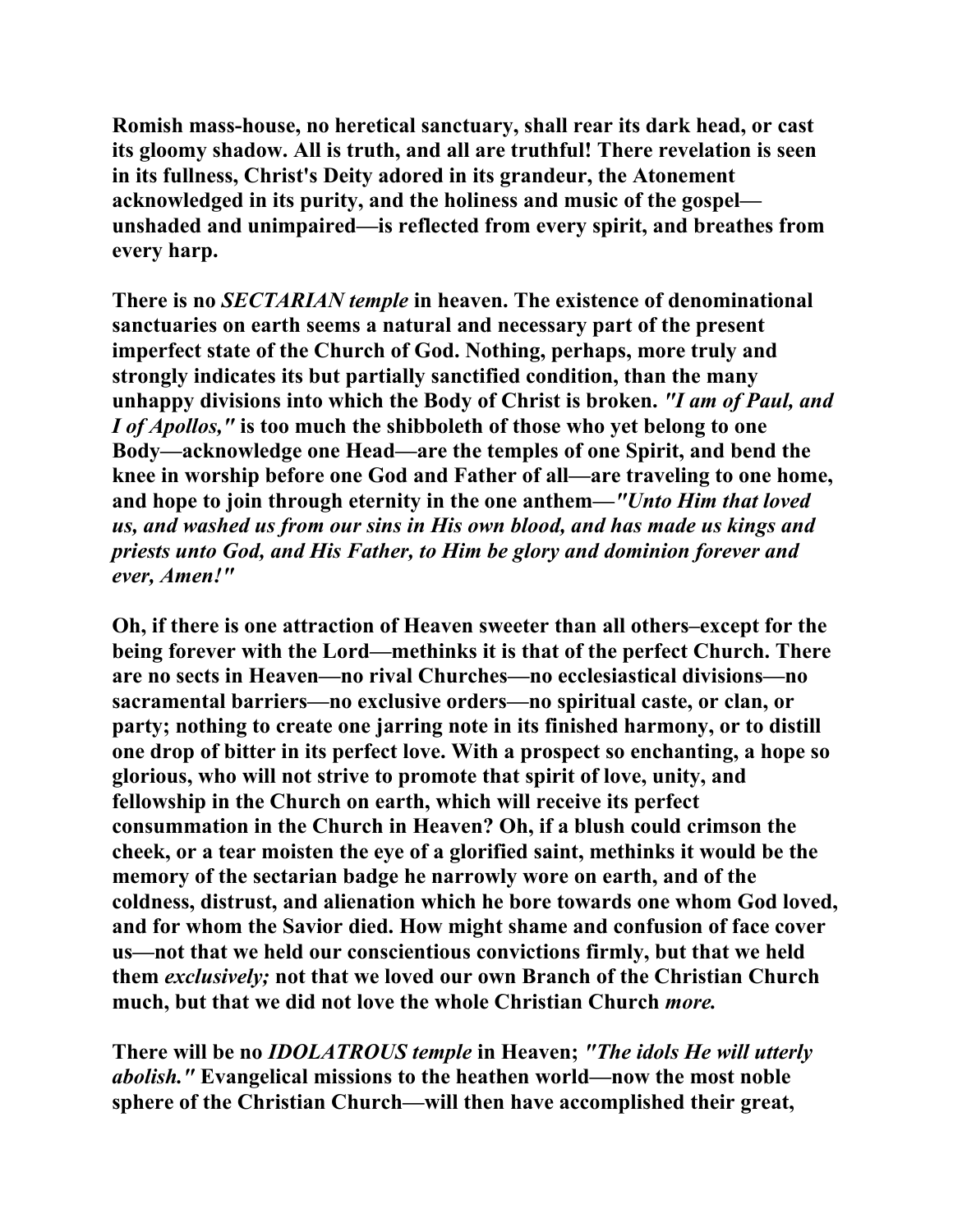**their Godlike work; the heathen will have been given to Christ for His inheritance, and the uttermost parts of the earth for His possession. Until that long predicted, long prayed and looked for period arrive, be it our sweetest privilege, as it is our most imperative duty, to aid by our wealth, influence, and prayers, those Christian and evangelical enterprises, which are the glory of the Church, designed to impart vigor and swiftness to "the angel flying in the midst of Heaven, having the everlasting gospel to preach unto those who dwell on the earth, and to every nation, and kindred, and tongue, and people."** 

**In promoting the kingdom of Jesus in the world, we are effectually promoting the kingdom of Jesus in our souls. There is a present blessing and a reflex influence in what we do for God and for man. There is no waste in a service for Jesus. The ointment we pour upon His head—in our loving recognition of Him in His poor and suffering members—will diffuse its fragrance and awaken its song through eternity. Oh for more compassion for souls! Oh for more zeal for God, and self-denying service for Christ! What are we—what am** *I***—doing for Him who has done so much for me? Are my intellectual powers sanctified to the vindication of His truth? Is my wealth consecrated to the advancement of His kingdom? Are my rank, influence, and time, all laid down at His feet? Have I humbly submitted my proud reason to revelation, and my faith to Christ—bowing down to Him as the Lord of my intellect, the Sovereign of my heart, and the Savior of my soul?** 

**No unreasonable requirement is this, that my faith should accept what my reason cannot fathom; that my heart should believe what my understanding cannot grasp; that I should "become a** *fool* **that I may be** *wise,"* **receiving the mysteries of God's word with the reverence, trust, and docility of a "little child." Such are the simple and immutable conditions propounded by the Great Teacher Himself.** *"Verily, I say unto you, whoever shall not receive the kingdom of God as a little child, shall in no wise enter therein."* **(Luke 18:17) Upon no other terms can we be saved. It is divinely written,** *"The natural man receives not the things of the Spirit of God; for they are foolishness unto him; neither can he know them, because they are spiritually discerned."* **(1 Cor. 2:14)** 

**But, submitting your mind to the Spirit's divine teaching—your heart to the power of Christ's grace—your whole being to the influence of God's love—lo! "He who commanded the light to shine out of darkness, will shine into your heart, to give you the light of the knowledge of the glory of God in the face of Jesus Christ." Thus, submitting your intellect to the gospel of God as a humble learner—believing in the Lord Jesus Christ as a penitent sinner—and**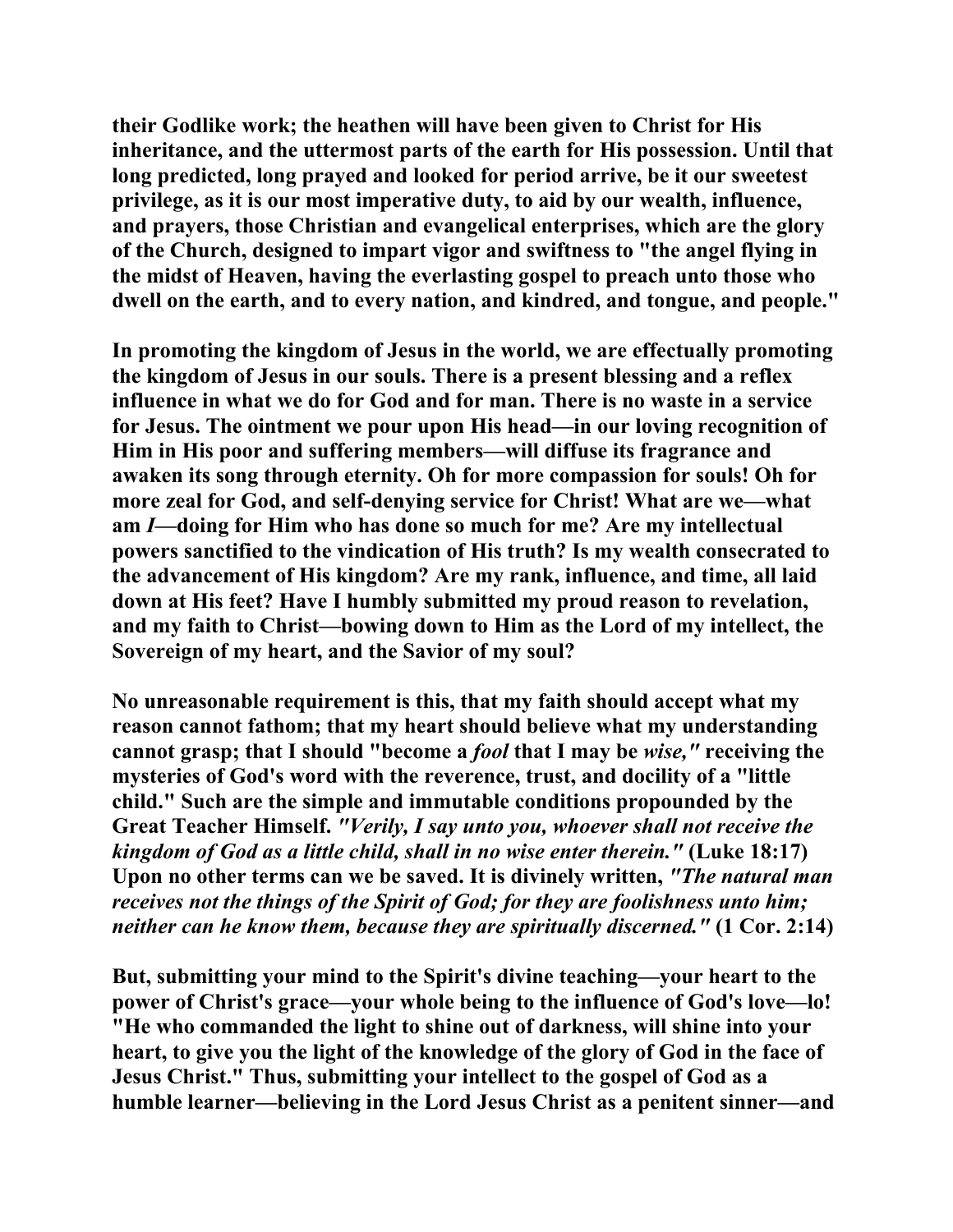**loving God with the fervent and supreme affection of an obedient child, to you will unveil the mysteries of the kingdom of God's grace on earth, and before long, the full, unclouded splendor of those mysteries in the kingdom of His glory in heaven.** 

**But, HEAVEN IS ALL TEMPLE***—"for the Lord God and the Lamb are the temple thereof."* **A slight grammatical alteration may increase the force of this expression. In the original Greek, the verb is not in the plural; the "Lord God and the Lamb" constitute one and the same nominative singular; so that the words may be rendered, "Jehovah the Almighty God is its temple, and the Lamb." The New Jerusalem, unlike the Old—where but one house was reared expressly for divine worship, and to which the inhabitants alone repaired will be** *all Temple***—nothing but a temple—from every part of which—from its Divine center to its illimitable circumference—incense shall be offered unto His Name, and a pure offering.** 

**Even now, the believer can realize God in Christ as His true Sanctuary—His Divine Temple everywhere. In the busiest mart or the deepest solitude—in the silent chamber of sickness and in the shadowed house of mourning—at eventide and at day-dawn—on the land and on the sea—at home and abroad, God in Christ is the accessible Sanctuary of His saints. There—at that moment and on that spot—the devout heart may breathe its holy aspirations, the sorrowful unveil its lonely grief, the needy make known its pressing wants, the erring confess its deepest guilt.** *"And there will I be unto you,"* **says God,**  *"as a little Sanctuary." "In all places where I record My name, I will come unto you and I will bless you."* **And where in the vast creation of God is His great and holy Name not recorded? To what object does the eye of man turn, or upon what spot does he plant his foot, and God's Name not appear in its own divine grandeur? It is engraved indelible on the granite rock—dazzles resplendent from the snowy mountain—smiles in beauty from the jutting cliff—towers in majesty in the hoary forest—thunders sublimely in the roaring cataract—whispers softly in the evening breeze—breathes from every flower and smiles in every sunbeam, 'You are** *near,* **O God! and all creation a sanctuary, and every object an altar where Your presence may be found, and Your great and glorious Name worshiped and adored!'** 

**Deem not yourself deserted of your God, you lonely and desolate one! Separated from your brethren, like Joseph; exiled from your home, like John; rejected of man, like your Savior—yet you cannot be where your Heavenly Father bends not upon you His eye of love, where the arms of Jesus, your**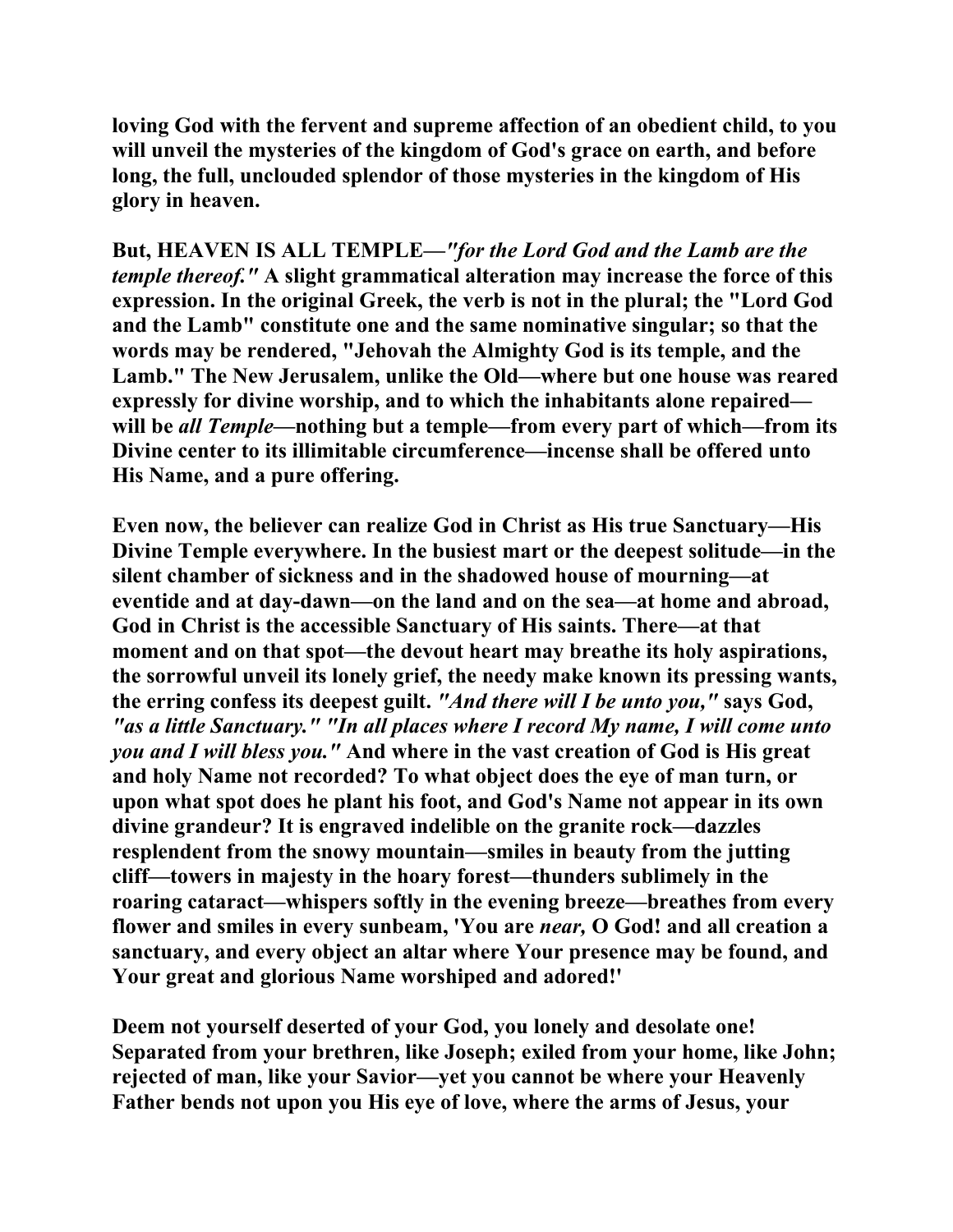**Elder Brother, do not encircle you, and where the "still small voice" of the Divine Comforter does not whisper words of peace to your spirit. God bows His ear to your softest prayer, Jesus interprets the language of your silent tear, the Holy Spirit hears your pensive sigh floating upon the viewless wind; and thus known to each Person of the ever-blessed Triune-God is the rough and shaded path along which, weary and footsore, you travel.** 

**But let us take a closer view of this representation of Heaven as being all temple. We read—***"And I saw no temple therein; for the Lord God Almighty, and the Lamb, are the temple thereof."* **The further thoughts which this glorious apocalyptic vision suggests are precious and animating. We are reminded, first, that there will be** *NO LOCALIZING OF THE HEAVENLY WORSHIP;* **that no particular part will be more consecrated for this purpose than another; because the whole will be one vast holy and sublime temple, since the Lord God will enlighten it, and the Lamb be the light thereof. Filled with His magnificent presence, illuminated with His dazzling glory, fragrant with the incense of His love, and resounding with the music of His praise, the spirits of the just made perfect will from every region fully and "continually behold His face, and serve Him day and night in His temple." Thus, all Heaven will be a temple, because all Heaven will be—GOD.** 

**Another thought is, the** *FULL GLORY AND PRESENCE OF THE LAMB***. The beauty and embellishment of this Divine Temple will be—JESUS. Through the temple of His glorified humanity—for anything that we know—the glory of God will still be seen. That the Son will, when the mystery of God is finished, surrender the Kingdom to the Father, that God may be all in all, is perfectly clear; but not so clear is the idea that, independently of the mediatorship of Christ, we shall continue to see and worship God. It is the opinion of the writer that the 'Humanity of Christ' will still be the medium of the divine presence and communication of the divine glory to the saints. But, be this as it may, we shall see God and live. Magnificent thought! Sublime prospect! If the divine presence in the earthly sanctuary is so precious and inspiriting, what will that presence be in the heavenly? O Lord! may our worship of You below resemble more closely our worship of You above—and since You will be our Temple in Heaven, be our Sanctuary on earth, that, when we tread Your courts, we may feel, "How fearsome is this place! this is none other than the house of God, and this is the gate of Heaven."** 

**"In time of service seal up both your eyes, And send them to your heart—that spying sin**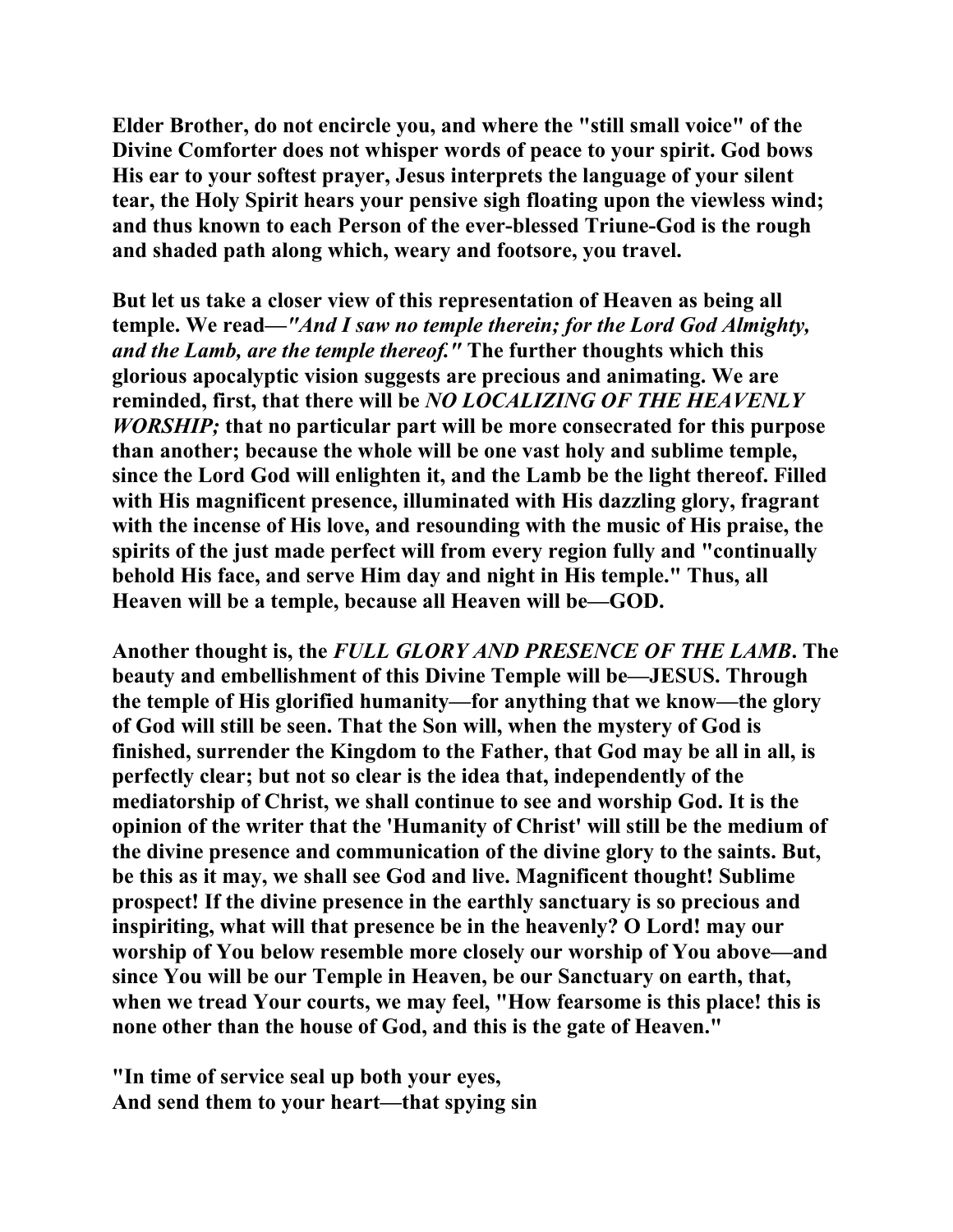**They may weep out the stains by them did rise; Those doors being shut, all by the ear comes in. Who marks in church-time other's symmetry Makes all their beauty his deformity.** 

**"Let vain or busy thoughts have there no part, Bring not your plots, your plow, your pleasures there. CHRIST purged His temple—so must you your heart. All worldly thoughts are but thieves met together To distract you. Look to your actions well, For churches either are our heaven or hell." —George Herbert** 

**But, oh! what a magnificent vision awaits us—the glory of the Lamb in the Heavenly Temple! Methinks the first sight on the soul's entrance into glory will be the enthroned Redeemer. All thought and admiration, all love and worship, all song and service, will center in Him. There are moments in our present imperfect state when we associate Heaven with the beloved being who has passed from our embrace within the veil, and we think only of the happy and endless reunion with the departed one—it is a pleasant and a lovely thought, and God would not rob us of it. But we leave all of earth on earth when we exchange earth for Heaven. The moment we pass within its gate of pearl we become perfectly heavenly.** *"As is the heavenly, such are they also that are heavenly."* **Not that we shall love these precious ones less, but we shall love Jesus more. Not that we shall not be filled with wonder at their perfect beauty, but we shall be yet more profoundly lost in wonder, admiration, and praise of Him whose beauty beautified all, eclipses all, and whose love, transcending all love, will have brought us there!** 

**When the late Whately was on his dying bed, a clergyman sitting at his side and looking at an exquisite** *bouquet,* **inquired, "Does you think there will be flowers in Heaven?" "As to that I know nothing," replied the dying prelate; "but this I** *do* **know—JESUS will be there!" Yes, Jesus will be there! and that will be enough! Oh, how we shall admire—love—and adore Him! To do so now is our heaven upon earth; but to see Him as He is, to love as we then shall love, to worship as we then shall worship—oh, it will be the "Heaven of Heaven" to our souls!** 

**"Dear Lord Jesus, keep me ever In Your presence, near Your side;**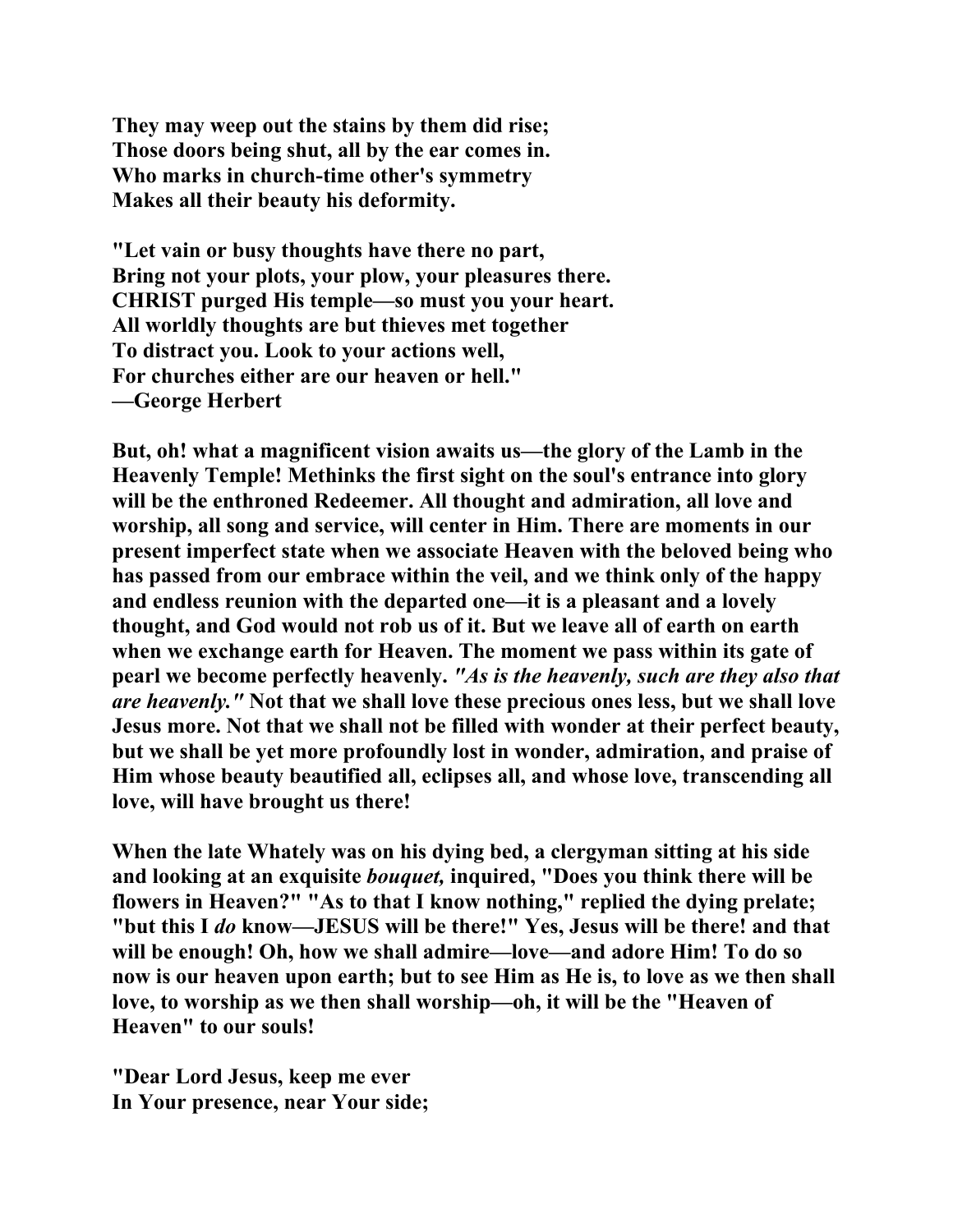**Nothing my soul from You can sever, In Your ways will I abide— You the life are of my living, And all strength and power of mine I am still from You deriving As the vine-branch from the vine.** 

**"Could my state on earth be better Than beneath His watchful care, To whom I am daily debtor For all blessings that I share? Could my happiness be surer Than in resting near my Lord? Could the future be securer Than He's made it by His Word?** 

**"Is there any earthly master Who, like Jesus, could or would Rescue me from death's disaster With his own most precious blood? Should I not be His possession When He gave His life for me? His, by my own glad concession, Now and through eternity?** 

**"Yes, Lord Jesus, I will love Thee; In my gladness, in my grief; From Your service nothing move me; I will serve You all my life— Ever to Your voice replying, Ready when death comes to me, For the soul may welcome dying Whose humble trust is fixed on Thee.** 

**"Lord, be near, my soul to strengthen, As my day on earth goes on, Until the evening shadows lengthen And the night is coming down: "Then, Your gracious hands extending, In the fullness of Your love,**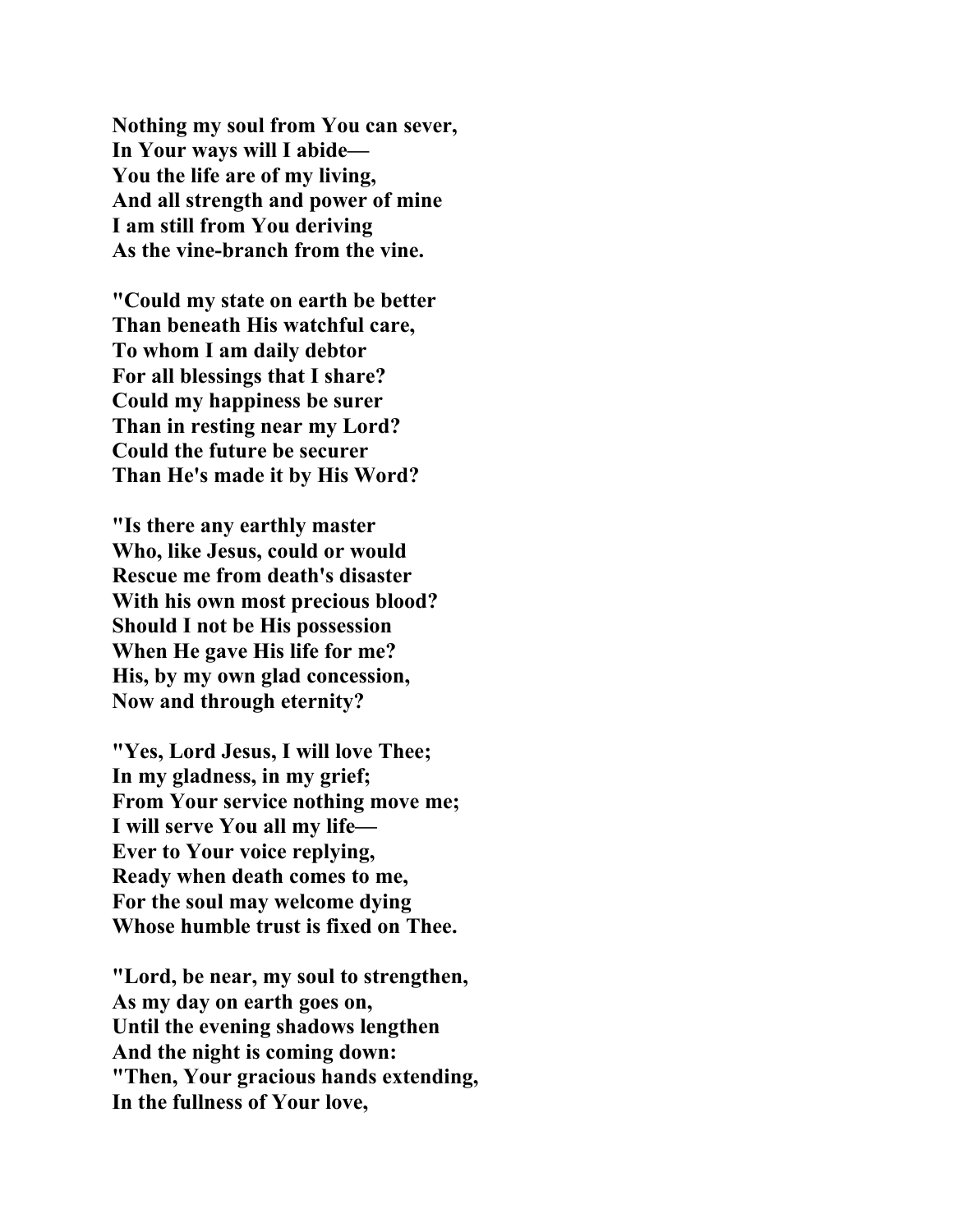**Whisper, 'Child, this life is ending, Come and rest with me above."'—from the German** 

**If the presence of Christ and the glory of God in the earthly sanctuary are so precious and glorious, oh, what will that world be which is all Temple, because it is all God! No longer the dawn of glory and the gate of Heaven, it will be the meridian of glory and Heaven itself, in unclouded splendor, fullness of joy and perfection of worship. The central Object will be JESUS— "Jesus in the** *midst."* **This has ever been the place of Jesus. He was the center of suffering on Mount Calvary—"Jesus in the** *midst;"***—and He will be the center of glory on Mount Zion.—***"In the midst of the throne stood a Lamb, as it had been slain."* **Every eye will be fixed upon Him—every heart will meet in Him—every song will be of Him—and at His feet every crown will be laid. My soul longs for the wings of a dove, that it might fly away and behold Jesus in His glory.** 

**"O thrilling thought! that I shall be With Him who shed His blood for me, Where nothing from Him shall sever; Where I with sainted hosts above, Overshadowed by the Holy Dove, Shall banquet on His boundless love, And KNOW those words—'forever.' O thrilling thought! to see Him shine, For evermore to call Him mine, With Heaven, ALL Heaven, before me! To stand where angel myriads gaze, Amid the illimitable blaze, While He the Godhead full displays, To all the sons of glory!"** 

**A practical and solemn question will close these pages. Are we as temples of God through the Spirit, preparing for the Temple-worship of God in Heaven? The worship of Heaven begun in** *time***, is prolonged through** *eternity***. The hour is approaching when the questions of place and mode of worship will diminish into impressive insignificance weighed with the questions, "Am I born again? have I Christ in me, the hope of glory? is my hope of salvation wholly in His blood and righteousness? am I a true, holy, spiritual worshiper in the sanctuary below?" But if, on the contrary, we reverence not God's day, forsake His house, and exclaim of His service and worship, "What a**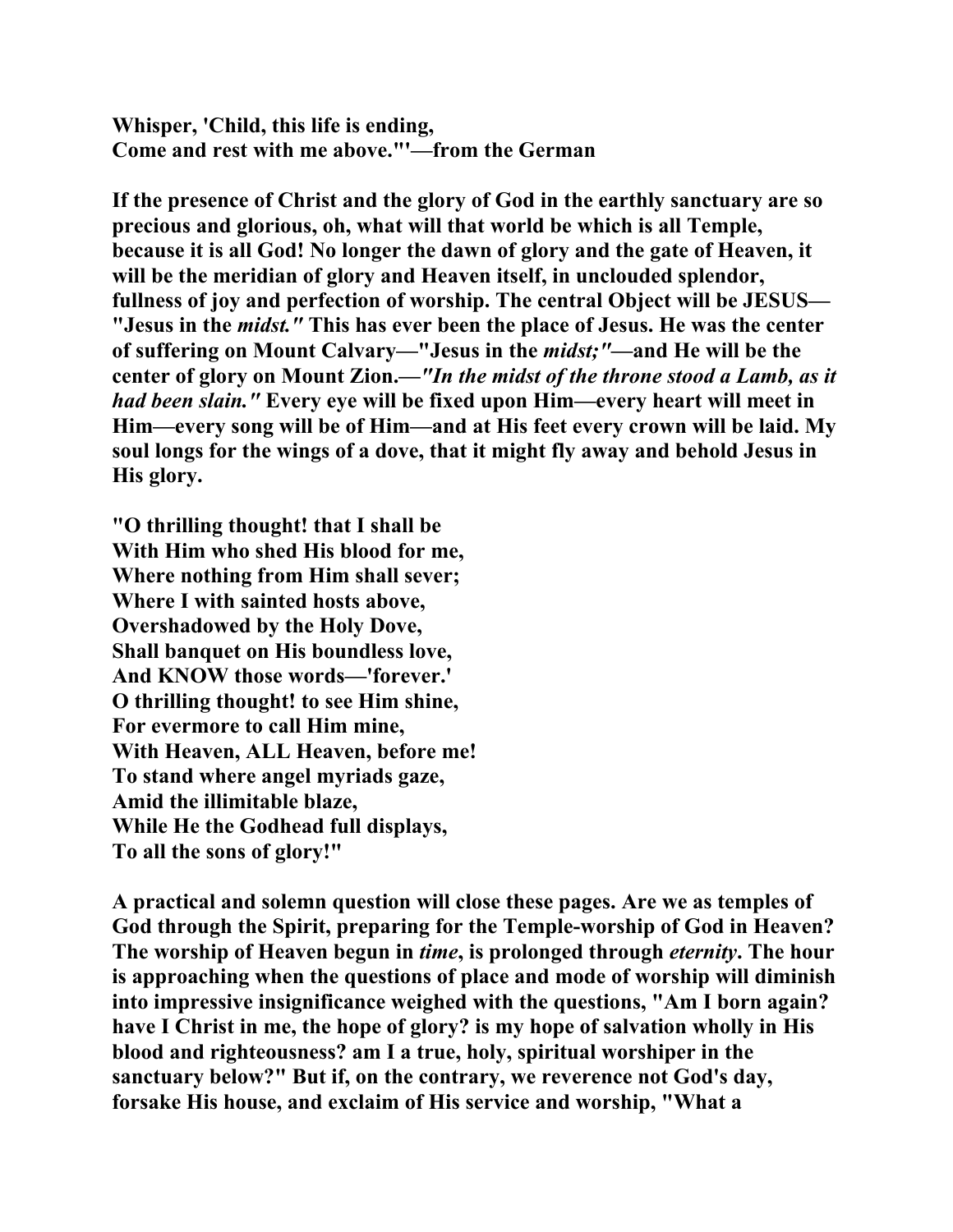**weariness!" how can we, in the nature of things, be admitted to the society, the employments, and the worship of that world of which the Lord God and the Lamb are the temple thereof?** 

**You are, perhaps, my reader, the Lord's prisoner—the "prisoner of hope." Suffering and infirmity prevent your attendance at the house of God—the place you long have loved and frequented—and you exclaim, with the Psalmist, "My soul longs, yes, even faints, for the courts of the Lord; my heart and my flesh cries out for the living God." Be still! the God who loves you is not restricted to places, or means, or forms; but as He has appointed you that couch of suffering, that bed of sickness, even there He will be to you as a little sanctuary. Bowing down to your weakness, He will catch the softest prayer, interpret the language of your silent tears, accept and answer the feeblest desires of your heart. Oh, what pure, fragrant, and acceptable worship may ascend to Him from your sick and lonely chamber—even the worship of a broken, Christ-loving, God-longing heart, to Him the most acceptable of all worship. The deprivation of a blessing may be to you a richer boon than the blessing itself.** 

**Thus, beloved, is Jesus disciplining and preparing you for the higher, holier, sweeter worship of that world of which the Lord God and the Lamb are the temple thereof. Cheer up! soon you will weep the last tear, and sigh the last sigh, and sin and sorrow and suffer no more—gazing in admiration and love upon the King in His beauty, and reclining in the sweetest repose forever on His ineffable bosom.** 

**Until then, let faith often climb Pisgah's sacred height, and survey the golden shore, and the sunny hills, and the fragrant fields, that lie across Jordan's river. Before long you will reach the margin and death will ferry you over; and you will "Come to Mount Zion, and unto the city of the living God, the heavenly Jerusalem, and to an innumerable company of angels, to the general assembly and church of the First-Born, who are written in heaven, and to God the Judge of all, and to the spirits of just men made perfect, and to Jesus the Mediator of the new covenant; to the glorious company of the apostles, the godly fellowship of the prophets, the noble army of martyrs, and you shall be—forever with the Lord."** 

**"Row me over, row me over, I would see the other side— Hasten, boatman, quickly hasten,**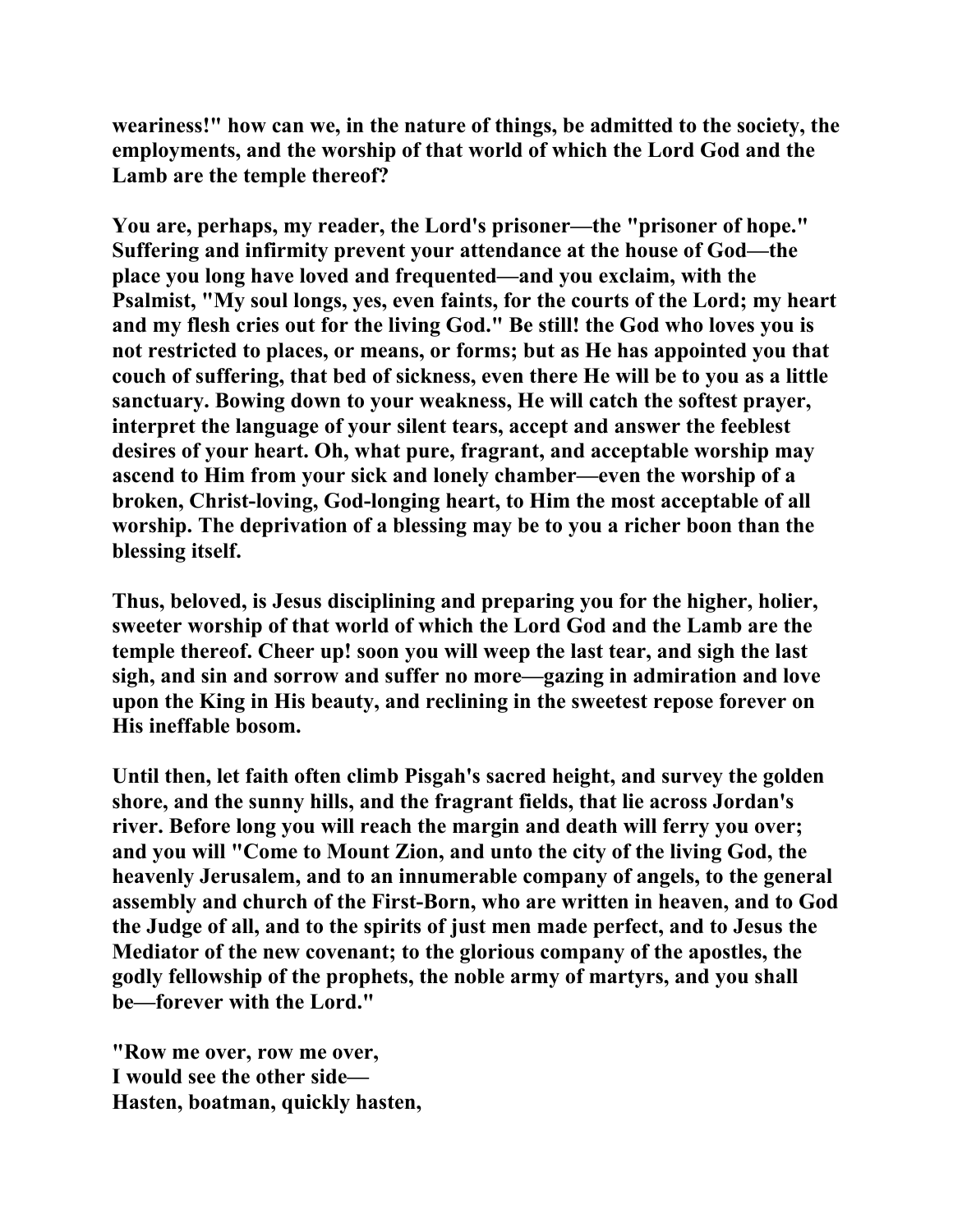**Let me breast the rising tide.** 

**"'Lady, hear the billows raging, Listen to the driving storm; Wait until the sea is calmer, Wait until the coming morn.'** 

**"Row me, boatman, row me over, I will never fear the storm, While the Dear One hails my coming— See, oh, see His lovely form.** 

**"'I see no one who waits your coming; All is wild, and dark, and drear; Hark! the waves are breaking wildly— Lady, do you know no fear?'** 

**"Fear! O boatman, name it never, When it is the Lord's command; He can calm the angry waters With the waving of His hand.** 

**"'I see no hand above the billows, I see no form on yonder shore; I will never trust the waters Until the midnight storm is o'er.'** 

**"Hark! a voice is sweetly calling, Calling from the other side; Hear you not its gentle accents Floating over the swelling tide?** 

**"'Tis the song of ocean, lady, Listen to it never more; Come to me upon the morrow— When it calms I'll row you o'er.'** 

**"Cannot wait until tomorrow— He commands, I must obey; Where He hails me is no morrow,**